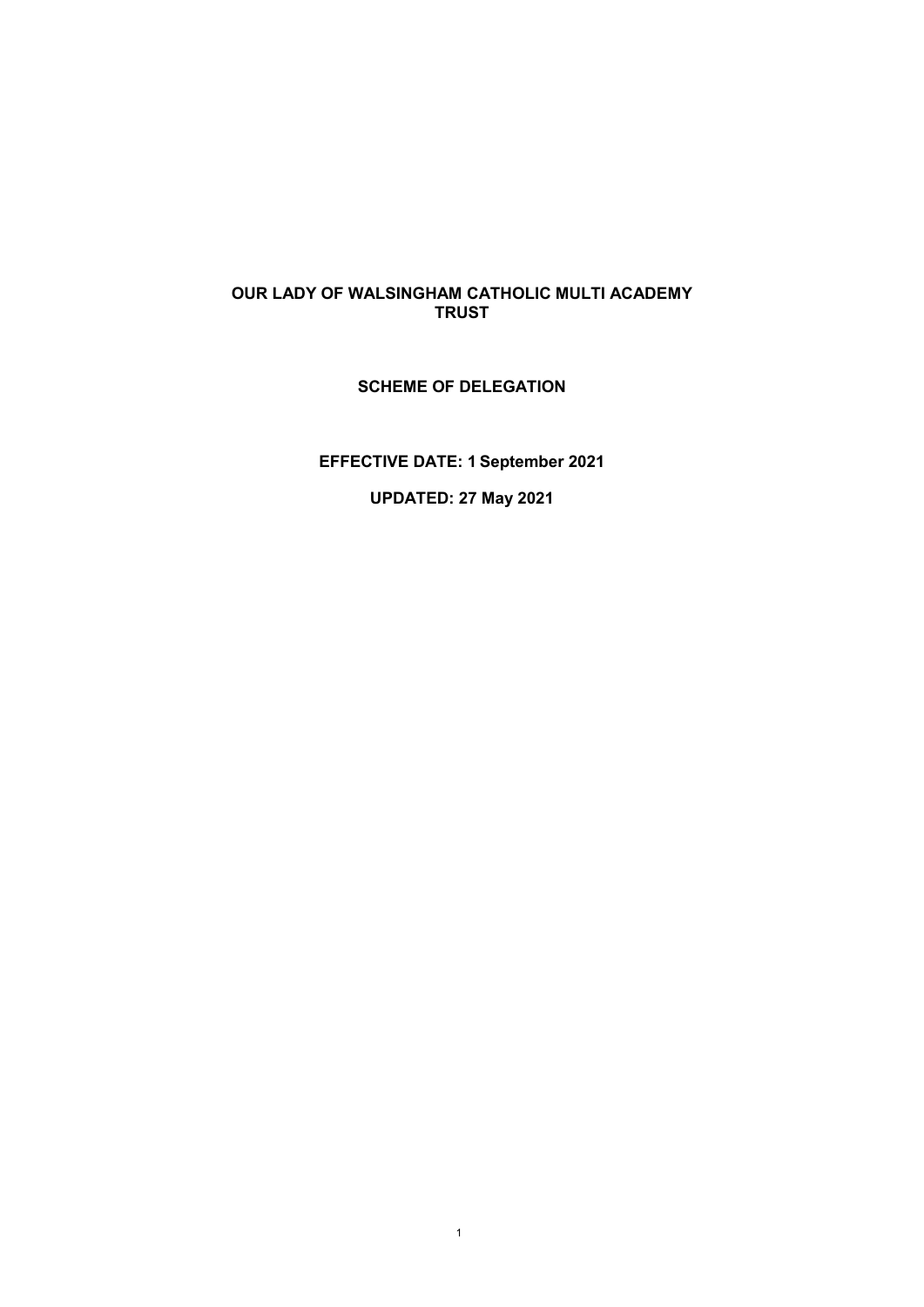## **CONTENTS**

## **1. INTRODUCTION**

## **2. VISION AND VALUES**

## **3. ACCOUNTABILITY: GOVERNANCE AND MANAGEMENT STRUCTURES**

- 3.1 Overall Structure
- 3.2 Role of the Members and the Diocesan Schools Department
- 3.3 Role of the Directors and the Trust Board
- 3.4 Role of the Accounting Officer and the Executive Team
- 3.5 Role of the Heads Operations Committee
- 3.6 Role of the Governors and the Local Governing Bodies

# **4. DELEGATED AUTHORITY AND RESPONSIBILITIES OF THE LOCAL GOVERNING BODY**

- 4.1 Key Principles
- 4.2 Finance and Audit
- 4.3 Curriculum and Standards
- 4.4 Personnel
- 4.5 Admissions and Exclusions
- 4.6 Premises
- 4.7 Community Activities and Engagement

## **5. SUPERVISION AND INTERVENTION**

- 5.1 Supervision and Reporting
- 5.2 Intervention and Removal of Delegated Responsibility

## **6. FUNCTIONING OF THE LOCAL GOVERNING BODY**

6.1 Constitution of the Local Governing Body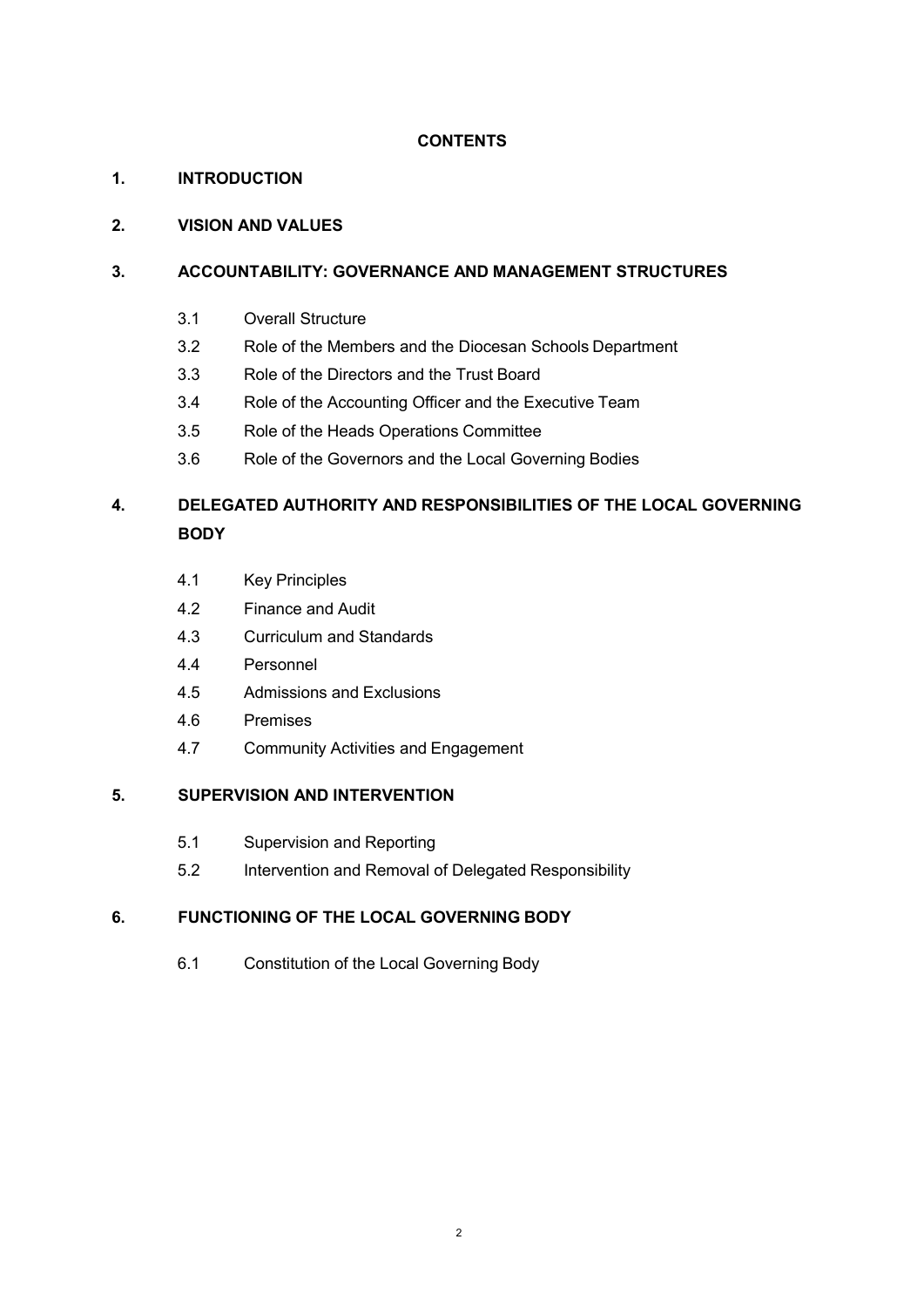- 6.2 Term of office
- 6.3 Resignation and Removal of Governors
- 6.4 Disqualification of Governors
- 6.5 Appointment of Chair and Vice Chair
- 6.6 Committees and Further Delegation
- 6.7 Meetings
- 6.8 Quorum for Meetings
- 6.9 Notices

## **APPENDICES**

- **1. DIOCESAN MEMORANDUM OF UNDERSTANDING**
- **2. FINANCIAL SCHEME OF DELEGATION AND TERMS OF REFERENCE FOR THE RESOURCES COMMITTEE**
- **3. GOVERNANCE DECISION PLANNER**
- **4. RISK MANAGEMENT POLICY AND FORM OF RISK REPORTS**
- **5. TERMS OF REFERENCE FOR THE AUDIT COMMITTEE**
- **6. CONFLICT OF INTEREST POLICY**
- **7. TERMS OF REFERENCE FOR THE TRUST BOARD**
- **8. TERMS OF REFERENCE FOR THE TEACHING, LEARNING & STANDARDS COMMITTEE**
- **9. TERMS OF REFERENCE FOR THE LOCAL GOVERNING BODY CHAIRS COMMITTEE**
- **10. TERMS OF REFERENCE FOR THE HEADTEACHER OPERATIONS COMMITTEE**
- **11. TERMS OF REFERENCE FOR AN INTERVENTION BOARD**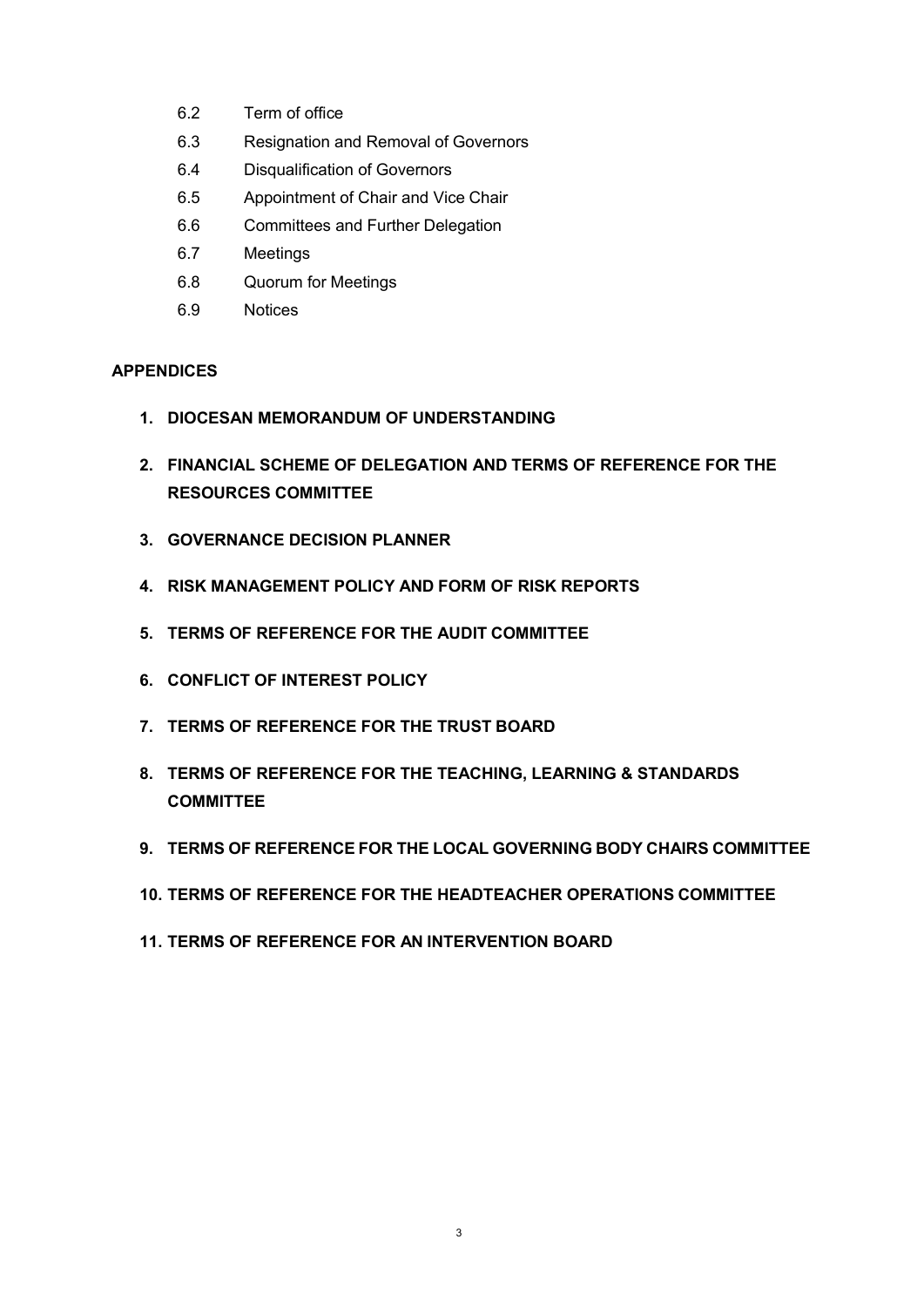### **1. INTRODUCTION**

- 1.1 Our Lady of Walsingham Catholic Multi Academy Trust (referred to herein as the "**Trust**") was established on 1 November 2016 as a multi academy trust and, in consequence of it entering into both a Master Funding Agreement and a number of Supplemental Funding Agreements (the "**Funding Agreements**"), operates and maintains a group of Catholic schools in the Diocese of East Anglia (the "**Academies**"). The Academies shall at all times remain Catholic schools, conducted in conformity with any trust deed governing the use of land used by the Trust and in conformity with canon law and with the teachings of the Catholic Church. Both the Trust and the Academies must comply with any advice or directive issued by or on behalf of the Diocesan Bishop.
- 1.2 The Trust is both a company limited by guarantee, registered at Companies House (Company Number 8444133) and, by virtue of its charitable object"to.... advance the Catholic religion in the Diocese by such means as the Bishop may think fit and proper by establishing Catholic schools and with the approval of the Bishop other Academies" (i.e. schools which are not Catholic schools) is a charity. The Trust is not a registered charity but an "exempt" charity, regulated by the Secretary of State for Education, who acts as the Principal Regulator.
- 1.3 The Trust's constitution is set out in its Articles of Association and this Scheme of Delegation has been put in place in accordance with the provisions of the Articles and should be read in the light of them. This includes the Diocesan Memorandum of Understanding, attached at Appendix 1, which must be observed and complied with.
- 1.4 The purpose of this Scheme of Delegation is to provide clarity as to the role and responsibilities of those who contribute to the governance of the Academies and the Trust itself. All those with governance and management responsibilities must be familiar with this Scheme of Delegation so that appropriate steps can be taken to ensure there is sufficient and proper challenge of those with leadership responsibilities, to ensure that senior leaders are held to account for the performance of the Academies and that there is financial stability within the Trust.
- 1.5 This Scheme of Delegation will apply to each of the Academies.
- 1.6 The Effective Date of this Scheme of Delegation is 1 September 2021 and it will normally be reviewed every two years, on the recommendation of and in consultation with the Local Governing Bodies.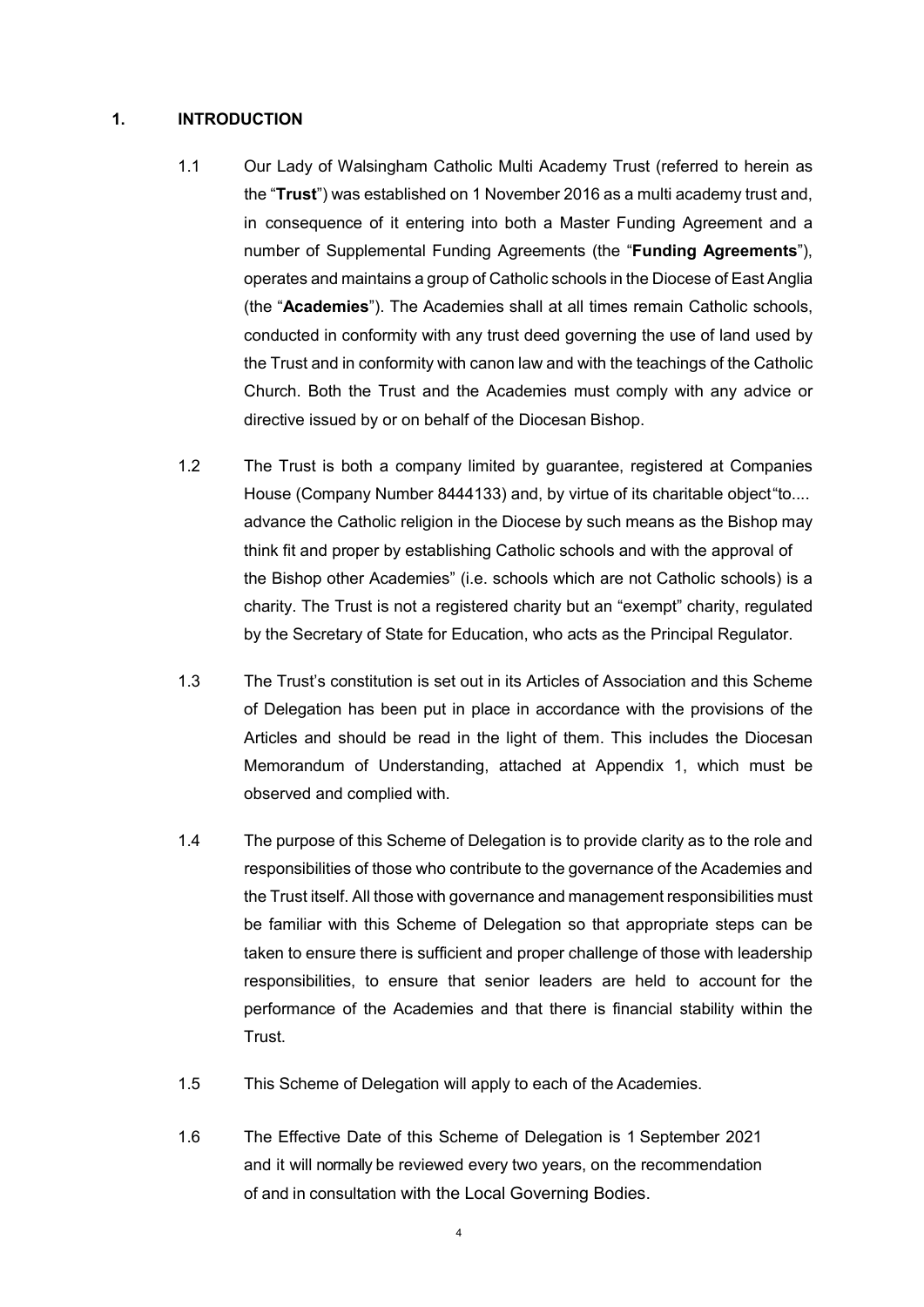## **2. VISION AND VALUES**

2.1 Our vision is to develop and constantly provide a class-leading community of Catholic schools, providing the highest possible care for every child, supporting equality of opportunity and promoting learning that optimises individual talent. Pupils are cherished for who they are, as much as for what they achieve and all achievements are celebrated.

> The Trust Directors will work closely with schools, their governors, staff, parents and the local community to develop together the successful citizens of our future. We aspire for all our pupils to become valued citizens equipped with a vocation toserve their local community and a global society.

> The distinctive ethos of the MAT is founded on the Gospel values of faithfulness, humility, truth, forgiveness, tolerance, dignity, service and respect. They are at the heart of all we teach our young people and inform our 5 Core Principles:

- 1. **Lead by example:** respect others as you would wish them to respect you
- 2. **Strive for excellence:** be the best you can be in all you do
- 3. **Education for all:** with a particular duty of care for the poor and disadvantaged
- 4. **Common Good:** working in partnership and providing mutual support to benefit all
- 5. **Service and Inclusiveness:** reaching out to other schools requiring support

Our aim is for every school in the MAT to achieve excellence in its results and ethos and this to be seen most evidently in the young people as they move from each educational establishment as successful, rounded, aspirational, caring and ethicalled individuals to the next stage of their education.

2.2 The Academies, and those responsible for the governance and management of the Trust and the Academies, have committed to working in partnership, supporting one another. The drafting and adoption of this Scheme of Delegation has been guided by the following principles:

## **2.2.1 Catholic Ecclesiology**

The Trust is part of a family of Catholic schools that exist to further the Church's saving mission by educating its young people in accordance with the teachings of the One Teacher, Jesus Christ. In carrying out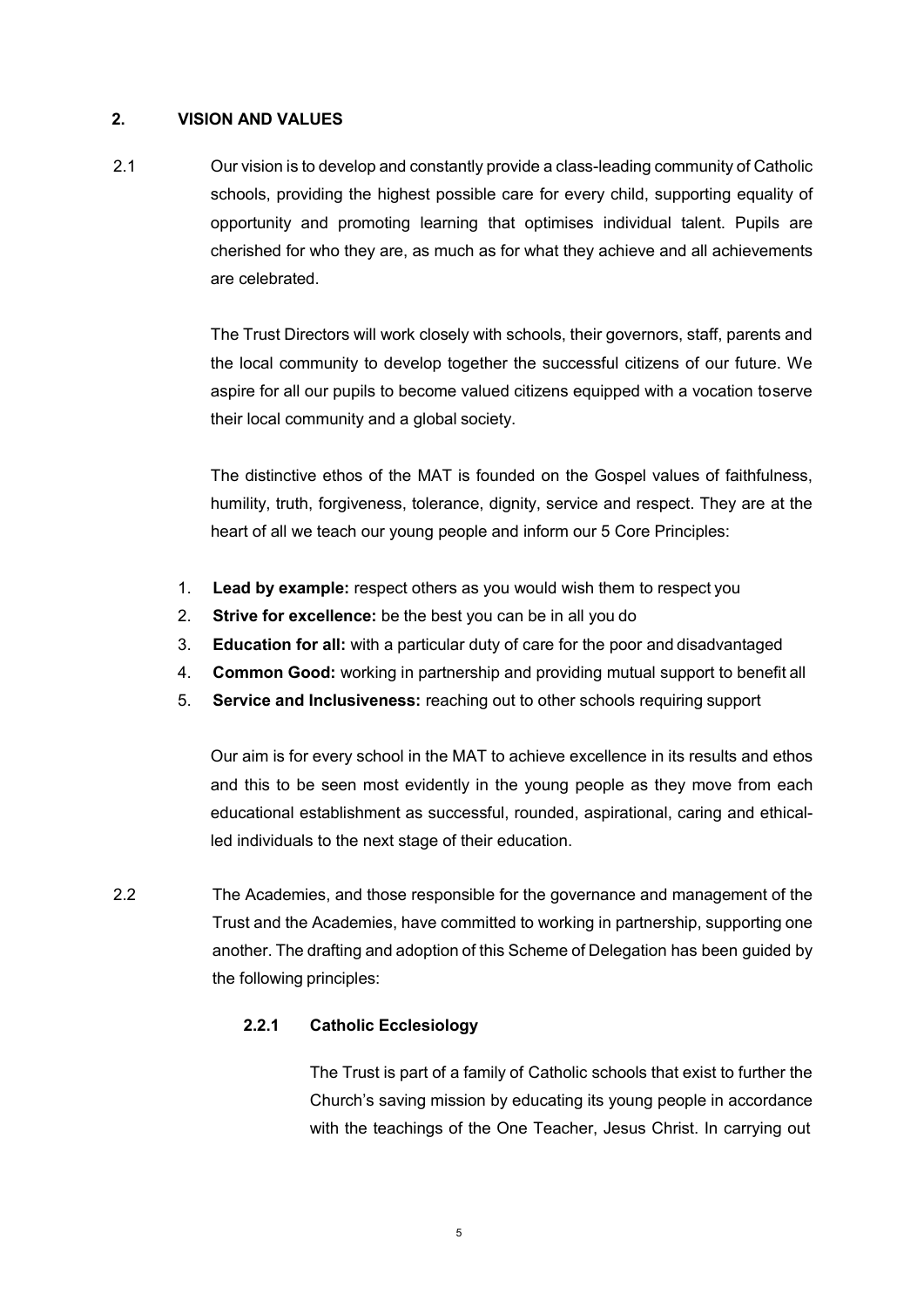any functions on behalf of the Trust all Members, Directors and those in any way involved in the business of the Trust and the Academies recognise the Bishop of East Anglia as the Chief Teacher and the focus of unity in the Diocese and will carry out those functions and responsibilities in full communion with him and in accord with the mind of the Catholic Church. Accordingly, the functions of the Trust and the Academies will be conducted in accordance with the following principles and observing the commitments set out in the Diocesan Memorandum of Understanding.

## **2.2.2 Equal Partners**

The Academies are equal partners within the Trust and at all times the partners will strive for consensus in decision making, recognising that each Academy has both strengths and weaknesses. The Academies will seek to preserve and protect each other's distinctiveness and will be respectful of each Academies' respective ethos and mission. The Academies will work collaboratively with each other, sharing resources, knowledge and best practice, to fulfil the Trust's mission, vision and values.

### **2.2.3 Transparency**

All those involved in the running and oversight of the Trust and the Academies will be open and honest in their dealings with each other, at all times acting in good faith and recognising the value of independence and separation in relation to decision making.

#### **2.2.4 Subsidiarity**

Decisions are to be taken at the level nearest to those affected by those decisions which is compatible with the principles of solidarity and support for the common good, avoiding unnecessary bureaucracy and aiming in so far as possible to make changes to established practices only where it can be demonstrated there is a reasonable need.Where governance responsibility is delegated appropriate decision-making authority will be given. The parameters of such authority will be clear and those to whom responsibility is given will be required to report to those who retain overall responsibility.

#### **2.2.5 Solidarity**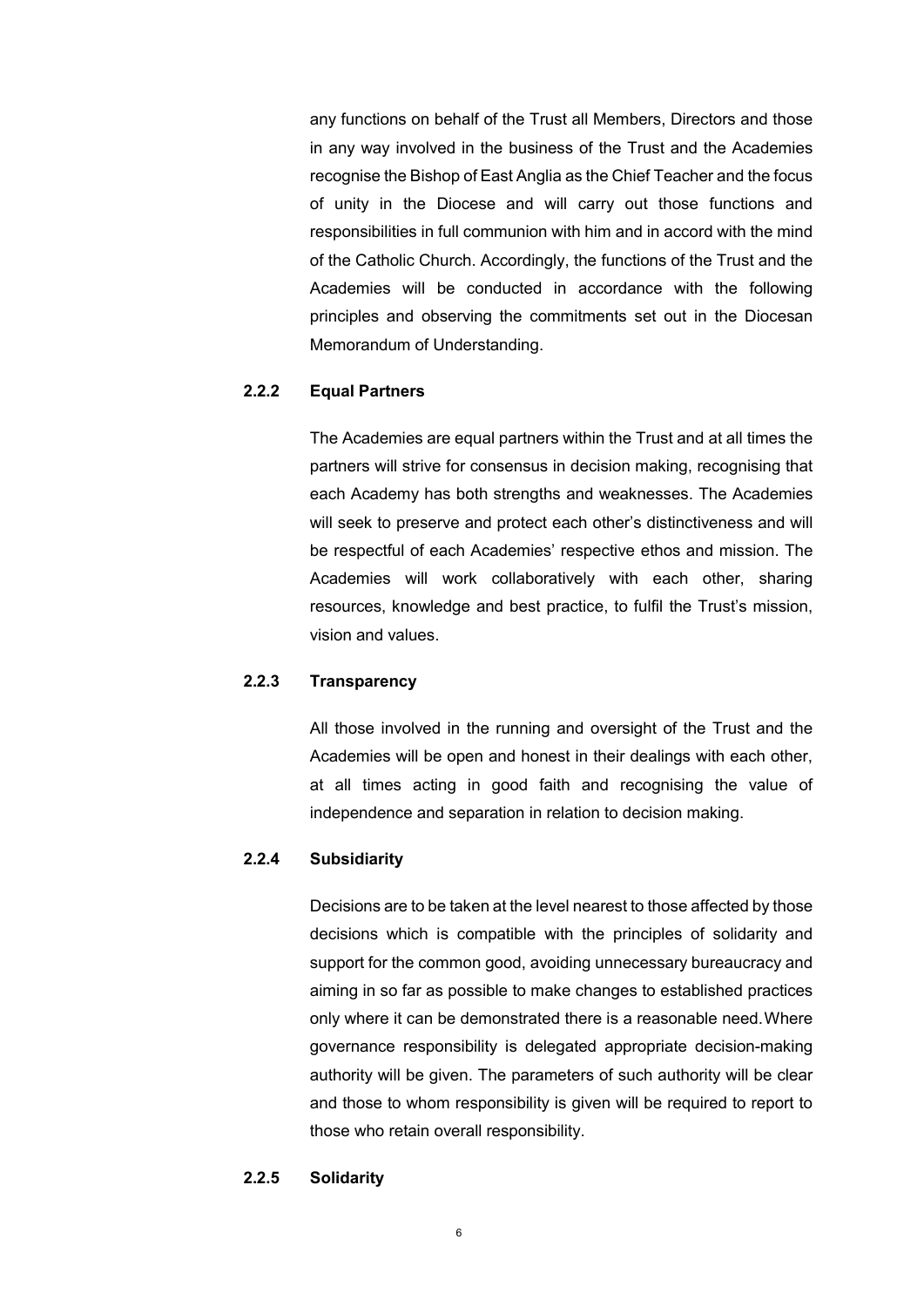All those with responsibility for the Trust and the Academies share a particular commitment to the mutual support of all Academies for whom the Trust is responsible, especially those that are in need of assistance at any particular time. Accordingly, this Scheme of Delegation recognises the obligation to contribute to the common good of all Academies from out of the resources entrusted to them. The Directors will ensure that common action and collaboration is conducted at the correct level and that the balance between subsidiarity and solidarity serves the common good in the most appropriate way.

## **2.2.6 The Common Good**

All recognise their responsibility towards the common good, not just of the Academies for whom the Trust is responsible and the wider Diocesan family of schools, but of all of the families and communities in the areas served by the Trust. In light of the principle of common good, those with particular responsibility for an Academy acknowledge the desire and obligation on the Directors to put in place measures to ensure that any Academy for whom the Trust is responsible is supported when the need arises.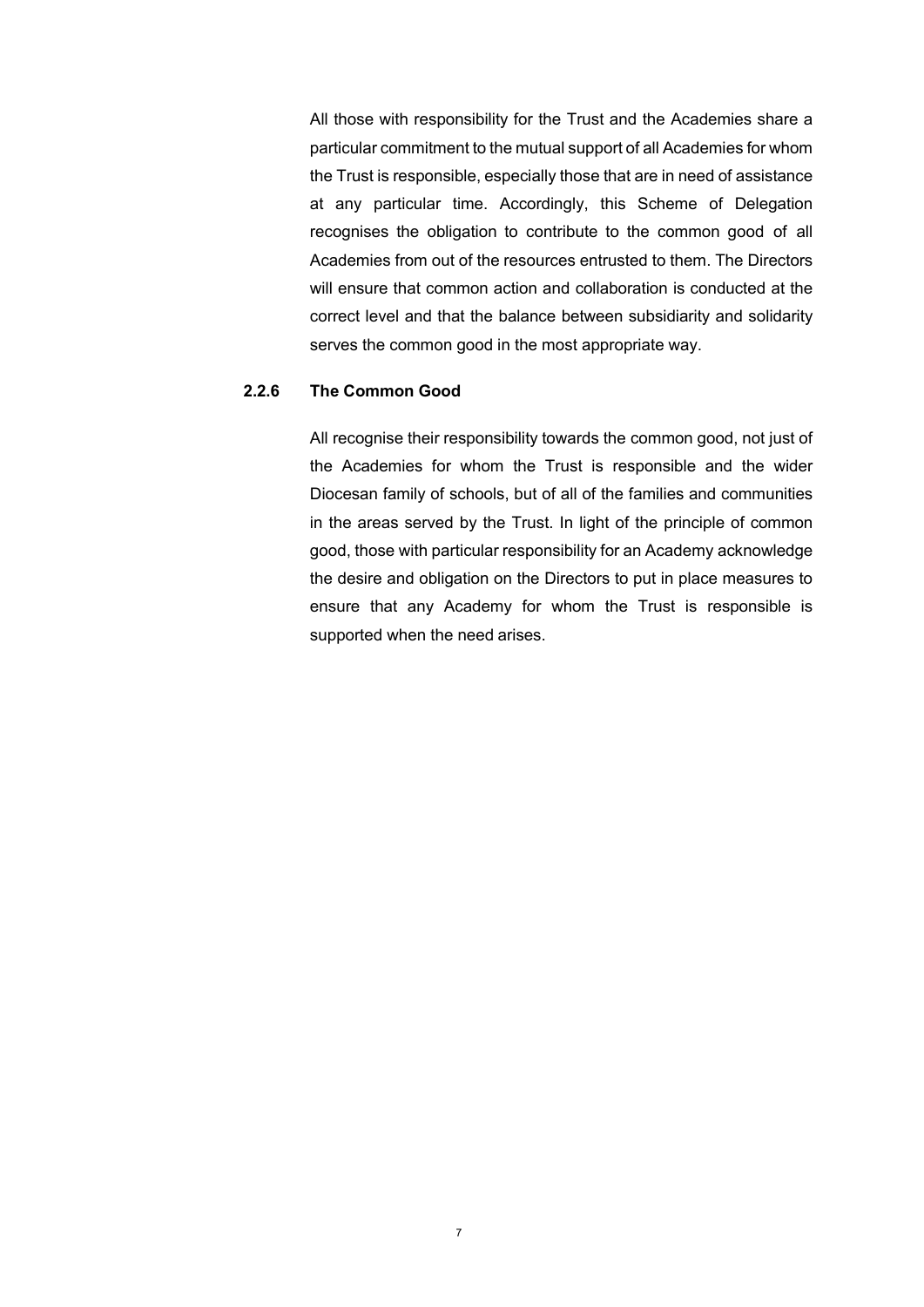#### **3. ACCOUNTABILITY: GOVERNANCE AND MANAGEMENT STRUCTURES**

#### **3.1 Overall Structure**

- 3.1.1 The nature of the Trust as a company running multiple academies means there are many governance and management layers.
- 3.1.2 The "**Members**" of the Trust are equivalent to shareholders of a trading company but as the Trust is charitable with no power to trade or distribute profit to shareholders, the Members are best viewed as guardians of the constitution, ensuring the charitable object is fulfilled. Each Member's liability is limited to £10 and, in view of the limited liability and therefore scope for accountability, they have limited governance and no day-to-day management responsibilities.
- 3.1.3 The corporate management and "**Director**" responsibility for the Trust is vested in the "**Directors**", who will also be the company directors registered with Companies House. The Directors are personally responsible for the actions of the Trust and the Academies and are accountable to the Members, the Secretary of State for Education and the wider community for the quality of the education received by all pupils of the Academies and the expenditure of public money. The Directors are required as Directors and pursuant to the Funding Agreements to have systems in place through which they can assure themselves of the quality, safety and good practice of the affairs of the Trust. The Directors meet as a board of Directors, generally known as the "**Trust Board**". All Directors have the same responsibility to act in the best interests of the Trust and the Academies, irrespective of their role on the Board, i.e. whether appointed in an executive capacity or appointed as a representative of the Academies. The majority of Directors are appointed by the Bishop as 'Foundation' Directors as detailed in the Memorandum of Understanding with the Diocese.
- 3.1.4 Directors appointed by the Bishop as 'Foundation Directors' must be in a majority of +2 over all other Directors. There are 3 other possible Director categories which may be used. These are Executive Directors, Parent Directors and Co-opted Directors. Executive Directors are appointed by the Directors as senior employees of the Trust, designated as Executive Directors and hold the position of Executive Director for as long as they hold the relevant position e.g. the CEO. Parent Directors are appointed by a process of nomination and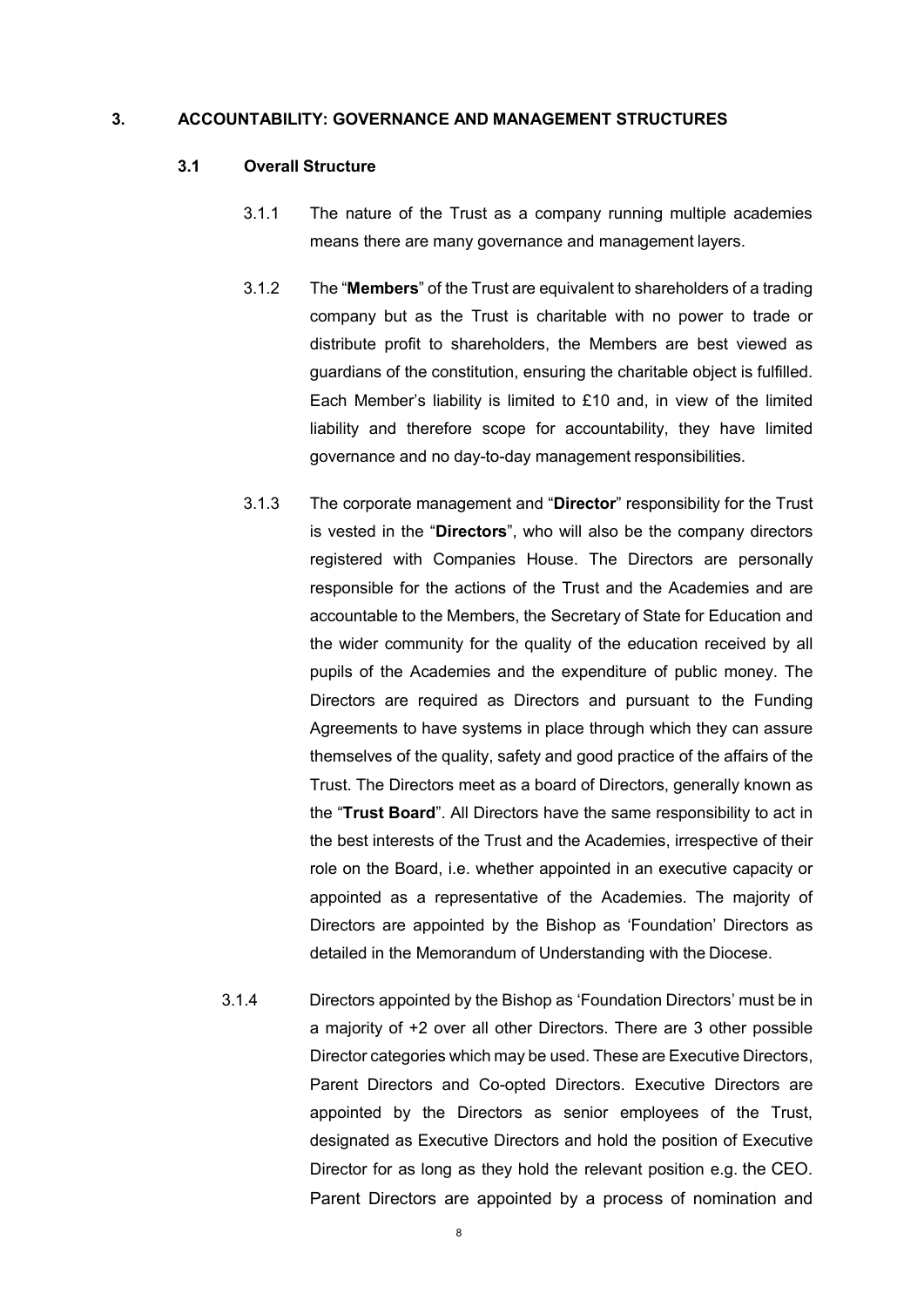election (if there are more than 2 nominations), with the process and electorate determined by the Directors. Two Parent Directors are appointed to the Board by this process. Co-opted Directors may be appointed by those Directors who have not themselves been coopted.

- 3.1.5 The Directors oversee the management and administration of the Trust and the Academies run by the Trust and delegate authority and responsibility to others, including executive officers and individuals who are locally based who can undertake the day-to-day management and governance of the Academies. The Trust Board will continue to have the necessary strategic and legal oversight of the Trust and will monitor all activities; determining the strategic direction of the Trust, assessing the performance of the Academies and establishing and reviewing the policies and practices governing the life of the Academies, at all times being supported and working with both the Heads Operations Committee and the Local Governing Bodies.
	- 3.1.6 Article 101 of the Articles of Association provides for the appointment by the Directors of committees or working groups to whom the Trust Board may delegate certain functions and responsibilities. The Trust Board has established "**Local Governing Bodies**" for each of the Academies and their power is derived from the Trust Board. Where individual Academies are federated or an executive leadership arrangement is in place across two or more Academies the Trust Board will determine, in consultation with the Local Governing Bodies, the structure and best arrangement of Governance across the two or more Academies, which may be a Federated Joint Local Governing Body for the Academies. Like the Directors on the Trust Board, the individuals (the "**Governors**") serving on a Local Governing Body are also responsible for fulfilling a largely strategic, governance role in the conduct of the Academies in conjunction with a "**Headteacher**" (executive headteacher, headteacher or head of school, as the case may be), who is responsible for the internal organisation, management and control of the Academy (or Academies where schools are federated or an executive arrangement is in place). The Trust Board will also delegate management responsibility directly to the Headteachers, who will report primarily to the CEO and Local Governing Body but subject to the oversight exercised by the Trust Board.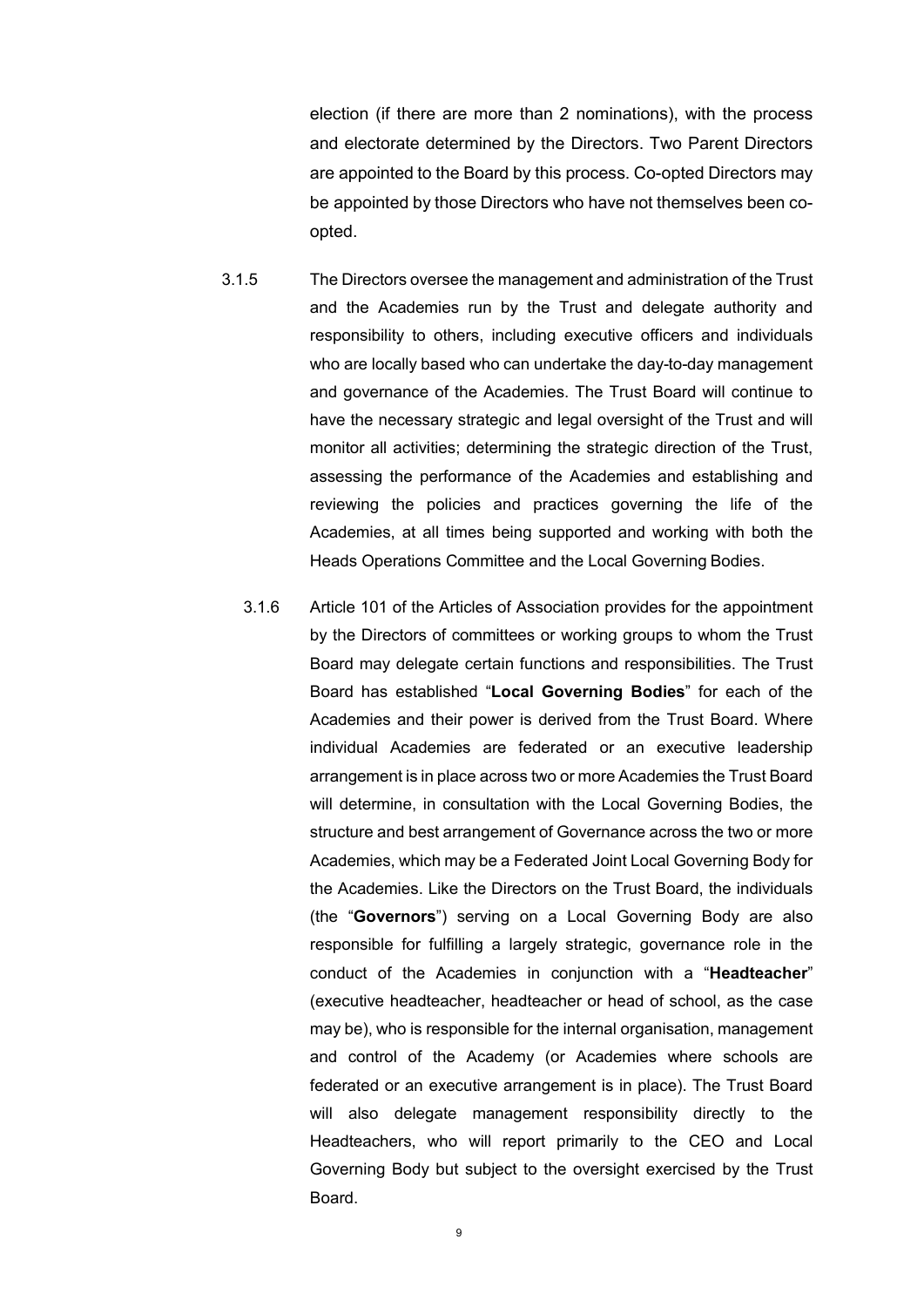3.1.7 The Trust Board has also set up a committee, the "**Heads Operations Committee**" of representatives of the Academies to provide a focus for the setting of policy and to help develop the strategic vision of the Trust.

#### **3.2 Role of the Members and the Diocesan Schools Department**

- 3.2.1 The Members are the guardians of the constitution, determining the governance structure of the Trust and providing oversight and challenge of the Directors to ensure the charitable object of the Trust is being fulfilled. Whilst the Members have limited legal and financial responsibility for the affairs of the Trust, the Department for Education recommends that there is some distinction between the Members and the Directors as "this promotes internal challenge and scrutiny, which members who are independent of the Directors can provide" (Governors' Handbook September 2014). In view of the overarching role of the Members, the Diocesan Bishop will be a Member together with the Diocesan Corporate Director.
- 3.2.2 The Members' key responsibilities are:
	- 3.2.2.1 to ensure the Objects of the Trust are met, the Annual Report should address this which will be presented to the Members either at the Annual General Meeting or by other means;
	- 3.2.2.2 to determine the Trust's constitution and governance structure, i.e. the Articles which will have been finalised on incorporation; and
	- 3.2.2.3 exercising either a direct power under the Articles or a statutory power under the Companies Act 2006 to appoint and remove Directors (noting any power of the Trust Board or the Bishop to make such appointments), which should be exercised sparingly given the management responsibility is vested in the Trust Board.
- 3.2.3 The Bishop, through the Diocesan Schools Department, will also exercise oversight and supervision as diocesan authority and the Diocesan Memorandum of Understanding seeks to articulate this. The Members, Directors and Governors are required to observe any requirements and conditions of the Diocese.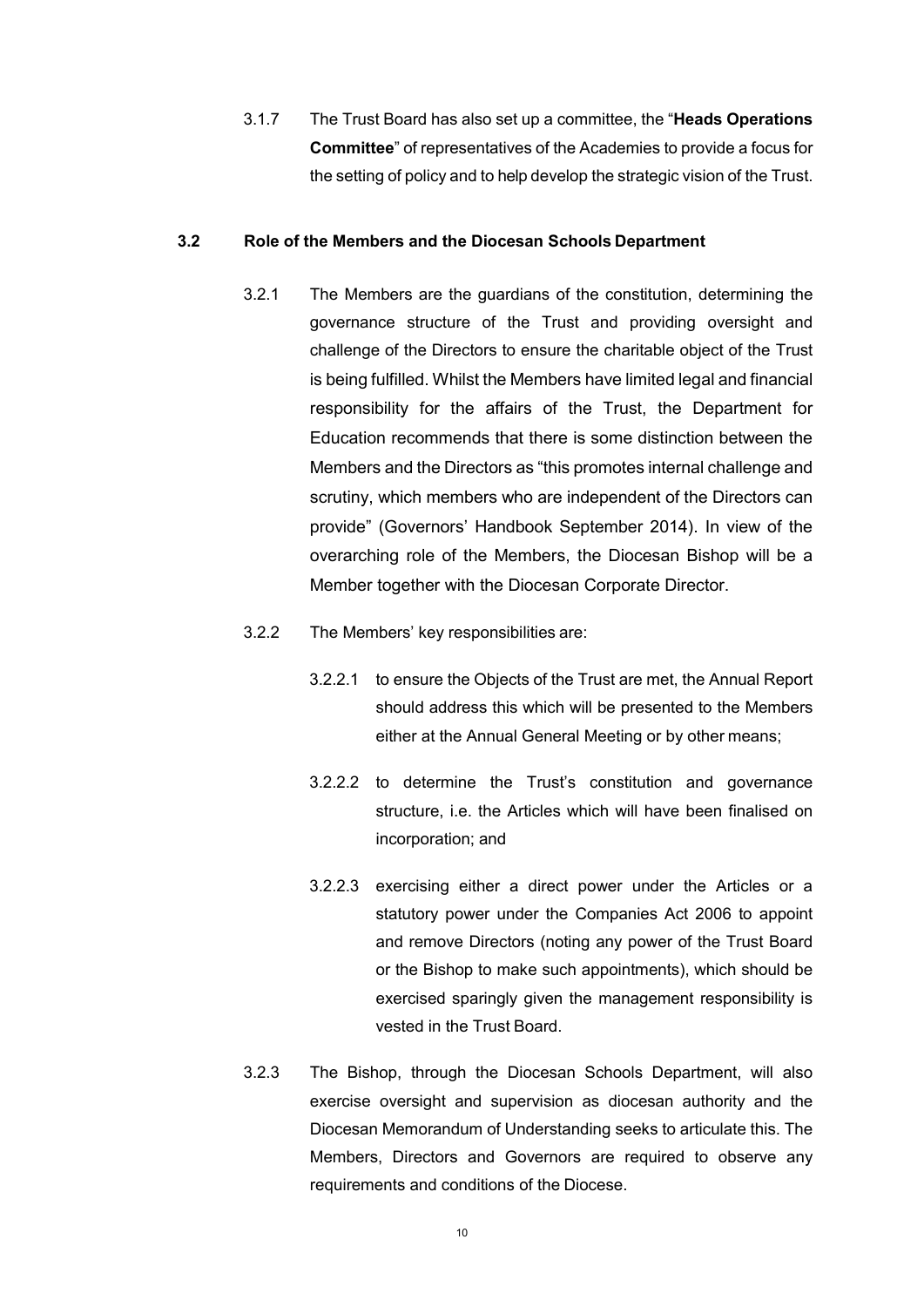#### **3.3 Role of the Directors and the Trust Board**

- 3.3.1 The Directors have overall responsibility and ultimate decision-making authority for all the work of the Trust, including the establishing and maintaining of the Academies (which includes taking existing schools into the Trust). The Directors have the power to direct change where required.
- 3.3.2 As Directors of a charity, the Directors have a fiduciary duty to act in good faith in the best interests of the charity. This duty includes a responsibility to do the following:
	- 3.3.2.1 to ensure compliance with any legal obligations;
	- 3.3.2.2 to report on the charity's activities (the Trust must prepare accounts in accordance with the Statement of Recommended Practice for Charities, the so called "**Charity SORP**");
	- 3.3.2.3 to fulfil the charitable object of the charity as set out in its constitution (i.e. the **Articles of Association**) and to act in a way which is compliant with the rules of the charity contained in the Articles;
	- 3.3.2.4 to act with integrity and to avoid any personal conflicts of interest and not to misuse any charity funds or assets;
	- 3.3.2.5 to act prudently in the financial management of the Trust, avoiding putting any assets, funds or reputation of the Trust at undue risk;
	- 3.3.2.6 to exercise reasonable care and skill, using personal knowledge and experience to ensure the Trust is well run and efficient; and
	- 3.3.2.7 to act responsibly, getting advice from others, including professional advisors, where appropriate.
- 3.3.3 The Directors must act impartially and in the best interest of the Trust even if those interests conflict with those of the body or organisation that might have appointed or nominated such Director to serve on the Trust Board, this will include a conflict of loyalty where there is no obvious benefit involved, as well as a conflict of interest. The Trust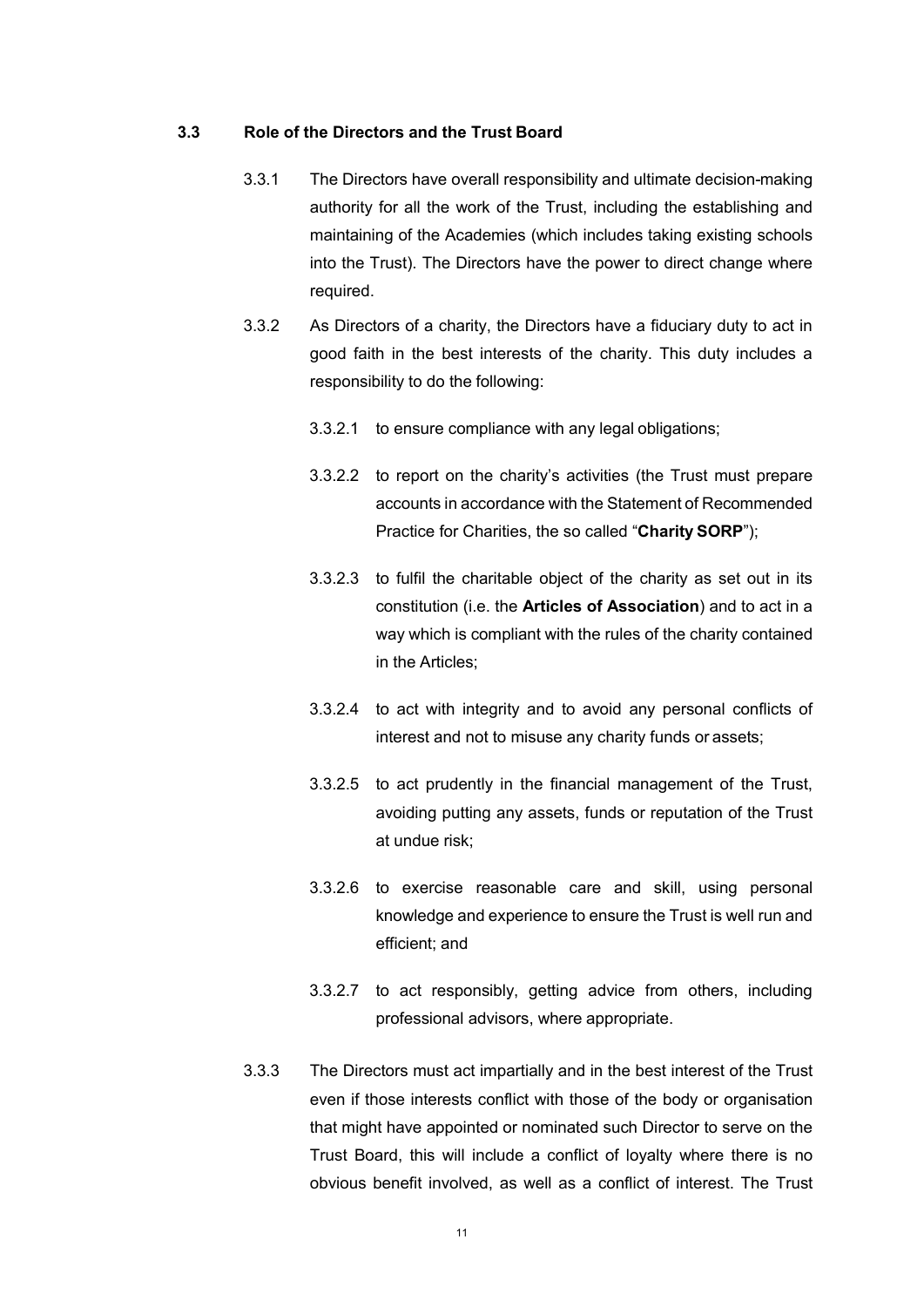Board has adopted a formal **Conflict of Interest Policy**, attached to this Scheme of Delegation as Appendix 6, in order to assist all those involved in the running of the Trust at every level to avoid and manage conflicts. Specific attention must be given to any arrangement whereby a Member or Director will personally benefit from an arrangement and the Conflict of Interest Policy makes reference to the ESFA's guidance on "related party transactions" which all those involved in the running of the Trust must have regard to. This does recognise however the fundamental and necessary relationships between the Members (including the Diocese), the Directors and the Academies in both governance and management terms and that individuals may serve in a number of capacities and at numerous levels within the Trust.

- 3.3.4 The specific tasks and responsibilities of the Trust Board are as follows:
	- 3.3.4.1 to determine and fulfil the shared vision and ethos of the Trust and the Academies, acknowledging the uniqueness of each individual Academy and the needs of the communities they serve;
	- 3.3.4.2 to develop a strategic plan for the Trust and to effectively communicate that plan so this can be implemented across the Trust and all the Academies, including determining any future expansion of the Trust and the relationship that the Trust has with the Diocese and the Secretary of State for Education (including also the Department for Education, the Education and Skills Funding Agency and Ofsted);
	- 3.3.4.3 to develop and support strategic partnerships with other bodies and organisations, including service providers and government agencies, which will further the Trust's strategic plan;
	- 3.3.4.4 to act as a critical friend to each of the Local Governing Bodies and to ensure they are effective;
	- 3.3.4.5 to determine and implement policies and procedures which it is intended will achieve a consistently high standard of education and financial prudence across the Trust dealing with (but not limited to) the following: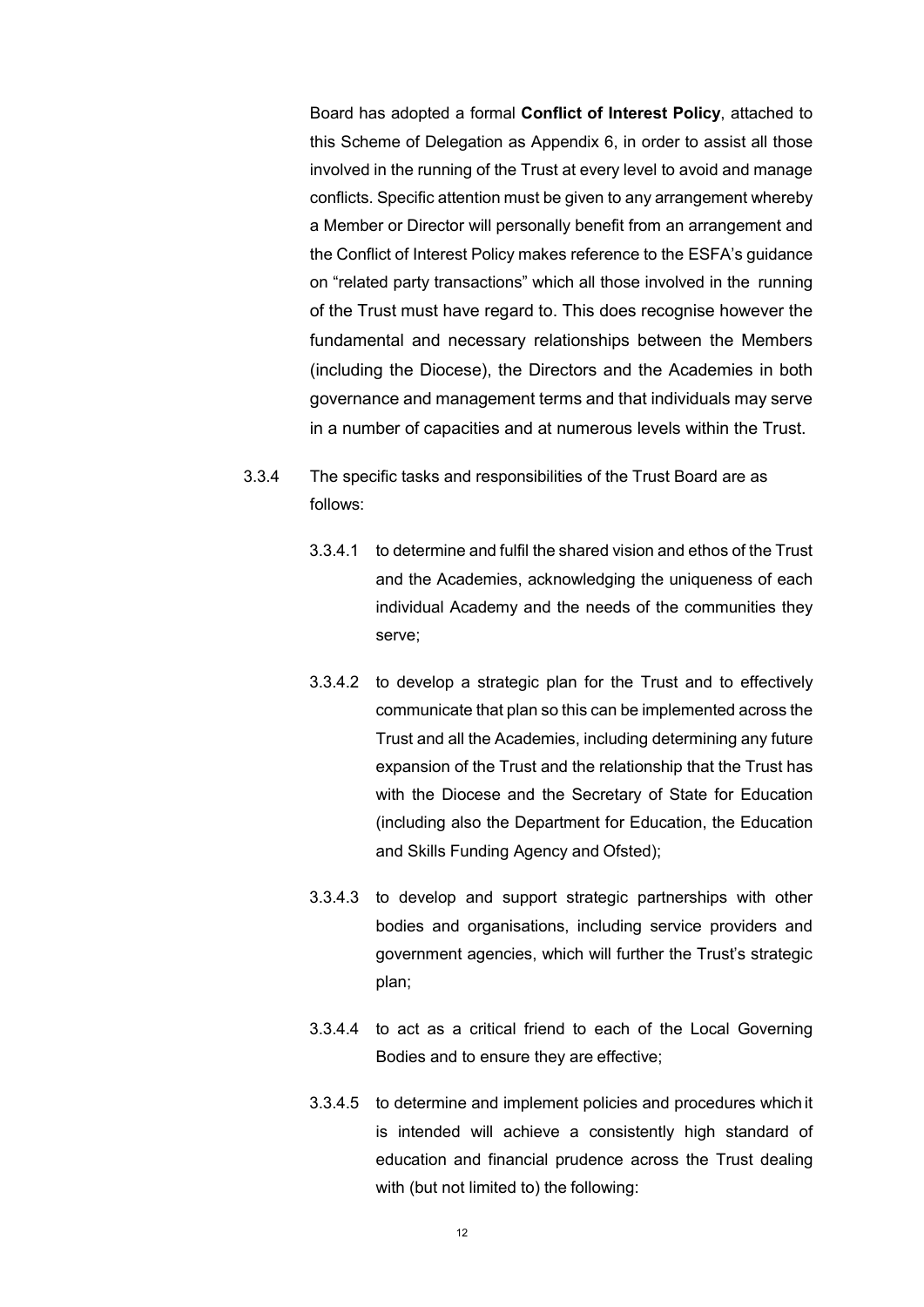- Human Resources/Employment
- Audit & Risk Management
- Contingencies and Reserves (both central and at Academy level)
- **Governance**
- Health & Safety
- Operational Matters
- Data Management
- Complaints and Appeals
- Legal Compliance
- 3.3.4.6 to work with the Heads Operations Committee to develop the local capacity within the Trust to provide both governance and leadership support and mentoring to the Local Governing Bodies and the leadership teams within the Academies, as well as direct school improvement support, facilitating the development of the Academy Action Plans where required;
- 3.3.4.7 working with the Diocese and having regard to any recommendations by the Diocesan Schools Department, to make or facilitate the making of suitable appointments of governors who will serve on the Local Governing Bodies, including removing governors who fail to fulfil the expectations on Governors set out in this Scheme of Delegation or the MAT Code of Conduct;
- 3.3.4.8 to determine the budget for any shared or central expenditure andsupport and to monitor the individual Academy budgets
- 3.3.4.9 to monitor and evaluate the delivery of the central or shared services and functions provided by any Executive Team, ensuring there is comprehensive support to the Academies and procuring any strategic third-party services as determined appropriate;
- 3.3.4.10 to ensure there is a proper system for the internal audit of the accounts of the Trust (including the Academies) and the financial procedures followed by the Academies, facilitating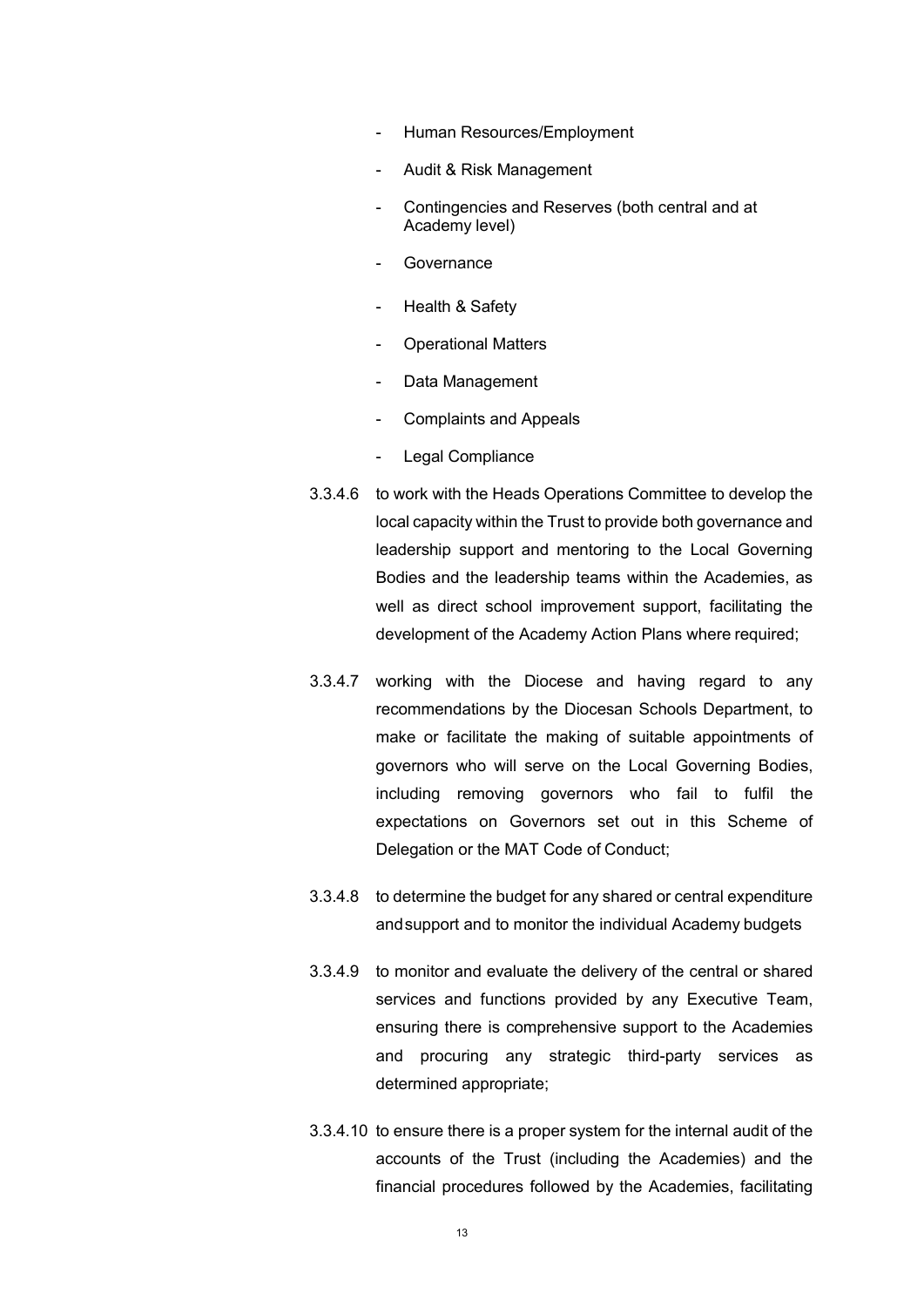the auditing of the Trust's accounts by the Trust's auditors, establishing a formal Audit Committee (which may be combined with another committee) adopting the terms of reference set out in Appendix 5 which will be responsible for carrying out periodic internal audits of the Academies' financial processes, procedures and accounting records;

- 3.3.4.11 to act as the ultimate decision maker in relation to any appeals by staff following disciplinary or grievance procedures;
- 3.3.4.12 to ensure proper advice is available to the Trust and the Academies in relation to legal and compliance matters;
- 3.3.4.13 to ensure that insurance or risk protection cover is put in place and maintained for all risk areas including damage to property, employer liability, public and third-party liability and Director liability;
- 3.3.4.14 to liaise with and support the Local Governing Bodies ensuring there is collaboration not just within a region but across the whole Trust, emphasising and facilitating the benefits of such collaboration.
- 3.3.5 The following are the core competencies and skills expected of all Directors:
	- 3.3.5.1 to work as a team;
	- 3.3.5.2 to attend meetings and be prepared to contribute to discussions;
	- 3.3.5.3 to be respectful of the views of others and to be open to new ideas and thoughts;
	- 3.3.5.4 to treat all confidential information confidentially;
	- 3.3.5.5 to develop a deep understanding of the vision and ethos of the Trust, in particular its Catholic purpose and responsibility for safeguarding of children, and its Academies and the roles played by all individuals in fulfilment of the Trust and the Church's mission;
	- 3.3.5.6 to understand the policies and procedures of the Trust and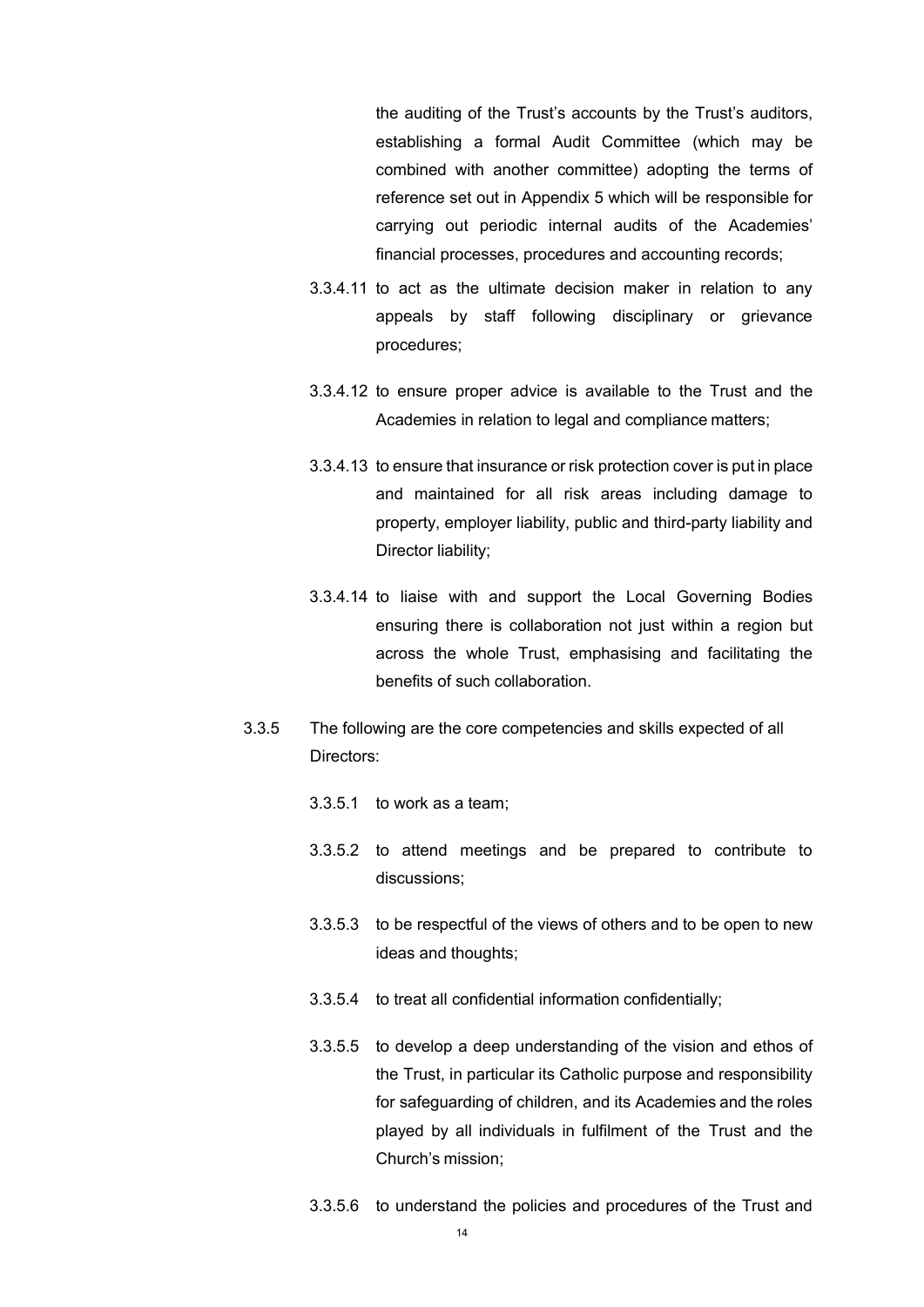how these flow down to the Academies;

- 3.3.5.7 to support the Trust and the Academies in public and act as an ambassador;
- 3.3.5.8 to commit to training and skills development
- 3.3.5.9 to be ready to ask questions;
- 3.3.5.10 to be focused on problem solving and be ready to learn from past experiences.
- 3.3.6 Specific skills may be needed if a Director is to take responsibility for and lead on a specific area. A regular skills audit will be undertaken and Directors should expect to be able to articulate their contribution to the success of the Trust and the Academies.

#### **3.4 Executive Functions**

- 3.4.1 As a non-executive body, the Trust Board must rely on others to fulfil the executive functions. For the most part, this responsibility will fall on the Headteachers of the Academies, supported by the leadership teams. Certain functions relating to the management of the Trustitself or which relate to the activities of more than one Academy may be undertaken by an "**Executive Team**", who may also fulfil a function in the Academies.
- 3.4.2 The need for and size of the Executive Team will be determined by the Trust Board. Where possible, resources will be drawn from the Academies themselves rather than the use of external consultants or through recruitment, but always taking into account the views of the Local Governing Body in respect of any such secondment and the effect it may have on the capacity or capability of the leadership of individual academies to fulfil their function. This will include the identification of persons who will fulfil the roles of the Chief Executive Officer (which will include the role of the "Accounting Officer") and Director of Finance and Operations (which will include the role of "Chief Financial Officer") as required by the Academy Trust Handbook (AFH). For more information on these roles please see the Scheme of Financial Delegation – Appendix 2.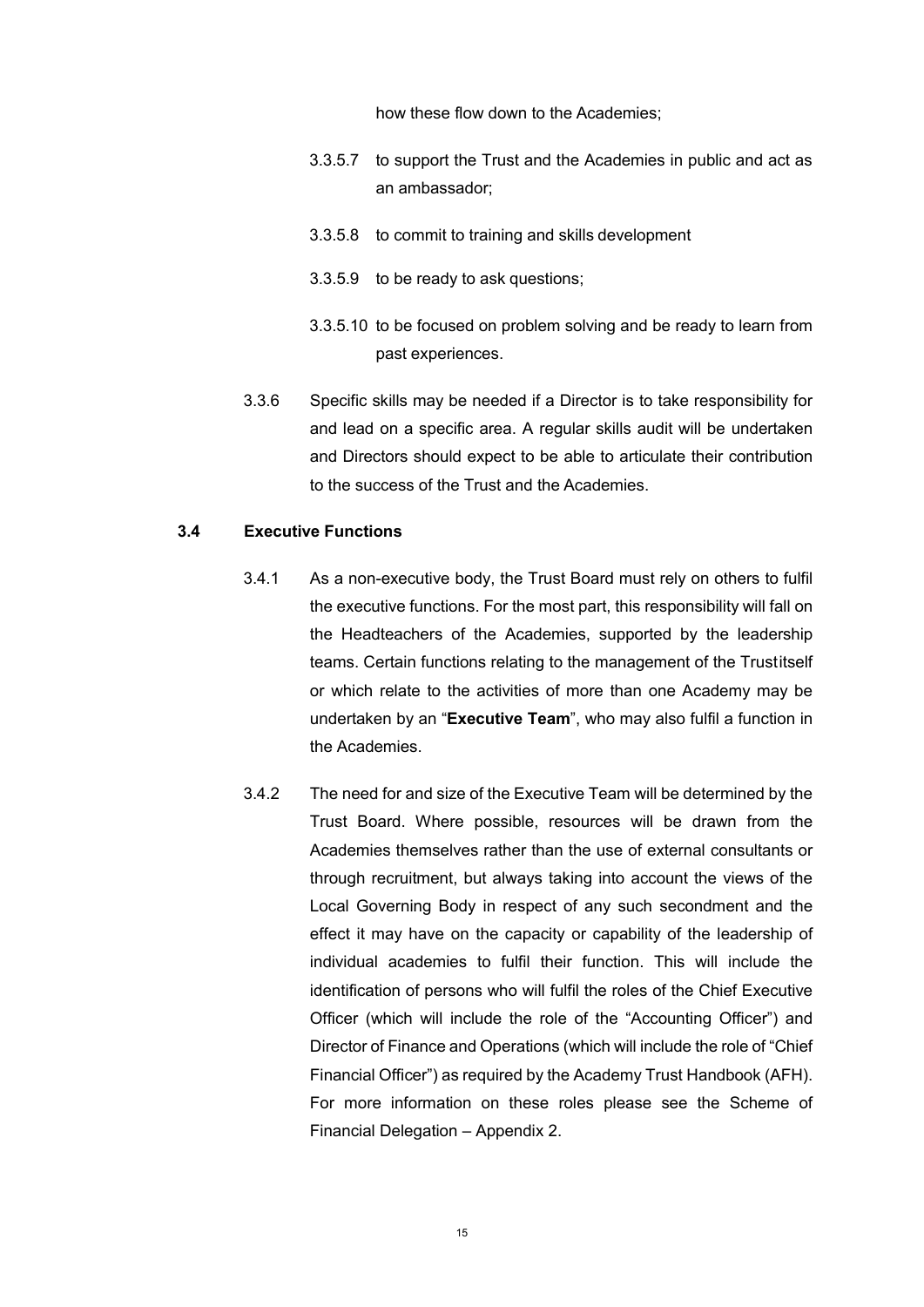- 3.4.3 The likely Headteacher functions of the Executive Team are:
	- 3.4.3.1 to manage the conversion of schools to Academies. Prior to a school's conversion, the Executive Team will carry out relevant due diligence to establish the school's position and identify any actions required to address areas of weakness or opportunities for improvement (including the formulation of a 12-month strategic plan for the Academy (the "**Academy Action Plan**")), and, in conjunction with the DfE, relevant Local Authority and the Trust's solicitors, will manage the associated legal processes;
	- 3.4.3.2 following conversion and where appropriate, to assist with the development and implementation of the Academy Action Plan;
	- 3.4.3.3 to provide operational and management support to the Headteachers and senior leadership teams within the Academies (including assisting with budget-setting), and to lead on responsibility for safeguarding of children throughout the Catholic MAT;
	- 3.4.3.4 to facilitate the production of management information on the Academies and to support the production of the Trust's and the Academies' financial accounts;
	- 3.4.3.5 to implement and review systems for the benchmarking of the Academies across the group (including financial as well as educational performance), developing systems for cross fertilisation and supporting the Local Governing Bodies in maximising the opportunities for resource sharing and collaboration;
	- 3.4.3.6 to ensure that insurance or risk protection cover is put in place and maintained for all risk areas including damage to property, employer liability, public and third-party liability and Director and governor liability;
	- 3.4.3.7 to manage any reserves or contingency held centrally by the Trust Board in accordance with the reserves policy adopted by the Trust;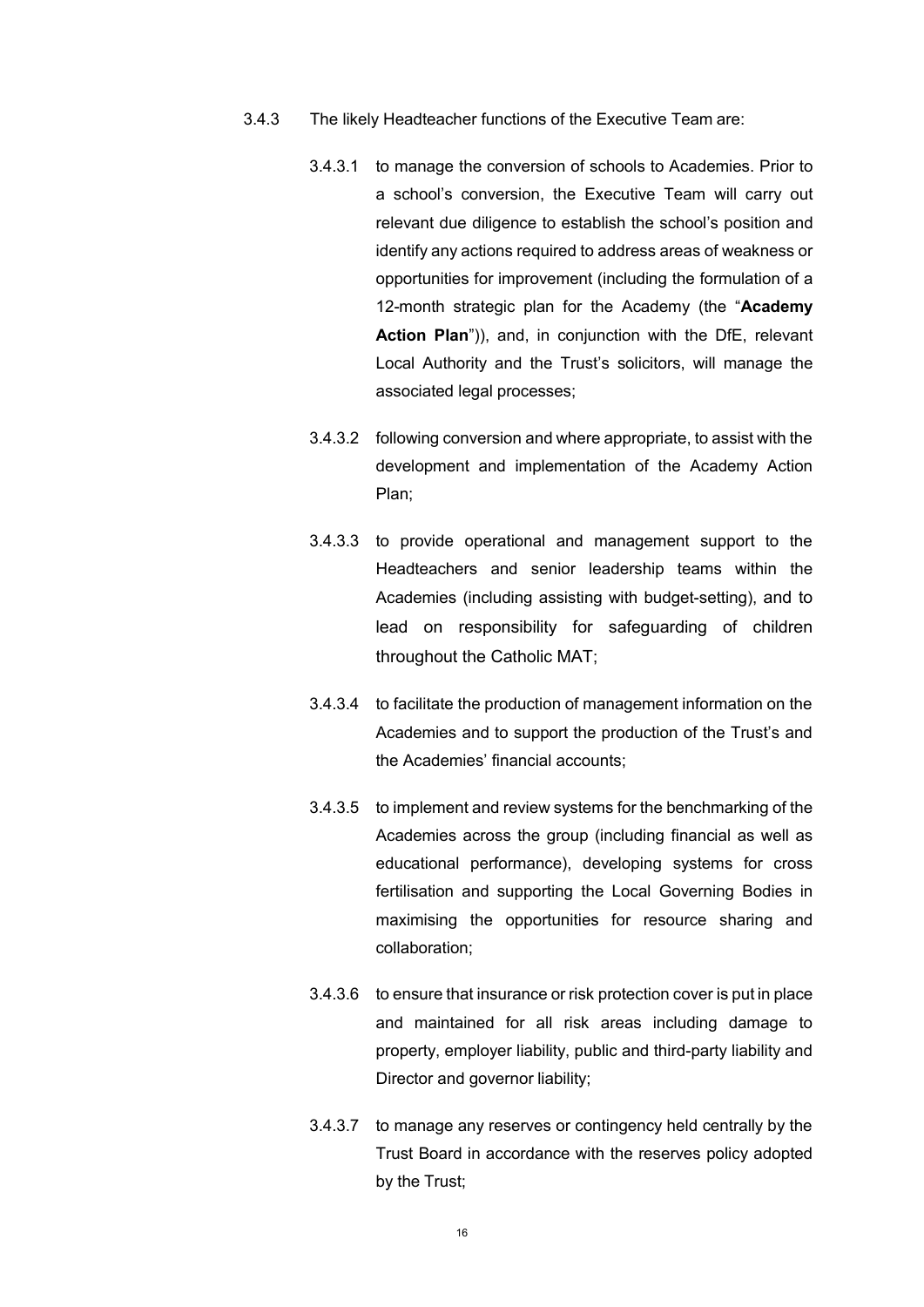- 3.4.3.8 to work with the Diocese (Buildings and Capital) to undertake the strategic management of the whole school estate, advising the Trust Board on areas of risk and assessing the Trust's overall safeguarding responsibilities, including assisting the Local Governing Bodies in drawing up a longterm estate plan which identifies areas in need of expansion and/or development and areas likely to be surplus to requirements; and
- 3.4.3.9 to work with the Diocese (Buildings and Capital) to take a lead on any capital bids and allocations, supporting the Academies' premises teams to carry out works safely and cost effectively.
- 3.4.4 The Executive Team under the direction of a "**Chief Financial Officer**" (which again could be resourced from amongst the Academies) will also supervise and facilitate the production of accounts (both at Academy and Trust level) and the auditing of those accounts for disclosure purposes and will report on the activities of all the Academies to the relevant statutory bodies.
- 3.4.5 The cost of the functions undertaken by the Executive Team and the Trust Board are generally funded on a fair and proper basis by the Academies.

### **3.5 Role of the Heads Operations Committee**

- 3.5.1 The Trust operates across a wide area, but with an emphasis working in local clusters in order to promote shared working and to build leadership capacity and expertise, with an emphasis on standards and school improvement.
- 3.5.2 The Heads Operations Committee will provide a forum and focus for performance benchmarking and will support the Local Governing Bodies, facilitating peer to peer review. It will advise the Trust Board on the agreed strategic focus for the Academies, as well as the threats and opportunities facing the Academies.
- 3.5.3 Terms of Reference for the operation of the Heads Operations Committee are attached to this Scheme of Delegation as Appendix 10.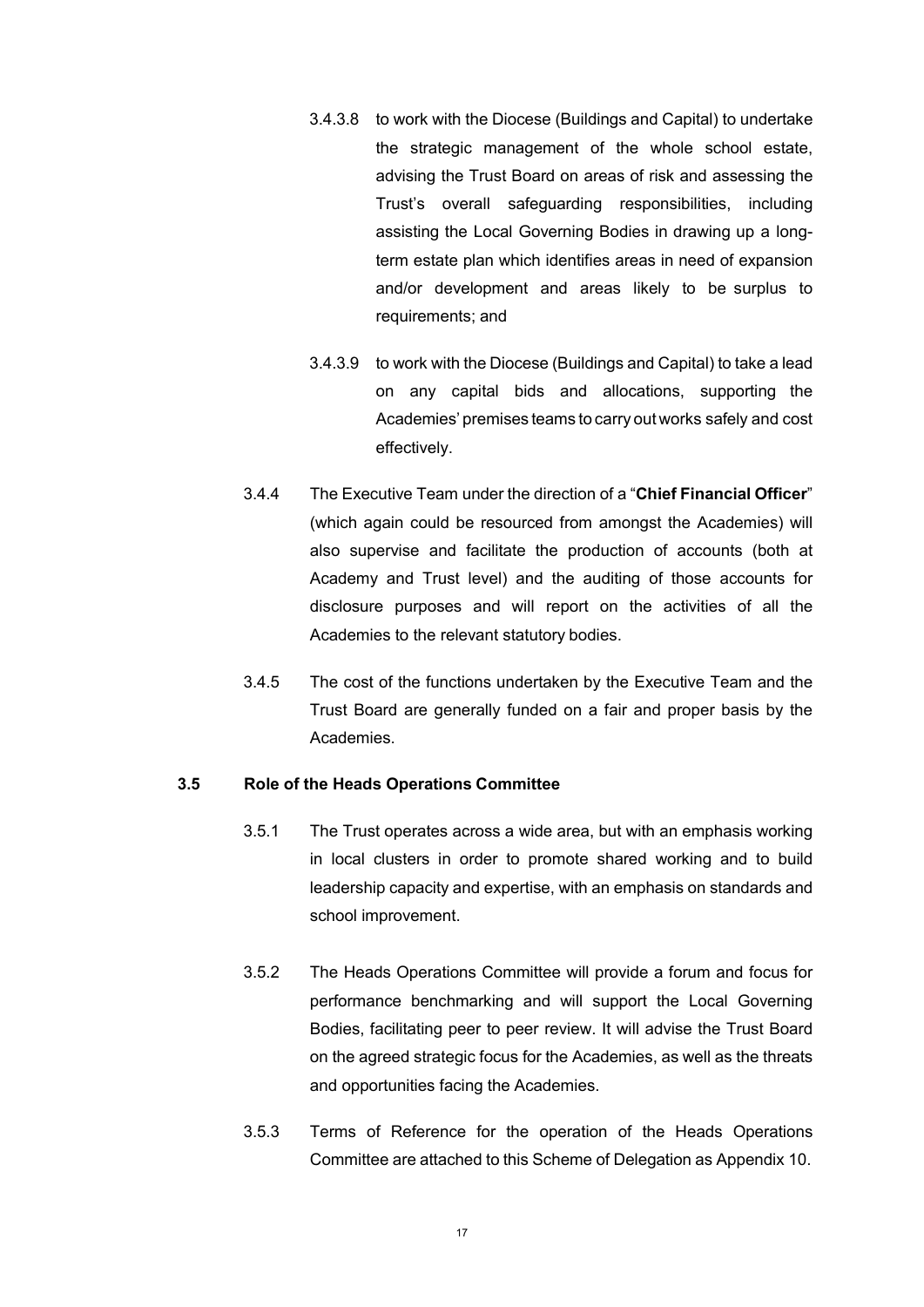3.5.4 The Trust Board will have regard to the interests of all the Academies in deciding and implementing any policy or exercising any authority in respect of any one or all of the Academies for which it is responsible. Notwithstanding this, the priority for the Trust Board is to put in place measures to ensure that any of the Academies are supported when the need arises.

#### **3.6 The role of the Governors and the Local Governing Bodies**

- 3.6.1 The role of a Governor within a multi academy trust is an important one. In developing a governance structure, the Trust has sought to ensure that as much as possible the responsibility to govern is vested in those closest to the impact of decision making and that such responsibility matches the capacity of those assuming responsibility. The Trust Board has established Local Governing Bodies for each of the Academies, for the most part made up of individuals drawn from the Academy's community, both as elected and appointed members, with an emphasis on appropriate skills and experience.
- 3.6.2 The Governors serving on such Local Governing Bodies are accountable to the Trust Board (which in turn of course is accountable to the Bishop, the Members and to the Department for Education) as well as to the communities they serve.
- 3.6.3 Whilst not Directors under charity law, nevertheless, the Governors are under a duty to act in good faith and in the best interests of the Academy and the Trust, which includes all the Academies. This duty includes a responsibility to do the following:
	- 3.6.3.1 to ensure the Academy complies with its legal obligations;
	- 3.6.3.2 to fulfil the charitable object of the Trust;
	- 3.6.3.3 to act with integrity and to avoid any personal conflicts of interest and not to misuse any charitable funds or assets of the Academy or the Trust;
	- 3.6.3.4 to act prudently in the financial management of the Academy, avoiding putting any assets, funds or reputation of the Academy or the Trust at undue risk;
	- 3.6.3.5 to exercise reasonable care and skill, using personal knowledge and experience to ensure the Academy is well run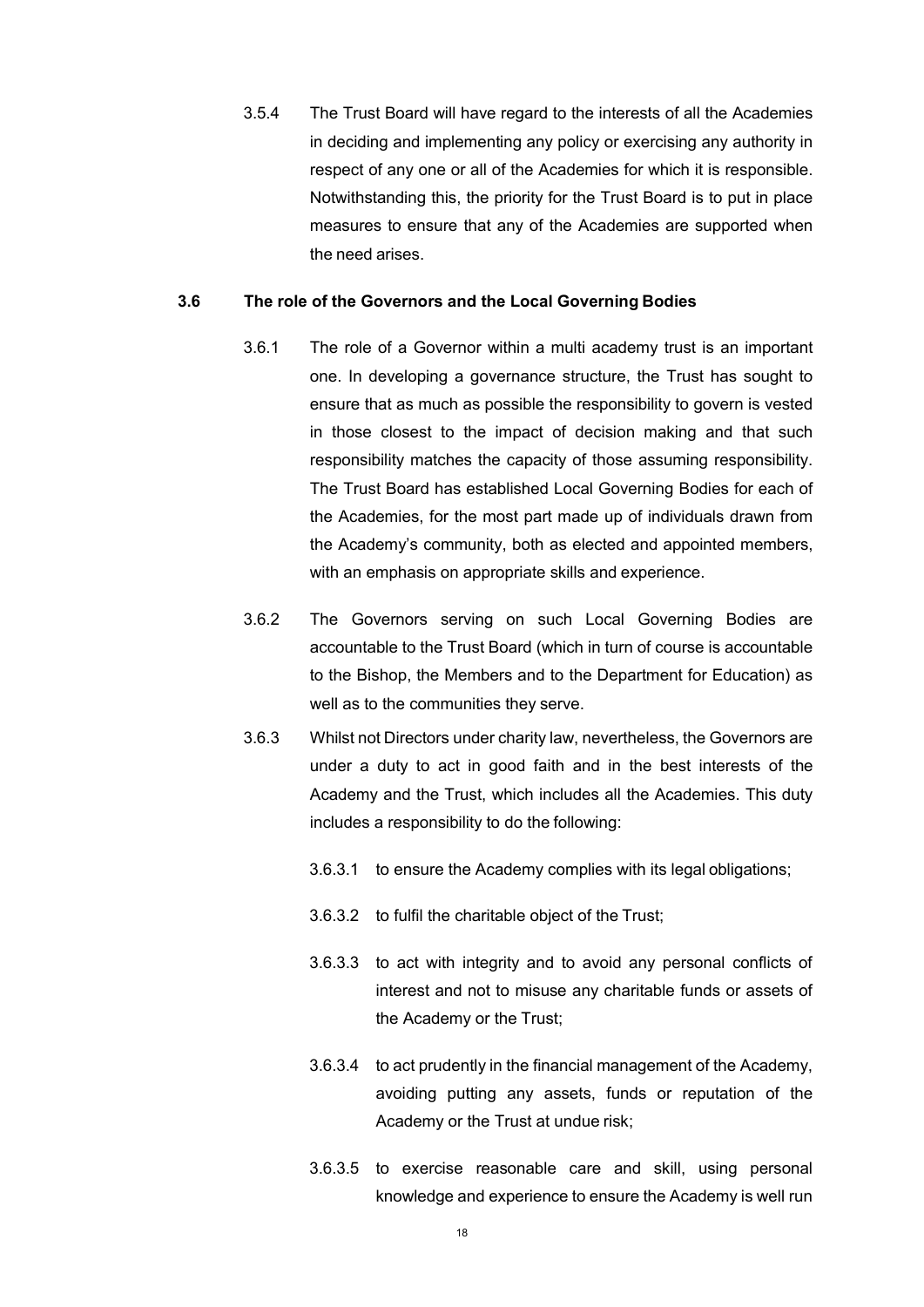and efficient;

- 3.6.3.6 to act responsibly, getting advice from others from within the Trust and if appropriate external professional advisors;
- 3.6.3.7 to act as an ambassador of the Trust and in a way which is consistent with the vision and ideals of the Trust.
- 3.6.4 Governors must act impartially and in the best interest of the Academy and the Trust as a whole, even if those interests conflict with those of the body or organisation that might have appointed or nominated them to serve on the Local Governing Body. As with the Directors, the Governors must comply with the Trust's Conflict of Interest Policy.
	- 3.6.4.1 The Board of Directors has established a Chairs Committee, comprising Chairs of the LGBs, the Chair of Directors and the CEO, in order to enhance effective communication between LGBs and Directors. Its terms of reference are included as Appendix 9 in this document.
- 3.6.5 The specific tasks and responsibilities of the Governors are as follows, with further detail set out in Section 4 of this Scheme of Delegation:
	- 3.6.5.1 to fulfil the vision and ethos of the Trust in so far as it relates to the Academy, ensuring that the Academy achieves the aims and ambitions it has for its pupils, having regard in particular to the benefits of being part of a family of schools which stresses the importance of collaboration and mutual support;
	- 3.6.5.2 to implement and review from time to time the strategic plan for the Academy (including any initial Action Plan), focusing on the Academy's performance and achieving sustained school improvement;
	- 3.6.5.3 to act as a critical friend to the Academy's senior leadership team, being ready to challenge and hold senior leaders to account for all aspects of the Academy's performance;
	- 3.6.5.4 to promote safeguarding of children and place the best interests of children at the centre of their decisions
	- 3.6.5.5 to monitor the management of the finances of the Academy,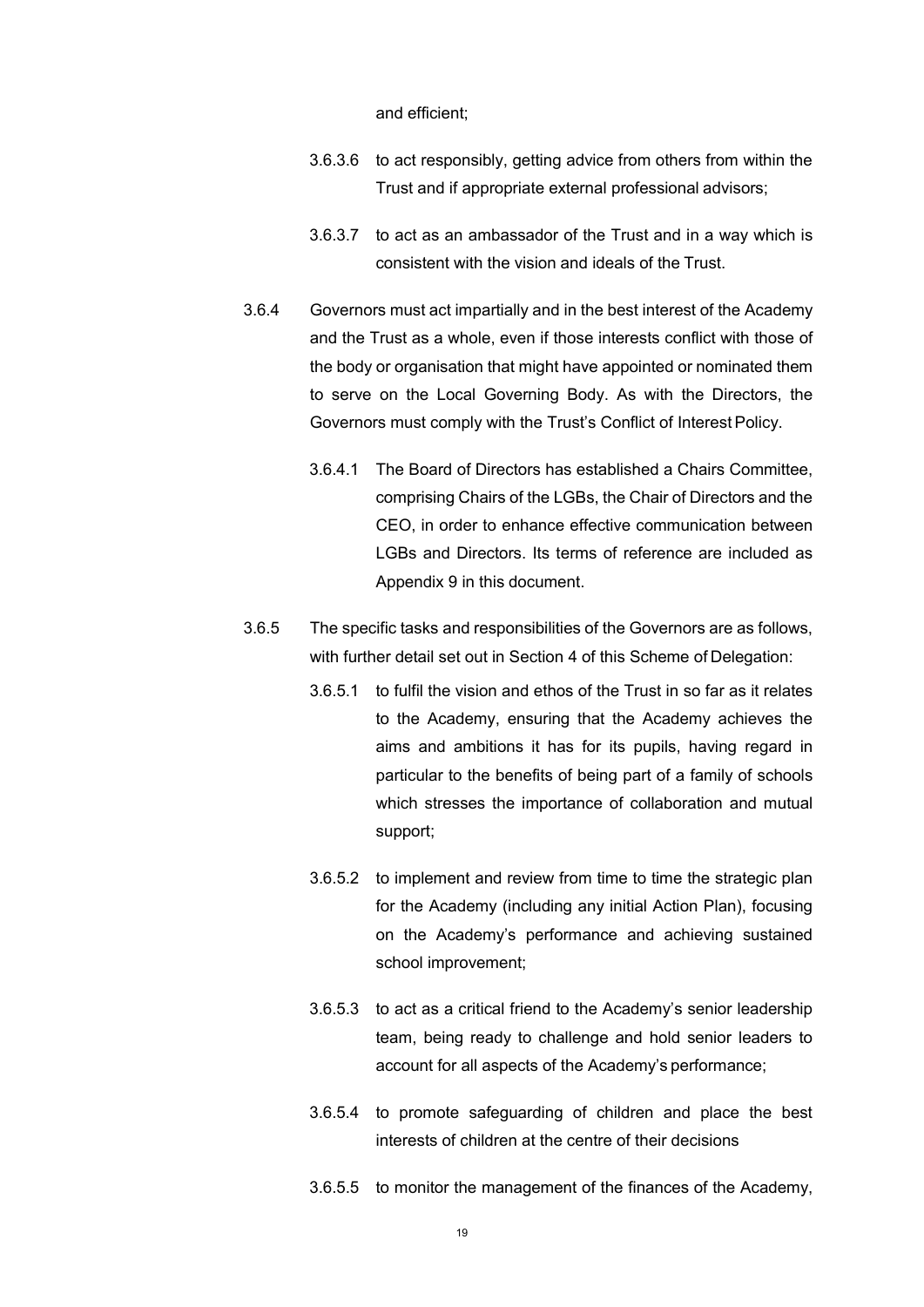reviewing the annual budget prepared by the Academy's Headteacher (with the support of the Academy's senior leadership team) and submitting such for approval by the Trust Board, ensuring that the Academy works within its budget and the Academy's senior leadership team adopts and implements appropriate risk and financial management policies and practices including in particular any adopted by the Trust Board for application across all the Academies;

- 3.6.5.6 to support the Academy's Headteacher in the development and review (from time to time) of an appropriate staffing structure for the Academy, ensuring there is robust and accountable monitoring of the performance of staff and implementing all and any policies relating to staff adopted by the Trust Board;
- 3.6.5.7 to support the Trust Board in its monitoring and evaluation of the delivery of any central or shared services and functions provided or procured by the Trust for the Academies, reporting any issues or concerns to the Executive Team and, if necessary, the Chair of the Trust Board;
- 3.6.5.8 to promote the benefits of collaboration with the other Academies and to actively seek opportunities to work together either with the aim of improving economic efficiencies within the Academies or identifying and implementing best practice;
- 3.6.5.9 to develop effective links within the Academy's community, communicating openly and frequently as appropriate and ensuring that the Academy meets its responsibilities to the community and serves the community's needs in relation to the safeguarding and education of its pupils; and
- 3.6.5.10 to engage fully and openly with any inspection of the Academy, whether by the Trust Board, the Diocese, Ofsted or any other appropriate public body to whom the Academy is accountable.
- 3.6.6 Individual Governors may be given primary responsibility forparticular functions such as standards, finance, premises and resources with the view to matching skills and experience to functions. This will not affect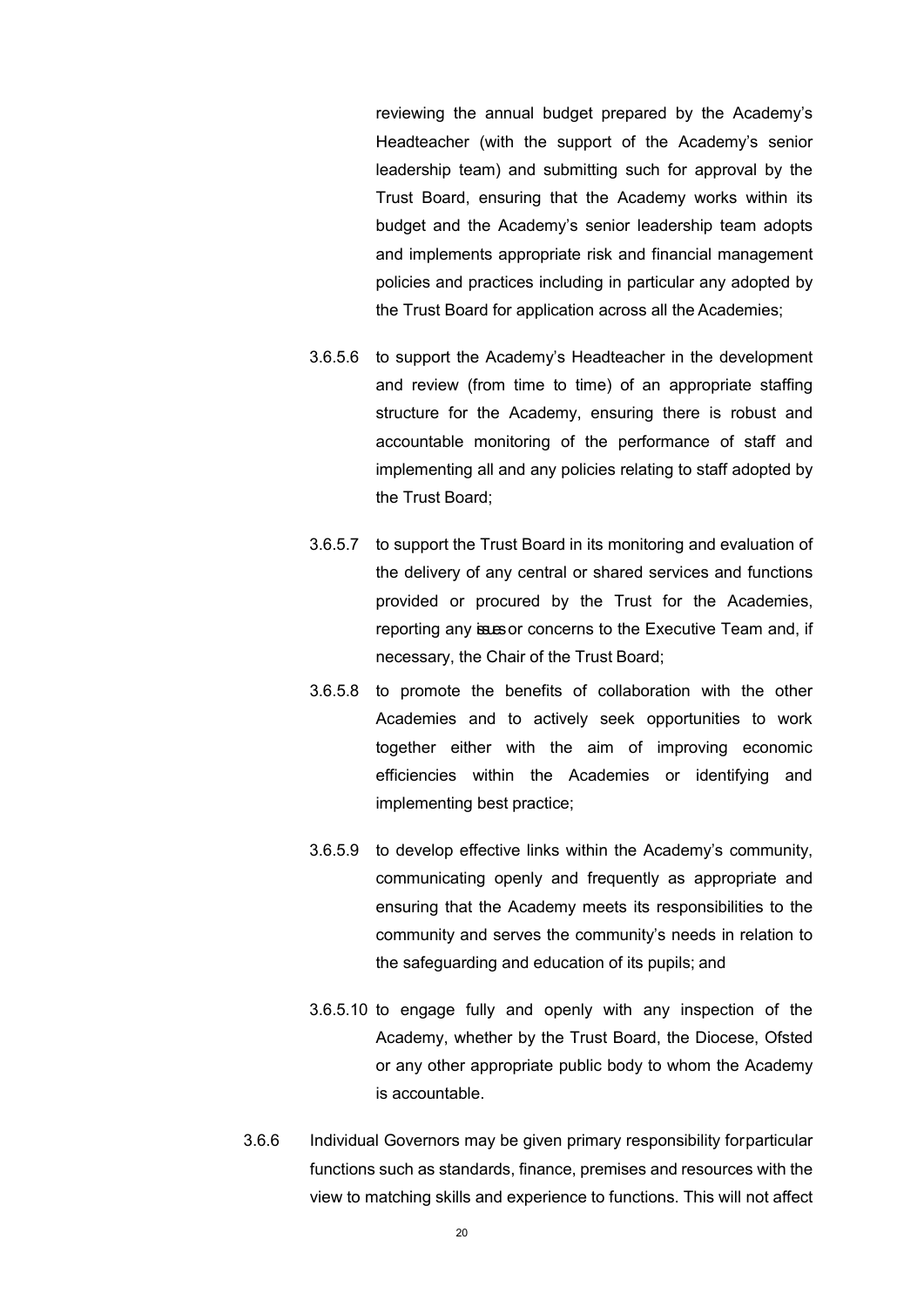collective and overall individual responsibility but Governors are expected to use their skills and experience in the fulfilment of their duties.

- 3.6.7 Subject to the provisions of the Companies Act 2006 every member of the Local Governing Body or other officer or auditor of the Trust acting in relation to the Academy shall be indemnified out of the assets of the Trust against any liability incurred by him or her in that capacity in defending any proceedings, whether civil or criminal, in which judgment is given in favour or in which he or she is acquitted (including where there has been an investigation but no formal charges brought) or in connection with any application in which relief is granted to him or her by the court from liability for negligence, default, breach of duty or breach of trust in relation to the affairs of the Trust.
- 3.6.8 As with the Directors, the following are the core competencies and skills expected of all Governors:
	- 3.6.8.1 to work as a team;
	- 3.6.8.2 to attend meetings and be prepared to contribute to discussions and commit to agreed actions;
	- 3.6.8.3 to be respectful of the views of others and to be open to new ideas and thoughts;
	- 3.6.8.4 to treat all confidential information confidentially;
	- 3.6.8.5 to develop a deep understanding of the vision and ethos of the Trust and its Academies and the roles played by all individuals in fulfilment of the Trust's mission;
	- 3.6.8.6 to understand the policies and procedures of the Trust and how these flow down to the Academy;
	- 3.6.8.7 to support the Trust in public and act as an ambassador of the Trust;
	- 3.6.8.8 to commit to training and skills development
	- 3.6.8.9 to be ready to ask questions;
	- 3.6.8.10 to be focused on problem solving and be ready to learn from past experiences.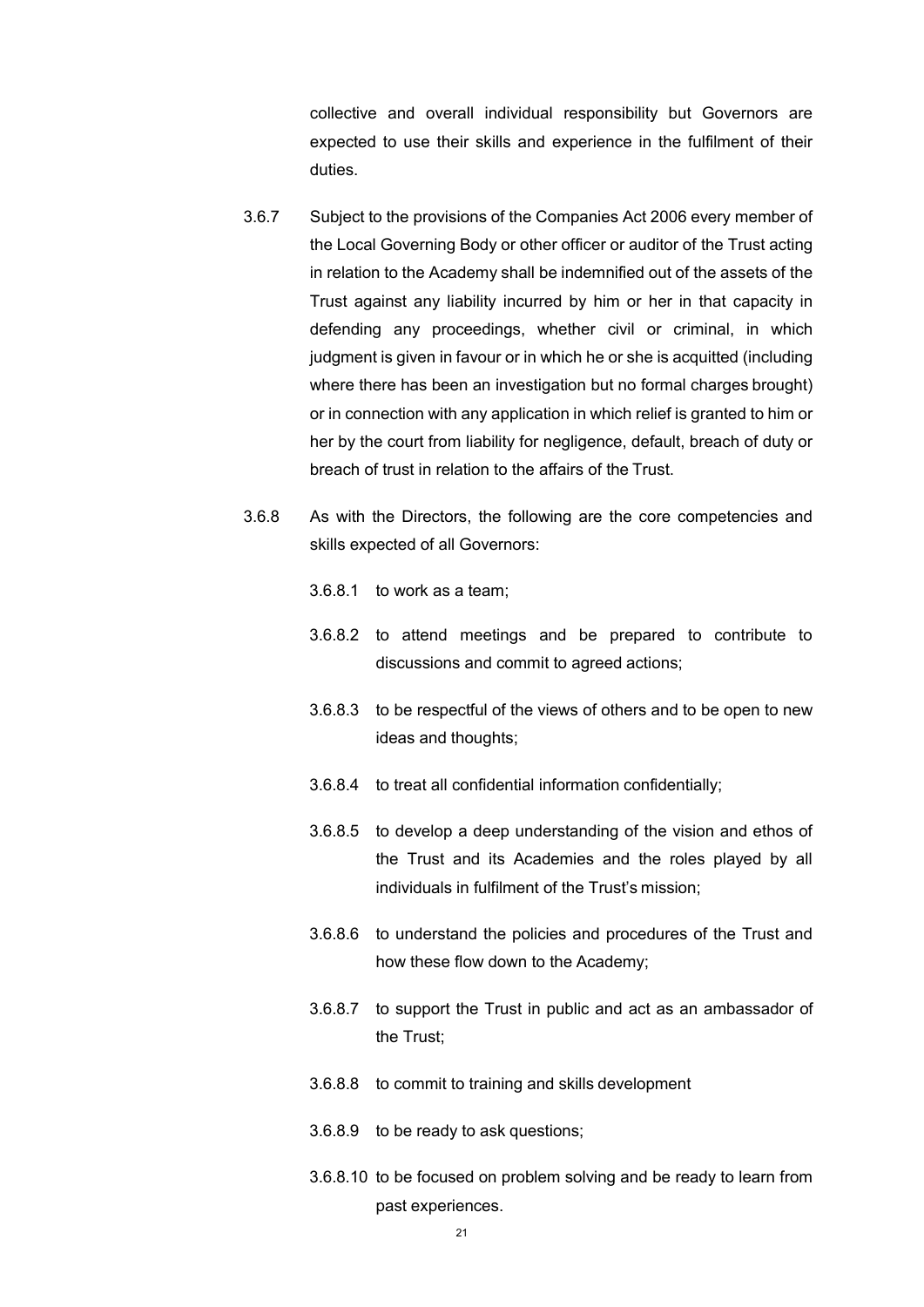- 3.6.9 Specific skills may be needed if a Governor is to take responsibility for and lead on a specific area. A regular skills audit will be undertaken and Governors should expect to be able to articulate their contribution to the success of the Academy.
- 3.6.10 The Trust Board also recognises the role that the Academies play in their communities and the Local Governing Body is free to decide how such support and patronage is given. The Local Governing Body shall ensure that any support is not inconsistent with the objects of the Trust and the restrictions on the use of its charitable resources and any advice or restriction placed on the Trust by either the Diocese or the Secretary of State (including the Charity Commission). The Local Governing Body shall ensure that any formal collaboration or support with third parties, including with those with whom the Trust has a strategic partnership is appropriately documented and the details notified to the Resources and Audit Committee to assess effectiveness and where financial support is provided for accounting reasons.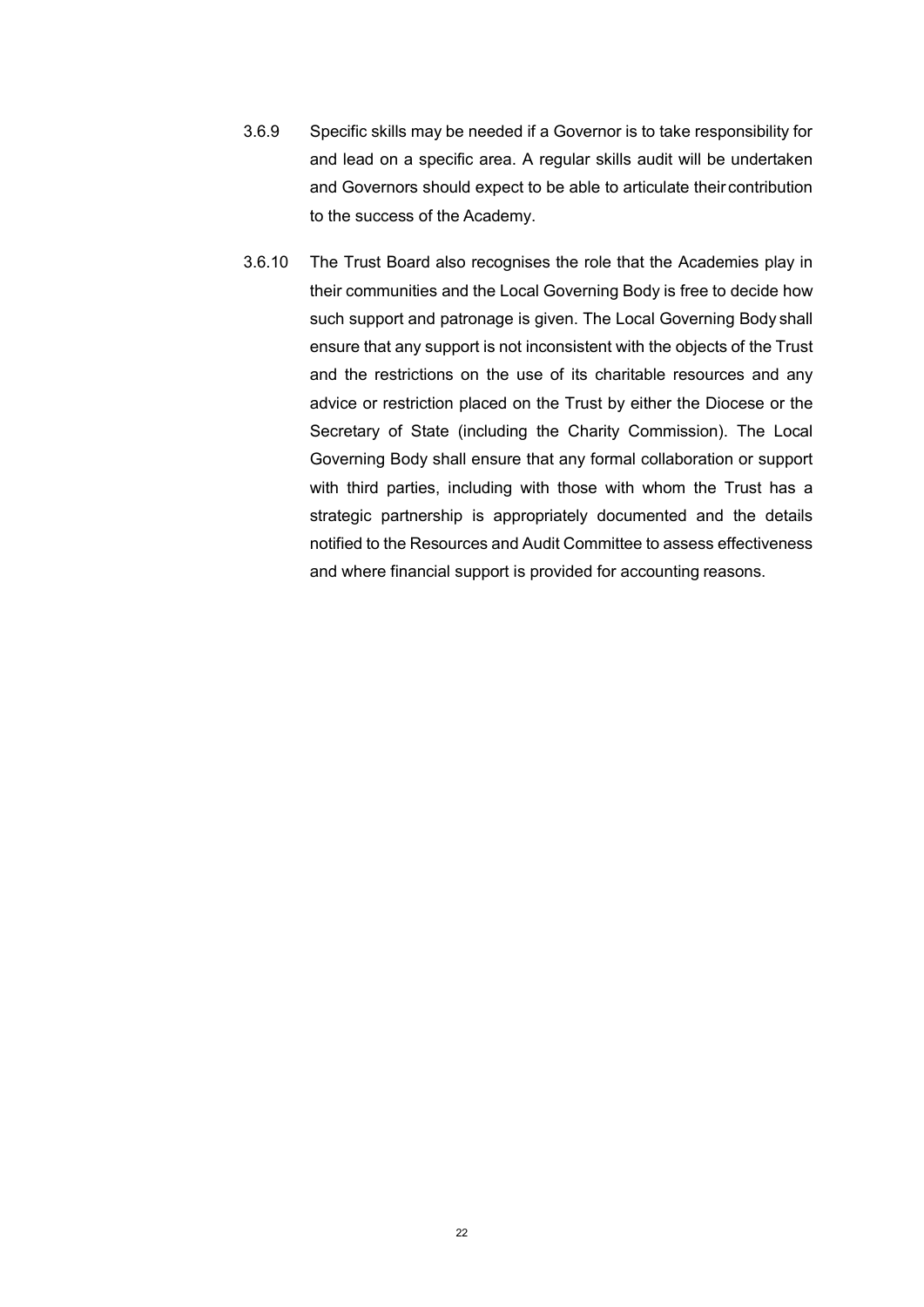# **4. DELEGATED AUTHORITY AND RESPONSIBILITIES OF THE LOCAL GOVERNING BODY**

## **4.1 General Provisions**

- 4.1.1 The Trust Board reserves the right (subject to any guidance issued by the Diocesan Schools Department) to review and alter this Scheme of Delegation and the level of delegated responsibility at any time, noting that it is likely to be reviewed for its effectiveness at least every two years. Whilst the Scheme cannot take the form of a legally binding contract and is subject to the overriding duty on the Directors to act freely and in the best interest of the Trust, in so far as the Directors are able they agree to abide by the provisions of it and will consult the Local Governing Bodies on any significant changes.
- 4.1.2 Those to whom delegated responsibility is given must acknowledge the limitations on their authority and must not act outside of their authority. Any willful disregard of the matters expressed in this Scheme is likely to lead to the Scheme being withdrawn. In the event of any serious disagreement between the Trust Board and a Local Governing Body, which cannot be resolved by the Chair of the Local Governing Body discussing the matter with the Chair of the Trust Board, will be referred to the Diocesan Schools Department for guidance.
- 4.1.3 As a matter of general principle, the Local Governing Body will adopt and will comply with all policies adopted by the Trust Board and will comply with any direction issued by the Trust Board and have regard to any advice given. The Local Governing Body will also comply with any requirements of the Diocese and adopt any guidance issued byit.
- 4.1.4 Subject to the provisions of the Companies Act 2006, the Articles and to any directions given by the Members following a special resolution, the governance and management of an Academy shall be delegated by the Trust Board to the relevant Local Governing Body. The Governors shall exercise all the powers of the Trust Directors in sofar as they relate to the Academy, only in accordance with the terms of this Scheme of Delegation and any Trust policy and specific agreement between the Trust Board and the Local Governing Body. No alteration of the Articles or change to the Scheme shall invalidate any prior act of the Local Governing Body which would have been valid if that alteration had not been made. Except as provided for in this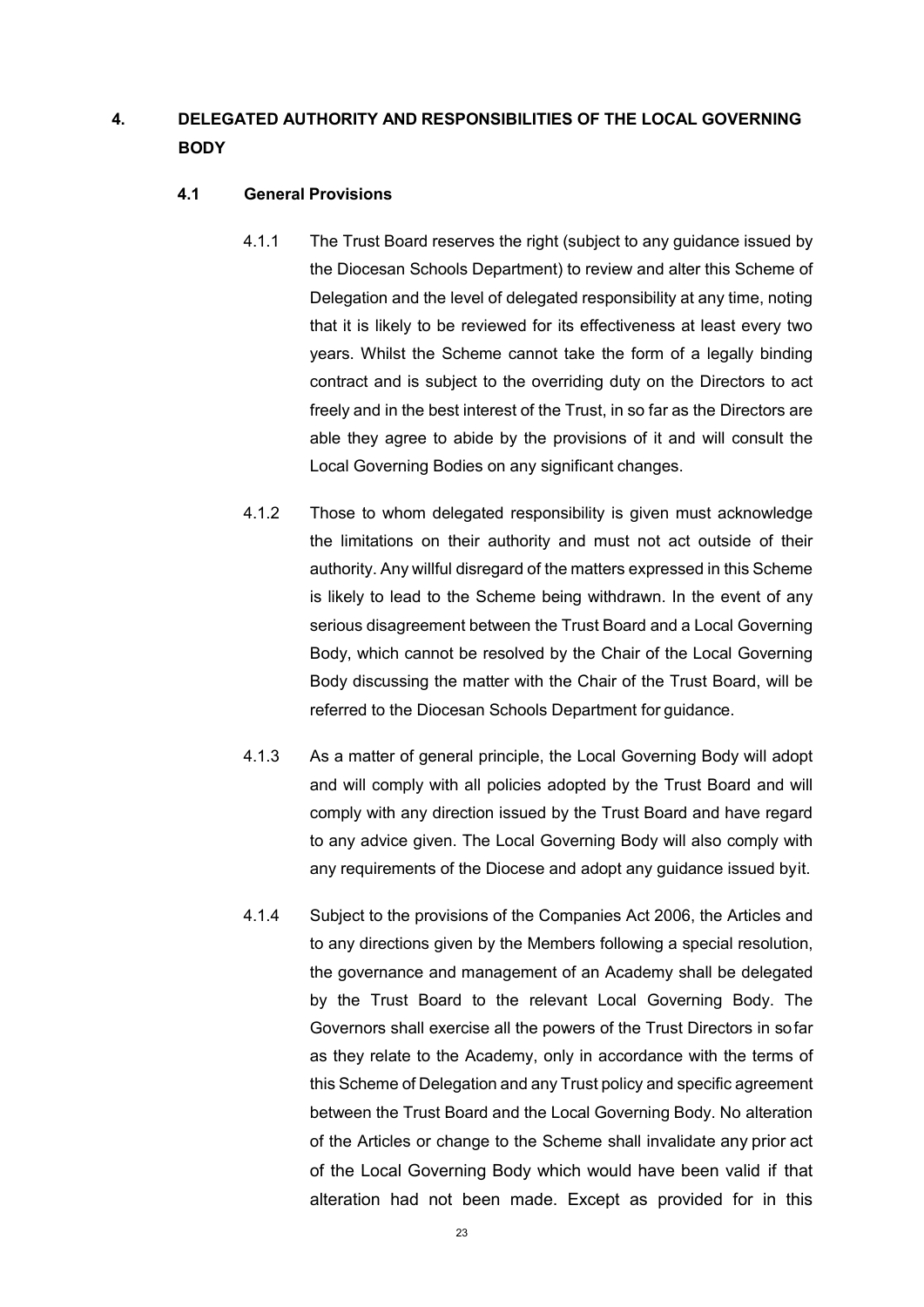Scheme of Delegation, the powers given by this Scheme shall not be limited by any special power given to the Directors by the Articles or to the Local Governing Body by this Scheme of Delegation and a meeting of the Local Governing Body at which a quorum is present may exercise all the powers so delegated.

### **4.2 Finance and Audit**

- 4.2.1 Except as provided for in this Scheme of Delegation, in addition to all powers hereby expressly conferred upon the Local Governing Body and without detracting from the generality of the powers delegated, the Local Governing Body shall have the following powers, namely:
	- 4.2.1.1 to enter into contracts on behalf of the Trust in so far as they relate to the Academy and are within the scope of the Local Governing Body's responsibility as set out in the Trust Financial Regulations.
- 4.2.2 No Trust monies (whether or not authority to expend has been devolved to the Local Governing Body) shall be paid into any bank account other than a bank account authorised by the Trust Board.
- 4.2.3 The Trust's accounts shall be the responsibility of the Trust Board overseen by the Resources and Audit Committee but the Headteacher of the Academy shall provide such information about the Academy, as often and in such detail and format as the Resources and Audit Committee shall reasonably require, in order to carry out an internal audit of the Academies in accordance with the requirements of the Academy Trust Handbook. Without prejudice to the above, the Director of Finance and Operations shall provide management accounts in an approved format to the Chair of Directors monthly and to the Resources and Audit Committee or Full Directors at least twice per term (six times per year) or as requested by the Resources and Audit Committee. These accounts may be shared with the Diocesan Schools Department (or Diocesan finance office) at their request.
- 4.2.4 The Local Governing Body shall adhere to the Trust procedures put in place for the safeguarding of funds and that the requirements ofthe Academy Trust Handbook and the Funding Agreements are observed at all times as well as any requirements and recommendations of the Resources and Audit Committee and the Education and Skills Funding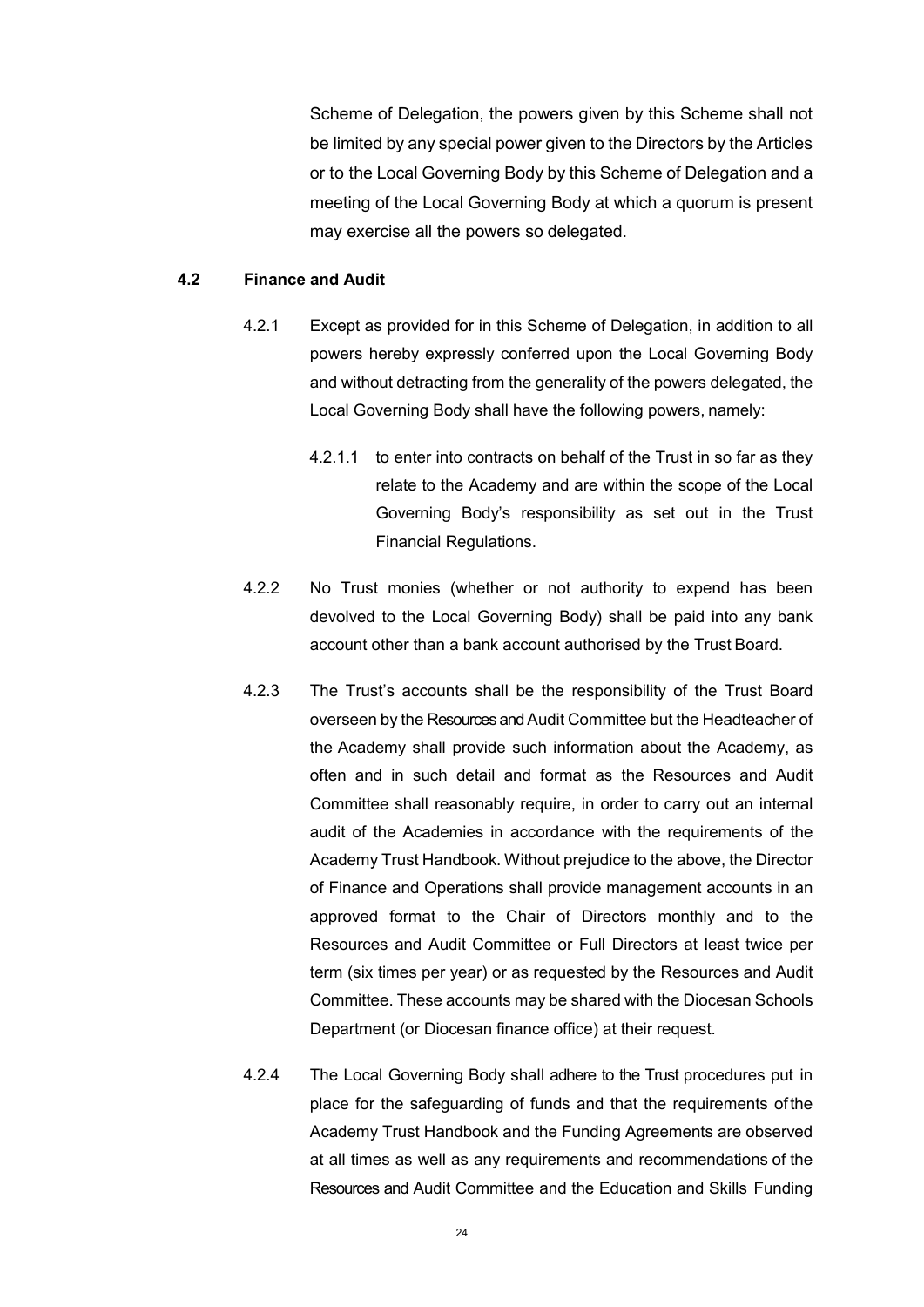Agency. For the avoidance of doubt the Local Governing Body acknowledges the restriction on borrowing contained in the Funding Agreements.

- 4.2.5 The Trust Board acknowledges the Local Governing Body's right and intention to use any voluntary (i.e. non-grant) funds (including any restricted funds) raised by the Academies for the purposes for which they have been raised and otherwise solely at the discretion of the Local Governing Body provided this is within the charitable object of the Trust and has been included in the Academy's budget. Proper accounts will be kept by the Headteacher showing the receipt and use of such funds and the extent to which such funds are restricted, in the light of the obligation on the Trust to note these funds separately in the Trust accounts.
- 4.2.6 The Trust Board also acknowledges that from time to time the Academies themselves may seek to generate additional funds by undertaking certain activities, such as: lettings, the provision of sporting and recreational facilities, running a nursery and/or providing childcare, teacher training, leadership support, school improvement, providing and supporting ICT and other administrative services. In some cases, and particularly where such activities do not fall within the charitable object of the Trust, these may need to be channeled through a trading subsidiary, decisions about which will be made by the Trust Board. Any income generated from such Academy activities and/or gift aided by a trading subsidiary to the Trust in respect of a particular Academy's activities shall be delegated to the relevant Local Governing Body. Such funds will however be noted separately in the accounts of the Academy and, like all Academies' funds, will be subject to any reserves policy operated by the Trust Board.
- 4.2.7 The Local Governing Body shall make sufficient funds available to enable the Trust to place such insurance or risk protection cover as is necessary to protect the Academy and the Trust from loss and other risks that shall include (but shall not be limited to) the following, such insurance or risk protection cover to be placed either with a reputable insurance company or through the Education and Skills Funding Agency as directed by the Trust Board and the Diocese:
	- 4.2.7.1 land, buildings and contents;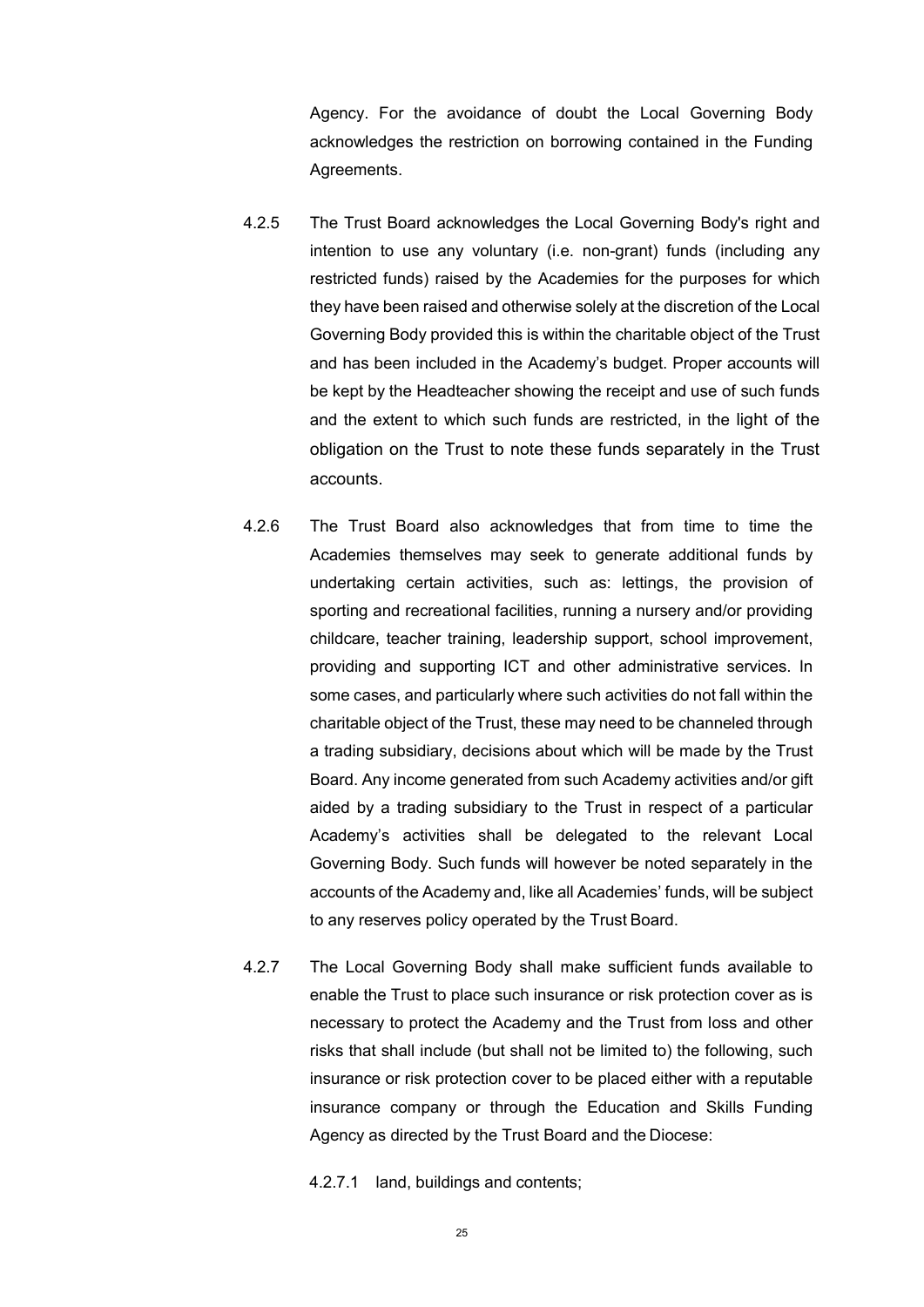| 4.2.7.2 public, employer's and hirer's liability;                       |
|-------------------------------------------------------------------------|
| 4.2.7.3 Directors' and Governors' liability and professional indemnity; |
| 4.2.7.4 personal accident and school journeys;                          |
| 4.2.7.5 terrorism and business interruption;                            |
| 4.2.7.6 money and fidelity;                                             |
| 4.2.7.7 legal expenses, libel and slander;                              |
| 4.2.7.8 engineering.                                                    |

The Local Governing Body will fulfil any requirements of the insurers and will notify the Trust Board as soon as reasonably practicable following the occurrence of an event where loss has been suffered or is threatened. The responsibility for notifying the insurers or the ESFA (as the case may be) is the Headteacher's. The Executive Team and the Headteacher will provide each other with all necessary information and assistance as may be helpful in the management of any claims.

#### **4.3 Curriculum and Standards**

- 4.3.1 The Local Governing Body shall be responsible for the setting and review of the curriculum priorities for the Academy but shall have regard to any views of the Trust Board in recognition of the Trust Board's obligation to the Secretary of State to provide a broad and balanced curriculum and to the Diocese in respect of the teaching of RE and more widely.
- 4.3.2 The Local Governing Body shall be responsible for the standards achieved by the Academy and the pupils attending the Academy. The Local Governing Body will support the Head Teacher in the development and implementation of any action plan or school development plan which is to address any weaknesses and areas for improvement of standards and overall attainment at the Academy, but in so doing shall have regard to any advice and recommendations of the Trust Board and the Diocese as they might issue from time to time, particularly in relation to benchmarking and target setting.
- 4.3.3 The Local Governing Body will develop appropriate links with other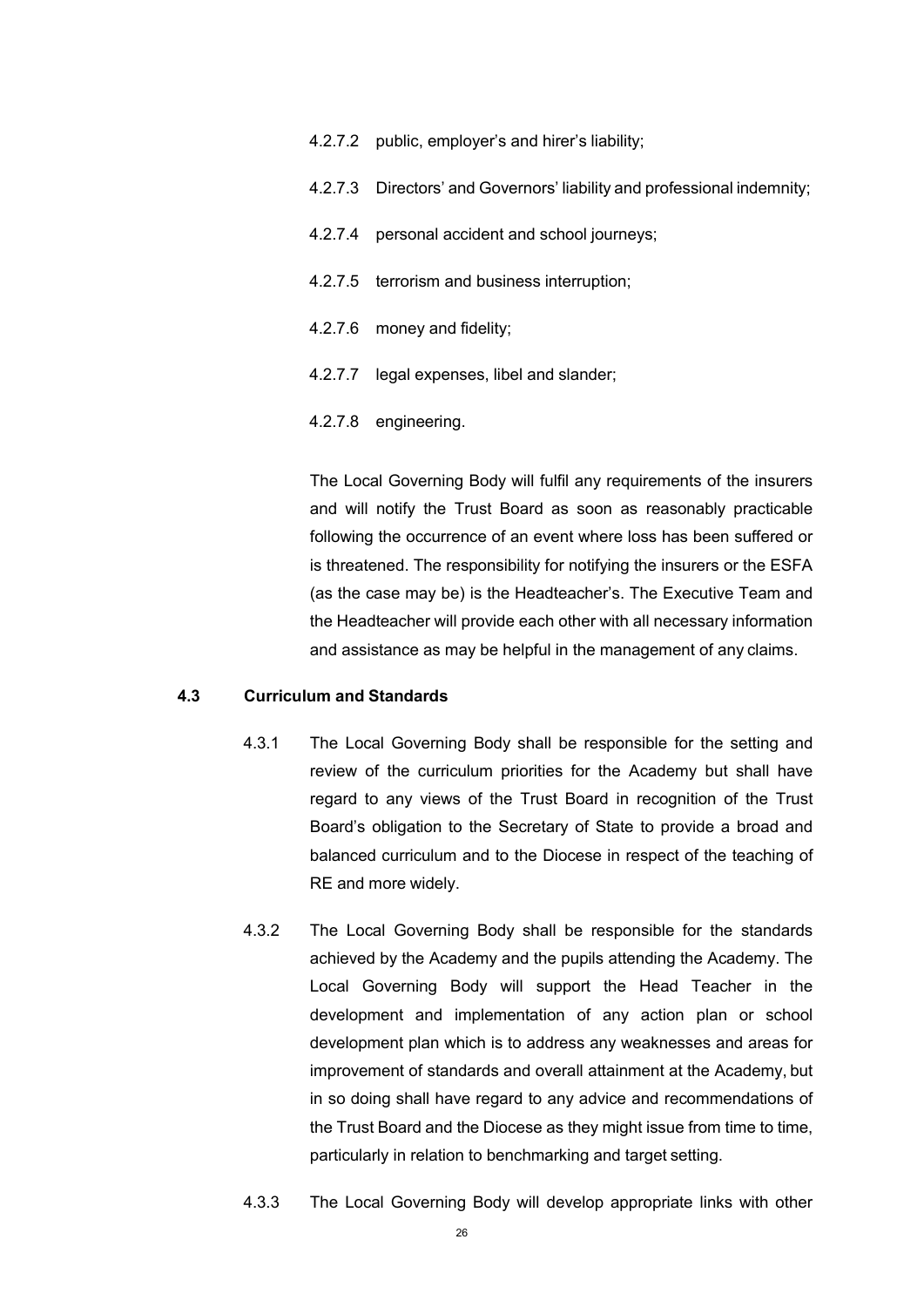local schools or education organisations to promote best practices in learning and development and to facilitate peer to peer review and support. The Local Governing Body will also promote and develop links with local businesses and community organisations which are designed to enrich the school life of pupils and foster citizenship.

#### **4.4 Personnel**

### **4.4.1 Headteacher**

- 4.4.1.1 The formal power to appoint the Headteacher (or Principalor head of school) of each Academy is vested in the Trust Board who must consult with the Diocese and the Local Governing Body. Whenever an appointment is to be made, the Trust Board will establish an appointments committee made up of 2 or 3 persons appointed by the Trust Board (which will include the Chair of the Trust Board and may include a further independent and expert education adviser), an equivalent number of persons nominated by the Local Governing Body and, at the discretion of the Diocesan Schools Department, a person nominated by the Diocesan Bishop. The Trust Board is expected to follow the appointment committee's recommendation for appointment.
- 4.4.1.2 The Trust Board determine the Individual School Range (ISR, the 7 consecutive point pay range for a Headteacher appointment) for each school, and can review the ISR: upon request from the Local Governing Body subsequent to the annual Headteacher appraisal and performance management process, or; at the time of recruitment of a new Headteacher, or; upon significant material change to the school (e.g. substantially increased Published Admission Number).
- 4.4.1.3 The appraisal and performance management of the Headteachers will be undertaken by the Local Governing Body, assisted by the CEO. Any disciplinary action, capability or capacity review will be undertaken by the Trust Board.
- 4.4.1.4 The Trust Board may delegate such powers and functions as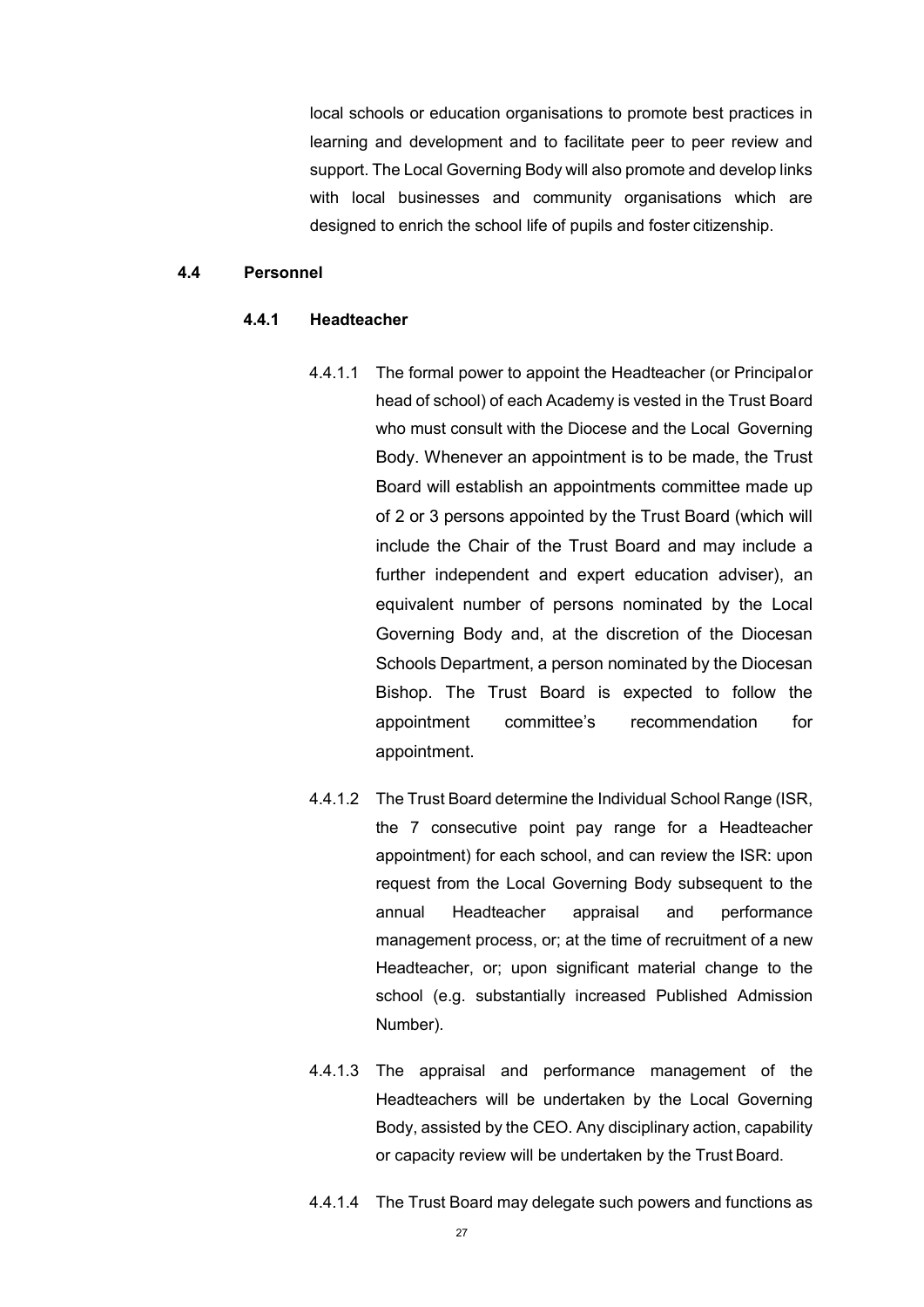they consider are required by the Headteacher for the internal organisation, management and control of the Academy (including the implementation of all policies approved by the Trust Board for the direction of the teaching and learning and curriculum at the Academy).

## **4.4.2 Other Staff**

- 4.4.2.1 The Headteacher shall be responsible for the appointment and management of all other staff to be employed at the Academy:
	- 4.4.2.1.1 implement and comply with all policies dealing with staff issued by the Trust Board from time to time;
	- 4.4.2.1.2 seek the recommendation of the CEO with regard to any replacement or new positions;
	- 4.4.2.1.3 take account of any pay terms set by the Trust Board;
	- 4.4.2.1.4 adopt any standard contracts or terms and conditions for the employment of staff issued by the Trust Board;
	- 4.4.2.1.5 adopt appropriate and transparent procedures for the recruitment of staff;
	- 4.4.2.1.6 manage any claims and disputes with staff members having regard to any advice and recommendations given by the Executive Team and/or the Trust's insurers or the ESFA;
	- 4.4.2.1.7 bring to the attention of the Chair of the Trust Board and, if required, the Trust's insurersand/or the ESFA without delay any claims or disputes with staff that may require a hearing by a panel of members of the Local Governing Body where escalation is necessary;
	- 4.4.2.1.8 seek the advice of the Trust Board where any significant cost is contemplated either in relation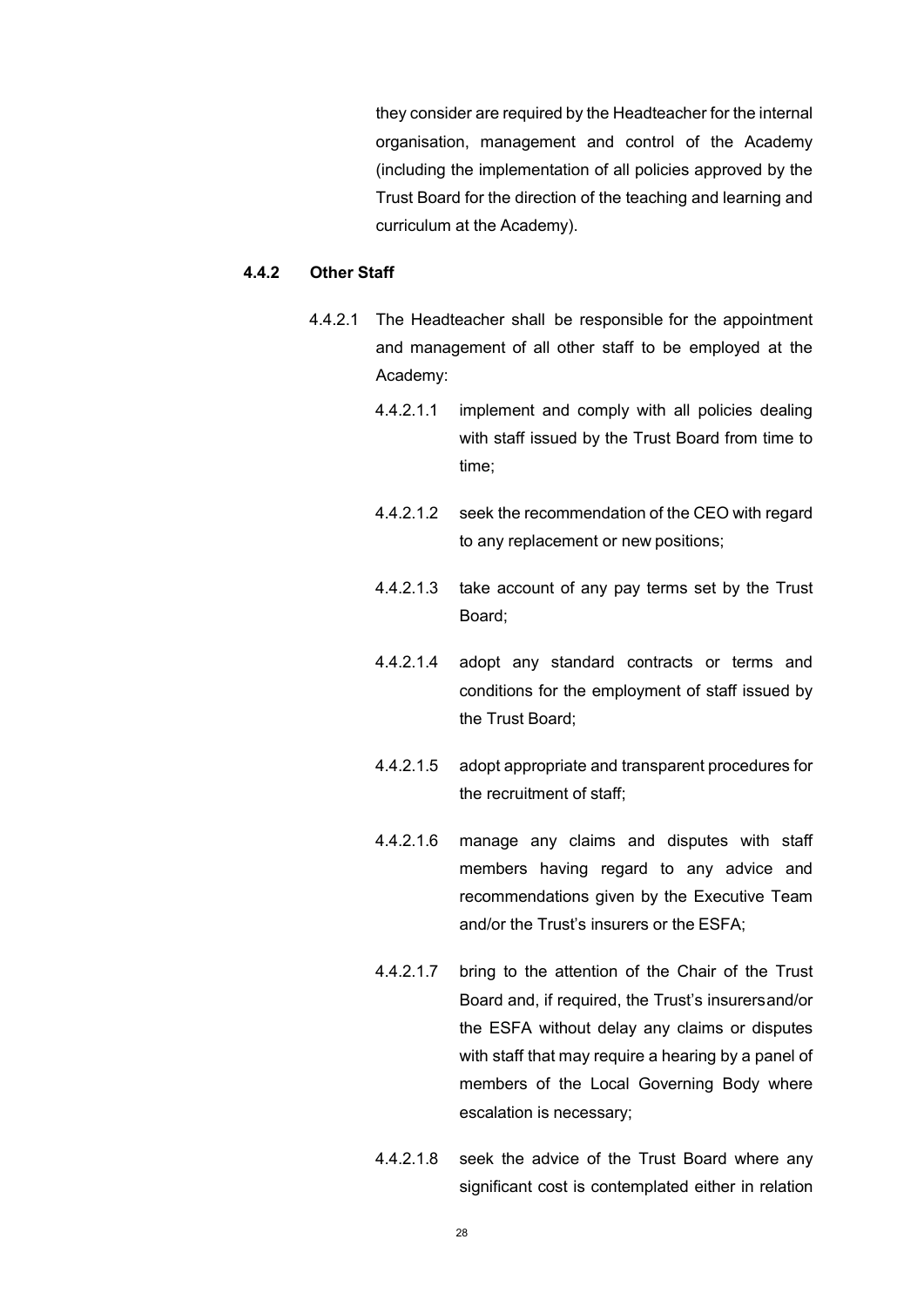to the appointment or resignation of a member of staff, including in relation to ill health retirement or the settlement of any claims or grievances.

4.4.2.2 The Local Governing Body shall carry out or delegate to either the Headteacher and/or an appropriate committee (as appropriate) the performance management of all staff and shall put in place procedures for the proper professional and personal development of staff taking into account any training and support available from or procured by the Executive Team.

### **4.5 Admissions and Exclusions**

- 4.5.1 The Local Governing Body shall be responsible for the setting and review from time to time of the Academy's admissions policy provided that no material change will be made to the admissions criteria without the approval of the Trust Board and the Diocese where relevant having regard to the statutory duties and responsibilities on the Trust and the Academy.
- 4.5.2 Any decision to expand the Academy shall be that of the Local Governing Body but who shall have regard to the views of the Trust Board and the Diocese where appropriate.
- 4.5.3 Any appeal against admissions shall be heard by an independent appeal panel established and authorised by the Local Governing Body.
- 4.5.4 The Local Governing Body shall consider any decision by the Headteacher to exclude any pupil and will be the appropriate body for reconsidering any decision to readmit required by any independent panel hearing.

### **4.6 Premises**

4.6.1 The day-to-day maintenance and care of the buildings and facilities used in respect of the Academy is the responsibility of the Local Governing Body (with management responsibility being delegated to the Headteacher), who shall have regard at all times to the safety of the users of the buildings and the facilities and the legal obligations of the Trust to the Diocesan Trustees as the legal owner of such buildings and facilities under the Memorandum of Understanding.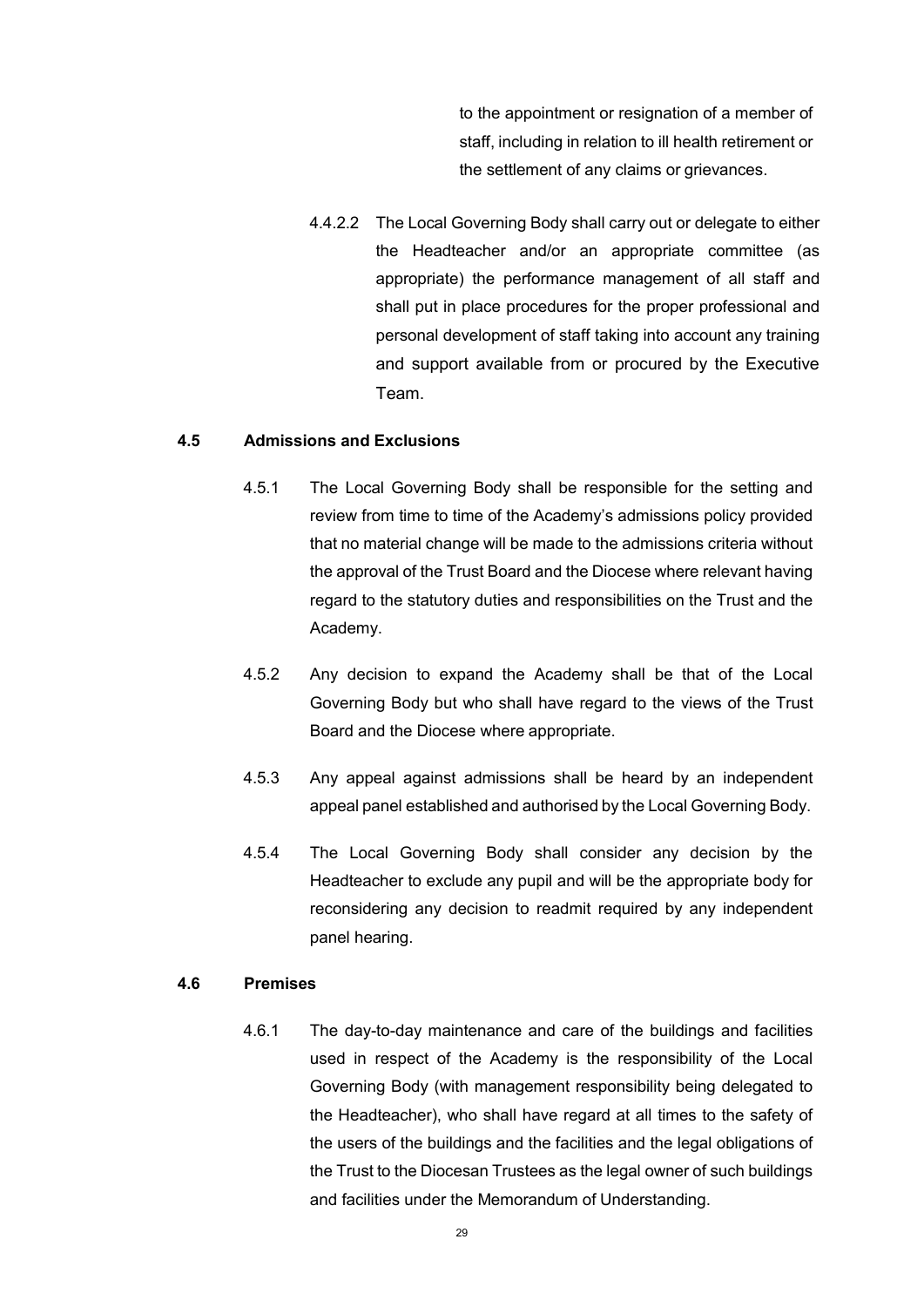- 4.6.2 The Local Governing Body shall work in collaboration with the Executive Team and the Diocese (Buildings and Capital) (or at their request the Trust Board) in developing a long-term estate management strategy that will identify the suitability of building and facilities in light of long-term curriculum needs and the need for and availability of capital investment to meet the Trust's legal responsibility to ensure the buildings and facilities used by each Academy are maintained to a good standard.
- 4.6.3 Short-term lettings and day-to-day uses of the school buildings and playing fields will be the responsibility of the Local Governing Body who shall comply with any policy issued from time to time by the Diocesan Schools Department regarding such uses.
- 4.6.4 The responsibility for any disposals or acquisitions of land to be used by the Academy will be that of the Trust Board, who must seek the approval of the Diocese.

### **4.7 Community Activities and Community Engagement**

- 4.7.1 Whilst the undertaking of any activities which would be described as part of the Academy's "extended schools agenda" or any activities designed to generate business income, will be the responsibility of the Local Governing Body, this shall only be undertaken in a manner consistent with any policy set by the Trust Board and having regard to the viability of such activities, the impact on the Academy's activities and any financial implications, such as the threat of taxation in light of the Trust's charitable objects and any threat to funding provided by the Secretary of State. The financial implications are noted above.
- 4.7.2 The Local Governing Body is responsible for all community engagement and consultation and will acknowledge and reinforce the vision of the Trust in all communications. The importance of building and maintaining good relations with other local schools, businesses and organisations is acknowledged.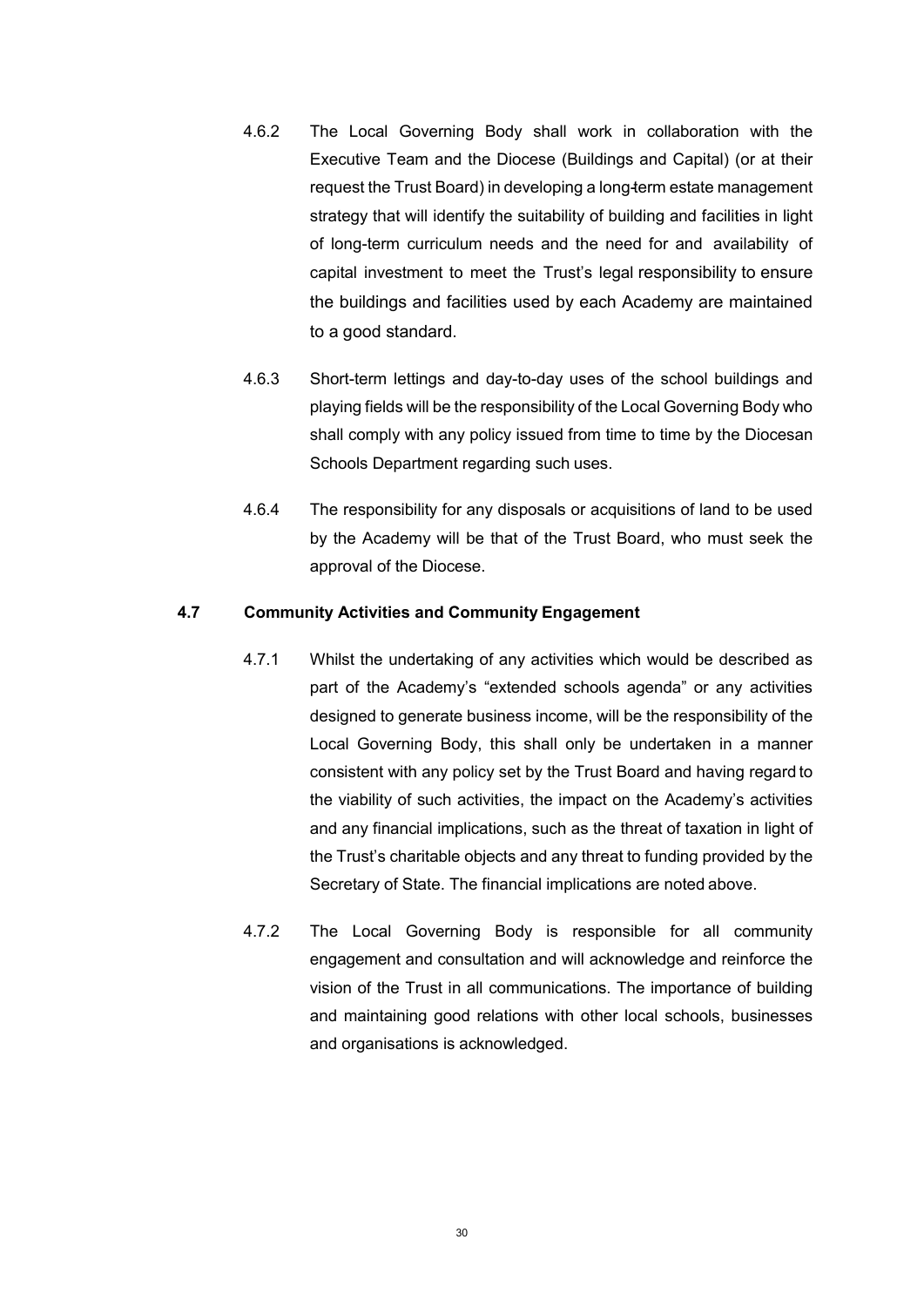#### **5. SUPERVISION AND INTERVENTION - RISK MANAGEMENT**

#### **5.1 Supervision and Reporting**

- 5.1.1 Notwithstanding the level of delegated responsibility, the Directors remain legally responsible for all matters in connection with the Academies and they are required to have systems in place through which they can assure themselves of quality, safety and good practice in the Academies.
- 5.1.2 The Local Governing Body is appointed as a sub-committee of the Trust Board and as such has no separate legal status to that of the Trust or the Trust Board. Consequently, any act or omission of the Local Governing Body or any officer of the Trust or the Academy that subsequently leads to prosecution or other litigation will be a liability of the Directors and any event in an Academy that might lead to public criticism or adverse publicity or damage to the reputation of the Trust will also be concern for the Trust Board. In such events and in order to minimise risk, the Chair of the Local Governing Body or the Headteacher will as soon as reasonably practicable advise the Chair of the Trust Board (and if appropriate a member of the Executive Team). These events will include the following (but shall not exclude any other event that falls within the generality of the circumstances described above):
	- 5.1.2.1 any event leading to loss of life or critical injury on the premises of the academy or during an event off the premises organised or supervised by Academy staff;
	- 5.1.2.2 any sexual or violent or illegal act against a child committed by any adult while on the premises of the Academy or by a member of staff under any circumstances;
	- 5.1.2.3 the suspension or summary dismissal of any member of staff;
	- 5.1.2.4 any event that requires a report to the Health and Safety Executive or that results in the service of a legal notice on the Academy alleging a breach of fire or health or safety law or regulations;
	- 5.1.2.5 any event that requires a formal hearing by a panel of representatives of the Academy or that results in the service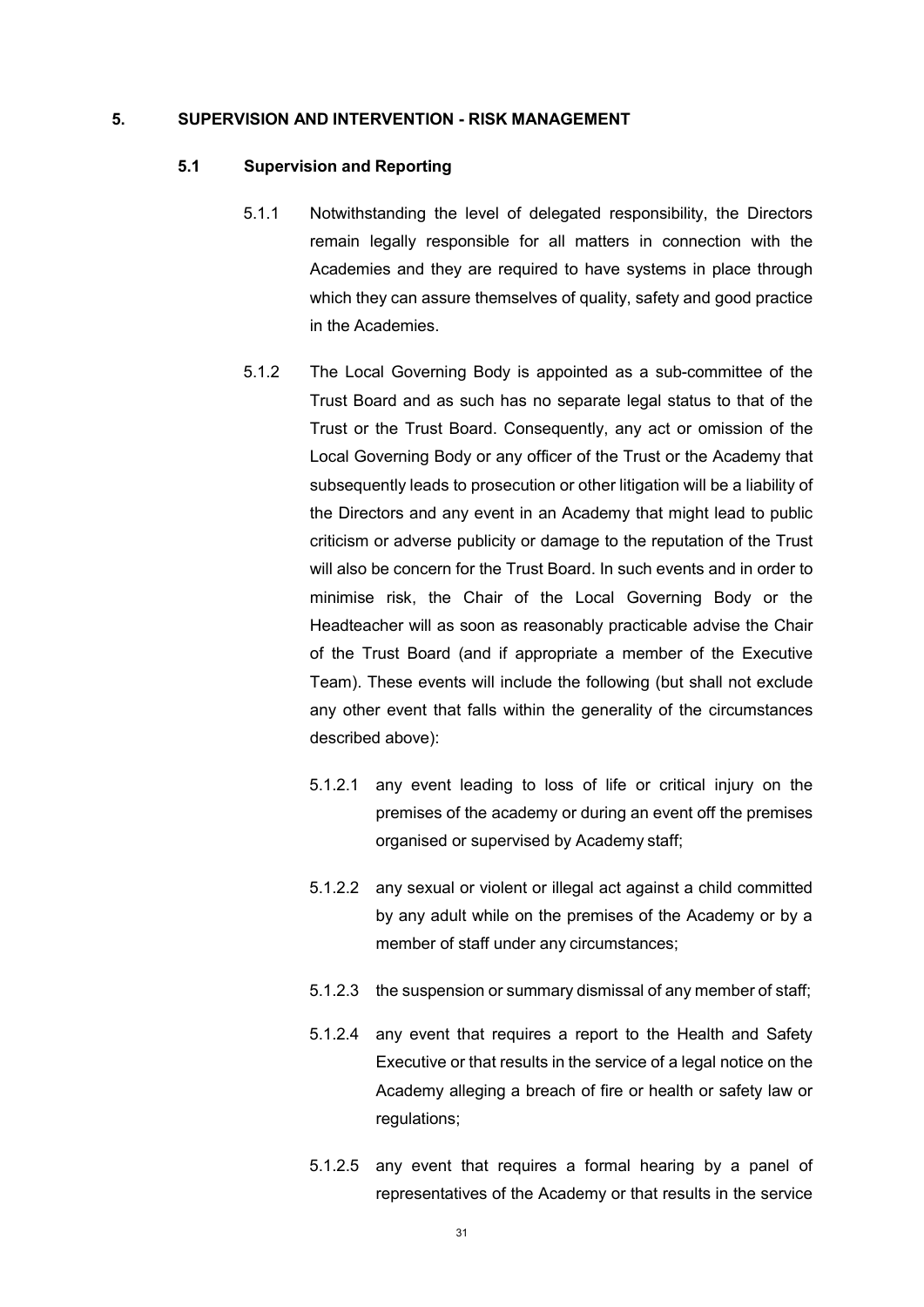of a legal notice on the Academy alleging a breach of employment law or regulations.

### **5.2 Intervention and Removal of Delegated Responsibility**

- 5.2.1 The Local Governing Body shall work closely with and shall promptly implement any advice or recommendations made by the Trust Board in respect of standards and performance, particularly where areas of weakness have been identified by the Executive Team, Local Authority, the Diocese or Ofsted.
- 5.2.2 In the event that intervention is either formally threatened or is carried out by the Secretary of State, the Trust Board expressly reserves the unfettered right to review or remove any power or responsibility conferred on the Local Governing Body under this Scheme of Delegation in such circumstances. Any Local Governing Body of any Academy which is to be sponsored by the Trust will be dissolved and a transition board put in place, the details of which are referred to below.
- 5.2.3 Notwithstanding the above, the Trust Board and the Local Governing Body acknowledge the value of maintaining a good working relationship particularly in light of the levels of delegated responsibility within the Trust and the impact this may have on the ability of the Trust Board or the Local Governing Body to react when standards are falling and/or there is evidence of financial imprudence exposing the Academy or the Trust to a threat of intervention. The Trust Board and the Local Governing Body in such circumstances make the following commitments to each other:
	- 5.2.3.1 to discuss openly any weaknesses or any situation which may in the opinion of either potentially lead to a threat of intervention by the Secretary of State;
	- 5.2.3.2 to use all reasonable endeavours to agree the measures to be taken to improve standards and the performance of the Academy and to support each other in the implementation of those measures;
	- 5.2.3.3 to allow each other the opportunity to effect improvements at the Academy provided such steps do not seek to undermine the collaborative and respectful approach being adopted by each;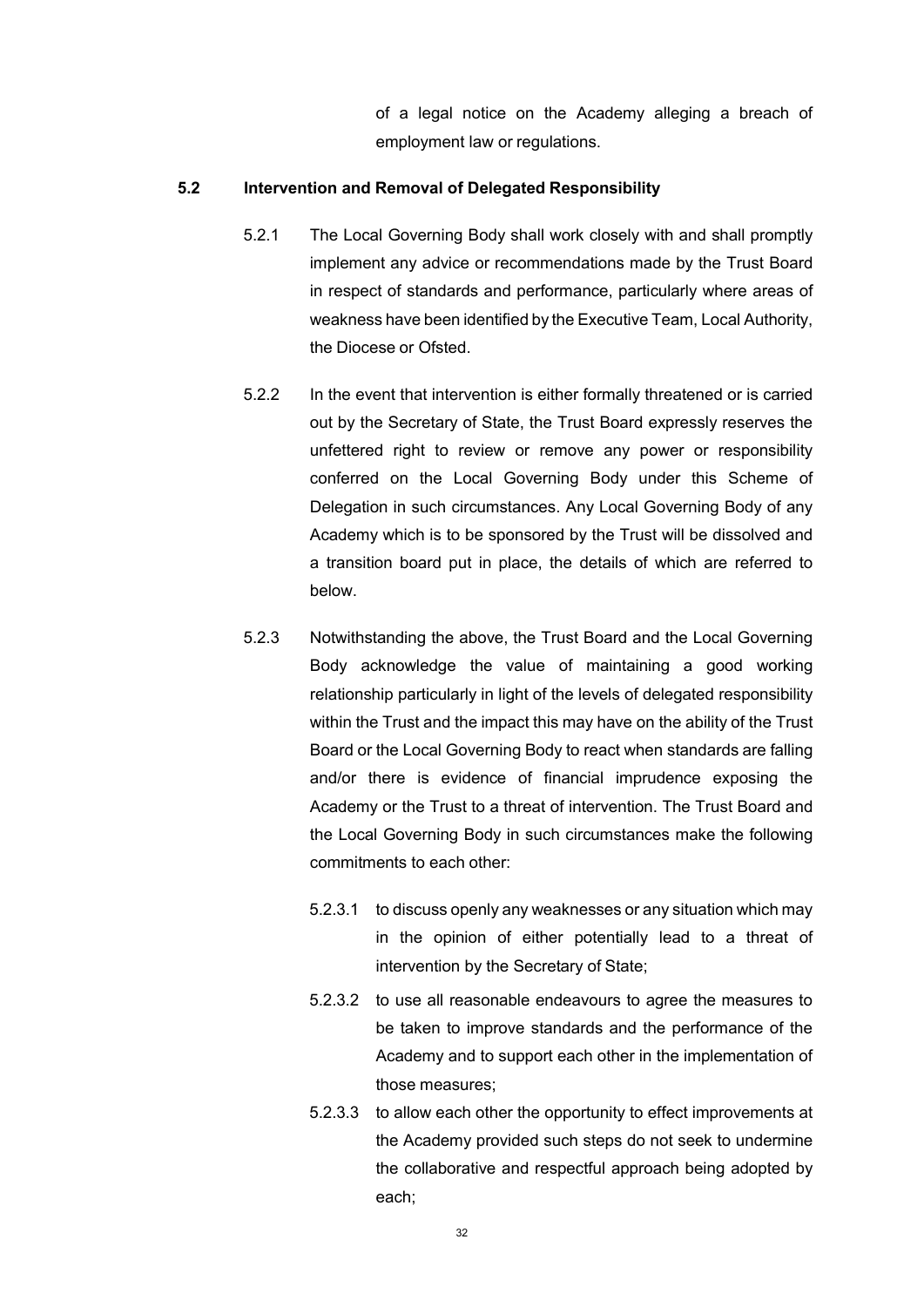- 5.2.3.4 not to remove or deny delegated authority without first agreeing to put in place for an appropriate period of time a transition or improvement board whose responsibility it will be to address the areas of weakness, the terms of reference for such "**Intervention Board**" being set out in Appendix 11 to this Scheme;
- 5.2.3.5 not as the Trust Board to exercise any power to remove a Headteacher or to attend and vote at any meeting of the Local Governing Body at which this is to be discussed without first discussing with the Chair of the Local Governing Body the need to ensure that such power is being exercised appropriately and proportionately.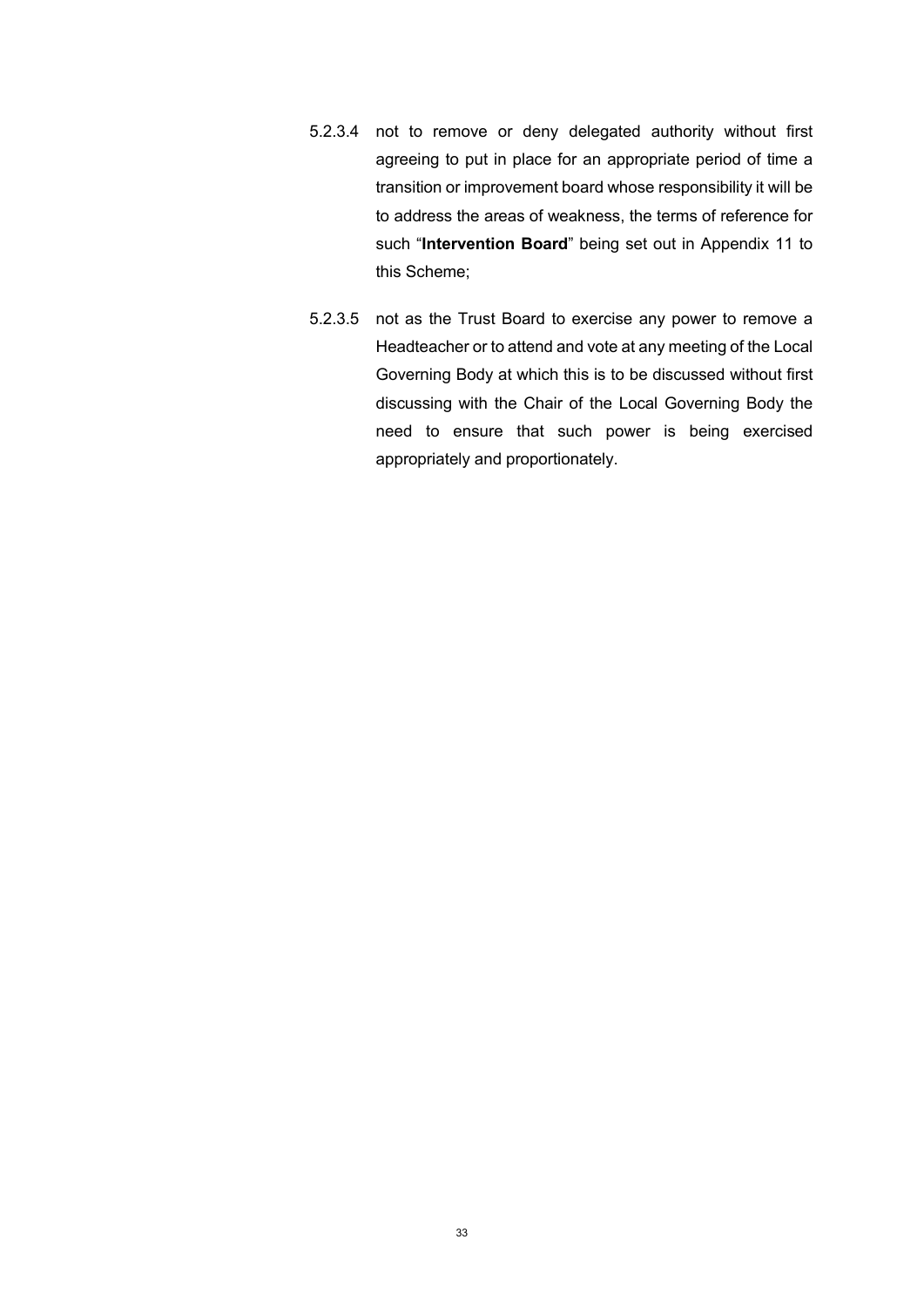### **6. FUNCTIONING OF THE LOCAL GOVERNING BODIES**

#### **6.1 Constitution of the Local Governing Body**

- 6.1.1 A Local Governing Body shall be established for each of the Academies typically comprising of at least 8 Governors as follows:
	- 6.1.1.1 the **Headteacher** of the Academy (where a school has both an Executive Headteacher and a Head of School then only the most senior of either of the two present at a Full Governing Body meeting or a LGB Subcommittee meeting has the 'Headteacher' voting eligibility);
	- 6.1.1.2 up to 2 "**Staff Governors**", elected or appointed through such process as the Local Governing Body may determine;
	- 6.1.1.3 up to 2 "**Parent Governors**", elected by parents or carers of registered pupils at the Academy and being a parentor carer of a pupil at the Academy at the time when elected (N.B. for it to be acceptable to plan to have less than 2 Parent Governors on any LGB will require 2 Parent Directors to be appointed to the Trust Board);

and such number of "**Foundation Governors**" appointed by the Diocesan Bishop to ensure that the number of Foundation Governors outnumbers all other Governors (including Coopted Governors) by at least 2.

A minimum could be 4 Foundation Governors, 1 Headteacher and potentially 1 Parent Governor, however at this size of LGB it is possible that roles, accountability and strategic planning would be difficult to fulfil. A better composition would be 7 Foundation Governors, 1 Headteacher, 2 Parent Governors and 2 further Governors, at least one being a Staff Governor and the second either a Co-opted Governor or a second Staff Governor. Each LGB should review its own skills and needs to find a suitable composition and number of Governors.

- 6.1.2 All persons appointed or elected to the Local Governing Body shall give a written undertaking to the Trust Board and the Diocese to uphold the object and mission of the Trust.
- 6.1.3 The Governors may also appoint "**Co-opted Governors**" from time to time, who will be appointed to provide specific support to the Local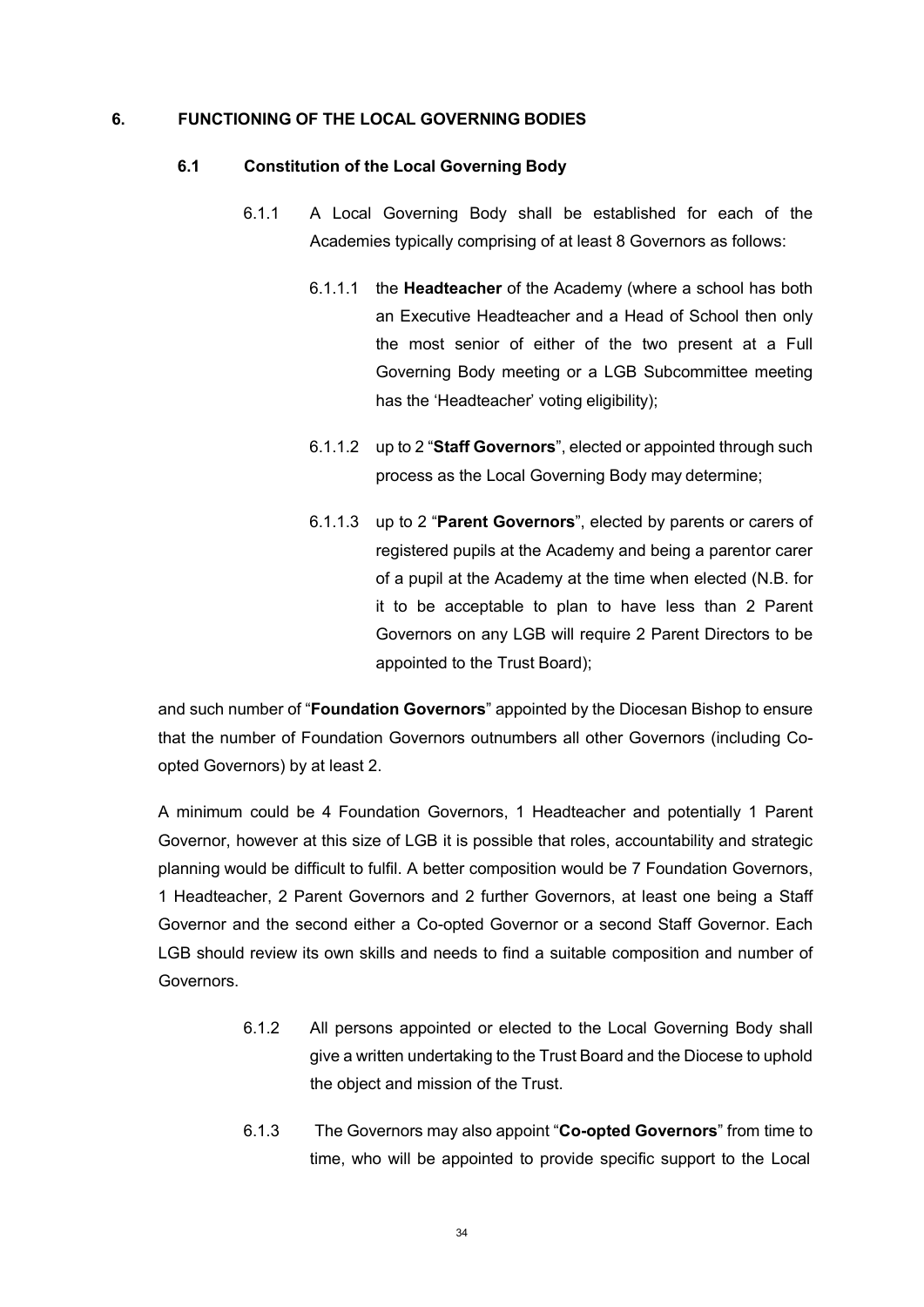Governing Body and shall serve for a term of up to 3 years decided at the time of appointment.

### **6.2 Term of office**

- 6.2.1 The term of office for any Governor shall be 4 years, except for any post which is held ex officio. Subject to remaining eligible to be a particular type of Governor, any person may be re-appointed or reelected to the Local Governing Body. Any Staff Governor who ceases to be employed at the Academy will resign as a Governor.
- 6.2.2 A Governor shall serve for no more than 2 terms of office, 3 by exception and only with the consent of the Diocesan Bishop and the Diocesan Directors with special regard being made where a Governor's skills are deemed to be of special benefit to the Trust and/or the Academy.

### **6.3 Resignation and Removal of Governors**

- 6.3.1 A Governor shall cease to hold office if he or she resigns his or her office by notice to the Chair of the Local Governing Body. Any vacancy on a Local Governing Body will trigger an appropriate election or right of appointment. The Chair of the Local Governing Body shall ensure that any vacancies and appointments are notified to the Diocesan Schools Department and the Education and Skills Funding Agency as required by the Funding Agreement.
- 6.3.2 A Governor shall cease to hold office if he or she is removed by the person or persons who appointed him or her, i.e. the Diocesan Bishop or the Local Governing Body (in the case of Co-opted Governors, Parent Governors and Staff Governors) as the case may be, or in exceptional circumstances by the Trust Board (and in the case of a Foundation Governor only with the approval of the Diocesan Bishop). Whilst at the same time as acknowledging that no reasons need to be given for the removal of a Governor, any failure to uphold the values of the Trust or the Diocese and/or the Academy or to act in a way which is appropriate in light of this Scheme of Delegation, including where the DfE have indicated any concerns as to the suitability of the Governor, will be taken into account. The CEO, the Chair of the relevant LGB and the Chair of Directors shall (when all 3 are in agreement and with the additional approval of the Bishop if a Foundation Governor is to be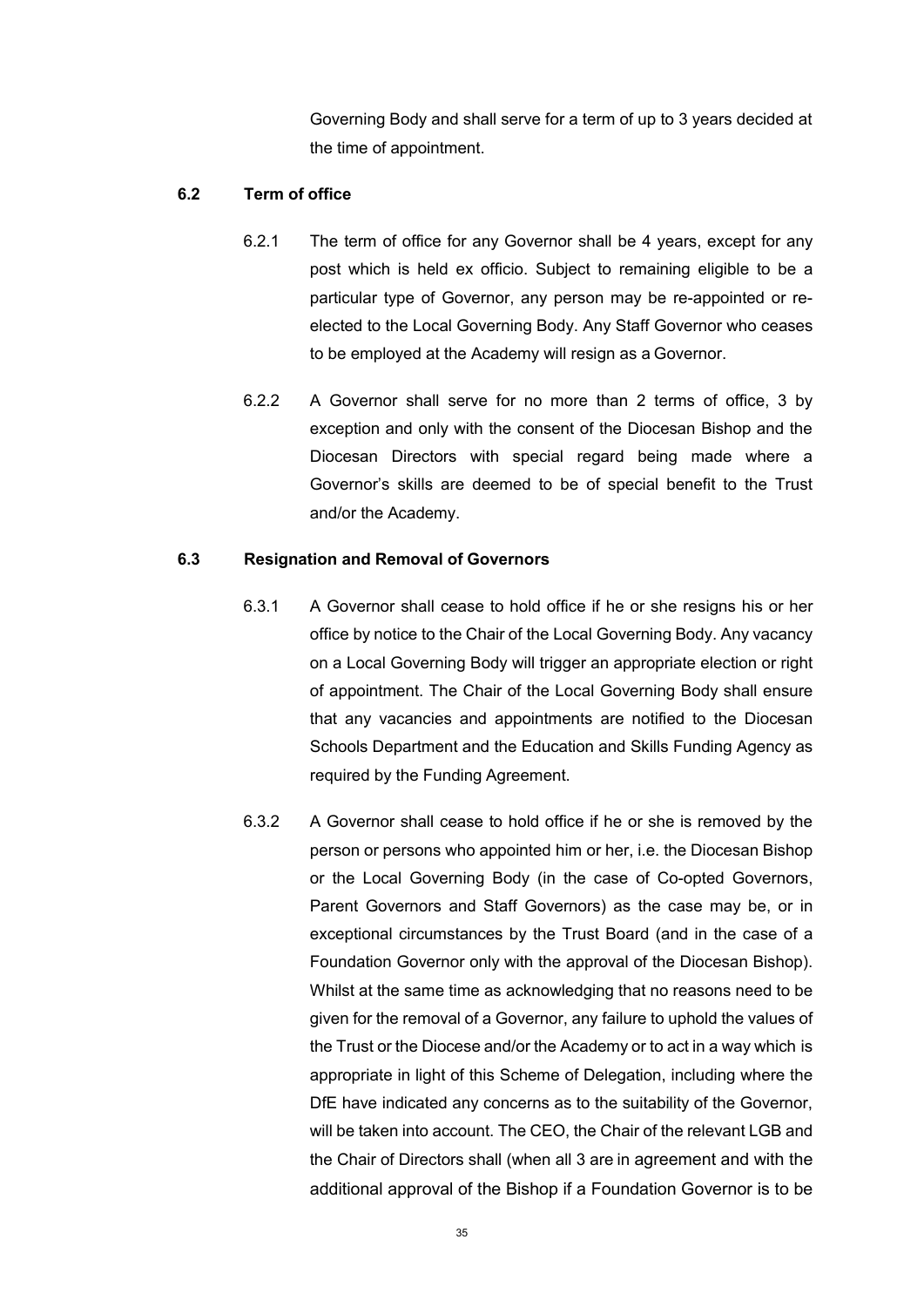suspended, and this agreement has been recorded and is available for the LGB and Diocese to scrutinise) have the power to suspend a Governor, prior to a decision on removal being taken by the person or persons who appointed him or her, i.e. the Diocesan Bishop or the Local Governing Body (in the case of Co-opted Governors, Parent Governors and Staff Governors) as the case may be, or in exceptional circumstances by the Trust Board (and in the case of a Foundation Governor only with the approval of the Diocesan Bishop).

- 6.3.3 The removal of any Parent Governor or Staff Governor will be undertaken only in exceptional circumstances.
- 6.3.4 Where a Governor resigns his or her office or is removed from office, that person or, where he or she is removed from office, those removing him or her, shall give written notice thereof to the Chair of the Local Governing Body.

#### **6.4 Disqualification of Governors**

- 6.4.1 A person serving on the Local Governing Body shall cease to hold office if he or she becomes incapable by reason of illness or injury of managing or administering his or her own affairs.
- 6.4.2 A person serving on the Local Governing Body shall cease to hold office if he or she is absent without the permission of the Chair from all the meetings of the Local Governing Body held within a period of six months and the Local Governing Body resolves that his or her office be vacated. A Governor may be suspended from office at the discretion of a combined agreed decision, recorded in writing, by the Chair of the Local Governing Body, the CEO and the Chair of the Trust Board with the additional approval required of the Bishop if the Governor is a Foundation Governor.
- 6.4.3 A person shall be disqualified from serving on the Local Governing Body if:
	- 6.4.3.1 his or her estate has been sequestrated and the sequestration has not been discharged, annulled orreduced; or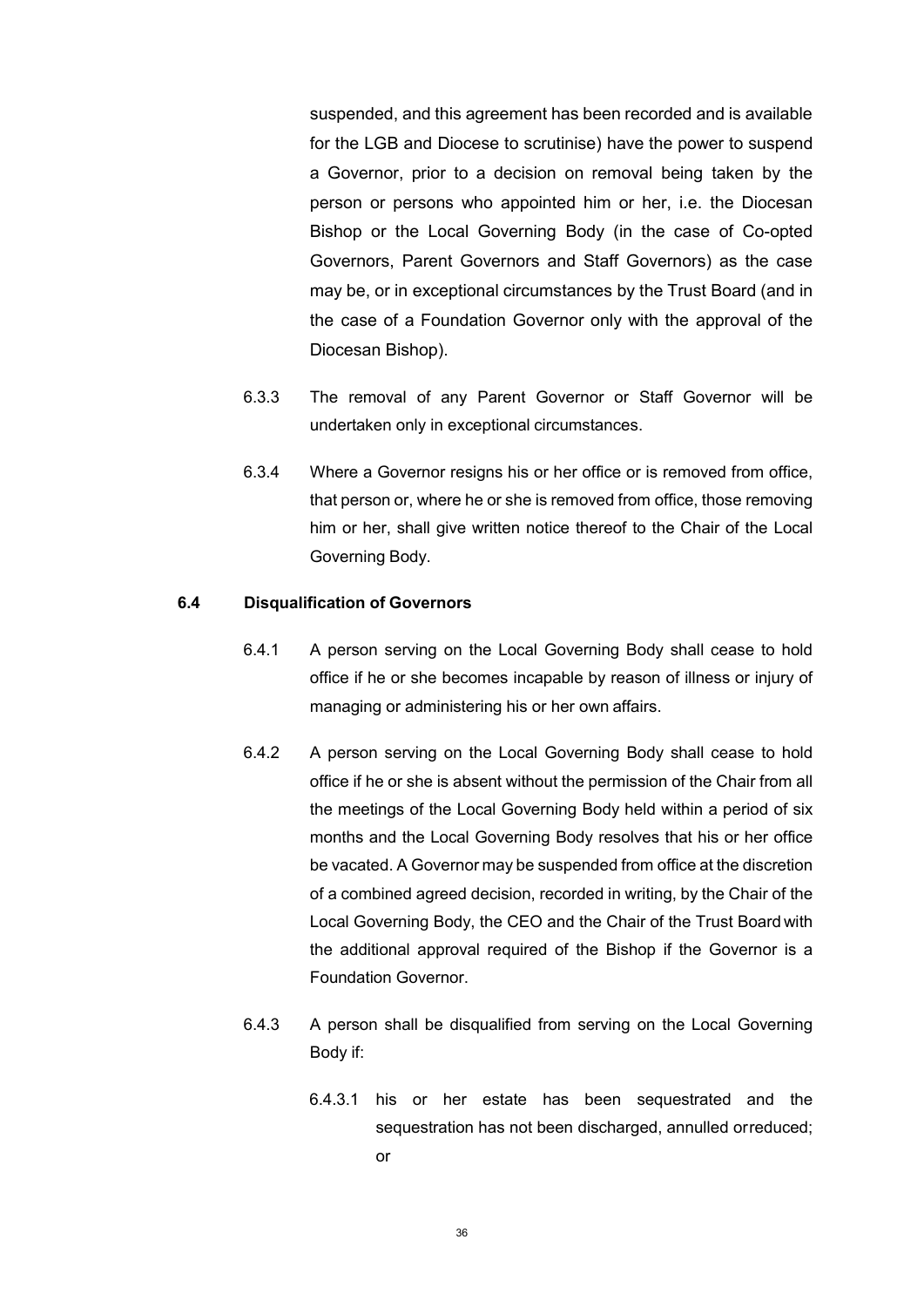- 6.4.3.2 he or she is the subject of a bankruptcy restrictions order or an interim order.
- 6.4.4 A person shall be disqualified from serving on the Local Governing Body at any time when he or she is subject to a disqualification order or a disqualification undertaking under Trust Directors Disqualification Act 1986 or to an order made under section 429(2)(b) of the Insolvency Act 1986 (failure to pay under county court administration order).
- 6.4.5 A person serving on the Local Governing Body shall cease to hold office if he or she would cease to be a Director by virtue of any provision in the Companies Act 2006 or is disqualified from acting as a Director by virtue of section 178 of the Charities Act 2011 (or any statutory re-enactment or modification of that provision).
- 6.4.6 A person shall be disqualified from serving on the Local Governing Body if:
	- 6.4.6.1 he or she has been removed from the office of charity Director or director of a charity by an order made by the Charity Commission or the High Court on the grounds of any misconduct or mismanagement in the administration of the charity for which he or she was responsible or to which he or she was privy, or which he or she by his or her conduct contributed to or facilitated;
	- 6.4.6.2 or has been deemed unsuitable to be a governor or Director of an academy by the Secretary of State.
- 6.4.7 A person shall be disqualified from serving on the Local Governing Body where he or she has, at any time, been convicted of any criminal offence, excluding any that have been spent under the Rehabilitation of Offenders Act 1974 as amended, and excluding any offence for which the maximum sentence is a fine or a lesser sentence except where a person has been convicted of any offence which falls under section 178 of the Charities Act 2011.
- 6.4.8 Where, by virtue of this Scheme of Delegation, a person becomes disqualified from serving on the Local Governing Body, and he or she was, or was proposed, to so serve, he or she shall upon becoming so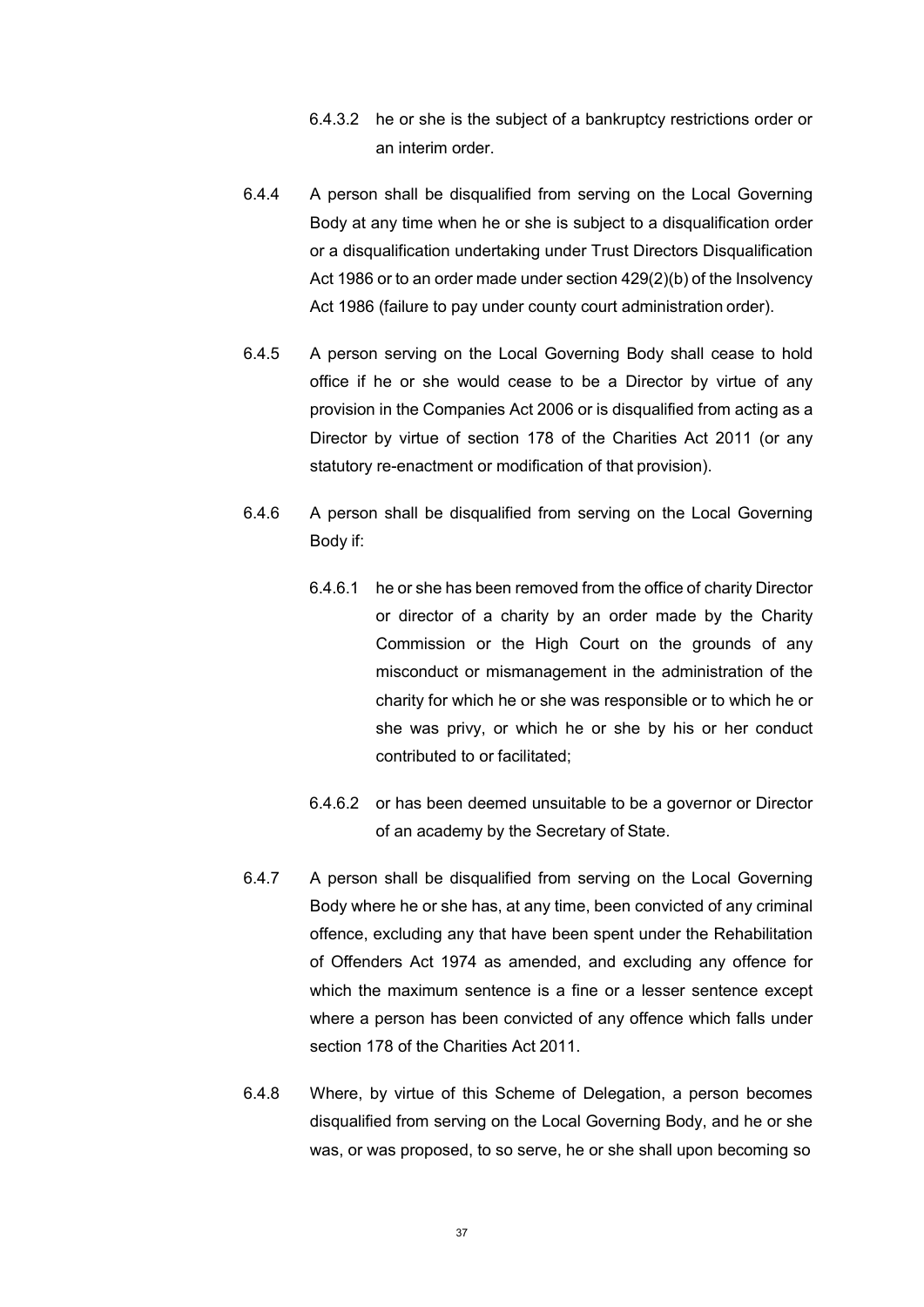disqualified give written notice of that fact to the Chair of the Local Governing Body.

# **6.5 Appointment of the Chair and Vice-Chair**

- 6.5.1 The Governors shall each school year, at their first meeting in that year, elect a Chair from amongst the Foundation Governors.
- 6.5.2 The role of the Chair of the Local Governing Body is an important one, demanding yet worthwhile. The Chair is elected by the Governors annually but because of the vital link and the importance of maintaining a strong and effective relationship between the Local Governing Body and the Trust Board, the appointment following election is subject to the approval of the Trust Board and subject to any further requirements of the Diocese. The Chair must be approachable, readily accessible and ready to take issues and ideas raised by Governors seriously.
- 6.5.3 The Chair's specific duties are to:
	- 6.5.3.1 provide a clear lead and direction for the Governors, understanding the aims of the Academy, the roles played by all those involved and the vision of the Trust in relation to its Academies;
	- 6.5.3.2 build an effective team, attracting Governors with necessary skills and experience promoting equality and diversity and ensuring priority is given to those who can make a positive contribution to driving school improvement and supporting their development to maximise the benefit of their contribution;
	- 6.5.3.3 work closely with the Headteacher and the Chair of the Trust Board to ensure there is proper challenge and encouragement;
	- 6.5.3.4 ensure that school improvement is the focus of all policy and strategy for the Academy, reminding Governors of this as often as necessary;
	- 6.5.3.5 hold Governors to account, ensuring the business of the Local Governing Body is conducted efficiently and effectively,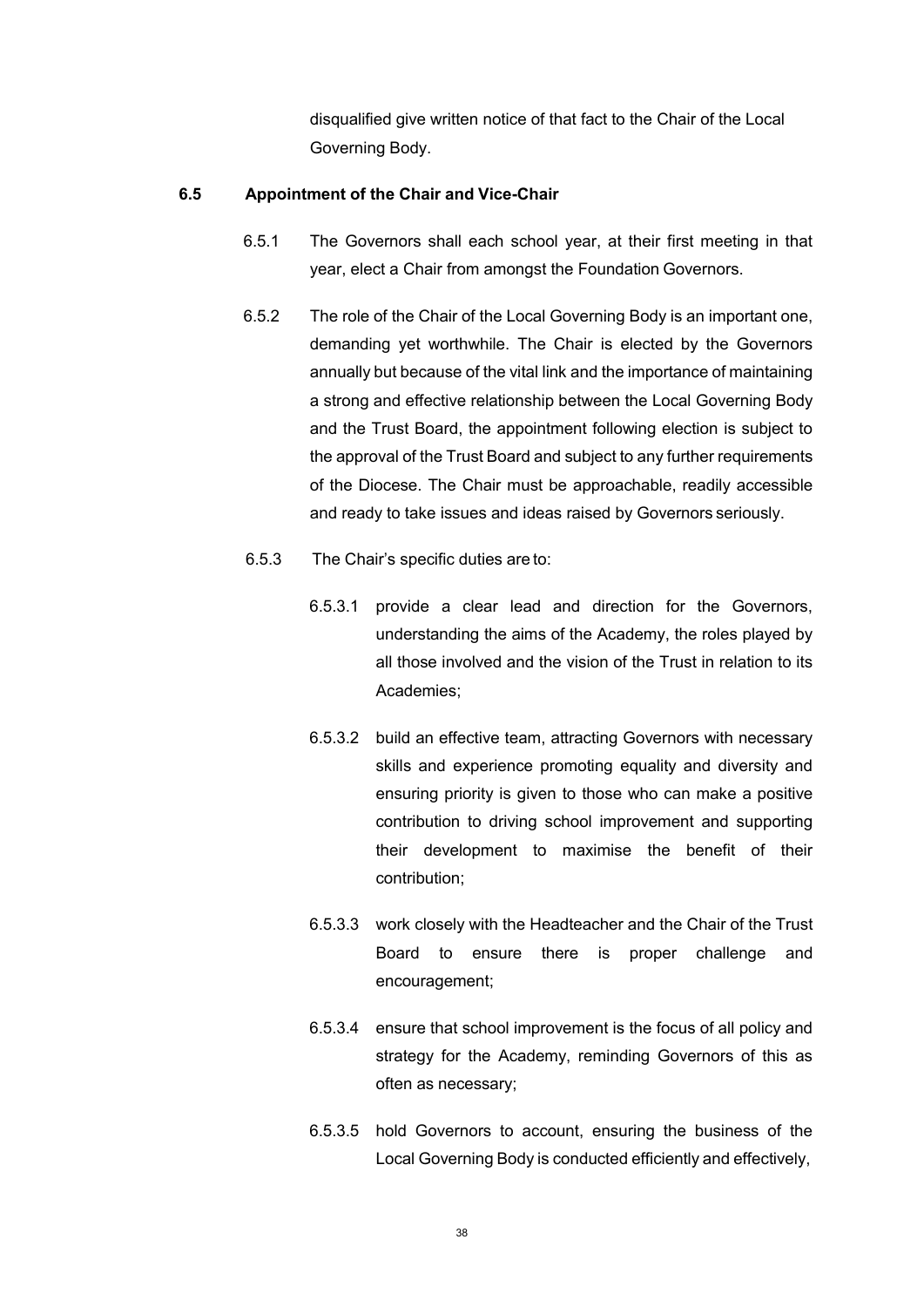chairing meetings ensuring all members have the opportunity to contribute and are listened to with clear decisions being made when necessary.

- 6.5.4 The Chair or Vice-Chair may at any time resign his or her office by giving notice in writing to the Local Governing Body. The Chair orVice-Chair shall cease to hold office if:
	- 6.5.4.1 he or she ceases to serve on the Local Governing Body;
	- 6.5.4.2 he or she is employed by the Trust whether or not at the Academy;
	- 6.5.4.3 he or she is removed from office in accordance with this Scheme of Delegation; or
	- 6.5.4.4 in the case of the Vice-Chair, he or she is elected in accordance with this Scheme of Delegation to fill a vacancy in the office of the Chair.
- 6.5.5 Where by reason of any of the matters referred to in paragraph 6.5.4, a vacancy arises in the office of Chair or Vice-Chair, the members of the Local Governing Body shall at its next meeting elect one of their number to fill that vacancy.
- 6.5.6 Where the Chair is absent from any meeting or there is at the time a vacancy in the office of the Chair, the Vice-Chair shall act as the Chair for the purposes of the meeting.
- 6.5.7 Where in the circumstances referred to in paragraph 6.5.6. the Vice-Chair is also absent from the meeting or there is at the time a vacancy in the office of Vice-Chair, the members of the Local Governing Body shall elect one of their number to act as a chair for the purposes of that meeting.
- 6.5.8 The clerk to the Local Governing Body shall act as chair during that part of any meeting at which the Chair is elected.
- 6.5.9 Any election of the Chair or Vice-Chair which is contested shall be held by secret ballot.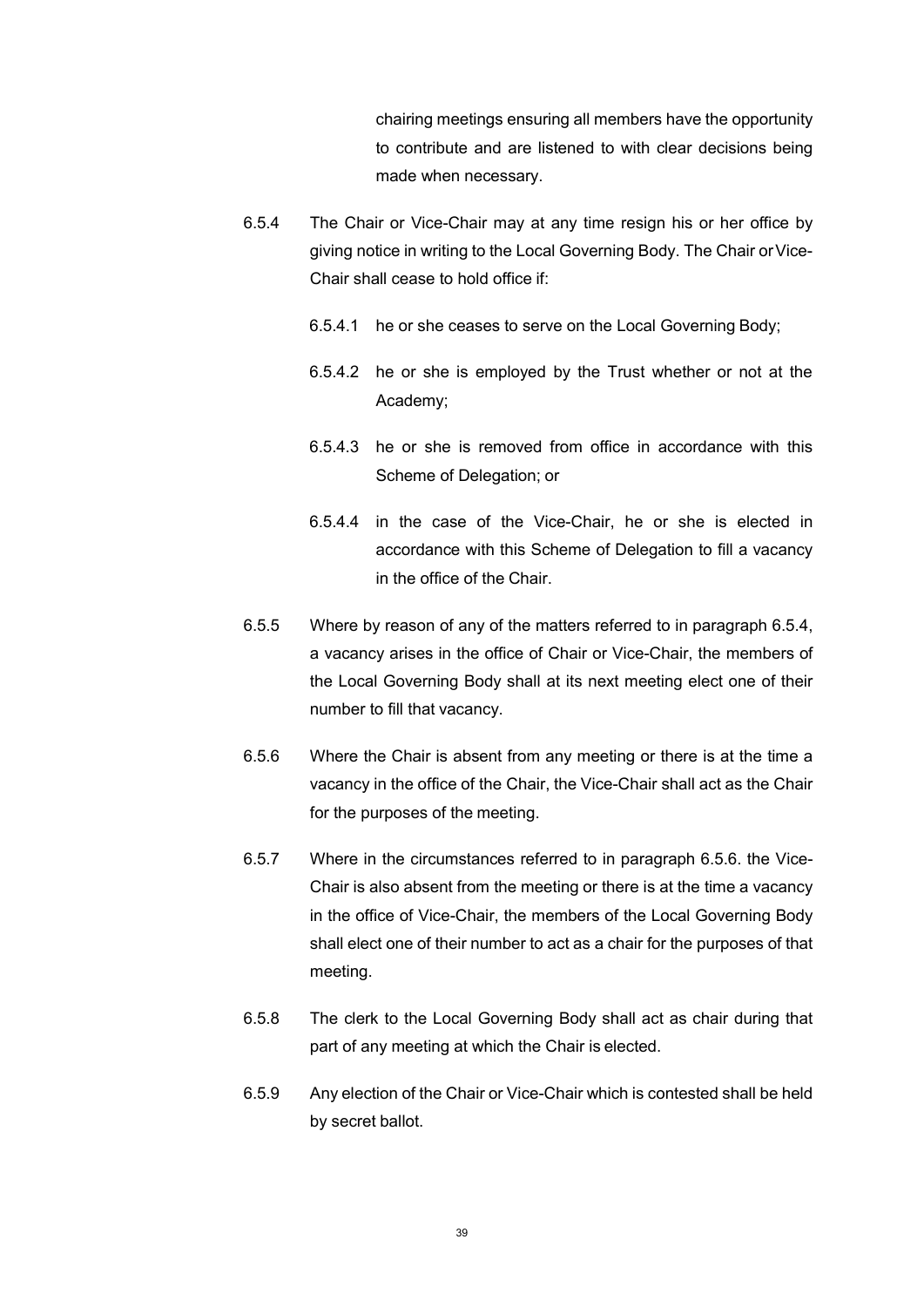6.5.10 The Chair or Vice-Chair may be removed from office by the Trust Board at any time, subject to the wishes of the Bishop.

## **6.6 Committees and Further Delegation**

- 6.6.1 Subject to this Scheme of Delegation, the Local Governing Body may establish any subcommittee or working group to advise and inform the Governors to support them in their decision making.
- 6.6.2 Provided such power or function has been delegated to the Local Governing Body, the Local Governing Body may further delegate to the Headteacher or any other holder of an executive or leadership post, such of their powers or functions as they consider desirable to be exercised by them. Any such delegation may be made subject to any conditions or requirements the Trust Board may impose and shall be consistent with any policy or statement of recommended practice issued from time to time by the Trust Board and may be revoked or altered by the Local Governing Body or the Trust Board.
- 6.6.3 Where any power or function of the Trust Board or the Local Governing Body is exercised by another, that person or body shall report as required to those delegating responsibility in respect of any action taken or decision made with respect to the exercise of that power.

# **6.7 Meetings**

- 6.7.1 The minutes of the proceedings of a meeting of the Local Governing Body shall be drawn up and entered into a book (electronic or otherwise) kept for the purpose by the person authorised to keep the minutes of the Local Governing Body and shall be signed (subject to the approval of the members of the Local Governing Body) at the same or next subsequent meeting by the person acting as chair thereof. The minutes shall include a record of:
	- 6.7.1.1 all appointments of officers made by the Local Governing Body; and
	- 6.7.1.2 all proceedings at meetings of the Local Governing Body and of committees of the Local Governing Body including the names of all persons present at each such meeting.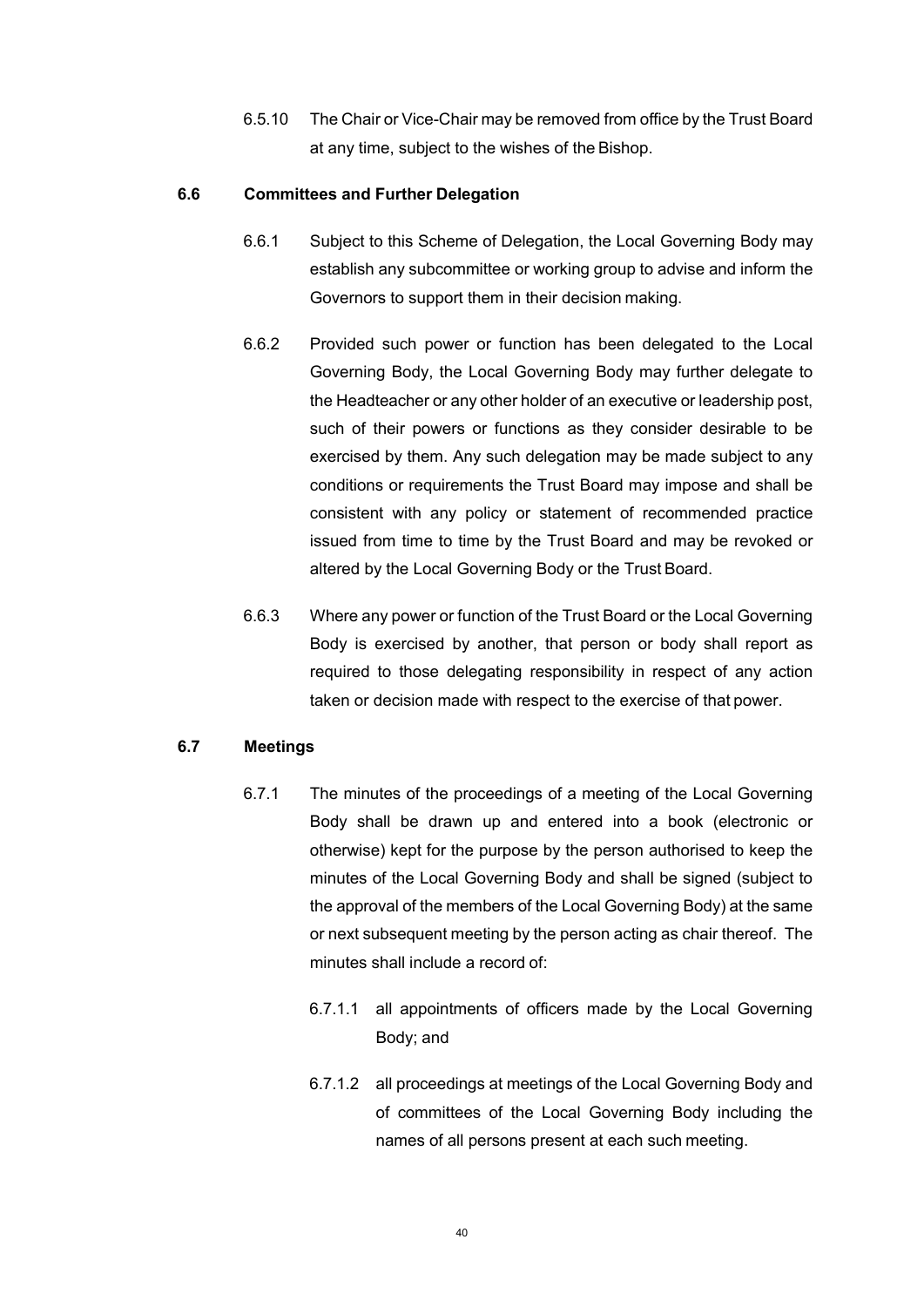- 6.7.2 The Chair shall ensure that copies of minutes of all meeting of the Local Governing Body (and such of the subcommittees and working groups as the Local Governing Body shall from time to time notify) shall be provided to the Chair of the Trust Board (and if required to the Diocese) as soon as reasonably practicable after those minutes are approved.
- 6.7.3 Subject to this Scheme of Delegation, the Local Governing Body may regulate its proceedings as the Governors think fit, provided at all times that there is openness and transparency in matters relating to the Local Governing Body. The Local Governing Body is expected to meet at least once a term but may meet more often if felt appropriate or if requested to meet by the Trust Board.
- 6.7.4 Meetings of the Local Governing Body shall be convened by the clerk to the Local Governing Body. In exercising his or her functions under this Scheme of Delegation the clerk shall comply with any direction:
	- 6.7.4.1 given by the Local Governing Body; or
	- 6.7.4.2 given by the Chair or, in his or her absence or where there is a vacancy in the office of Chair, the Vice-Chair.
- 6.7.5 Any three Governors may, by notice in writing given to the clerk, requisition a meeting of the Local Governing Body; and it shall be the duty of the clerk to convene such a meeting as soon as is reasonably practicable.
- 6.7.6 Each Governor shall be given at least seven clear days before the date of a meeting:
	- 6.7.6.1 notice in writing thereof, signed by the secretary, and sent to each Governor at the address provided by each member from time to time; and
	- 6.7.6.2 a copy of the agenda for the meeting;

provided that where the Chair or, in the Chair's absence or where there is a vacancy in the office of Chair, the Vice-Chair, so determines on the ground that there are matters demanding urgent consideration, it shall be sufficient if the written notice of a meeting, and the copy of the agenda thereof are given within such shorter period as directed.

6.7.7 The convening of a meeting and the proceedings conducted thereat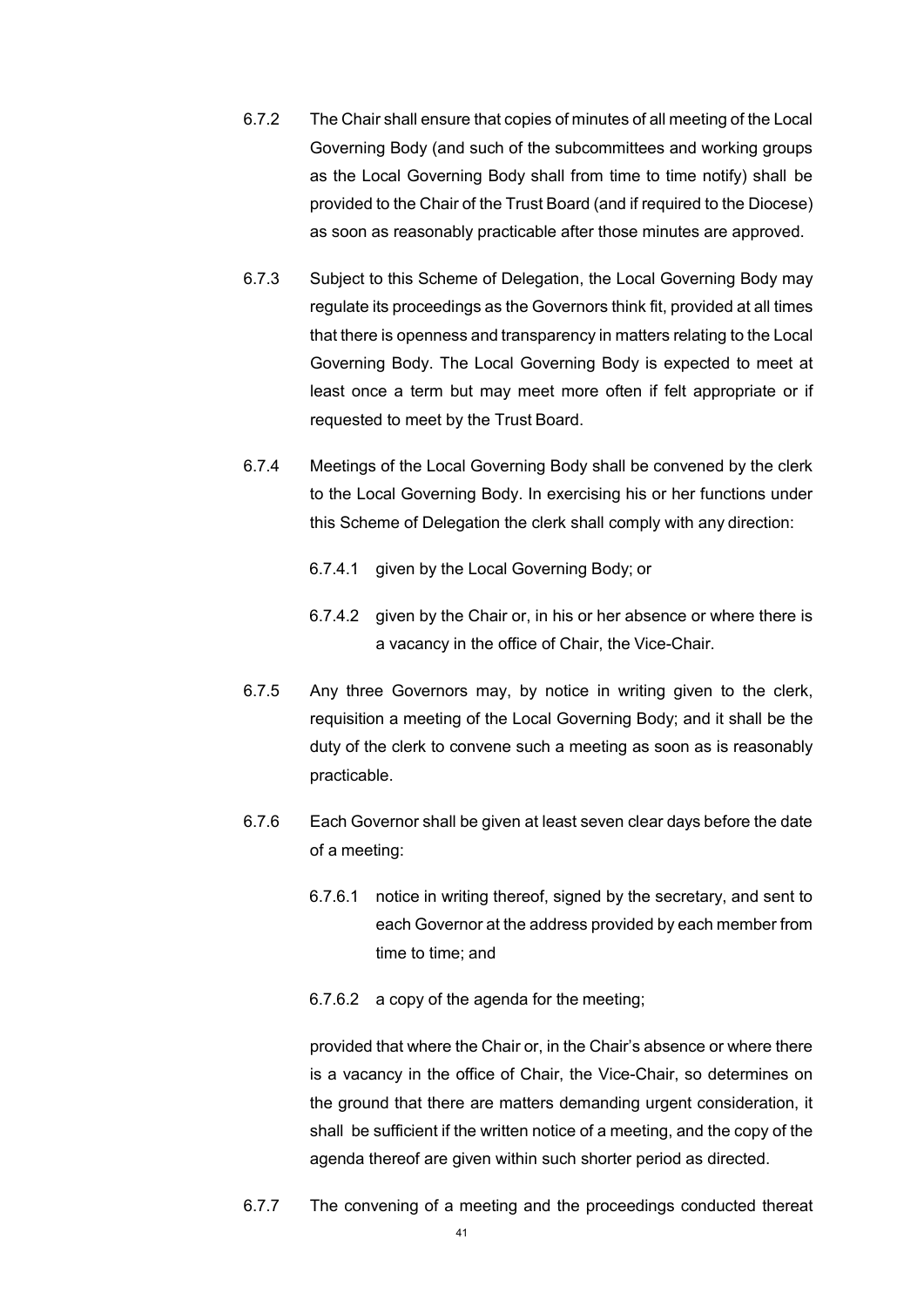shall not be invalidated by reason of any individual not having received written notice of the meeting or a copy of the agenda thereof.

- 6.7.8 A resolution to rescind or vary a resolution carried at a previous meeting of the Local Governing Body shall not be proposed at a meeting of the Local Governing Body unless the consideration of the rescission or variation of the previous resolution is a specific item of business on the agenda for that meeting.
- 6.7.9 A meeting of the Local Governing Body shall be terminated forthwith if:
	- 6.7.9.1 the Governors so resolve; or
	- 6.7.9.2 the number of Governors present ceases to constitute a quorum for a meeting of the Local Governing Body in accordance with paragraph 6.9, subject to paragraph 6.11.
- 6.7.10 Where in accordance with paragraph 6.7.9 a meeting is not held or is terminated before all the matters specified as items of business on the agenda for the meeting have been disposed of, a further meeting shall be convened by the secretary as soon as is reasonably practicable, but in any event within seven days of the date on which the meeting was originally to be held or was so terminated.
- 6.7.11 Where the Local Governing Body resolves in accordance with paragraph 6.7.10 to adjourn a meeting before all the items of business on the agenda have been disposed of, the Local Governing Body shall before doing so determine the time and date at which a further meeting is to be held for the purposes of completing the consideration ofthose items, and it shall direct the clerk to convene a meeting accordingly.

#### **6.8 Quorum for meetings**

- 6.8.1 Subject to paragraph 6.8.3, the quorum for a Committee meeting of the Local Governing Body, and any vote on any matter thereat, shall be three, and for a meeting of the whole the Local Governing Body it shall be five, the majority of whom shall be Foundation Governors.
- 6.8.2 The Local Governing Body may act notwithstanding any vacancies on its board, but, if the numbers of persons serving is less than the number fixed as the quorum, the continuing persons may act only for the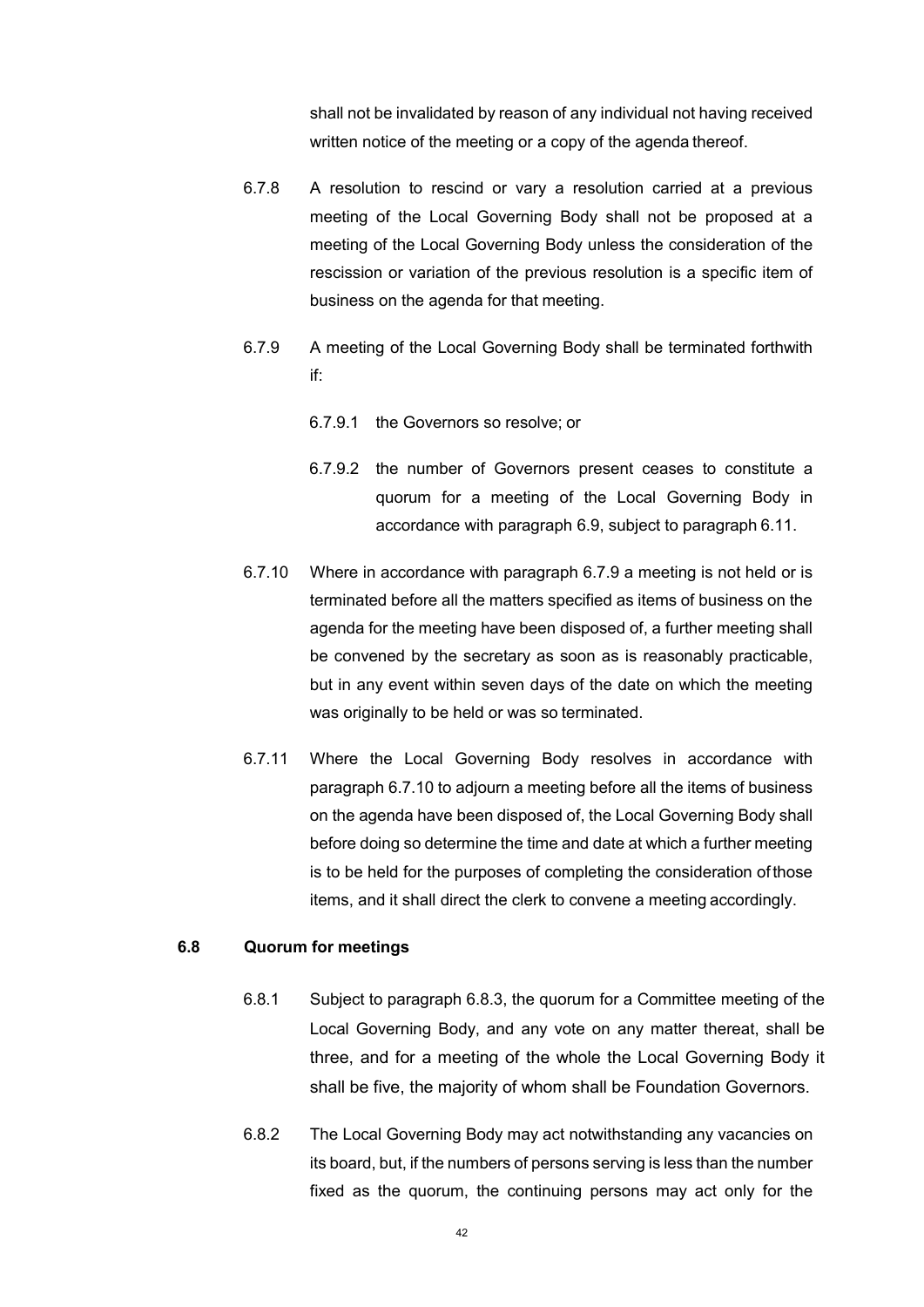purpose of filling vacancies or of calling a general meeting.

- 6.8.3 The quorum for the purposes of any vote on the removal of a person in accordance with this Scheme of Delegation shall be any two-thirds (rounded up to a whole number) of the persons who are at the time persons entitled to vote on the matter.
- 6.8.4 Subject to this Scheme of Delegation, every question to be decided at a meeting of the Local Governing Body shall be determined by a majority of the votes of the persons present and entitled to vote on the question. Every Governor shall have one vote.
- 6.8.5 Subject to paragraphs  $6.8.6 6.8.8$ , where there is an equal division of votes, the Chair shall have a casting vote in addition to any other vote he or she may have.
- 6.8.6 The proceedings of the Local Governing Body shall not be invalidated by:
	- 6.8.6.1 any vacancy on the board; or
	- 6.8.6.2 any defect in the election, appointment or nomination of any Governor.
- 6.8.7 A resolution in writing, signed by all the persons entitled to receive notice of a meeting of the Local Governing Body, shall be valid and effective as if it had been passed at a meeting of the Local Governing Body duly convened and held. Such a resolution may consist of several documents in the same form, each signed by one or more of the Governors and may include an electronic communication by or on behalf of the member indicating his or her agreement to the form of resolution providing that the member has previously notified the Local Governing Body in writing of the email address or addresses which the Governor will use.
- 6.8.8 Subject to paragraph 6.8.9, the Local Governing Body shall ensure that a copy of:
	- 6.8.8.1 the agenda for every meeting of the Local Governing Body;
	- 6.8.8.2 the draft minutes of every such meeting, if they have been approved by the person acting as chair of that meeting;
	- 6.8.8.3 the signed minutes of every such meeting; and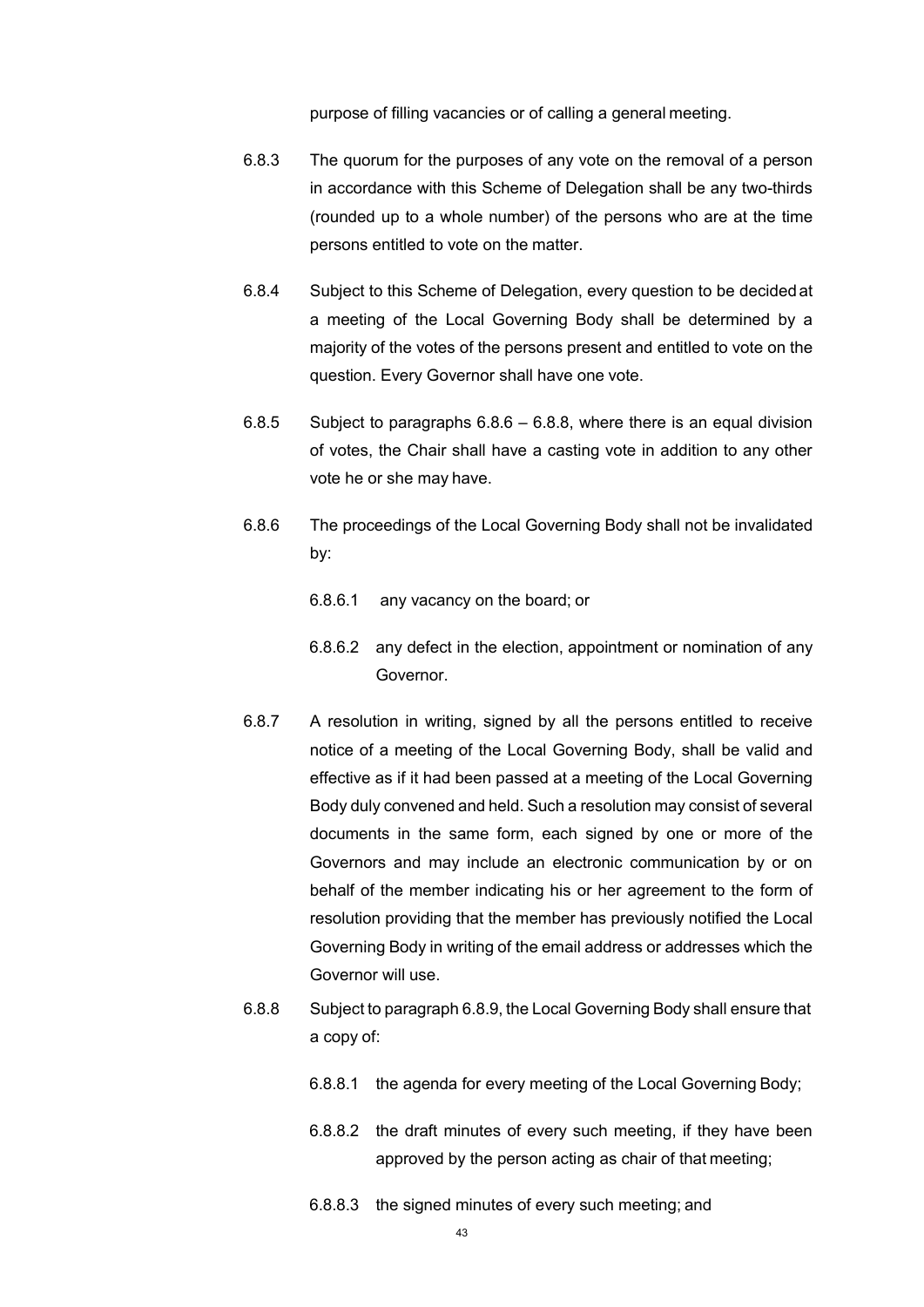6.8.8.4 any report, document or other paper considered at any such meeting,

are, as soon as is reasonably practicable, made available at the Academy to persons wishing to inspect them.

- 6.8.9 There may be excluded from any item required to be made available in pursuance of paragraph 6.8.8, any material relating to:
	- 6.8.9.1 a named teacher or other person employed, or proposed to be employed, at the Academy or the Trust;
	- 6.8.9.2 a named pupil at, or candidate for admission to, the Academy; and
	- 6.8.9.3 any matter which, by reason of its nature, the Local Governing Body is satisfied should remain confidential.
- 6.8.10 Any Governor shall be able to participate in meetings of the Local Governing Body by telephone or video conference provided that:
	- 6.8.10.1 he or she has given notice of his or her intention to do so detailing the telephone number on which he or she can be reached and/or appropriate details of the video conference suite from which he or she shall be taking part at the time of the meeting at least 48 hours before the meeting; and
	- 6.8.10.2 the Local Governing Body has access to the appropriate equipment, and

if after all reasonable efforts it does not prove possible for the person to participate by telephone or video conference the meeting may still proceed with its business provided it is otherwise quorate.

#### **6.9 Notices**

6.9.1 Any notice or communication to be given to or by any person pursuant to this Scheme of Delegation shall be in writing or shall be given using electronic communications to an address for the time being notified for that purpose to the person giving the notice or communication. In this Scheme of Delegation, "address" in relation to electronic communications, includes a number or address used for thepurposes of such communications.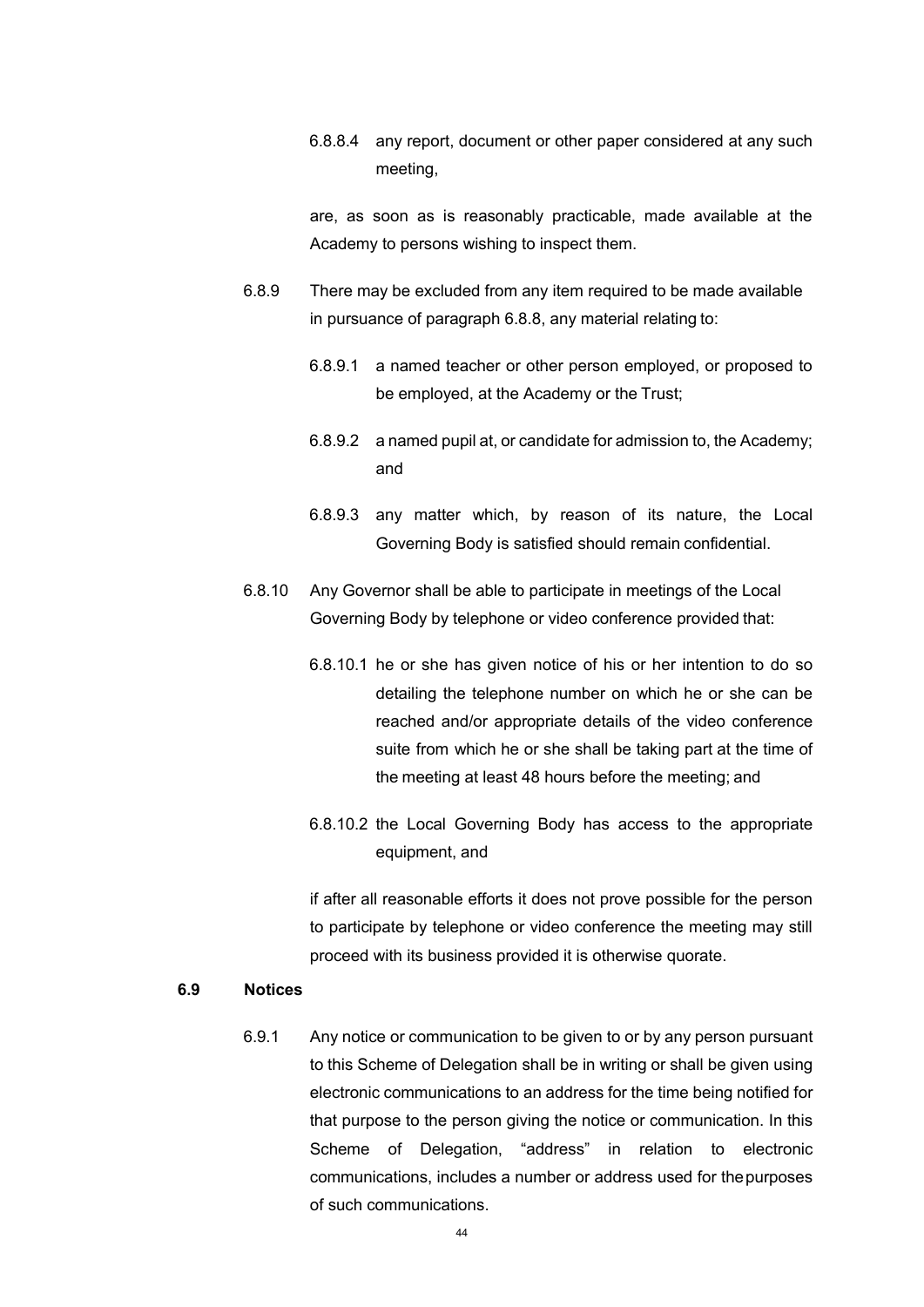- 6.9.2 A Governor present, either in person or by proxy, at any meeting of the Local Governing Body shall be deemed to have received notice of the meeting and, where necessary, of the purposes for which it was called.
- 6.9.3 Proof that an envelope containing a notice was properly addressed, prepaid and posted shall be conclusive evidence that the notice was given. Proof that a notice or communication contained in an electronic communication was sent in accordance with guidance issued by the Institute of Chartered Secretaries and Administrators shall be conclusive evidence that the notice was given. A notice shall be deemed to be given at the expiration of 48 hours after the envelope containing it was posted or, in the case of a notice contained in an electronic communication, at the expiration of 48 hours after the time it was sent.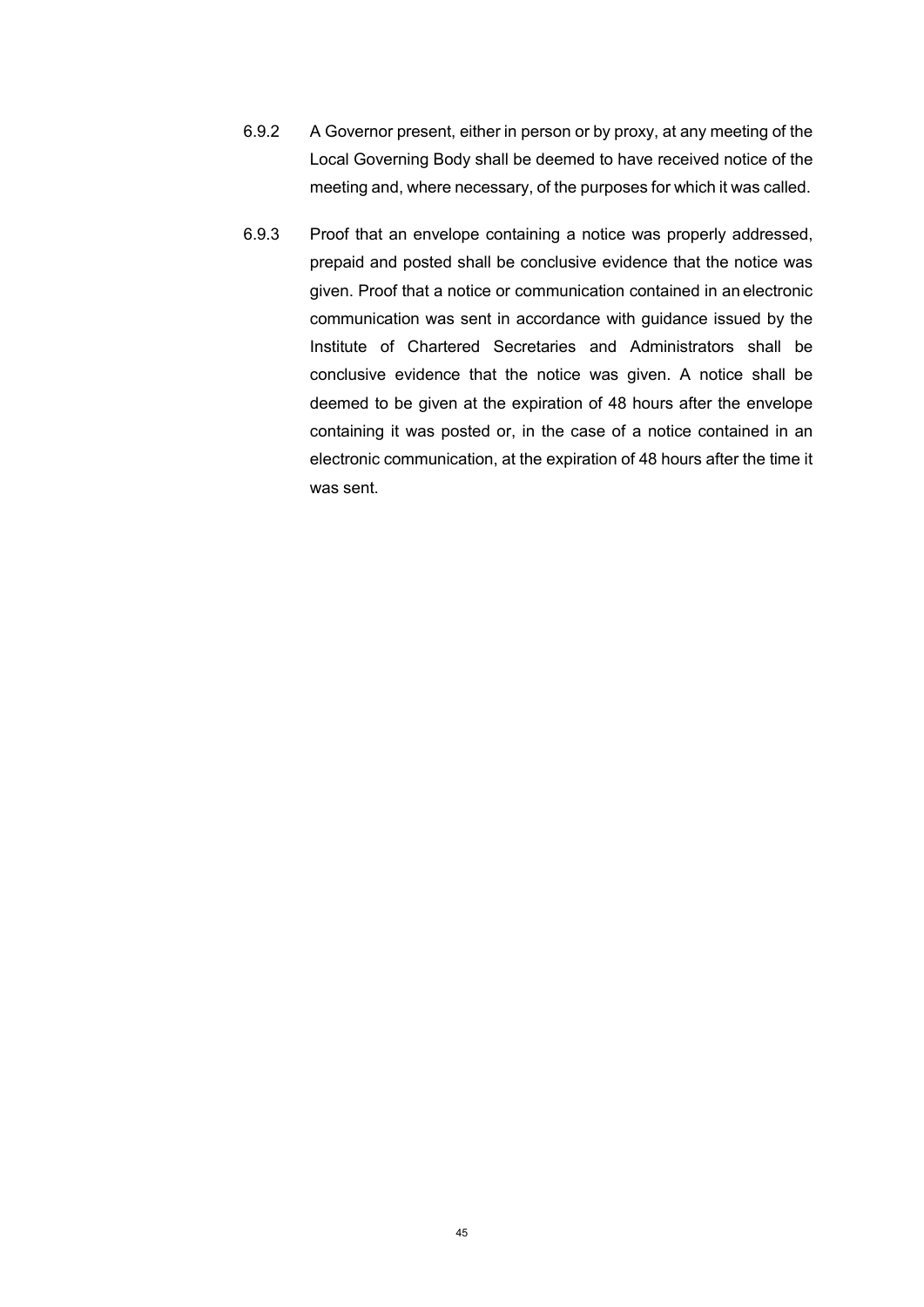# **APPENDIX 1**

## **DIOCESAN MEMORANDUM OF UNDERSTANDING**



## **Memorandum of Understanding – Cluster Multi Academy Trusts**

#### **4th November 2015**

## **Background**

The task of the Catholic school or academy "is fundamentally a synthesis of culture and faith, and a synthesis of faith and life: the first is reached by integrating all different aspects of human knowledge through the subjects taught, in the light of the Gospel; the second in the growth of the virtues characteristic of the Christian."

(The Catholic School, Rome, 1977)

Within this context Catholic education is structured around three core principles:

- 1. The education of the whole child as a unique individual created in the image of God
- 2. The search for excellence as an integral part of the spiritual quest
- 3. The education of all with the particular duty to care for the poor and disadvantaged.

In light of the significant changes affecting Catholic schools in the Diocese and nationally brought about by the Academies Act 2010, the Bishop of East Anglia and the Diocesan Trustees together with the schools have set out in this Memorandum of Understanding their commitments to each other to ensure that the schools continue (irrespective of any change in status from voluntary aided to academy) to be conducted as Catholic schools. This means in accordance with the Code of Canon Law of the Latin Church from time to time and the doctrinal, social and moral teachings of the Catholic Church from time to time and following the directives and policies issued by the Diocesan Bishop to ensure that the formation, governance and education of the schools are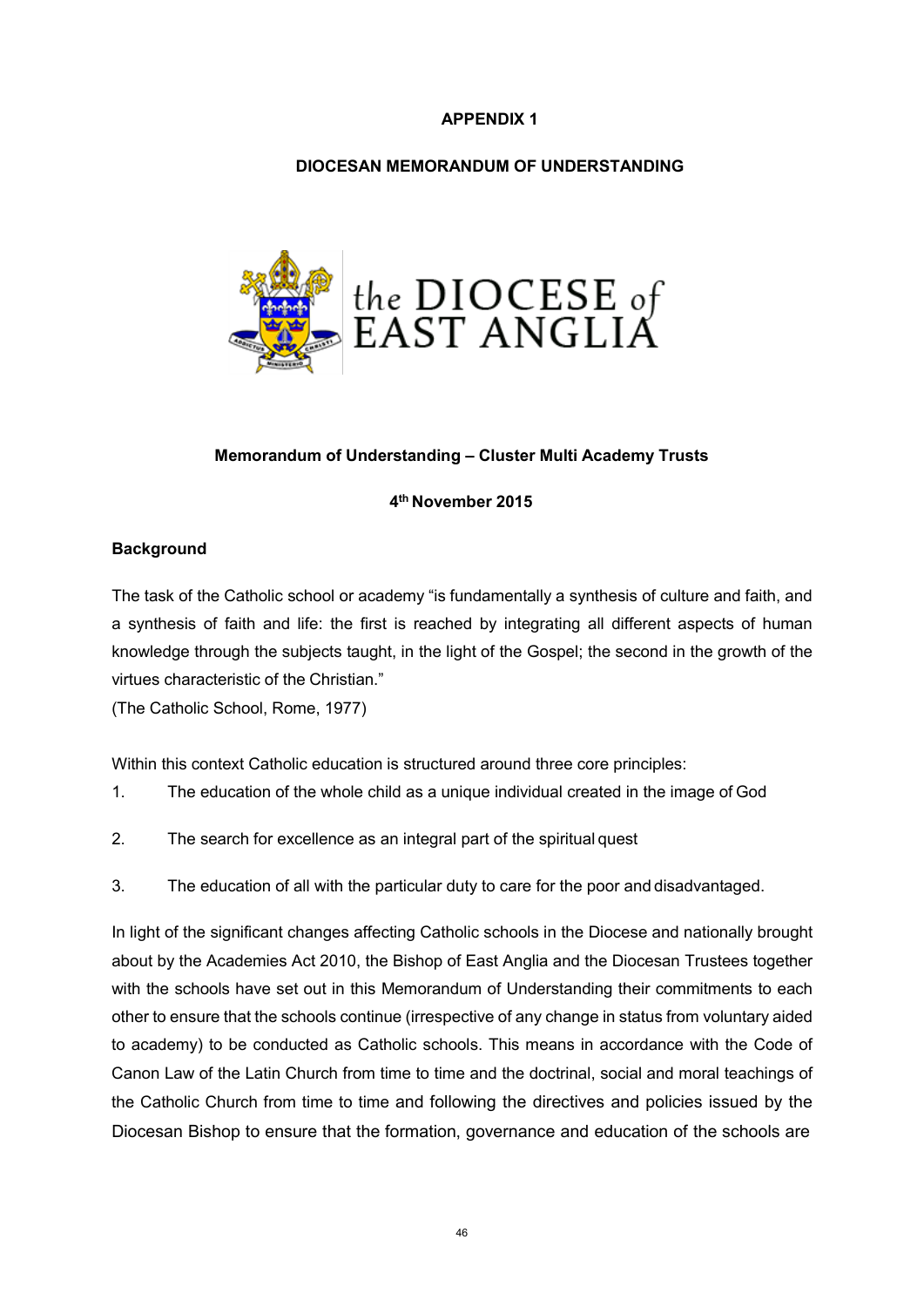based on the principles of Catholic doctrine, and at all times serving as a witness to the Catholic faith in Our Lord Jesus Christ.

This Memorandum of Understanding serves as a restatement of the purpose of the Diocesan Trust and the schools' Catholic distinctiveness, acknowledging that:

- A. The schools shall be conducted in accordance with the terms of the trust of the Diocese of East Anglia.
- B. Each schools' admission policy must be subject to any and all statutory requirements and common law (as the same are in force from time to time) and comply with the Diocesan Policy on Admissions.
- C. The provision of religious education and collective worship will be undertaken in accordance with the teachings, rites and liturgical norms of the Catholic Church and will be subject to the authority and direction of the Diocesan Bishop as articulated from time to time by the Diocesan Schools Department.
- D. Land held by the Diocesan Trustees is used by the schools at the discretion of the Bishop and must be used for purposes which are consistent with the objects of the Diocesan Trust.

Changes to this Memorandum of Understanding will be made by the Bishop at any time and at his discretion. It is issued as a directive of the Bishop and as such it is binding on the schools and any cluster multi academy trust established by the Bishop and must be complied with.

# **Section A: Purpose**

This Memorandum of Understanding (MoU) sets out the understandings and conditions that apply to the formation of a cluster Multi Academy Trust (MAT). It identifies the catholic distinctiveness that must apply to the academies within the MAT and identifies the commitments that must be made to secure the success of the MAT and its constituent schools by the MAT Trust Board, the Diocesan Trustees and the Diocesan Schools Department in providing support and having the necessary oversight of the MATs established in the Diocese. All these organisations or bodies have a duty to operate within the guidance of the Bishop of East Anglia and it is acknowledged that the Bishop is the primary authority for determining the membership of the respective boards of governance.

In order to exemplify the respective roles and responsibilities of various parties associated with the successful operation of the MAT a 'Responsibility, Accountability, Consultation and Information (RACI) Chart' has been drawn up and is attached as Appendix A. All parties will be expected to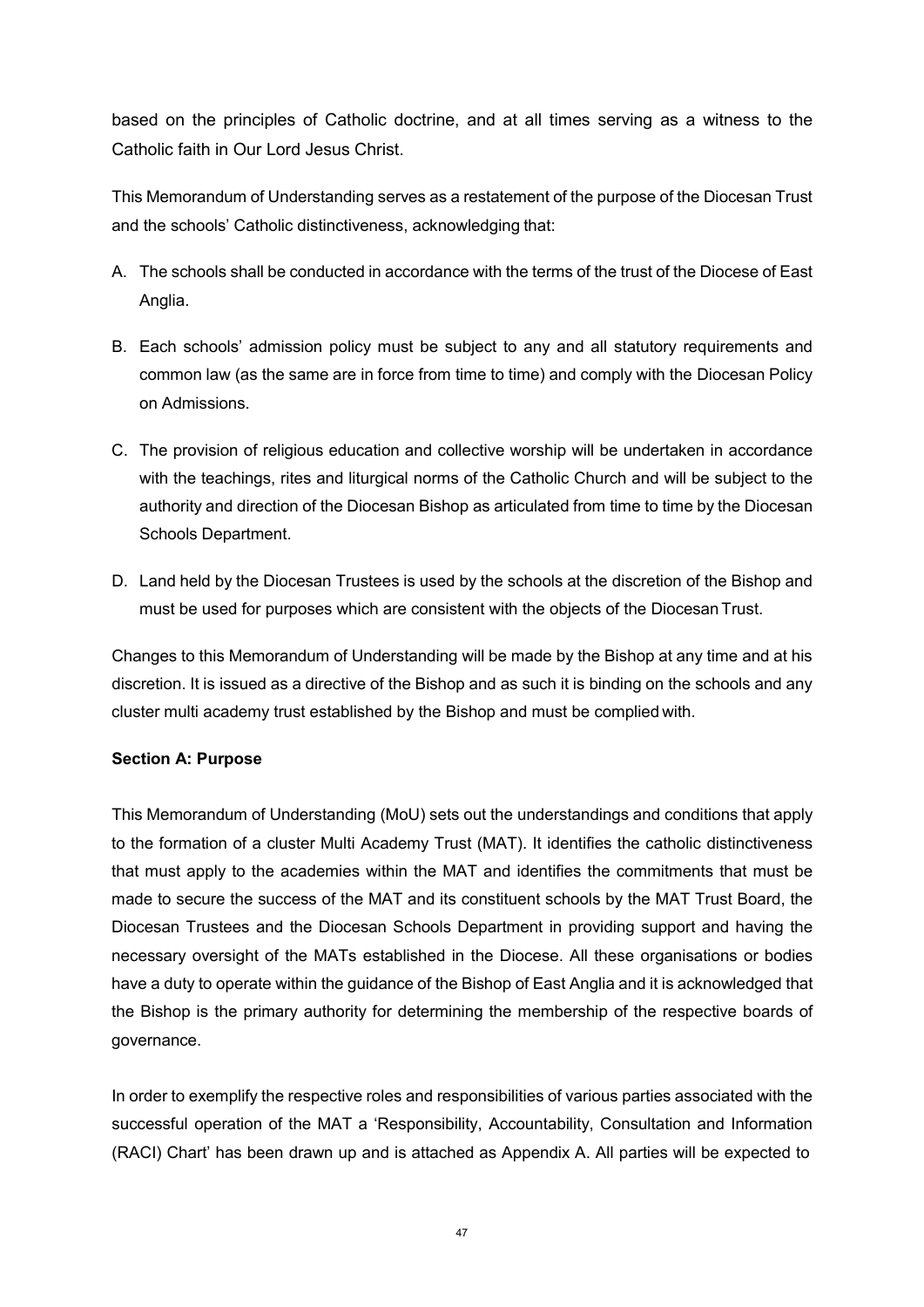commit its best endeavours to make sure that those aspects within its remit and control are delivered in a complete and timely manner.

# **Section B: Catholic Distinctiveness**

Set out below are the characteristics of catholic distinctiveness which must be evident in any school that is within the responsibilities of the MAT, which characteristics are intended to mirror those applicable to voluntary aided Catholic schools.

- 1. Each school in the MAT must be conducted in accordance with the principles, practices and tenets of the Catholic Church and all Catholic canon law applying thereto including the terms of the trust of the Diocese of East Anglia, so that at all times the school may serve as a witness to the Catholic faith in Our Lord Jesus Christ. The establishment of Catholic schools in the Diocese is a matter for the sole discretion of the Bishop of EastAnglia.
- 2. Each school in the MAT (as with all Catholic schools in the Diocese) is primarily provided for the education of persons who are baptised members of the Catholic Church and the admittance of any other persons must be made only in conformity with the respective academy's admissions policy approved by the Bishop and any direction issued by the Bishop in respect of the same.
- 3. Each school in the MAT must provide religious education and collective worship in accordance with the teachings, rites and liturgical norms of the Catholic Church and will be subject to the authority and direction of the Bishop of East Anglia. The key areas of the distinctive nature of catholic education are recorded in 'Principles, Practices and Concerns' as supplemented by 'The Common Good in Education' (Bishops Conference 1996), focusing particularly on the search for excellence as an integral part of the spiritualquest within oneself and within the wider community.
- 4. Each school in the MAT is part of a wider family of schools in the Diocese of East Anglia, with particular emphasis on the mutual support and protection of the schools within the cluster MAT.

# **Section C: Commitments made by the Bishop and the Diocesan Trustees**

# **Catholic Character**

1. The Bishop of East Anglia will continue to support the development of a strong Catholic ethos within schools which are part of the cluster MAT, consistent with all schools in the Diocese. Whilst the Schools Service Commission has been given responsibility for securing this mission, the Diocesan Schools Department has been tasked by the Bishop to fulfil this purpose on his behalf. The Schools Department will seek to encourage,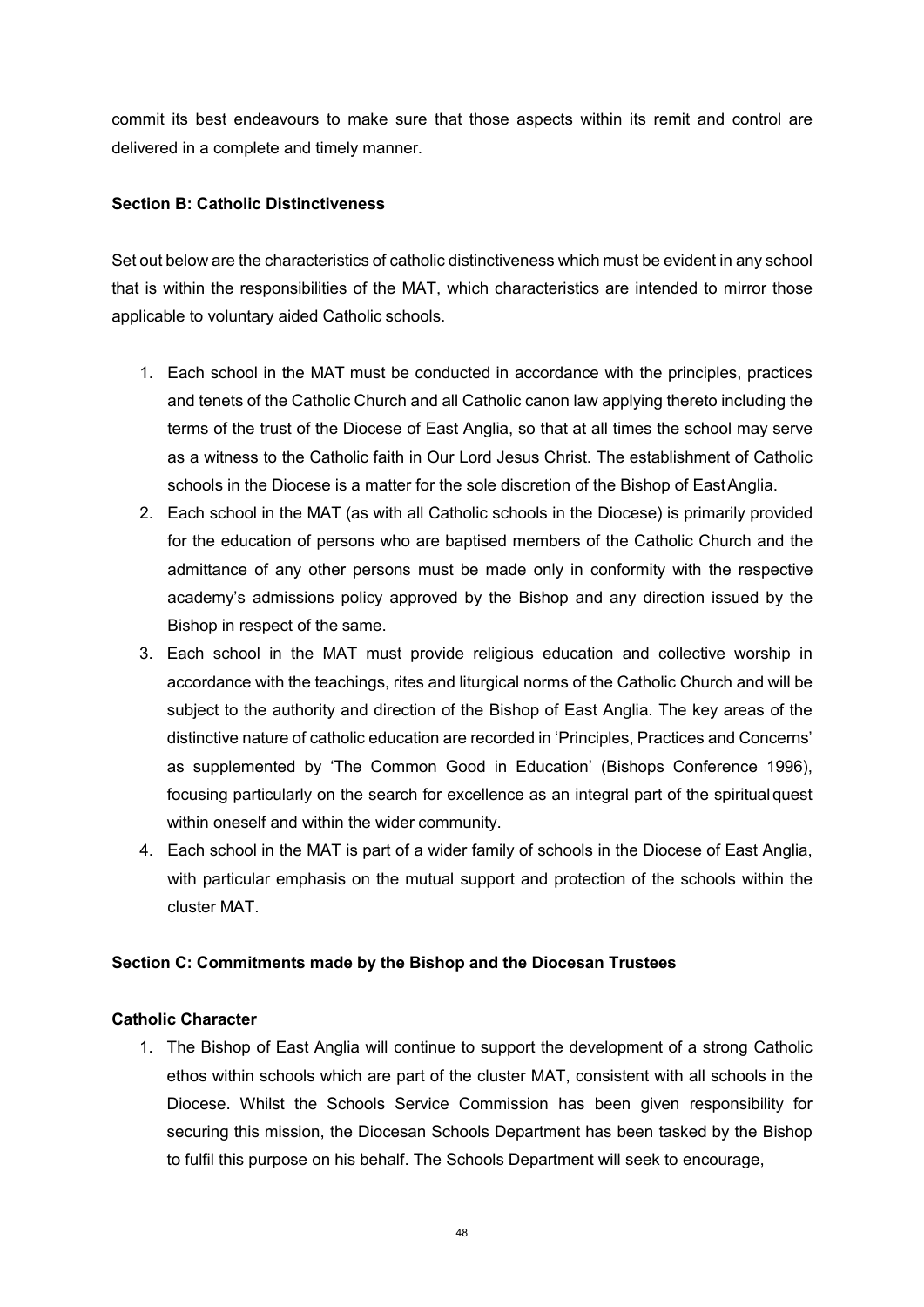promote and support a collective voice on national issues affecting all schools in the Diocese and will help to communicate concerns and needs to the range of bodies with the responsibility for the funding and regulation of schools.

2. The Bishop of East Anglia acting through the Diocesan Schools Department will provide guidance on the teachings of the Catholic Church in order to support the teaching of others.

## **Governance and Management Support**

- 3. The Bishop will ensure that any directive issued by him will be in writing and be clearly communicated to the Chair of the MAT.
- 4. The Diocese will provide support to the MAT through its Diocesan Schools Department. Care will always be taken to identify when such support is part of the intrinsic nature of the Schools Service and those occasions when the support is so specialist in its nature that the Diocese will seek a recovery of any costs incurred, which will not be unreasonable and wherever possible will be agreed in advance.
- 5. The Director of the Diocesan Schools Service will continue to support regular meetings of representatives of all the Catholic schools in the Diocese to encourage the transfer of knowledge and the sharing of best practice.
- 6. The Bishop will seek in so far as he is able to ensure that high quality committed, skilled individuals are put forward as foundation directors of the MAT and governors of the local governing committees established for each of the academies in the cluster MAT. He will make sure there are arrangements to monitor the contribution made by such appointees and will remove individuals in the event of misconduct and/or a failure to support the high ideals of the MAT and the Bishop together.
- 7. The Diocesan Schools Department can ask the MAT board for information in respect of the governance and management of the MAT and the academies for which the MAT is responsible. The Director of Diocesan Schools Service will endeavour to make sure such requests are necessary and proportionate to the role and responsibilities of the Service (including its oversight role) as determined by the Bishop and the Diocesan Trustees.

# **Land, Buildings and Capital Expenditure**

8. The land on which the schools that form part of the MAT operate is owned by the East Anglia Roman Catholic Diocese Trustee (the Diocesan Trustee) and as such neither the land nor the buildings constructed thereon are formally assets of the MAT. The Church Supplemental Agreement, which is put in place when each school joins the MAT, recognises the occupation and use of the school site by the MAT for the particular Catholic school as a bare licensee and that the right of the Diocesan Trustee to terminate the MAT's use of the site is subject only to the giving by the Diocesan Trustee of 2 years' notice. Both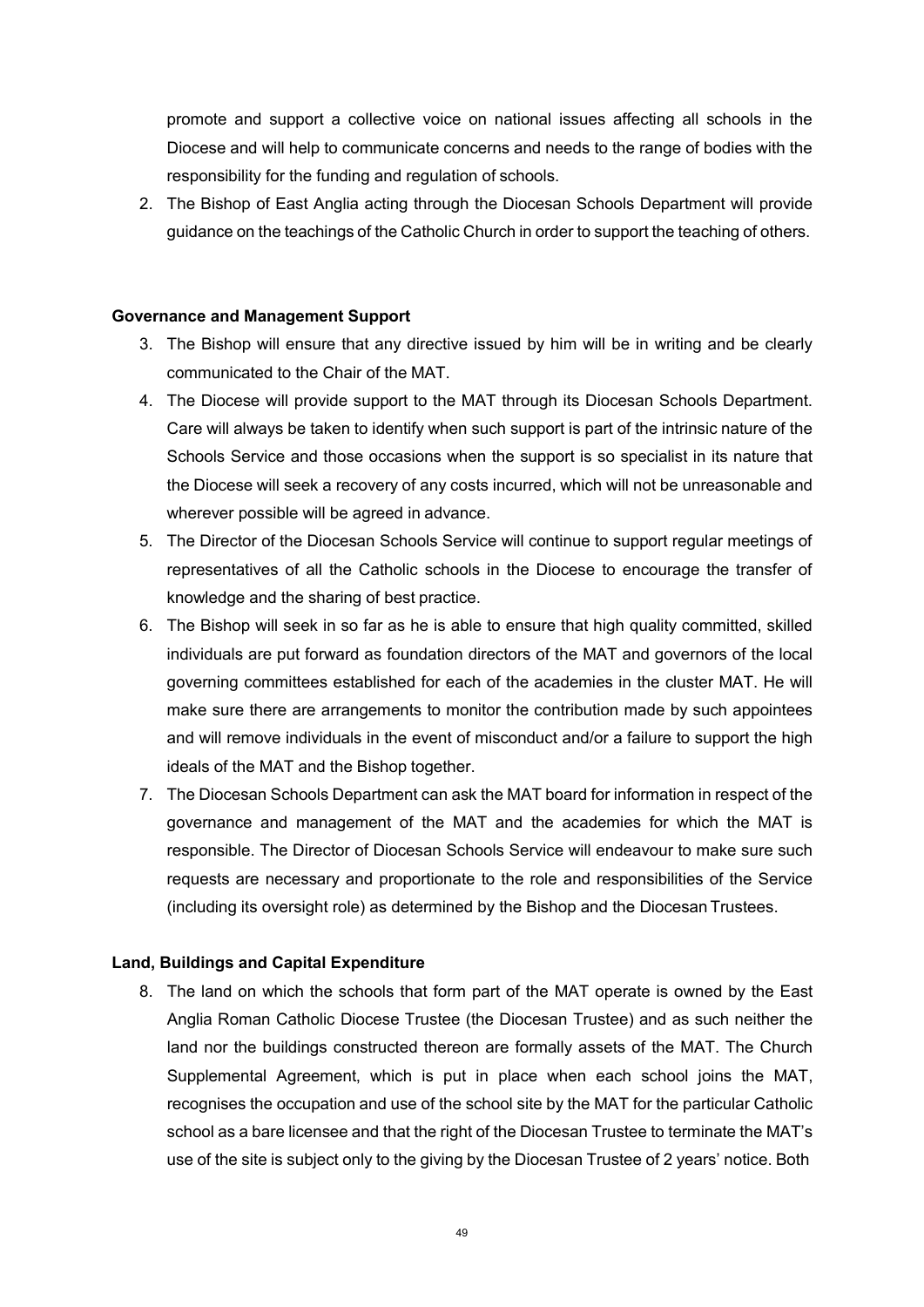the Diocesan Trustee and the MAT will have regard to any guidance issued by the Catholic Education Service as to the question of whether the land and buildings should be recognised as an asset on the balance sheet of the MAT.

- 9. No significant capital works will be carried out on any school site by the MAT (or its schools) without the prior written consent of the Diocesan Trustee, which consent will not be unreasonably withheld provided that there is clear evidence that there are funds readily available to the MAT to undertake all of the work and that any capital works comply with any Diocesan policy on capital works to school sites issued from time to time. Confirmation of approval will be given by the Director of the Schools Service after consulting with the Diocesan Financial Secretary.
- 10. In so far as the Diocesan Trust is able, taking into account other competing requests from schools in the Diocese, it will support the MAT in any specific grant application to the Secretary of State and will provide advice and support in the procurement of capital works. For the avoidance of doubt the Diocesan Trustee cannot be relied on to provide any form of financial guarantees or assume any financial responsibilities in respect of such works.

## **Section D: Oversight by the Bishop**

## **Role and Responsibilities of the Diocesan Schools Department**

- 1. The Bishop has given responsibility to the Schools Department to provide support and challenge to the MATs. This is in recognition of the role of the Bishop as the appropriate diocesan authority in overseeing the Catholic schools in the Diocese reflected in canon law and recognised both in the Education Acts and the Church Supplemental Agreement. This role is wider than the role of the Bishop as the principal and founding Member of the MAT and is crucial to the preservation of the religious character of the schools and the fulfilment of the objects of the MAT. The Schools Department may be assisted by a strategic advisory board established by the Bishop to support the Director of the Schools Service in overseeing the MATs and in developing and sharing best practice.
- 2. The Schools Department shall assist the Bishop and the Diocesan Trustees in monitoring the educational and business management performance of all MATs in the Diocese, advising the Bishop, the Schools Service Commission and the Diocesan Trustees of any concerns regarding the performance of any MAT and in particular the effectiveness of the MAT's Board of Directors (the "Trust Board").
- 3. Specifically, the Director of the Schools Service has the authority to seek from the MAT Trust Board any information or assurance it believes necessary and appropriate (about the MAT and/or the schools for which the MAT is responsible) to undertake its role whether on a regular or random basis. The MAT Trust Board will provide to the Director of the Schools Service regular, high-level reports regarding the educational and financial performance of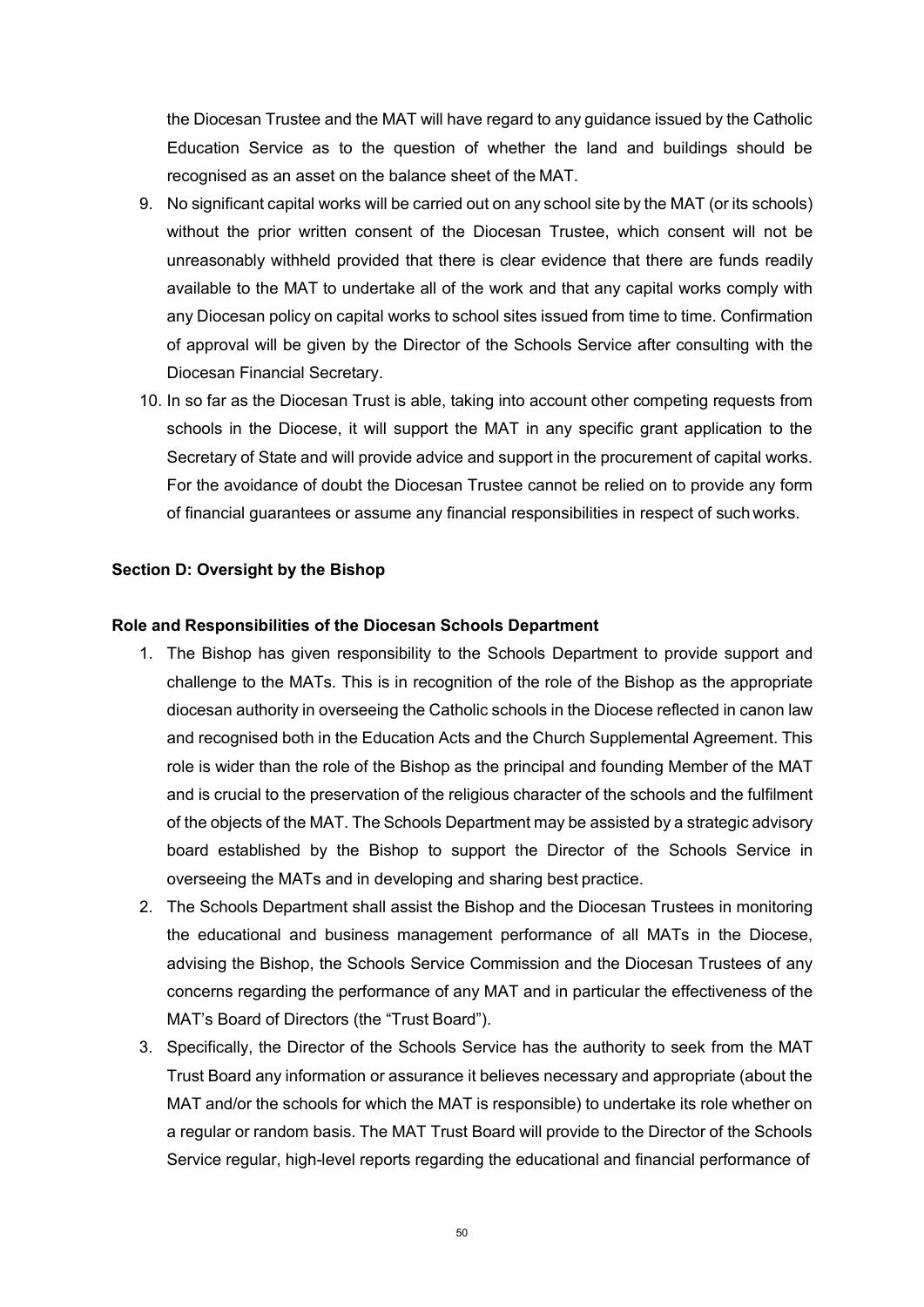the schools and any risks likely to affect the schools or the MAT as a whole to enable the Schools Department to:

- a. measure the performance of the Catholic schools across the Diocese;
- b. identify when additional support is needed by a MAT;
- c. facilitate the provision of support to a MAT or any of its schools whether from another MAT, another Catholic school in the Diocese or any third-party agencies;
- d. identify and share best practice across the Diocese, both in terms of school performance and the efficient and proper running of the MAT itself;
- e. ensure that when the MAT is established the Directors of the MAT fully understand their responsibilities and together have the full range of skills and experience needed;
- f. review on a periodic basis the skills and experience of the MAT Directors, advising the Bishop and making recommendations as may be necessary as to the appointment and in some cases replacement of those serving as foundation directors;
- g. develop and deliver a programme of training for those who serve as foundation Directors where it has been identified that this might best be done on a diocesan wide basis rather than within an individual MAT.
- 4. Where the Director of the Schools Service believes educational or business management standards within a MAT are below those that have been identified as consistent with the standards and aspirations identified by the Bishop and the Diocesan Trustees, including as a minimum in circumstances when the Secretary of State for Education has identified serious weakness and an intention to serve a warning notice on the MAT or when a complaint has been received by the Bishop, the Director will make recommendations to the Bishop as to any action that should be taken including:
	- a. whether any matter needs further investigation or follow up;
	- b. whether any independent review is required;
	- c. whether the Bishop is advised to take direct action in relation to the MAT or any school; and
	- d. whether any approach needs to be made to the Secretary of State under the terms of the Church Supplemental Agreement.

# **Principles and specifics of the relationship between the Diocese and the MAT Trust Board**

5. Notwithstanding the high-level oversight role undertaken by the Diocesan Schools Department, the relationship between the Diocese and the MAT Trust Board should be based on one of mutual respect and appropriate question and challenge in an open and transparent manner consistent with the Catholic nature of the organisations. It is expected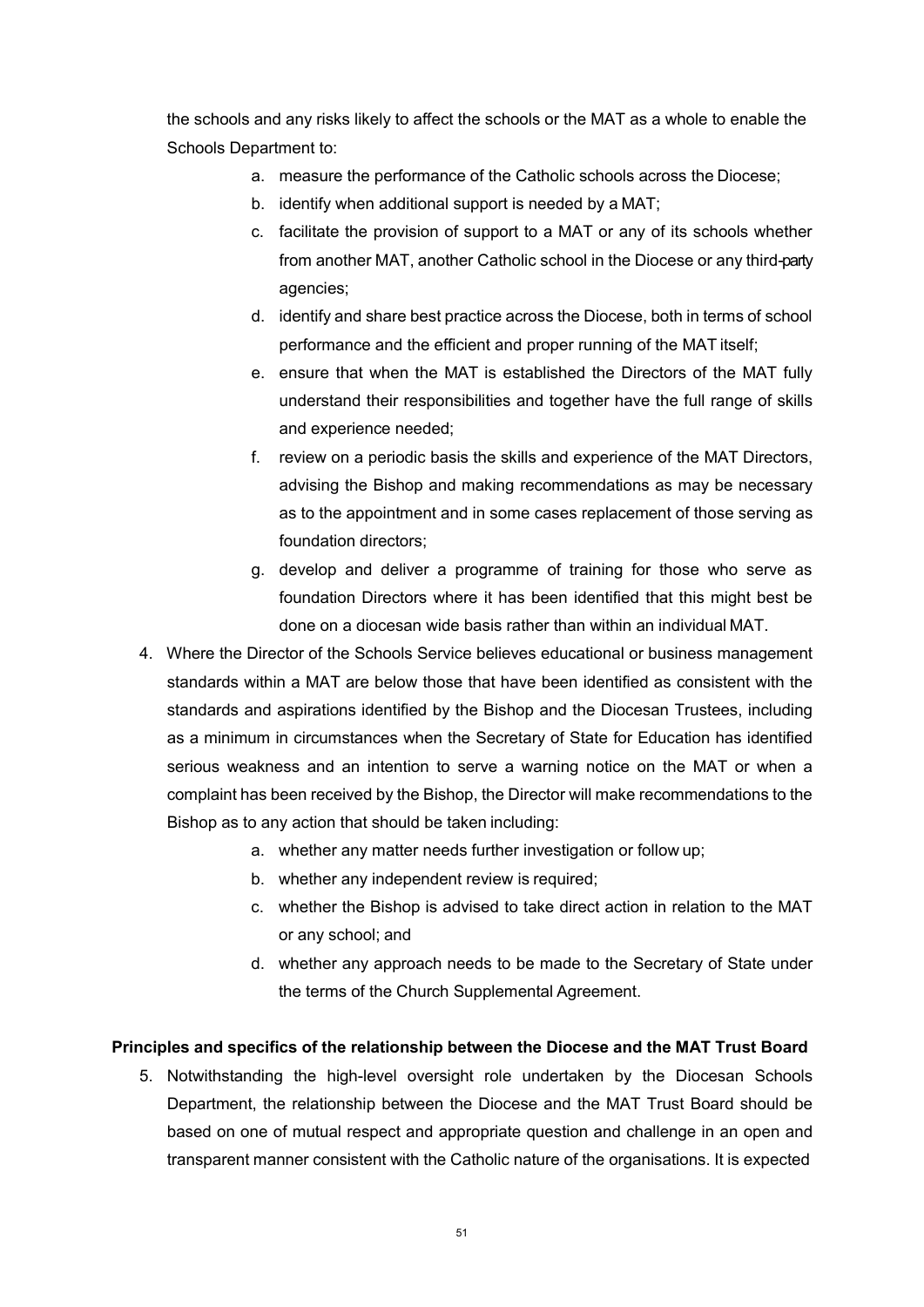that both organisations will subscribe to the Seven Principles of Public Life identified by the Nolan Committee and detailed in Appendix B of this document.

- 6. Information provided to the Schools Department by the MAT Trust Board will be acknowledged and the Director of the Schools Service will share any advice he or she provides to the Bishop regarding any specific matter involving the MAT with the relevant MAT Trust Board except in so far as the Director considers any such advice should be kept confidential.
- 7. The Director of the Schools Service should be willing and able to provide advice and guidance to the MAT Trust Board outside of any formal reporting regime.
- 8. It is recognised that good practice would be for representatives of each MAT Trust Board, e.g. the Chair, to meet at least once annually to ensure there is both dialogue and data exchanged between them and the Diocesan Schools Department will facilitate this.
- 9. Any costs properly incurred by the Bishop in the exercise of his role overseeing the MAT and the schools (whether or not at the request of the Diocesan Schools Department and whether recovered on a pooled basis or as an individual contribution) will be met as an expense by the MAT, which will not be unreasonable and wherever possible will be agreed in advance.

# **Section E: Commitments made by the MAT Trust Board**

## **Catholic Character**

- 1. The MAT Trust Board will make sure both it and the local school governing bodies maintain and develop the religious character as Catholic schools and no alteration shall be made to the religious character or conduct of the school without the consent of the Bishop of East Anglia, who shall be advised by the Diocesan Schools Department.
- 2. The MAT Trust Board and the schools for which it is responsible will submit to the canonical inspections and visitations of the Bishop of East Anglia and any person appointed by him for the purpose of monitoring both the Catholic life of the MAT and its schools and the way they operate, ensuring this is in accordance with canon law and following the practices and teachings of the Catholic Church. The MAT Trust Board and the local governing bodies are expected to observe good governance and promote a high-quality education, particularly in the light of the additional responsibilities and freedoms afforded toacademy trusts and the schools within their control by the State.

## **Governance and Management**

3. The MAT Trust Board must comply with, and must ensure processes are in place to ensure all governors and employees of the MAT comply with, all directives issued by the Bishop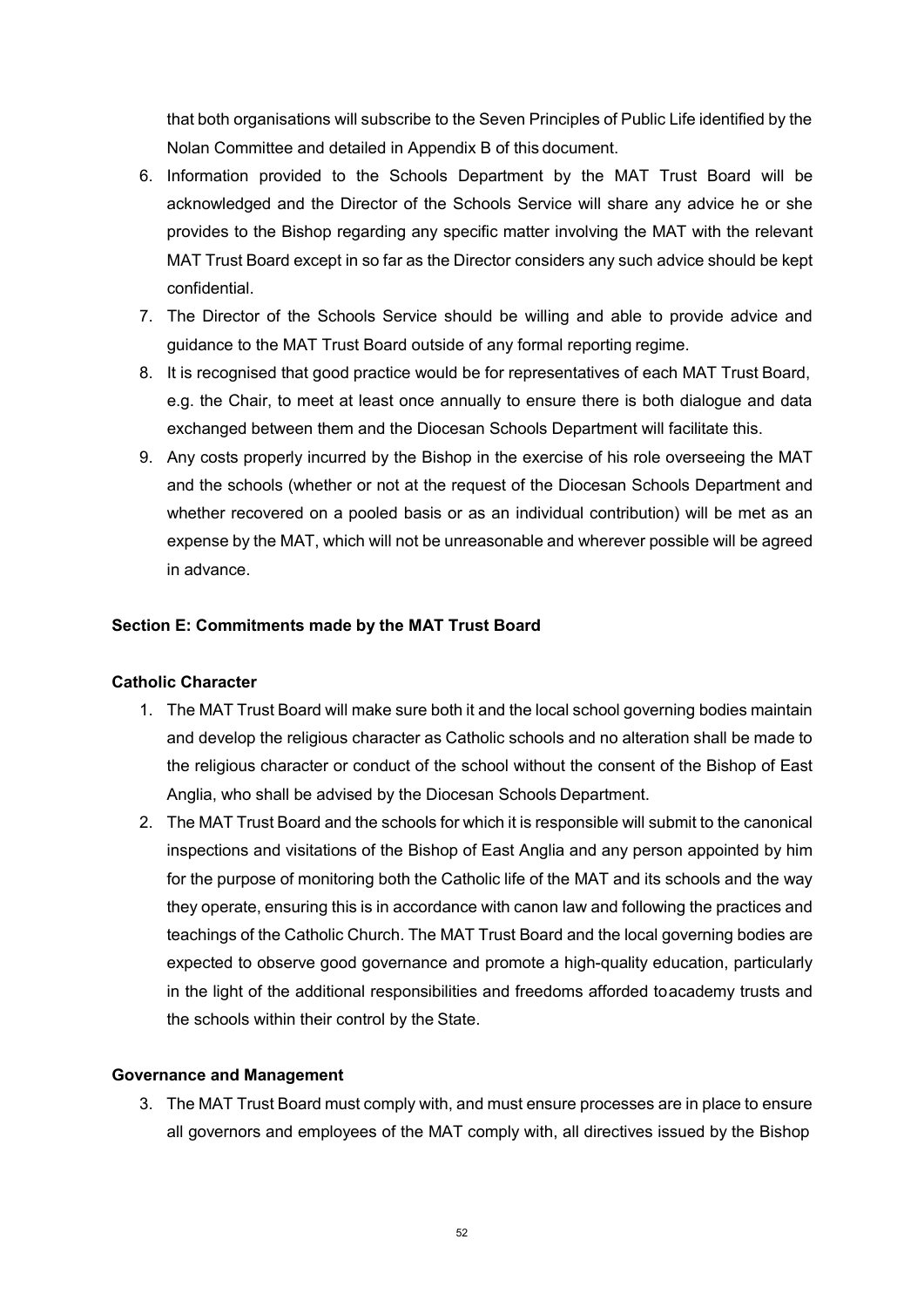of East Anglia including this Memorandum of Understanding, giving effect to the matters addressed within it.

- 4. The MAT Trust Board will adopt, in so far as they are legally able to, all policies and practices as communicated by the Diocesan Schools Department on behalf of the Bishop from time to time. Any exception to this must be agreed in writing with the Diocesan Director of Schools Service.
- 5. The MAT Trust Board should be open about decisions affecting the schools for which it is responsible and be prepared to justify those decisions except in so far as the Trust Board considers that such matter should be kept confidential. In the unlikely event of a conflict of loyalty, given the fundamental purpose for which the MAT has been established, guidance will be sought by the Bishop of East Anglia from the Archbishop of Westminster as head of the Catholic Church in England and Wales, with the support of the Catholic Education Service.
- 6. The MAT Trust Board will, along with any local governing committees, consider on an ongoing basis the need for training and skills development as well as considering succession planning. They shall work with the Diocesan Schools Department and consider any advice or opinions of the Diocesan Director of Schools Service with regard to leadership, governance and the standards of teaching and learning in particular. The MAT Trust Board acknowledges the Bishop of East Anglia's right to appoint Foundation Directors to the MAT Trust Board and Foundation Governors to any local governing bodies or committees. In so doing the Bishop will consider any recommendations made by the Diocesan Schools Department, particularly where there is a need to secure specific skills on to those bodies.
- 7. The MAT Trust Board will not implement any proposals that affect the status or size ofthe MAT or its constituent schools without the written consent of the Bishop.
- 8. On incorporation, the MAT Trust Board will be expected to adopt the model Scheme of Delegation developed and issued by the Strategic Board from time to time dealing with the governance regime within the MAT. The MAT Trust Board must have the express authority of the Bishop in writing to create a local governing body or committee for any school joining the MAT consistent with the Scheme of Delegation. Any material changes which the MAT Trust Board wish to make to the Scheme of Delegation shall first be discussed with the Schools Department, whose approval must be obtained where any changes impact materially on the principles of delegation, the nature of the relationship between the MAT Trust Board and the local governing bodies, the composition of the local governingbodies (and the appointment of Foundation Governors by the Bishop) and the key responsibilities delegated to the local governing bodies. The Diocesan Schools Department will have regard to any views of any local governing body that is affected by a change.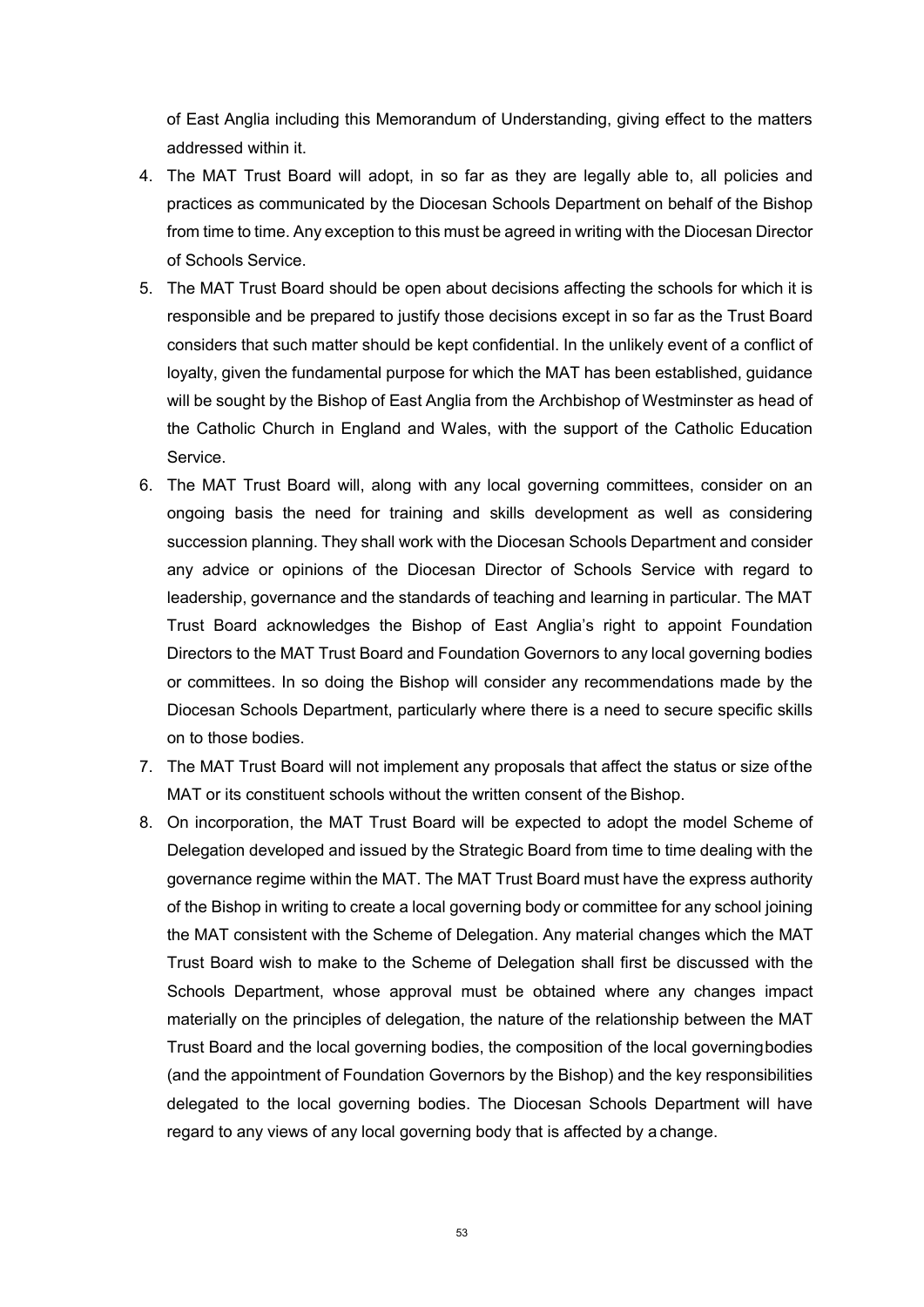- 9. The MAT Trust Board and any local governing committees shall provide the Diocesan Schools Department with copies of all board/committee meetings should they be requested.
- 10. The MAT Trust Board shall provide the Diocesan Schools Department with copies of any returns provided to the Education Funding Agency (or any other body set up by the Secretary of State to oversee the finances of schools).
- 11. The MAT Trust Board shall provide the Diocesan Schools Department with copies of any Annual Report and the audited Annual Accounts for the MAT.
- 12. The MAT Trust Board shall ensure that it has systems in place for the proper conduct and oversight of the management of the Trust and the leadership of the schools, having regard in particular to the Trust's legal responsibilities as a public and corporate body which is regulated by the Secretary of State for Education. The MAT is obliged under the Academy Trust Handbook to appoint persons who will fulfil the role of "Accounting Officer" and "Chief Financial Officer" (as defined within the Academy Trust Handbook) and the MAT Trust Board will consider carefully who is to fulfil these roles, ensuring that all legal requirements are satisfied and having regard to any advice offered generally or specifically by the Strategic Board. The Accounting Officer is expected to have experience of leadership of a Catholic school and the Chief Financial Officer must have an appropriate financial qualification (or be working towards one). The MAT Trust Board is also encouraged to appoint an appropriately qualified Company Secretary or Clerk who can advise them on corporate governance and compliance.

## **Financial Management**

- 13. The MAT Trust Board has full responsibility for managing the financial affairs of the MAT including all the constituent schools. Whilst they may delegate day to day financial authority to the school's headteacher and governance oversight to the local governing body, ultimate responsibility remains with the MAT Trust Board. In exercising this responsibility, they are expected to fully comply with any instructions, guidance and best practice identified from time to time by the Education Funding Agency and the professional standards identified by the Accounting Standards bodies relevant to the MAT. No guarantees or assurances in respect of the financial affairs of the MAT will be provided by the Bishop or the East Anglia Roman Catholic Diocese Trustee.
- 14. Whilst the overall strategic report of the MAT's activities to the Bishop (to be provided to the Diocesan Director of the Schools Service) will address financial risks, should the MAT Trust Board identify through its own regular monitoring of the work of the local governing committees that there is likely to be the need to address financial issues not previously identified in the schools' and MAT's annual budget and/or plan then it is expected to bring these matters to the attention of the Diocesan Schools Department who will consult with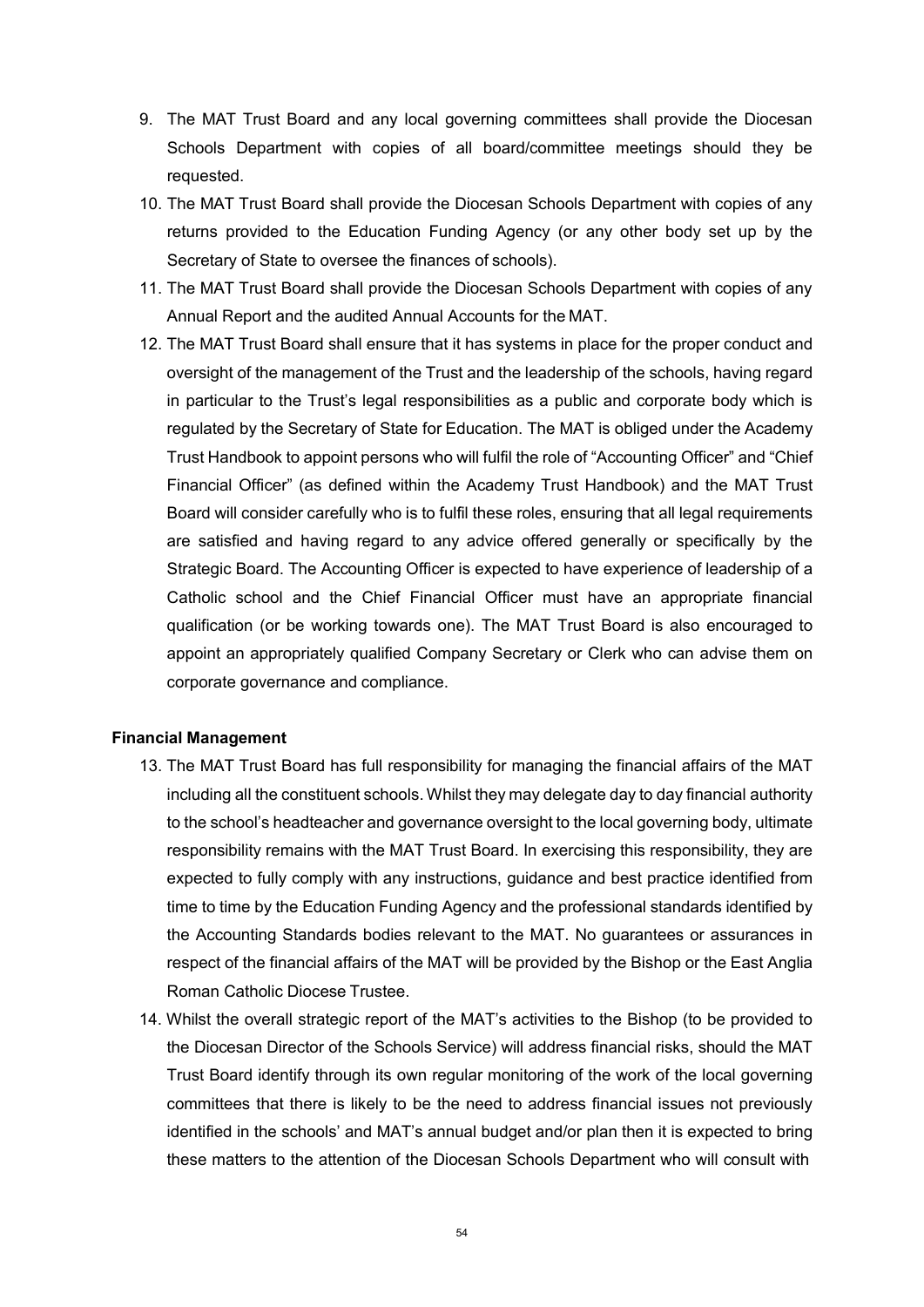the other Members of the MAT with the view to discussing with the MAT Trust Boardwhat action will be taken to avoid any long-term threat to the MAT and the schools for which it is responsible.

#### **Land, Buildings and Capital Expenditure**

- 15. In addition to the responsibilities that the MAT has to the Bishop and the Diocesan Trustee in respect of the land and buildings used by the schools outlined in this Memorandum of Understanding, the MAT Trust Board and the local governing bodies will ensure that at all times any land and buildings used or occupied by the MAT (or its schools) is not used for purposes which would not be consistent with the teachings and practices of the Catholic Church and any lettings of land or buildings shall be in accordance with any policy issued from time to time by the Bishop.
- 16. The MAT Trust Board will develop an estate strategy in conjunction with the local governing bodies and in consultation with the Diocesan Schools Department that will identify the suitability of facilities on a school by school basis in the light of long-term curriculum needs, estate condition and any other demands. This strategy should be appropriately reflected in the MAT business and financial plans and budgets.
- 17. The MAT Trust Board will comply with and will ensure compliance by its constituent schools with the obligations of the Church Supplemental Agreement and where insurance is notin fact put in place by the Diocesan Trustee, the MAT Trust Board will insure the school sites only with insurers approved by the Diocesan Financial Secretary on behalf of the Bishop, which may include the EFA's "Risk Protection Arrangements" scheme. The MAT Trust Board will obtain professional advice on the reinstatement value when such insurance is being renewed and will ensure that any insurance is taken out or risk protection cover arranged (in joint names with the Diocesan Trustee or ensuring that full cover is extended to the Diocesan Trustee) in the full reinstatement value and will make up any shortfall from its own funds.

## **Admissions**

18. The MAT Trust Board will not determine any changes to the admissions criteria of any of its schools without the written consent of the Bishop of East Anglia.

#### **Employment of Senior Staff and Key Teaching Staff**

19. The MAT Trust Board (in conjunction with the local governing bodies) will ensure that the Accounting Officer for the MAT, the headteachers and deputy headteachers for all schools, as well as any key teaching staff, responsible for coordinating religious education and any chaplain or reserved post, shall be practicing Catholics. Any departure from this must be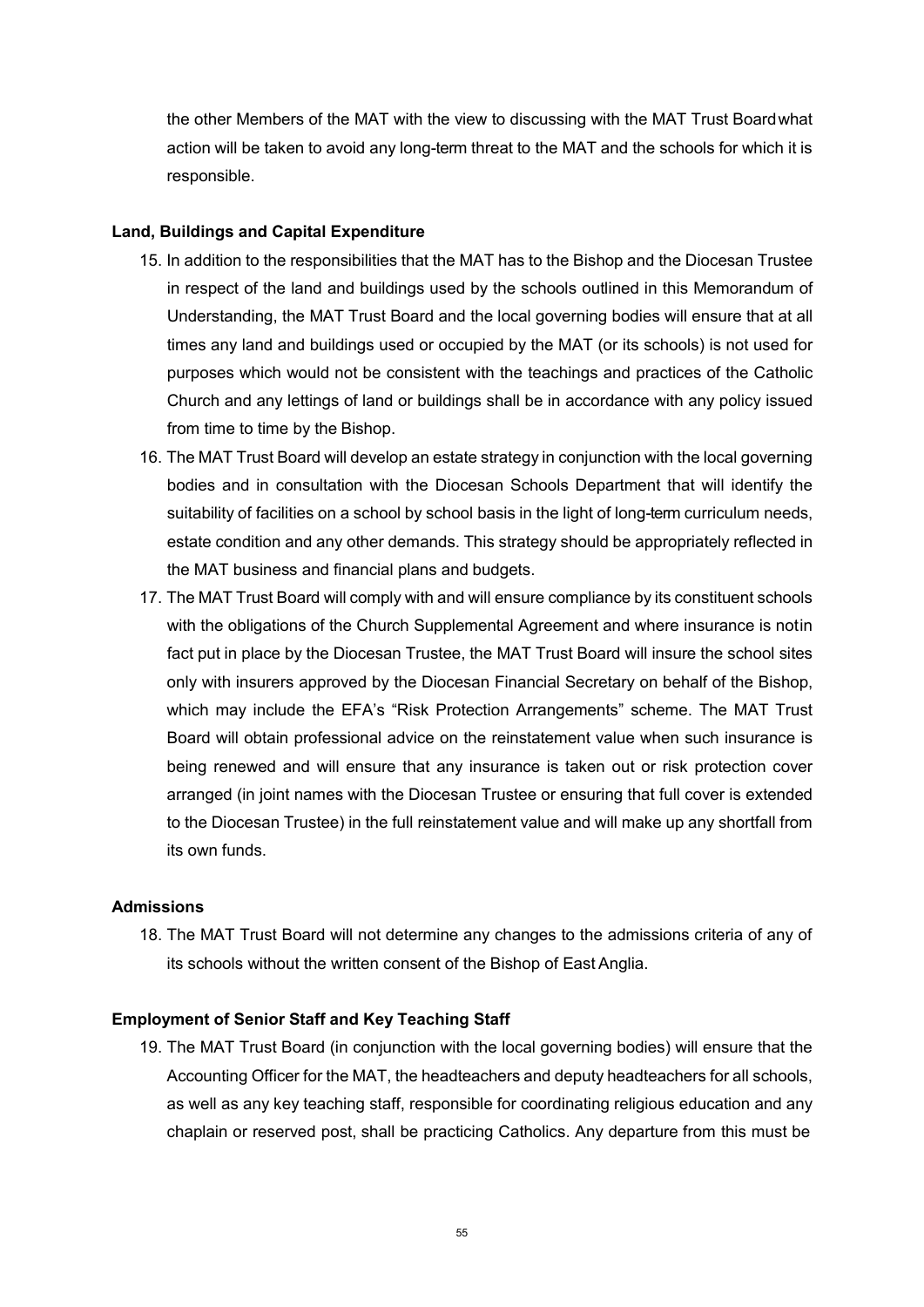approved in writing in advance by the Bishop and is to be reviewed on any future appointments.

20. The MAT Trust Board will make sure that the employment of all staff by the MAT shall be consistent with the policies from time to time notified to Catholic schools by the Bishop of East Anglia.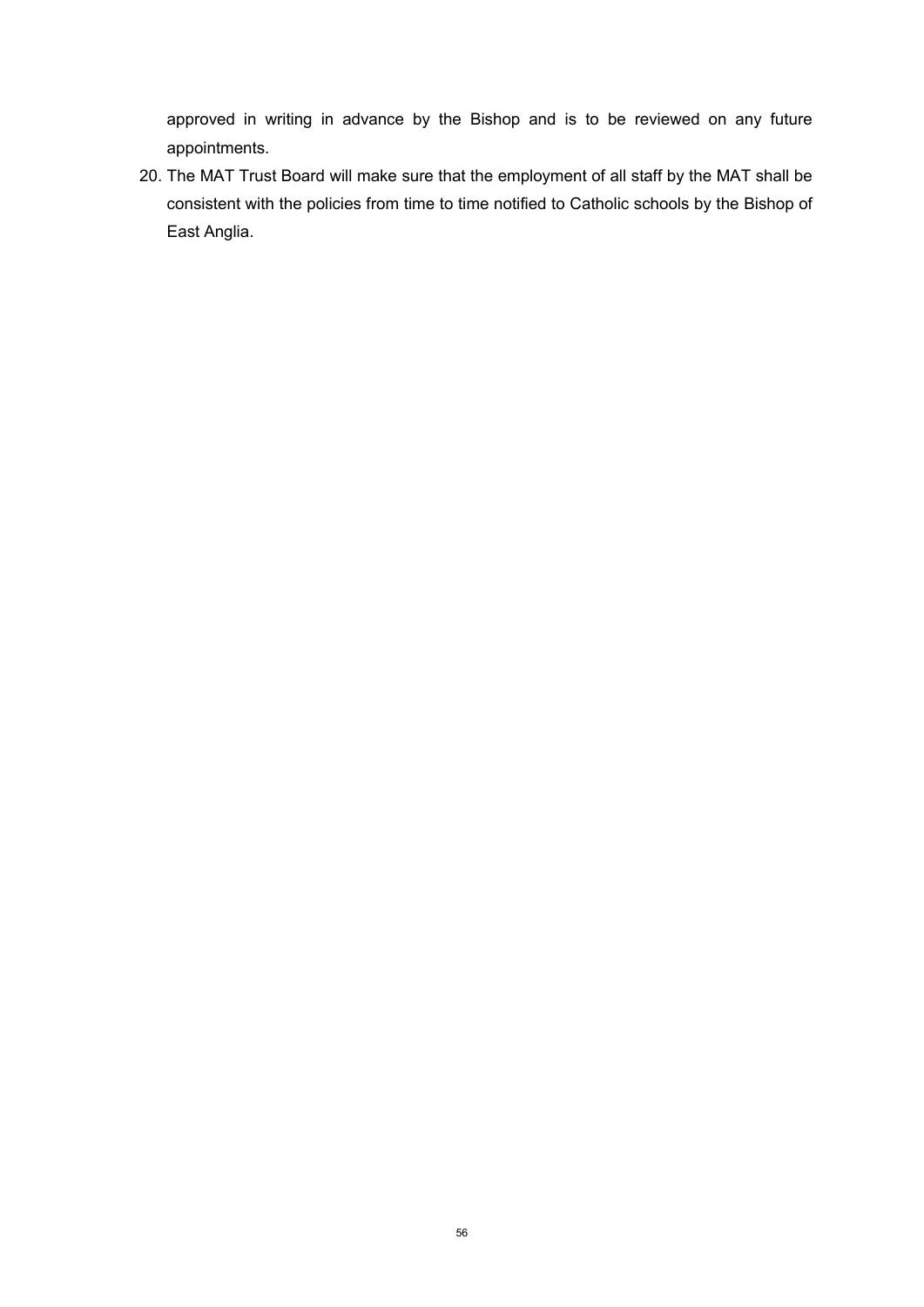# **Appendix A**

| <b>Ref</b>     | <b>Task</b>                                                                                                                        | <b>MAT</b>   | <b>Diocesan</b><br><b>Schools</b><br><b>Director</b><br>(or<br><b>Strategic</b><br><b>Advisory</b><br>Board) | <b>Diocesan</b><br><b>Schools</b><br><b>Department</b> | <b>Bishop</b><br>of<br><b>East</b><br>Anglia<br>(or<br><b>Diocesan</b><br>Director) |
|----------------|------------------------------------------------------------------------------------------------------------------------------------|--------------|--------------------------------------------------------------------------------------------------------------|--------------------------------------------------------|-------------------------------------------------------------------------------------|
| Key            | $R =$ The primary body responsible for<br>the completion of the task                                                               |              |                                                                                                              |                                                        |                                                                                     |
|                | $C =$ The primary body must consult with<br>this body before completing the task                                                   |              |                                                                                                              |                                                        |                                                                                     |
|                | $I =$ The primary body must inform this<br>body once the task has been complete                                                    |              |                                                                                                              |                                                        |                                                                                     |
|                | $A =$ The primary body must get formal<br>approval for this task from this<br>individual/organisation before it can be<br>complete |              |                                                                                                              |                                                        |                                                                                     |
|                | <b>Governance and Management</b>                                                                                                   |              |                                                                                                              |                                                        |                                                                                     |
| 1              | Appointing Foundation Directors under<br>Article 50 (who must be in the majority<br>by at least 2)                                 | $\mathsf{C}$ | $\mathsf{C}$                                                                                                 | C                                                      | R                                                                                   |
| 2              | Recruiting<br>Appointing<br>and<br><b>MAT</b><br>Directors under Article 50A (i.e. by the<br><b>MAT Trust Board)</b>               | R.           |                                                                                                              | С                                                      |                                                                                     |
| 3              | Recruiting and appointing reserve posts                                                                                            | R            |                                                                                                              | C                                                      |                                                                                     |
| 4              | <b>Religious Designation</b>                                                                                                       | A            |                                                                                                              | $\mathsf{C}$                                           | R                                                                                   |
| 5              | Vision and Values                                                                                                                  | R            | $\mathsf{C}$                                                                                                 |                                                        | A                                                                                   |
| 6              | Strategy, Expansion and Leadership                                                                                                 | R            |                                                                                                              | C                                                      |                                                                                     |
| $\overline{7}$ | Strategic<br>Organisation/Delegated<br>Responsibilities                                                                            | R            |                                                                                                              | C                                                      |                                                                                     |

# **MAT - Responsibility, Accountability, Consultation, Information (RACI) Chart**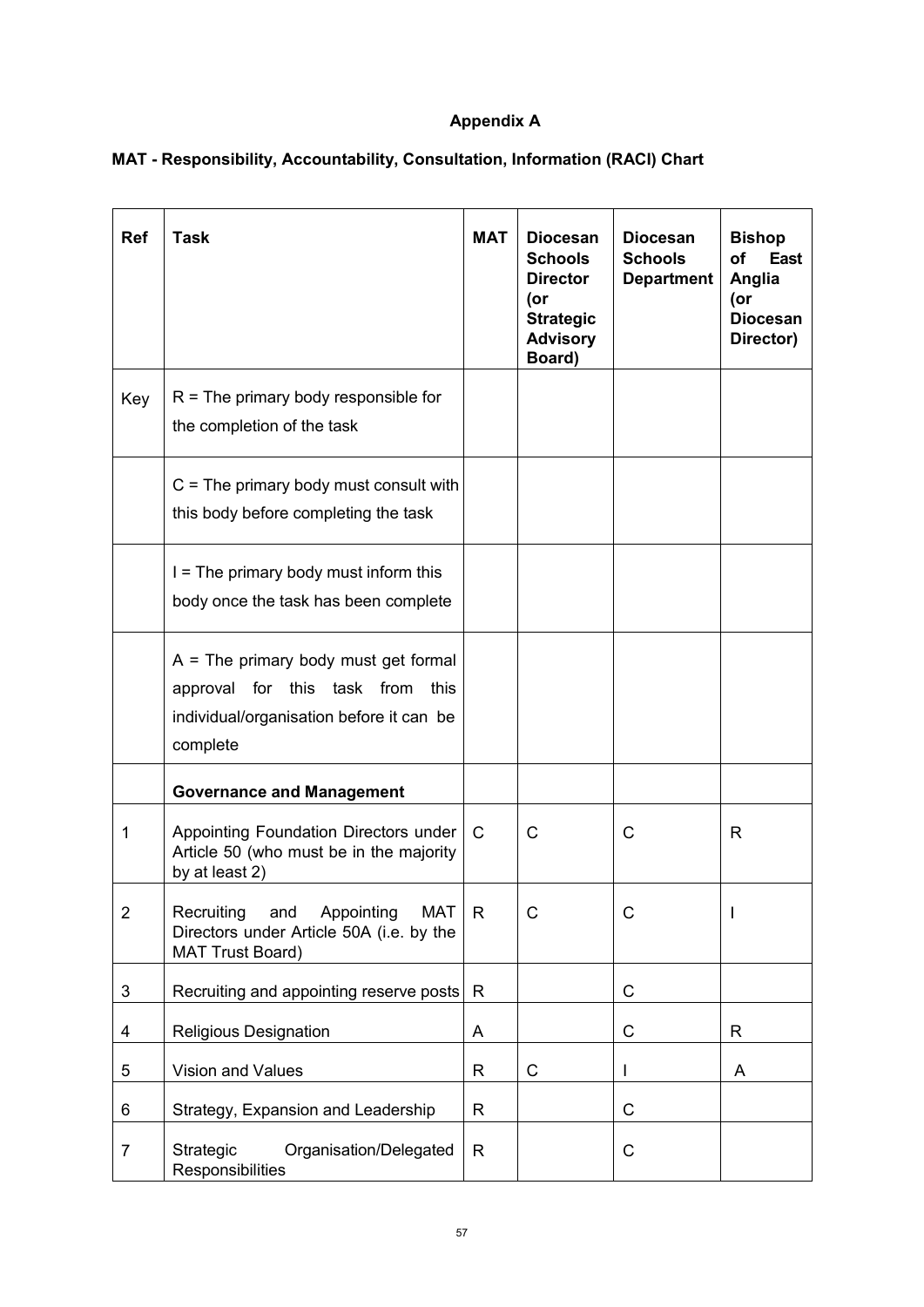| 8  | <b>Statutory Policies</b>                                                | R            |              |   |   |
|----|--------------------------------------------------------------------------|--------------|--------------|---|---|
| 9  | <b>Risk Management Reviews</b>                                           | R            | I            |   |   |
| 10 | Recruitment of non-reserve posts                                         | R            |              |   |   |
| 11 | Performance<br><b>Staff</b><br>Management<br>process                     | R            |              |   |   |
| 12 | <b>Staff Professional Development</b>                                    | R            |              |   |   |
| 13 | Compliance with MOU                                                      | R            | R            | C | I |
| 14 | <b>ESFA Returns</b>                                                      | R            |              |   |   |
| 15 | DfE intervention                                                         | R            | $\mathsf{C}$ | C |   |
| 16 | DfE/ESFA approvals for significant<br>changes (as per Diocesan Guidance) | R            | C            |   | A |
| 17 | Due Diligence of schools joining the<br><b>MAT</b>                       | R            | $\mathsf{C}$ | С |   |
|    | <b>Education Achievements</b>                                            |              |              |   |   |
| 18 | <b>Admissions Policy</b>                                                 | R            |              | C |   |
| 19 | <b>Educational Standards</b>                                             | R            | I            |   |   |
|    | <b>Business Management</b>                                               |              |              |   |   |
| 20 | Statutory Compliances<br>(including<br>Health and Safety)                | R            | I            |   |   |
| 21 | <b>Compliance with Academy Trust</b><br>Handbook                         | R            |              |   |   |
| 22 | <b>Business Administration &amp; Organisation</b>                        | $\mathsf{R}$ |              |   |   |
| 23 | <b>Business Plan and Annual Budget</b><br>Setting                        | $\mathsf{R}$ | I            |   |   |
| 24 | <b>Estate Strategy/Capital Works</b>                                     | R            | C            | C | A |
| 25 | Pay and conditions of senior staff                                       | R            |              |   |   |
| 26 | <b>Insurance/Risk Protection Cover</b>                                   | R            |              |   | A |
|    |                                                                          |              |              |   |   |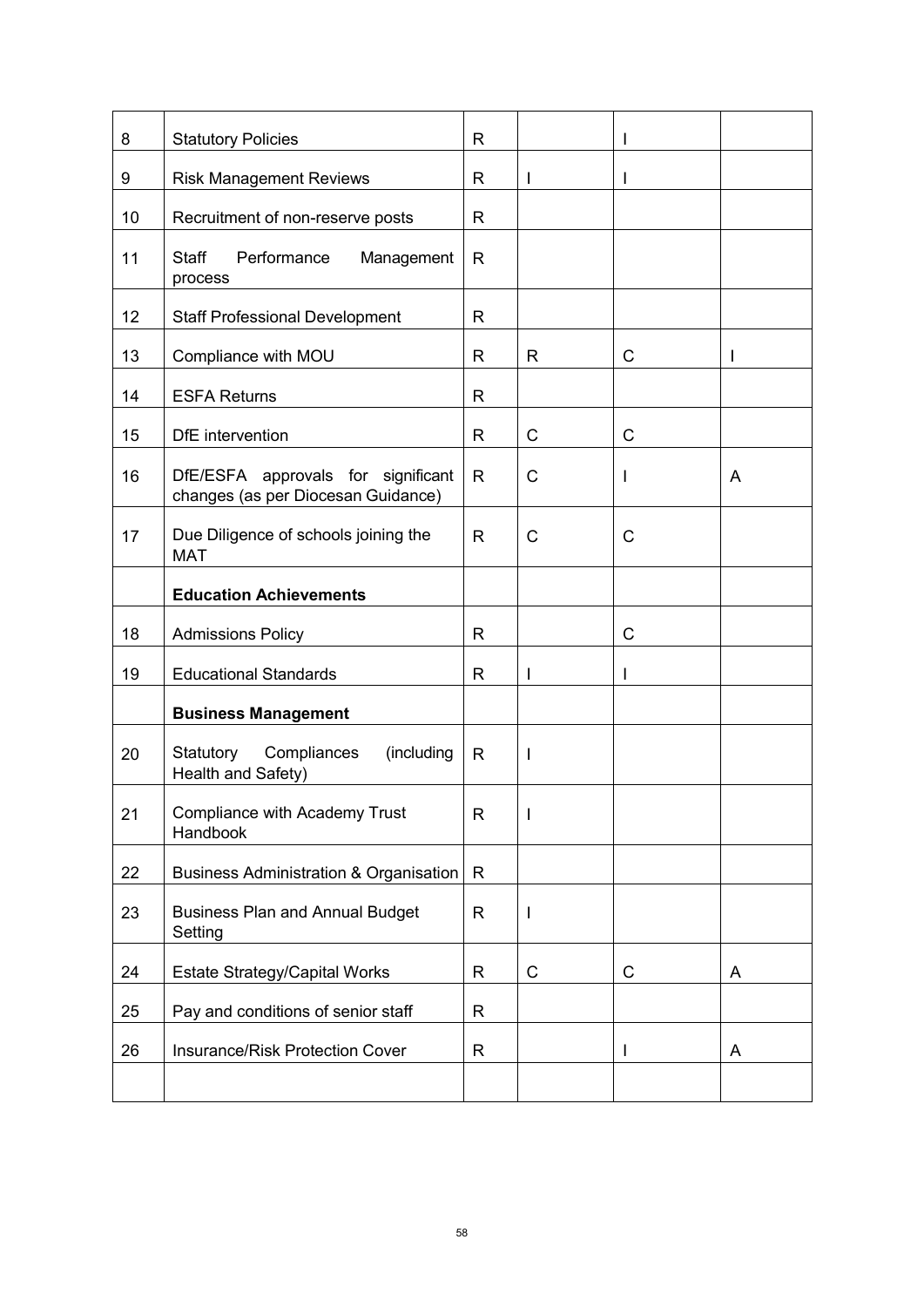# **Appendix B**

## **Seven Principles of Public Life**

These are:

#### **Selflessness**

Holders of public office should act solely in terms of the public interest. They should not do so in order to gain financial or other benefits for themselves, their family or their friends.

## **Integrity**

Holders of public office should not place themselves under any financial or other obligation to outside individuals or organisations that might seek to influence them in the performance of their official duties.

## **Objectivity**

In carrying out public business, including making public appointments, awarding contracts, or recommending individuals for rewards and benefits, holders of public office should make choices on merit.

#### **Accountability**

Holders of public office are accountable for their decisions and actions to the public and must submit themselves to whatever scrutiny is appropriate to their office.

## **Openness**

Holders of public office should be as open as possible about all the decisions and actions that they take. They should give reasons for their decisions and restrict information only when the wider public interest clearly demands.

## **Honesty**

Holders of public office have a duty to declare any private interests relating to their public duties and to take steps to resolve any conflicts arising in a way that protects the public interest.

## **Leadership**

Holders of public office should promote and support these principles by leadership and example.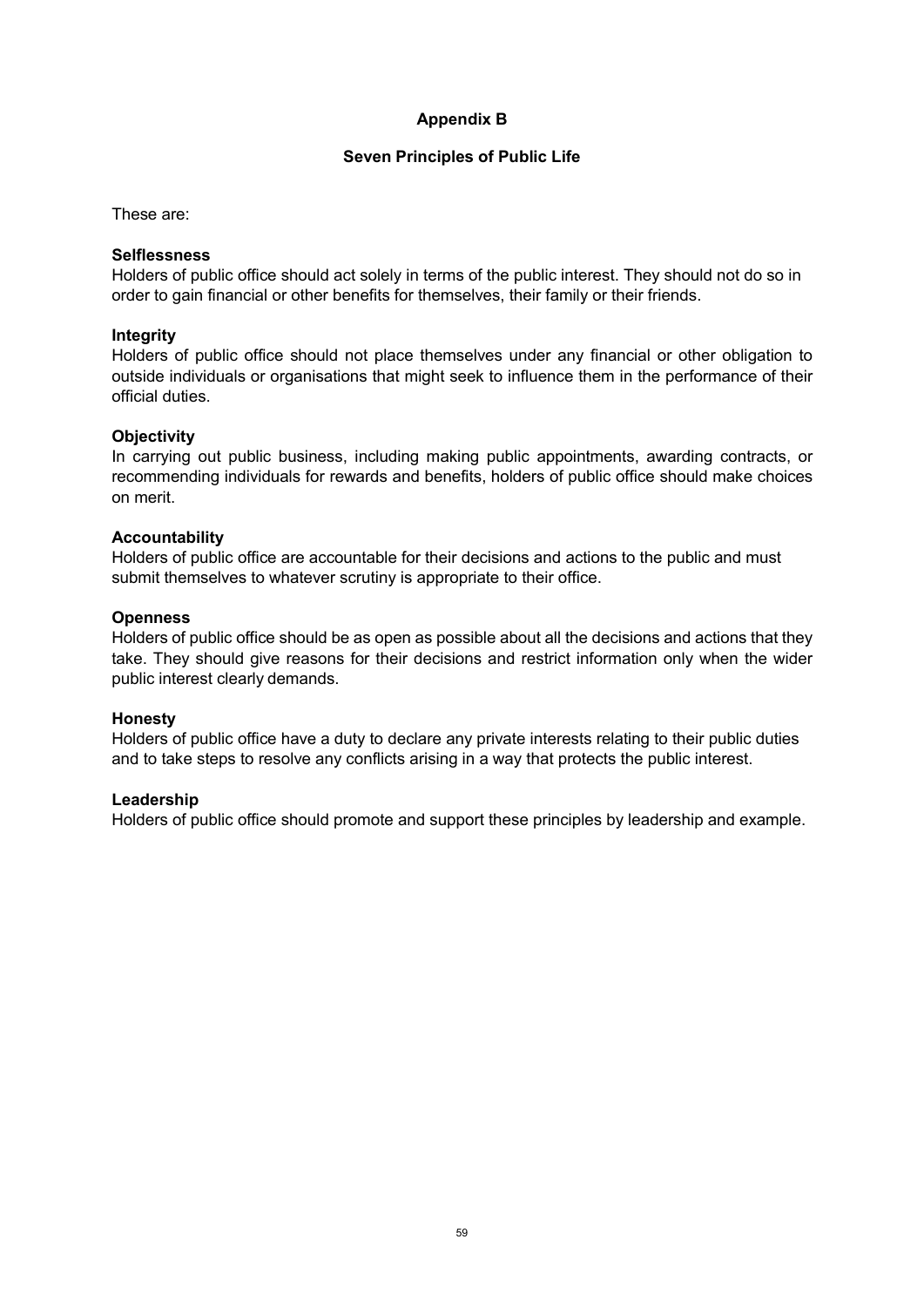## **APPENDIX 2**

## **FINANCIAL SCHEME OF DELEGATION & TERMS OF REFERENCE FOR THE RESOURCES COMMITTEE**

## **The Local Governing Body**

The Local Governing Body is responsible for the proper stewardship of those funds placed into its care and for ensuring economy, efficiency and effectiveness in their use – the three key elements of value for money. It must also ensure that it uses its discretion reasonably, and takes into account any and all relevant guidance on accountability and propriety. It is accountable to the Trust Board who in turn is accountable to the Secretary of State for Education and Parliament.

It is specifically responsible for ensuring that the Trust's funds are used in accordance with: the law; the Trust's powers under the Funding Agreements, the Articles of Association, this Scheme of Delegation, the Trust Financial Regulations and the Academy Trust Handbook.

#### **Finance and Resources Committee Terms of Reference**

The Finance and Resources Committee is a committee of the Trust. It meets at least once a term but more frequent meetings can be arranged if necessary. The main responsibilities of the committee include:

- the initial review and approval of the annual budget for each Academy and the Trust as a whole;
- the regular monitoring and scrutiny of the Trust's management accounts;
- reviewing any Trust Procurement Policy and the Scheme of Financial Delegation;
- reviewing and checking details of any contracts and purchases by the Trust;
- authorising the award of contracts and purchases;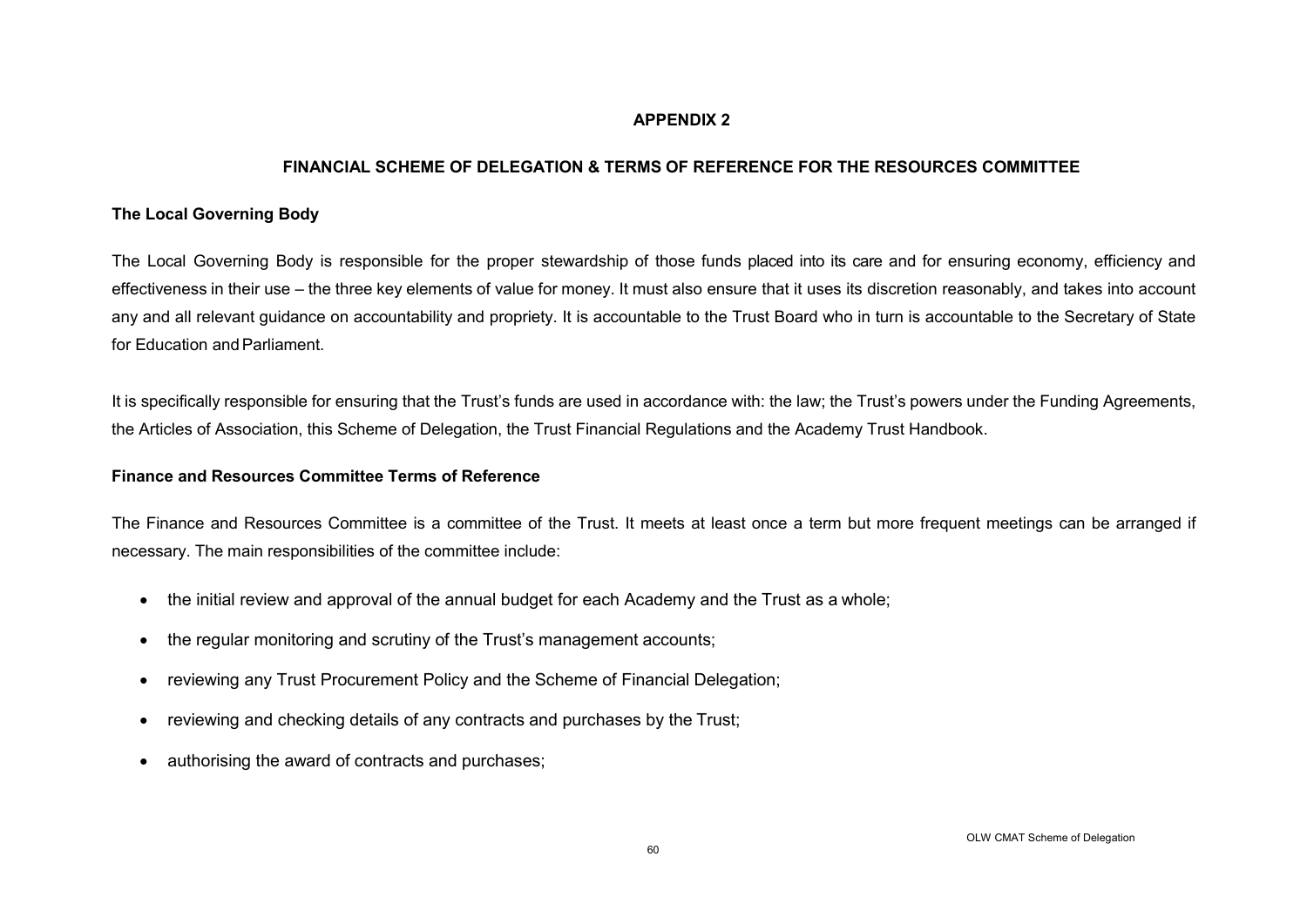• liaising as necessary with the Trust Board to ensure accountability and propriety and to manage the level of financial risk within the Trust as well as review the effectiveness of the financial procedures and controls.

## **Membership**

- The committee shall consist of at least 3 Directors and the Chief Executive Officer, each of whom has voting rights when needed.
- The Diocesan Assistant Director (Buildings & Capital) and the Director of Finance and Operations shall be co-opted on a permanent basis with non-voting rights.
- The committee may co-opt additional (non-voting) members as deemed necessary.
- Other individuals (for example Chairs of Governors or Headteachers) may be invited to specific meetings as necessary.
- At its first meeting each academic year, the committee shall elect a Chair and vice Chair and review Terms of Reference.

## **Quorum**

• The quorum shall consist of 3 Directors.

## **Meetings**

- The Chair, or in their absence the Vice Chair, shall convene meetings
- The Committee will meet at least once each term
- The MAT Clerk will record the minutes
- A copy of the minutes will be circulated to the Directors and LGBs

# **Purpose of the Committee**

This committee has responsibility for 3 key areas: finance, premises, including health and safety and staffing.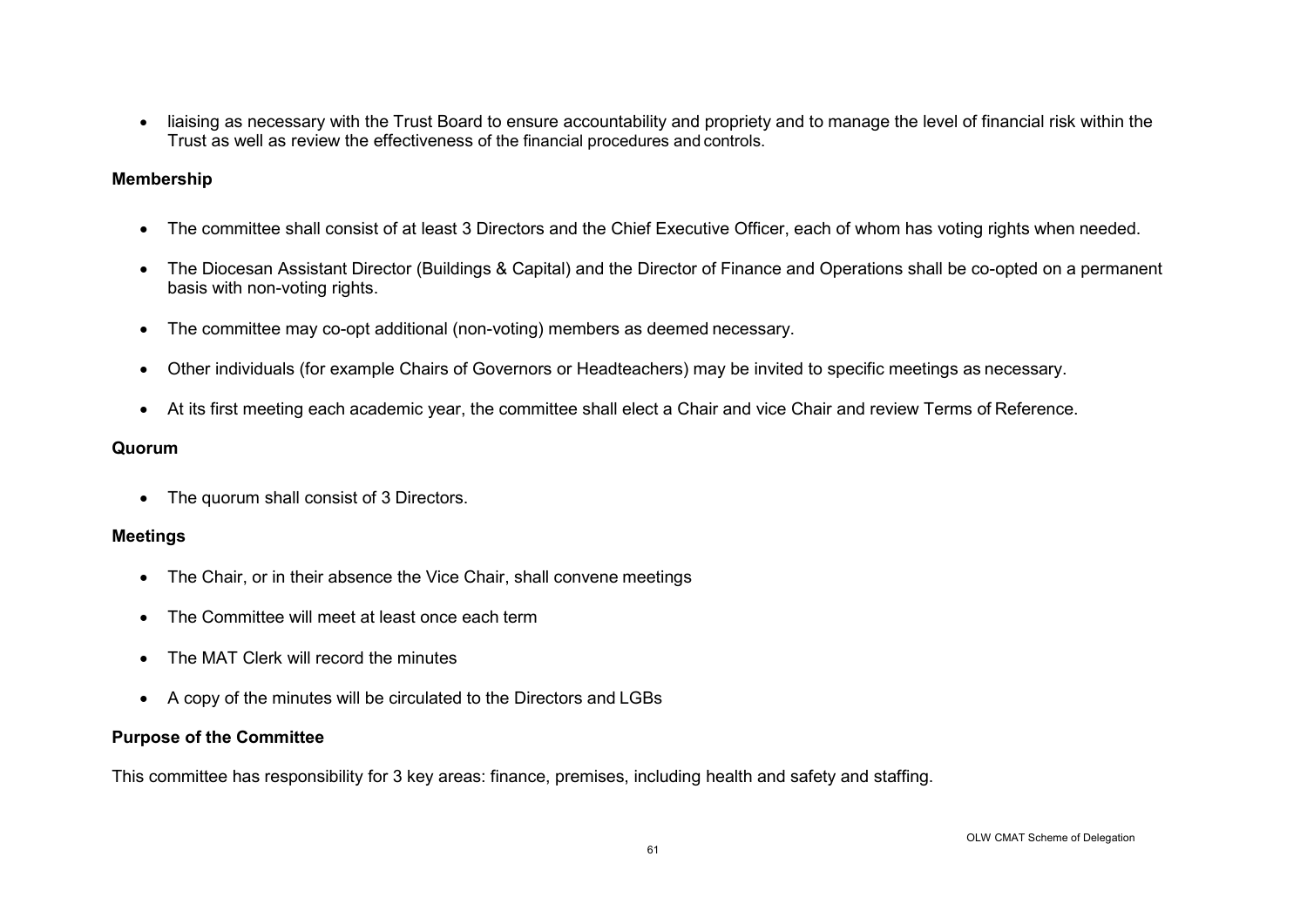## **Overall Duties**

- i. To ensure that all HR, Health and Safety and Financial obligations and duties of the MAT are observed, in line with legislative requirements.
- ii. To manage budgetary constraints, which could impact on resources.
- iii. To review and update any Policies delegated to the committee by the Directors
- iv. To work in liaison with the advisory bodies of the ESFA, the DFE, Children's Services within LAs, and with the Diocese
- v. To ensure that the Catholic ethos of the MAT is embedded across all areas.
- vi. To establish a pay committee and if necessary an ad hoc pay appeals committee

# **Finance**

- i. To receive proposals from each Academy for budget recommendations, and to recommend the annual budget for the Trust and the Academies to the Trust Board for approval.
- ii. To approve the Trust's budget for the forthcoming 2 financial years and recommend its approval to the Directors.
- iii. To oversee, review and monitor the financial forecasts, including comparison of revised forecasts for the current year against the original budget previously approved. This will include an understanding of the key assumptions supporting the forecasts, such as student number projections.
- iv. Approve any purchases/virements and the write off of obsolete items of equipment and bad debts which are above the specified level delegated to the LGBs and are within the limits specified in the ATH (to be determined annually)
- v. Approve the previous year's annual report and audited financial statements and recommend acceptance to the Directors.
- vi. To receive and consider an annual value for money report prepared by the Director of Finance and Operations.
- vii. To ensure that the Trust Board is kept informed of all major financial issues concerning the Trust and its Academies, the overall Trust budget and those of the individual Academies, the management of funds against the budget, the benchmarking of financial performance and the heads of expenditure, the way funds are utilised (including value for money) and the way monies are secured.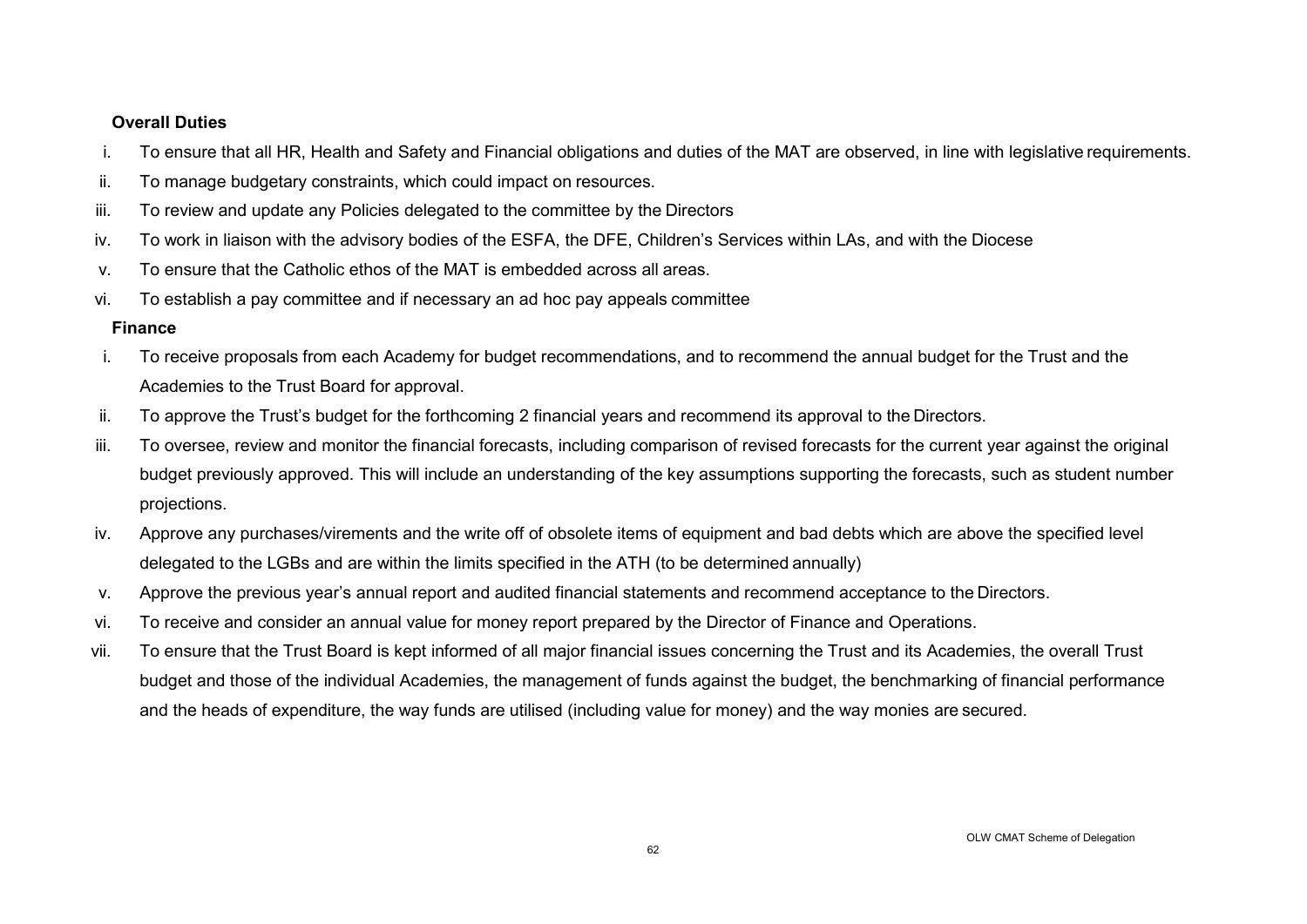- viii. To receive reports from the Director of Finance and Operations regarding the Trust's/Academies' finances. This will include reports on the monitoring of income against expenditure and proposals to revise forecasts for the year. The committee will work with the Trust and the Headteachers to make any recommendations to the Trust Board.
- ix. To monitor the production, timeliness and accuracy of key financial statements in response to both statutory and localrequirements.
- x. To support (recommending and advising) the Trust Board in developing and then implementing a reserves policy and to consider the impact of strain in individual Academy budgets.
- xi. To support (recommending and advising) the Trust Board in developing and then implementing the Financial Regulations Manual and associated procurement policy.
- xii. To review tenders for major contracts as specified in the Financial Regulations Manual. To approve or reject tender proposals or, where required, make recommendations to the Trust Board.
- xiii. To recommend any changes in the Financial Regulations Manual, where significant, to the Trust Board. To review the operations of the Trust and the Academies in relation to the procedures shown in the Financial Regulations Manual. To work with the Headteachers to resolve breaches and to improve procedures as appropriate.
- xiv. To monitor key financial and accounting systems and reviewing any audits of these or the general finances of the Trust and make recommendations to the Trust Board and/or the Local Governing Bodies as appropriate.

## **Staffing**

- i. To ensure staffing and Human Resources are managed in line with policy and Government Guidelines
- ii. To ensure there are appropriate performance monitoring and reward mechanisms are in place to support and develop both teaching and non-teaching staff
- iii. To oversee and scrutinise recruitment and retention processes to ensure each school recruits staff with the appropriate experience, skills and qualifications to provide the highest quality of teaching and learning for all pupils, including those with special educationalneed
- iv. To ensure mechanisms are in place to support the professional development and well-being of all staff.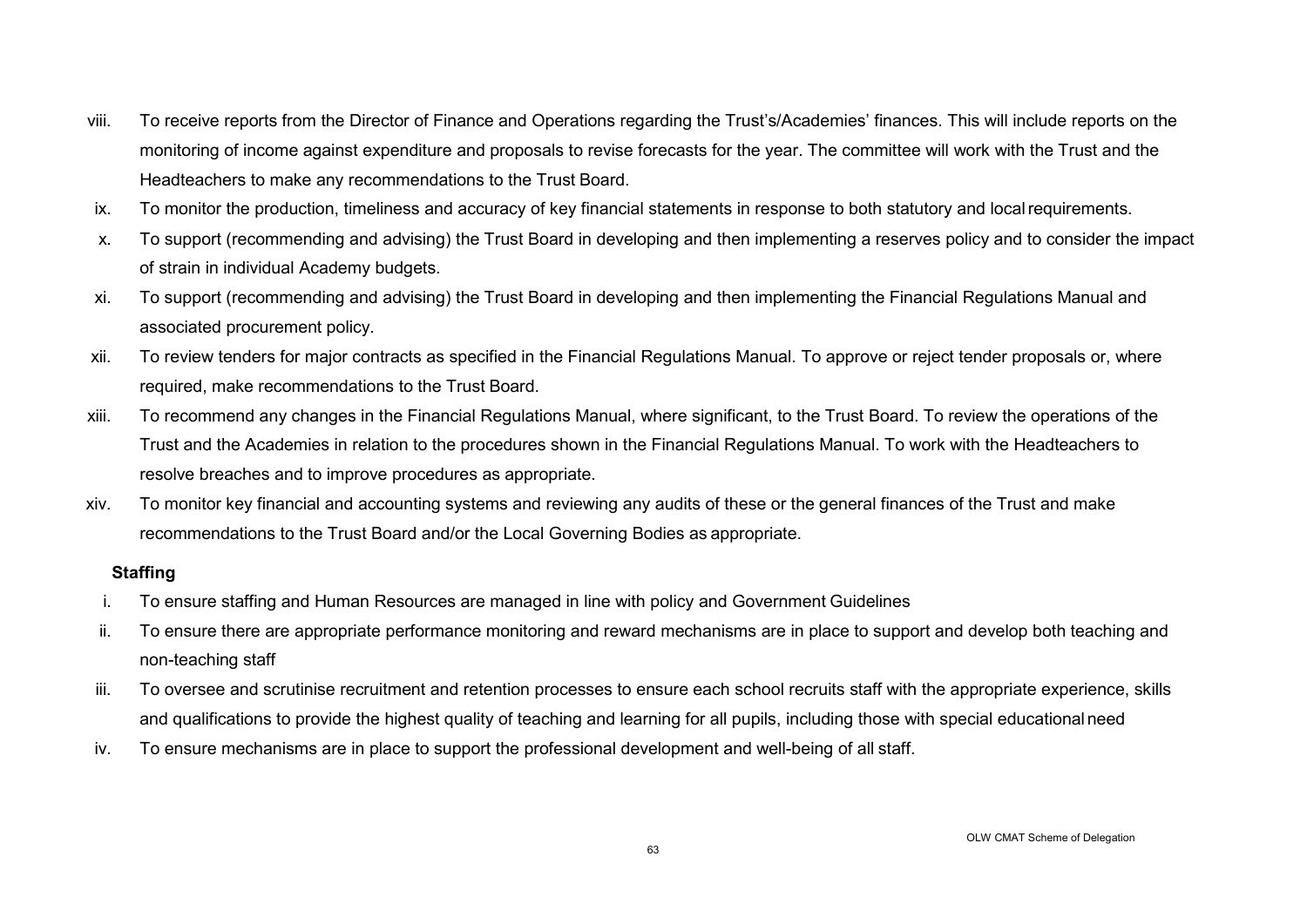#### **Premises**

- i. To provide support and guidance for each LGB on all matters relating to the school premises and grounds, security and health and safety
- ii. To assist the Directors, CEO and each Headteacher & LGB to discharge their responsibilities under the Health and Safety at Work Act 1974 and related legislation.
- iii. To consider policies on health and safety and recommend related policies for the schools for adoption by the LGBs
- iv. To receive reports to enable Directors to monitor the effectiveness of each school's health and safety arrangements. Appoint a named Local Governor for each school to make periodic inspections of buildings, plant and equipment and to report at least once a year to theLGB
- v. To receive reports on the premises and grounds and review the capital decisions for maintenance and development for the approval of the Directors.
- vi. To ensure any necessary liaison with the local authority's Property Services Department (e.g. playing fields) and Catholic Diocese of East Anglia

# **Accounting Officer, a role held by the Chief Executive Officer**

As required by the Academy Trust Handbook, the Trust has appointed an Accounting Officer who has overall responsibility for the Trust and each Academy's activities including financial activities. The Accounting Officer is personally responsible to Parliament and to the accounting officer of the ESFA for the resources under the control of the Trust. The essence of the role is a personal responsibility for the propriety and regularity of the public finances for which they are answerable; for the keeping of proper accounts; for prudent and economical administration; for the avoidance of waste and extravagance; for ensuring value for money; and for the efficient and effective use of all the resources in their charge. Essentially accounting officers must be able to assure Parliament and the public of high standards of probity in the management of public funds.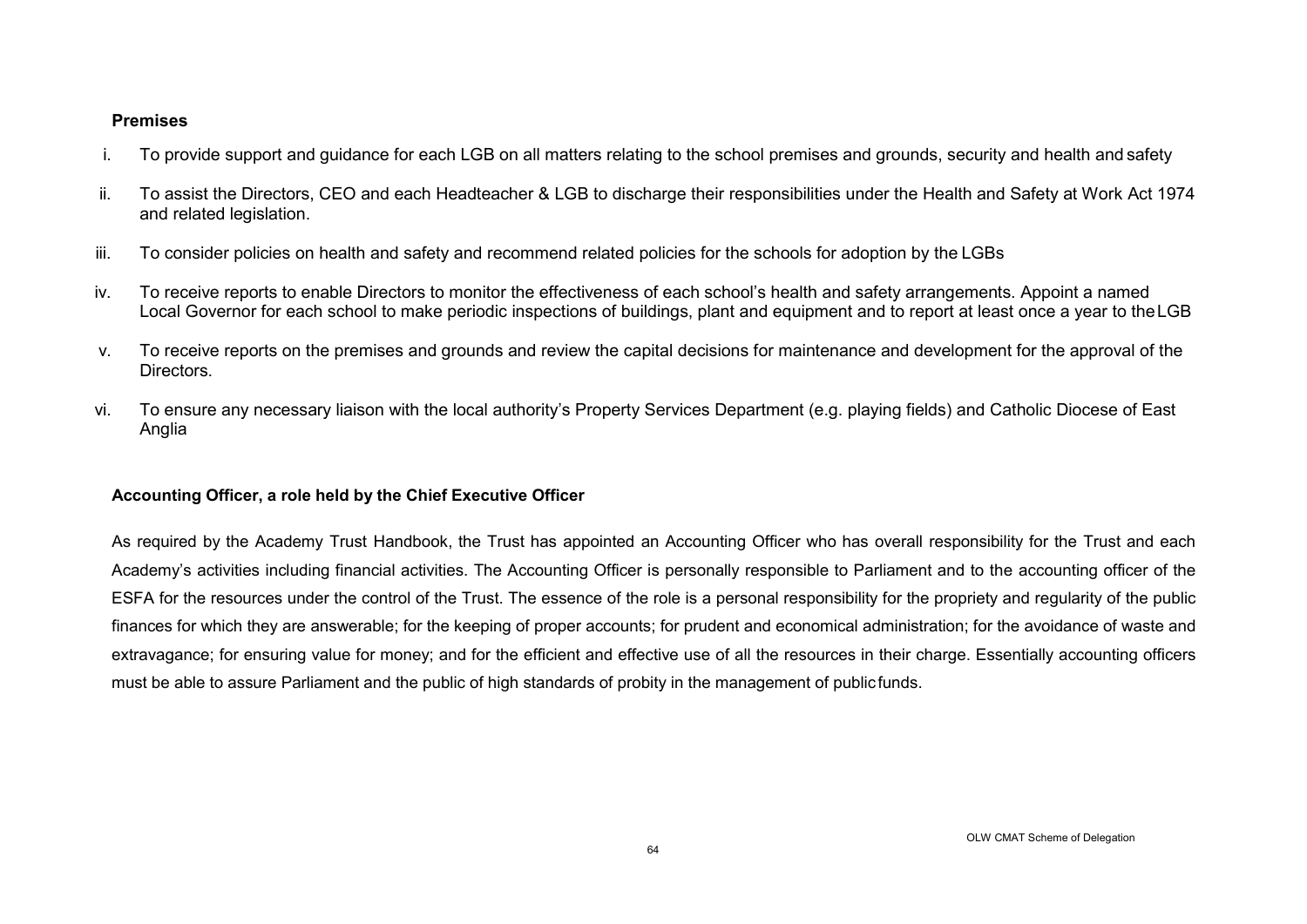Much of the financial responsibility of the Accounting Officer has been delegated to the Director of Finance and Operations, Headteacher and School Business Manager of each Academy but the Accounting Officer still retains responsibility for:

- ensuring the annual accounts are produced in accordance with the requirements of the Companies Act 1985 and the EFA guidance issued to academies);
- completion of the accounting officer's statement on governance, regularity, propriety and compliance for inclusion in the Trust's annualreport;
- reviewing the effectiveness of the system of internal control;
- establishing and reviewing the procedures for the authorising and entering into of contracts and legal commitments;
- overseeing expenditure and advising the Trust Board where significant expenditure is anticipated, and;
- where indicated in this Scheme for Financial Delegation signing cheques and authorising BACs payments in conjunction with the bankmandate.

## **Chief Financial Officer, a role held by the Director of Finance and Operations**

As required by the Academy Trust Handbook, the Trust has appointed a Chief Financial Officer who is responsible for the development and implementation of the accounting and financial processes adopted by the Trust. The Chief Financial Officer plays both a technical and leadership role, including ensuring sound and appropriate financial governance and risk management arrangements are in place, preparing and monitoring of budgets, and ensuring the delivery of annual accounts. The Chief Financial Officer may also support in an administrative function, supporting the business management teams in the Academies and ensuring there is consistency in financial procedures across the Trust. The Chief Financial Officer will lead on any procurement of supplies and services to the Trust as a whole or any strategic procurement to be undertaken by an individual Academy.

Shared Costs: Shared costs are reflected in the Trust's annual Strategic Plan. Directors approve the annual central management contribution payable by schools.

Financial powers: The Financial Regulations (which are published on the Trust website) set out the detailed Policies and Procedures concerning matters of financial control within the Trust, such as for example, controls over procurement, wages/salaries, budgeting and forecasting, income, assets. The Financial Regulations are reviewed annually and approved by the Resources and Audit committee.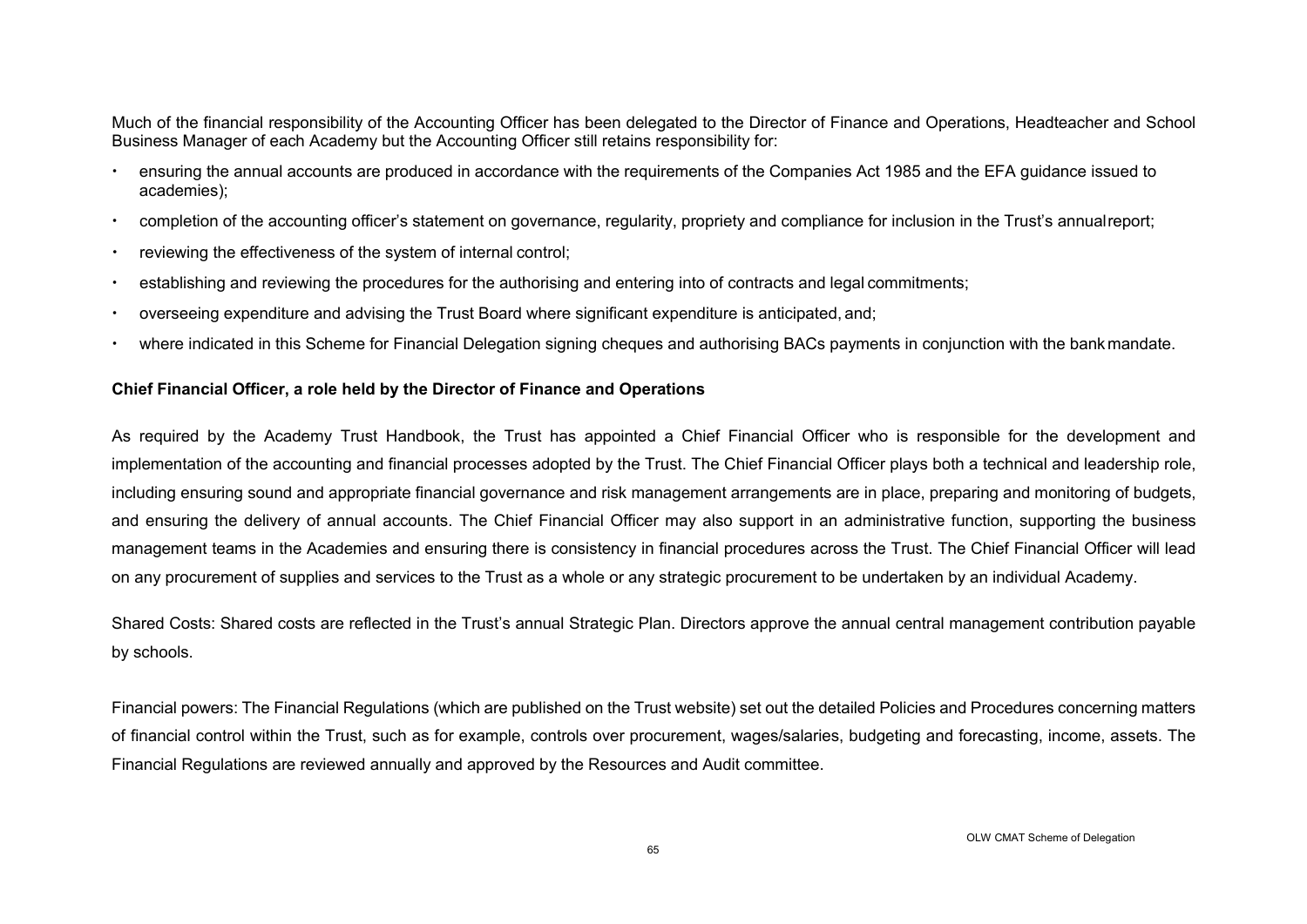#### **APPENDIX 3**

# **GOVERNANCE DECISION PLANNER**

This decision planner is designed to work in conjunction with the formal Scheme of Delegation adopted by the Trust. It provides a quick reference guide to how some of the important decisions within the Trust are to be made. Any discrepancies between this document and the Scheme of Delegation shall be construed in favour of the Scheme of Delegation, which will take precedence.

The different levels of delegated power are listed below but it should be noted that not every task requires all levels of delegated power to be defined:

- Approve (A)
- Recommend (R)
- Propose (P)
- Develop (D)
- Monitor & Report (M)
- Consulted (C)
- Implement (I)

The governance and management layers within the Trust are identified as follows:

- 1. Trust Members (the "**Members**")
- 2. Trust Board of Directors/Directors (the "**Board**")
- 3. Trust Resources Committee (the "**RC**")
- 4. Heads Operations Committee (the "**HOC**")]
- 5. Local Governing Bodies (the "**LGB**")
- 6. Chief Executive Officer("**CEO**")
- 7. Headteacher/Head Teacher of individual academies (includes Head of School or Executive Head Teacher where appropriate) ("**HT**")

|      | <b>Task</b>                           | <b>Members</b> | <b>Board</b> | RC | <b>HOC</b> | <b>LGB</b> | <b>CEO</b> | HT |
|------|---------------------------------------|----------------|--------------|----|------------|------------|------------|----|
|      | Governance                            |                |              |    |            |            |            |    |
| 1.1. | Approve Trust Articles of Association | $\overline{A}$ | R            |    |            |            |            |    |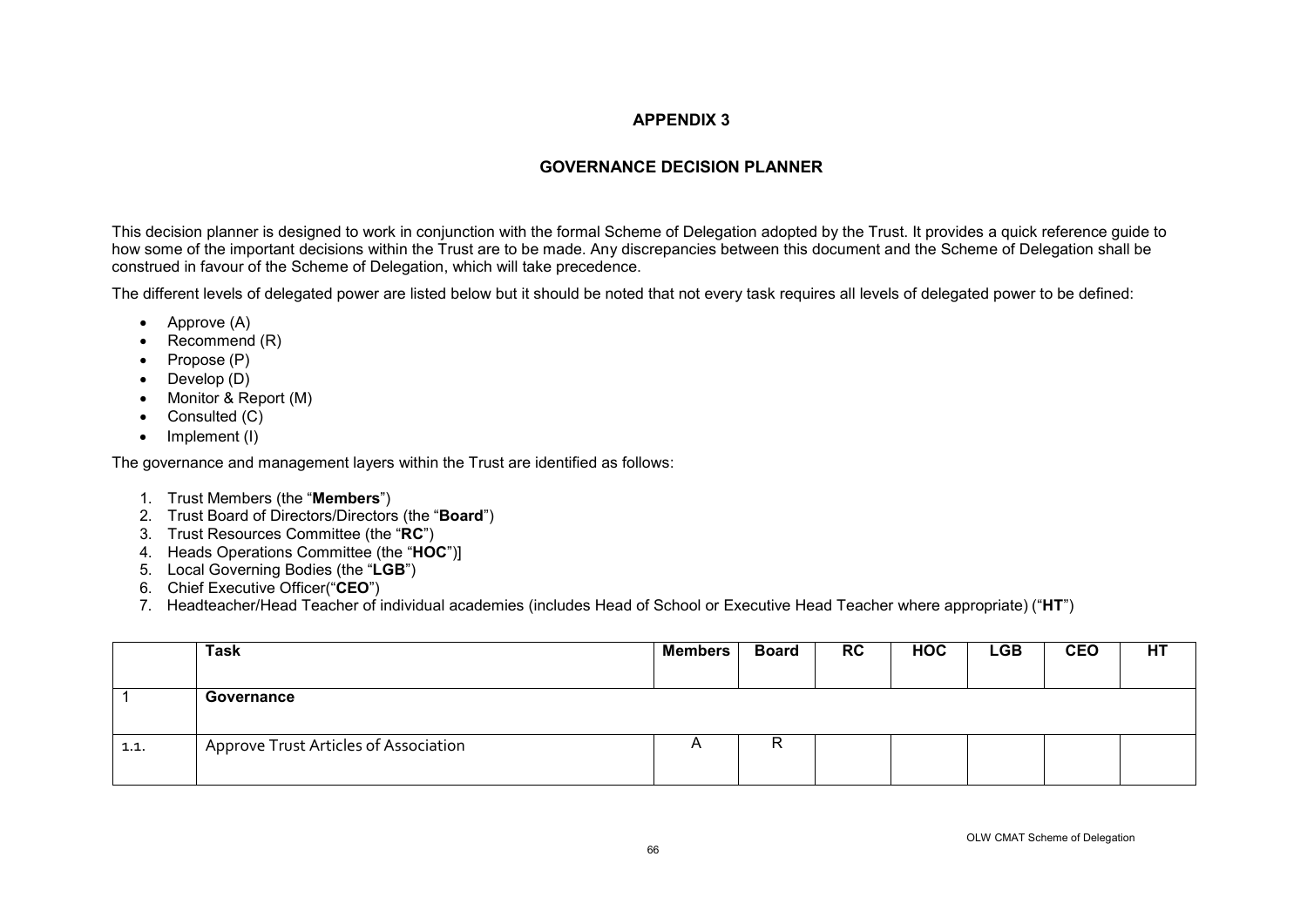|       | <b>Task</b>                                              | <b>Members</b> | <b>Board</b>   | <b>RC</b>      | <b>HOC</b> | <b>LGB</b>   | <b>CEO</b> | HT  |
|-------|----------------------------------------------------------|----------------|----------------|----------------|------------|--------------|------------|-----|
| 1.2.  | Approve Trust Board Terms of Reference                   |                | $\mathsf{A}$   |                |            |              |            |     |
| 1.3.  | Approve Trust Scheme of Delegation                       |                | $\mathsf{A}$   |                |            |              |            |     |
| 1.4.  | Approve new converter or sponsored academies joining MAT |                | A              | $\overline{M}$ |            |              |            |     |
| 1.5.  | <b>Establish Trust Committees</b>                        |                | A              |                |            |              |            |     |
| 1.6.  | Approve Trust Committee Terms of Reference               |                | $\mathsf{A}$   |                |            |              |            |     |
| 1.7.  | Approve Local Governing Body (LGB) Terms of Reference    |                | $\mathsf{A}$   |                |            | $\mathsf{C}$ |            |     |
| 1.8.  | Establish LGB working groups                             |                | M              |                |            | $\mathsf{A}$ |            |     |
| 1.9.  | Appoint Chair of Trust Board                             | $\overline{c}$ | $\overline{A}$ |                |            |              |            |     |
| 1.10. | Appoint Chair of LGB                                     |                | A/R            |                |            | A/R          |            |     |
| 1.11. | Remove Chair of LGB                                      |                | $\mathsf{A}$   |                |            | R/C          |            |     |
| 1.12. | Appoint (and remove) Vice Chair of LGB                   |                | A/R            |                |            | A/R          |            |     |
| 1.13. | Appoint (and remove) LGB members                         |                | [A/R/M]        |                |            | [A/R/M]      | [C]        | [C] |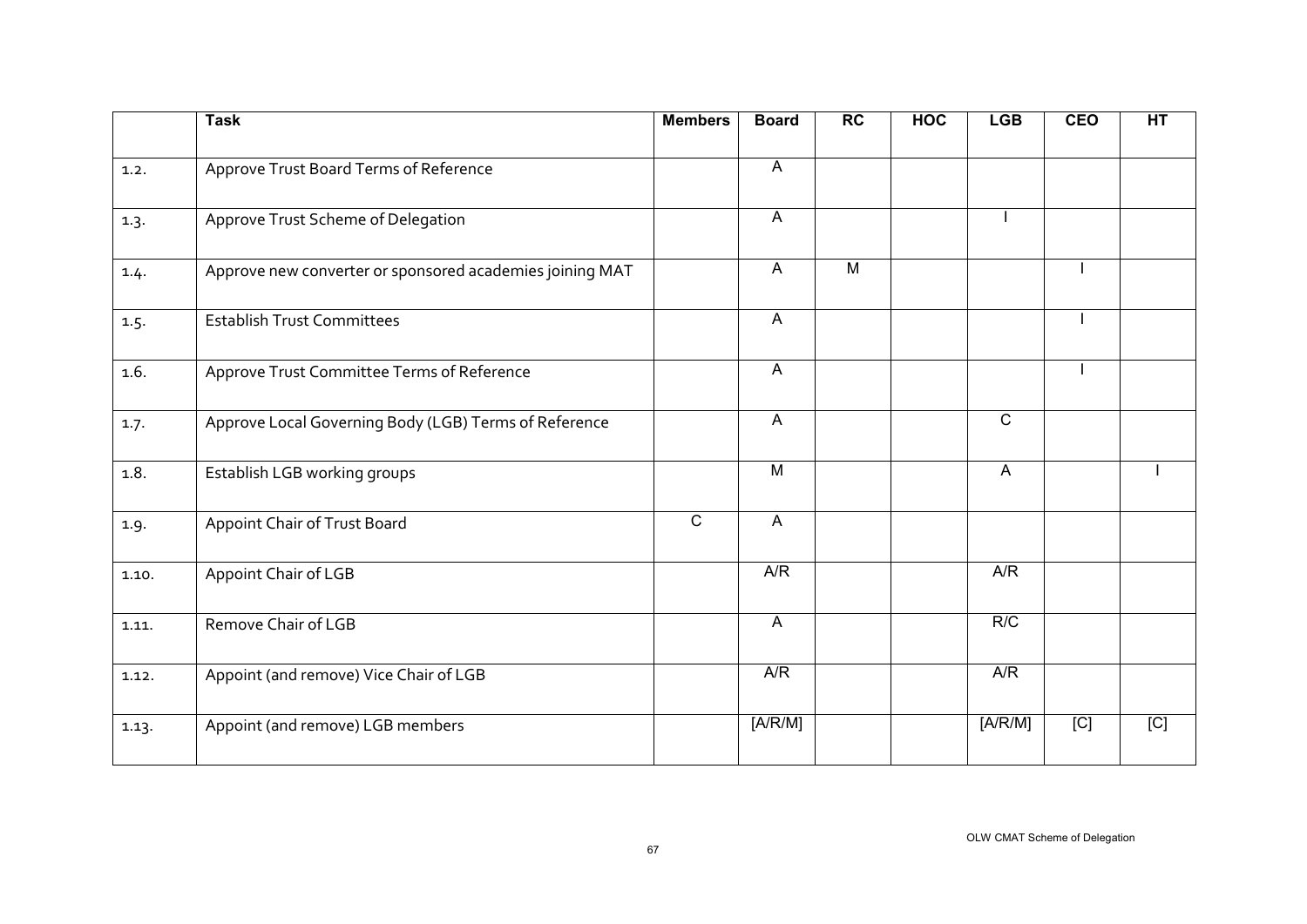|                | <b>Task</b>                                               | <b>Members</b> | <b>Board</b>   | <b>RC</b>      | <b>HOC</b> | <b>LGB</b>     | <b>CEO</b>     | HT             |
|----------------|-----------------------------------------------------------|----------------|----------------|----------------|------------|----------------|----------------|----------------|
| 1.14.          | Appoint (and remove) Chair(s) of Trust Committees/Working |                | M              |                |            | $\overline{A}$ |                | $\overline{C}$ |
|                | Groups (while they still remain LGB members)              |                |                |                |            |                |                |                |
| 1.15.          | Appoint (and remove) Trust Committee/Working Group        |                | $\overline{C}$ |                |            | A              |                | $\mathsf{C}$   |
|                | members (while they still remain LGB members)             |                |                |                |            |                |                |                |
| 1.16.          | <b>Appoint Board Advisors</b>                             |                | $\mathsf{A}$   | $\overline{C}$ |            |                | $\overline{P}$ |                |
| 1.17.          | Appoint (and remove) Clerk to Trust Board                 |                | $\overline{A}$ |                |            |                | $\overline{P}$ |                |
| 1.18.          | Appoint (and remove) Clerk to LGB                         |                | M              |                |            | A              |                | $\mathsf{R}$   |
| 1.19.          | Organise calendar of Trust Board and LGB meetings         |                | $\mathsf{A}$   |                |            | $\overline{C}$ | $\overline{P}$ | $\overline{R}$ |
| 1.20.          | <b>Approve Directors Expenses Policy</b>                  |                | A              | M              |            |                |                |                |
| $\overline{2}$ | <b>Finance</b>                                            |                |                |                |            |                |                |                |
| 2.1.           | Trust & Academy Financial Regulations                     |                | $\overline{A}$ |                |            |                | $\overline{R}$ | $\mathsf{C}$   |
| 2.2.           | Trust & Academy Financial Procedures                      |                | $\mathsf{A}$   |                |            |                | $\overline{P}$ | $\mathsf{C}$   |
| 2.3.           | <b>Appoint Trust auditors</b>                             |                | $\mathsf{A}$   | $\mathsf{R}$   |            |                |                |                |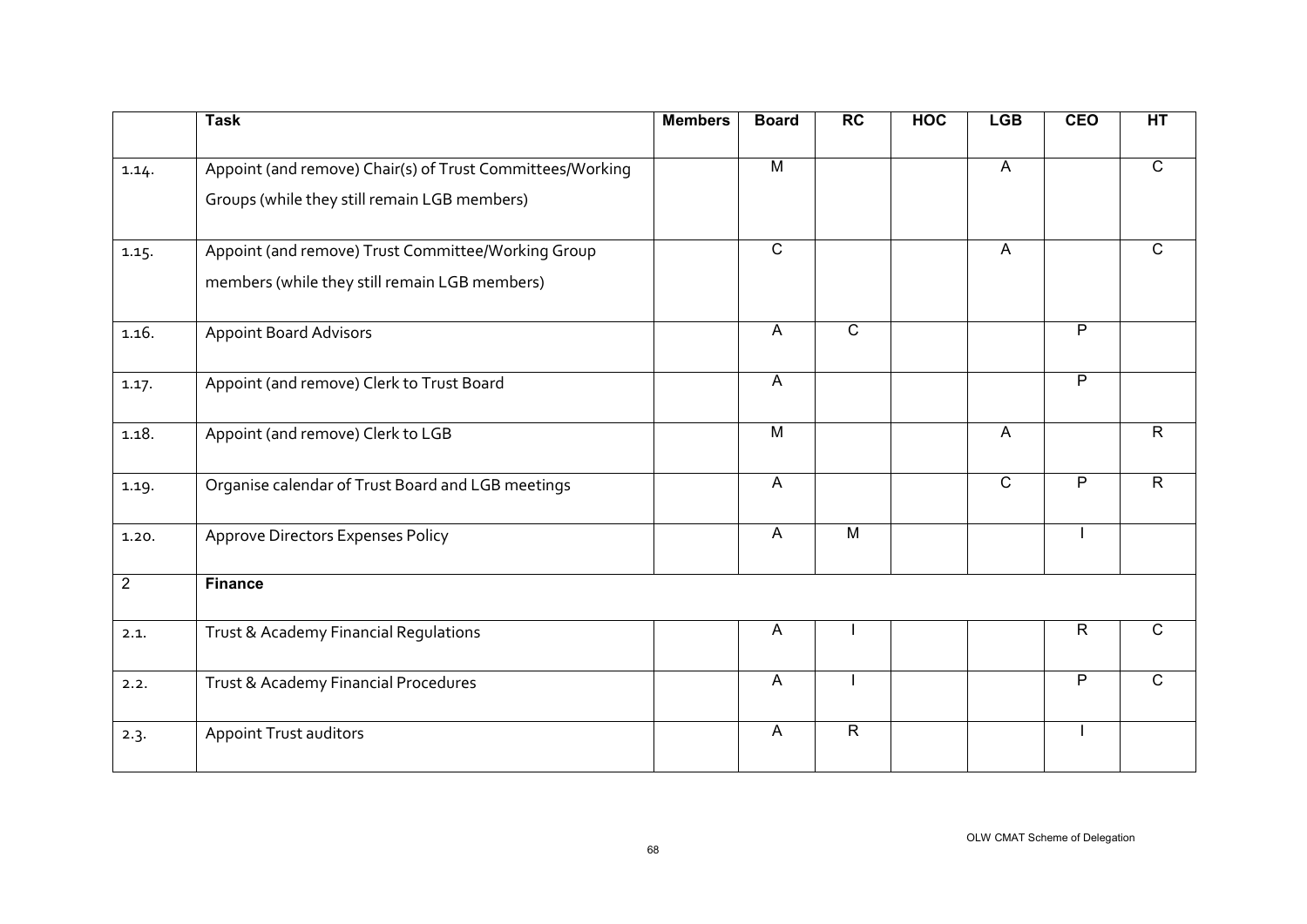|                | <b>Task</b>                                                  | <b>Members</b> | <b>Board</b>   | $\overline{RC}$ | <b>HOC</b> | <b>LGB</b>     | <b>CEO</b>     | HT             |
|----------------|--------------------------------------------------------------|----------------|----------------|-----------------|------------|----------------|----------------|----------------|
| 2.4.           | Trust 5-year Budget Plan                                     |                | $\overline{A}$ | $\overline{R}$  |            | $\overline{C}$ | P/I            |                |
| 2.5.           | <b>Trust Annual Accounts</b>                                 |                | $\mathsf{A}$   | $\mathsf{R}$    |            |                |                |                |
| 2.6.           | Directors Report                                             |                | $\mathsf{A}$   | $\overline{R}$  |            |                |                |                |
| 2.7.           | Trust Academies Accounts Return to ESFA                      |                | $\mathsf{A}$   | $\overline{R}$  |            |                |                |                |
| 2.8.           | Response to Auditor's Management Letter                      |                |                | A/R             |            |                |                |                |
| 2.9.           | Academy 5-year Budget Plan                                   |                | A/M            | $\overline{R}$  |            | P/A            | M              | D              |
| 2.10.          | Academy YTD reports                                          |                |                |                 |            | $\overline{M}$ | M              | M              |
| $\overline{3}$ | <b>Teaching &amp; Learning/Standards/Academy Performance</b> |                |                |                 |            |                |                |                |
| 3.1.           | Trust Strategic Plan                                         |                | A              |                 |            | $\mathsf C$    | P/1            | $\mathsf{C}$   |
| 3.2.           | Academic Performance Targets                                 |                | $\mathsf{A}$   |                 | R/C        | $\overline{R}$ | P/M            | $\overline{D}$ |
| 3.3.           | Academy Performance Review e.g. Academy Action Plan          |                | M              |                 | R/C        | $\mathsf{A}$   | M              | R/D            |
| 3.4.           | Academy 1-year plan                                          |                | $\mathsf{A}$   |                 | R/C        | $\overline{P}$ | $\overline{M}$ | R/D            |
|                |                                                              |                |                |                 |            |                |                |                |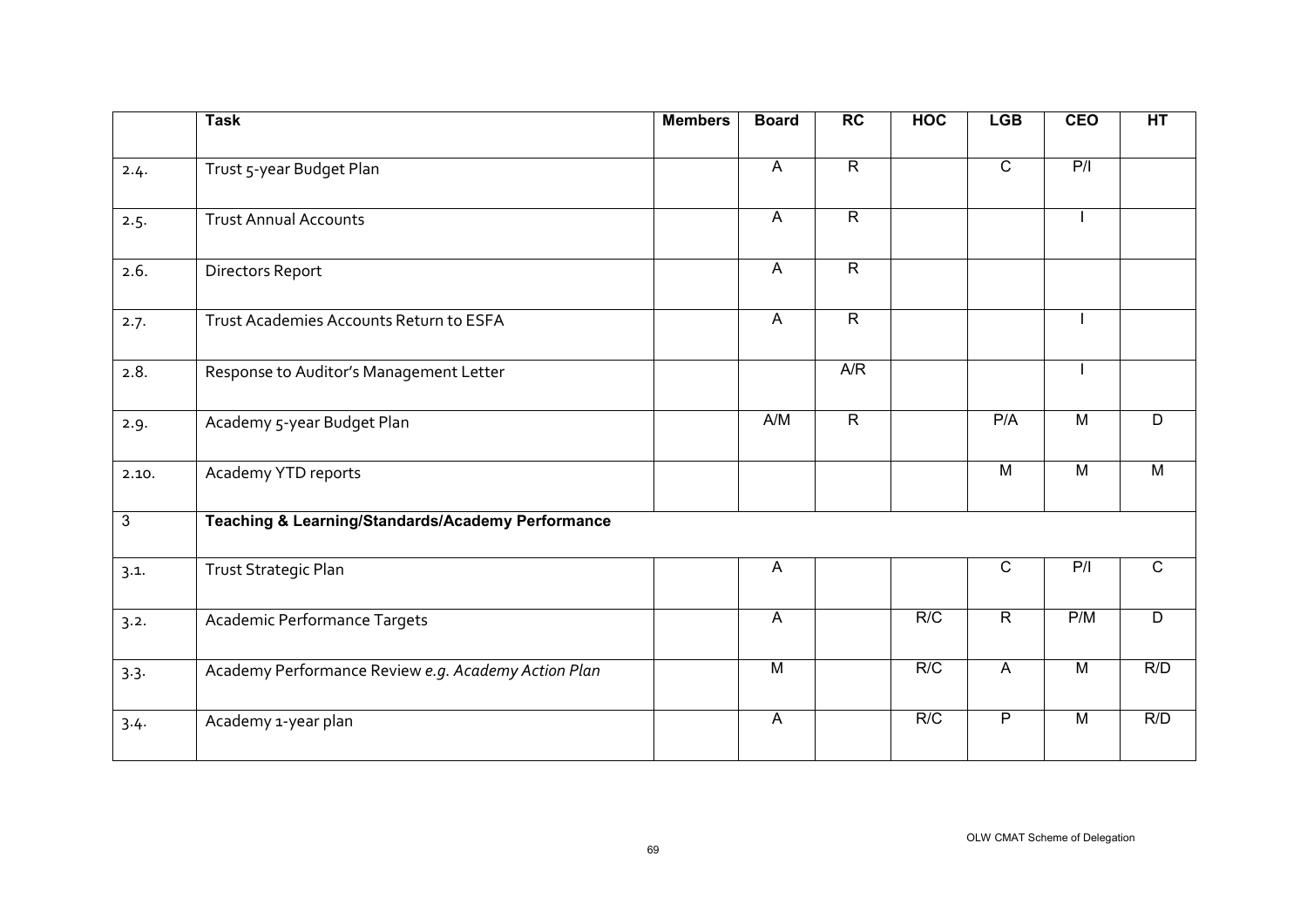|                | <b>Task</b>                            | <b>Members</b> | <b>Board</b>   | RC | <b>HOC</b>  | <b>LGB</b>                | <b>CEO</b>     | HT  |
|----------------|----------------------------------------|----------------|----------------|----|-------------|---------------------------|----------------|-----|
| 3.5.           |                                        |                |                |    |             |                           |                |     |
| 3.6.           | <b>EYFS Policy</b>                     |                | $\mathsf{A}$   |    |             | $\overline{R}$            | R/D            | R/I |
| 3.7.           |                                        |                |                |    |             |                           |                |     |
| 3.8.           | <b>SEND Policy</b>                     |                | $\overline{M}$ |    |             | $\overline{A}$            | $\overline{M}$ | P/I |
| 3.9.           | SEND Plan & Quality of Provision       |                | $\overline{M}$ |    |             | $\overline{A}$            | $\overline{M}$ | P/I |
| 3.10.          | Teaching & Learning Policy             |                | $\overline{M}$ |    | R/C         | $\overline{A}$            | $\overline{M}$ | P/I |
| 3.11.          | Curriculum Policy                      |                | $\overline{M}$ |    | R/C         | $\overline{A}$            | $\overline{M}$ | P/I |
| 3.12.          | Relationships and Sex Education policy |                | $\overline{M}$ |    |             | $\overline{A}$            |                | P/I |
| 3.13.          | Religious Education policy             | $\overline{C}$ | $\overline{M}$ |    |             | $\boldsymbol{\mathsf{A}}$ |                | P/I |
| $\overline{4}$ | <b>Staffing</b>                        |                |                |    |             |                           |                |     |
| 4.1.           | Staff complement and structure         |                | A/M            |    | $\mathsf C$ | P/A                       | M/R            | R/I |
| 4.2.           | CEO/Exec Headteacher appointment       |                | $\mathsf{A}$   |    |             |                           |                |     |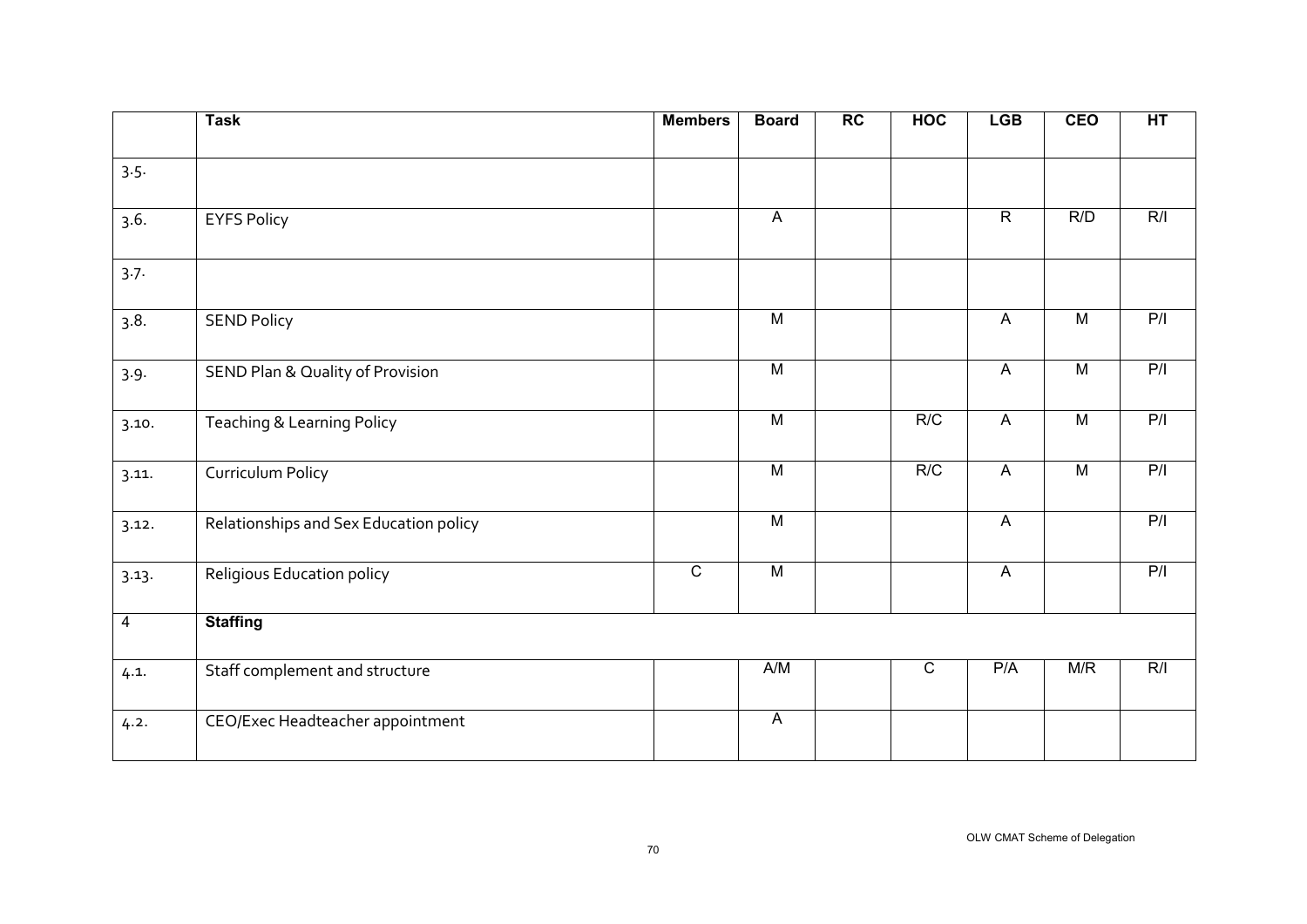|       | <b>Task</b>                                           | <b>Members</b> | <b>Board</b>              | <b>RC</b> | <b>HOC</b> | <b>LGB</b>     | <b>CEO</b>     | HT  |
|-------|-------------------------------------------------------|----------------|---------------------------|-----------|------------|----------------|----------------|-----|
| 4.3.  | Trust leadership structure                            |                | $\overline{A}$            |           |            | $\overline{C}$ |                |     |
| 4.4.  | Headteacher appointment                               |                | $\mathsf{A}$              |           |            | P/R/C          | P/I            |     |
| 4.5.  | Senior leadership appointments                        |                | $\overline{C}$            |           |            | $\mathsf{A}$   | $\overline{R}$ | R/P |
| 4.6.  | Teaching and support staff appointments               |                |                           |           |            | $\overline{M}$ | $\overline{C}$ | A   |
| 4.7.  | Suspension of CEO/Exec Headteacher                    |                | $\mathsf{A}$              |           |            |                |                |     |
| 4.8.  | Return of CEO/Exec Headteacher after suspension       |                | $\mathsf{A}$              |           |            |                |                |     |
| 4.9.  | Dismissal of CEO/Exec Headteacher                     |                | A                         |           |            |                |                |     |
| 4.10. | Suspension of Headteacher                             |                | $\mathsf{A}$              |           |            | P/R            |                |     |
| 4.11. | Return of Headteacher after suspension                |                | $\boldsymbol{\mathsf{A}}$ |           |            | P/R            |                |     |
| 4.12. | Dismissal of Headteacher                              |                | $\mathsf{A}$              |           |            | P/R            |                |     |
| 4.13. | Suspension of teaching and support staff              |                | $\overline{C}$            |           |            | $\mathsf{A}$   | M              | R/P |
| 4.14. | Return of teaching and support staff after suspension |                |                           |           |            | $\mathsf{A}$   | M              |     |
|       |                                                       |                |                           |           |            |                |                |     |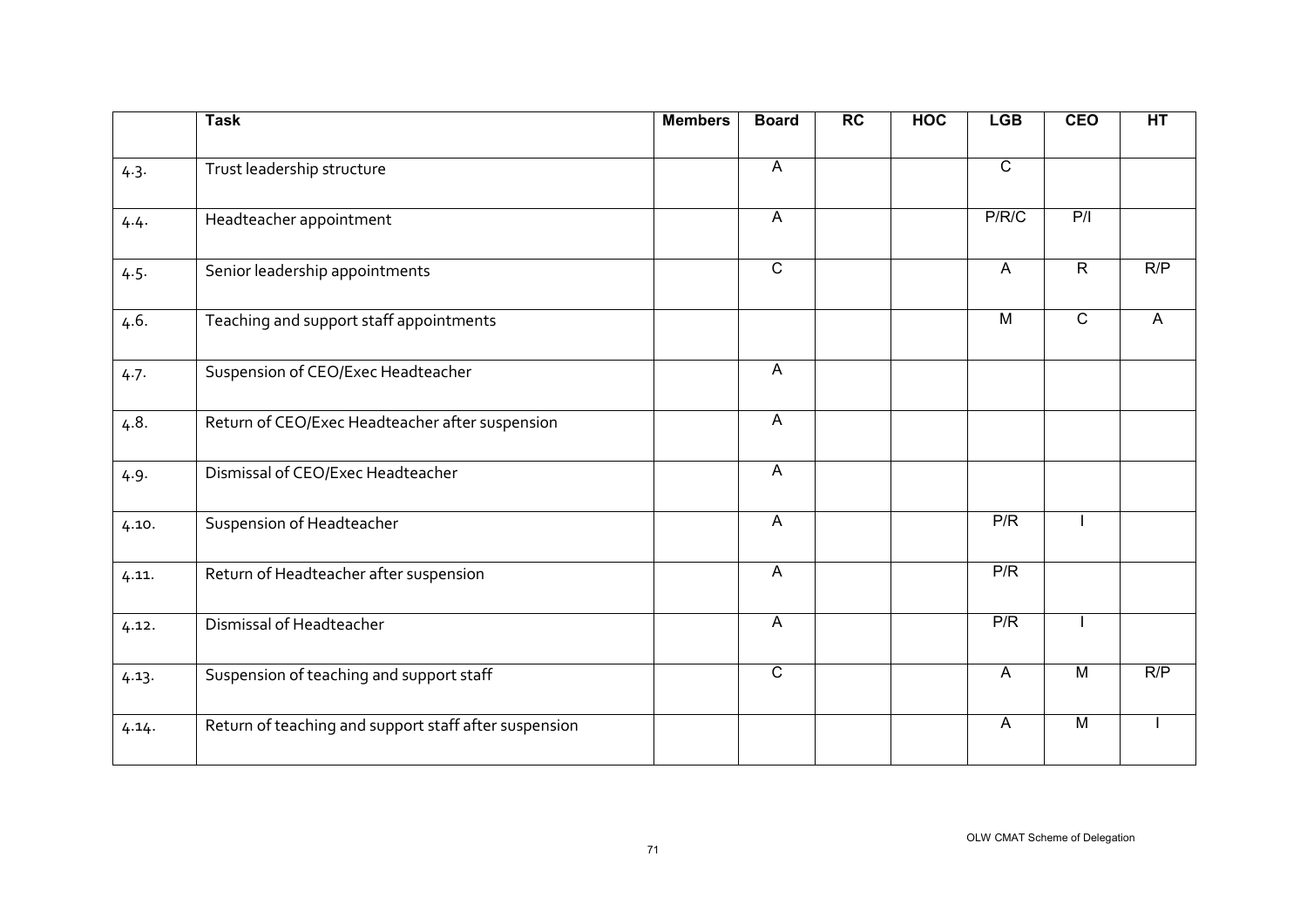|       | <b>Task</b>                                                                        | <b>Members</b> | <b>Board</b>   | $\overline{RC}$ | <b>HOC</b> | <b>LGB</b>     | <b>CEO</b>     | HT             |
|-------|------------------------------------------------------------------------------------|----------------|----------------|-----------------|------------|----------------|----------------|----------------|
| 4.15. | Redundancy of staff                                                                |                | A/C            |                 |            | P/R/A          | C/M            | P/I            |
| 4.16. | Restructuring of staff                                                             |                | A/C            |                 |            | P/R/A          | C/M            | P/I            |
| 5     | <b>Premises and Assets</b>                                                         |                |                |                 |            |                |                |                |
| 5.1.  | <b>Asset Management Policy</b>                                                     |                | $\mathsf{A}$   |                 |            | $\overline{C}$ | $\overline{M}$ | $\overline{R}$ |
| 5.2.  | Health & Safety Policy                                                             |                | $\mathsf{A}$   |                 |            | $\overline{C}$ | $\overline{M}$ | $\overline{R}$ |
| 5.3.  | Commissioning of repairs or works up to £10,000                                    |                | $\overline{C}$ |                 |            | $\overline{A}$ | $\overline{M}$ | $\overline{R}$ |
| 5.4.  | Commissioning of repairs or works from £10,000 to £49,999                          |                | A/C            |                 |            | $\mathsf{A}$   | $\overline{P}$ | $\overline{R}$ |
| 5.5.  | Commissioning of repairs of works over £50,000 (will the<br>Diocese get involved?) |                | $\overline{A}$ |                 |            | $\overline{R}$ | $\overline{P}$ |                |
| 6     | <b>Policies &amp; Procedures</b>                                                   |                |                |                 |            |                |                |                |
| 6.1.  | Pay & Remuneration Policy                                                          |                | A              |                 |            | C/R            | P              |                |
| 6.2.  |                                                                                    |                |                |                 |            |                |                |                |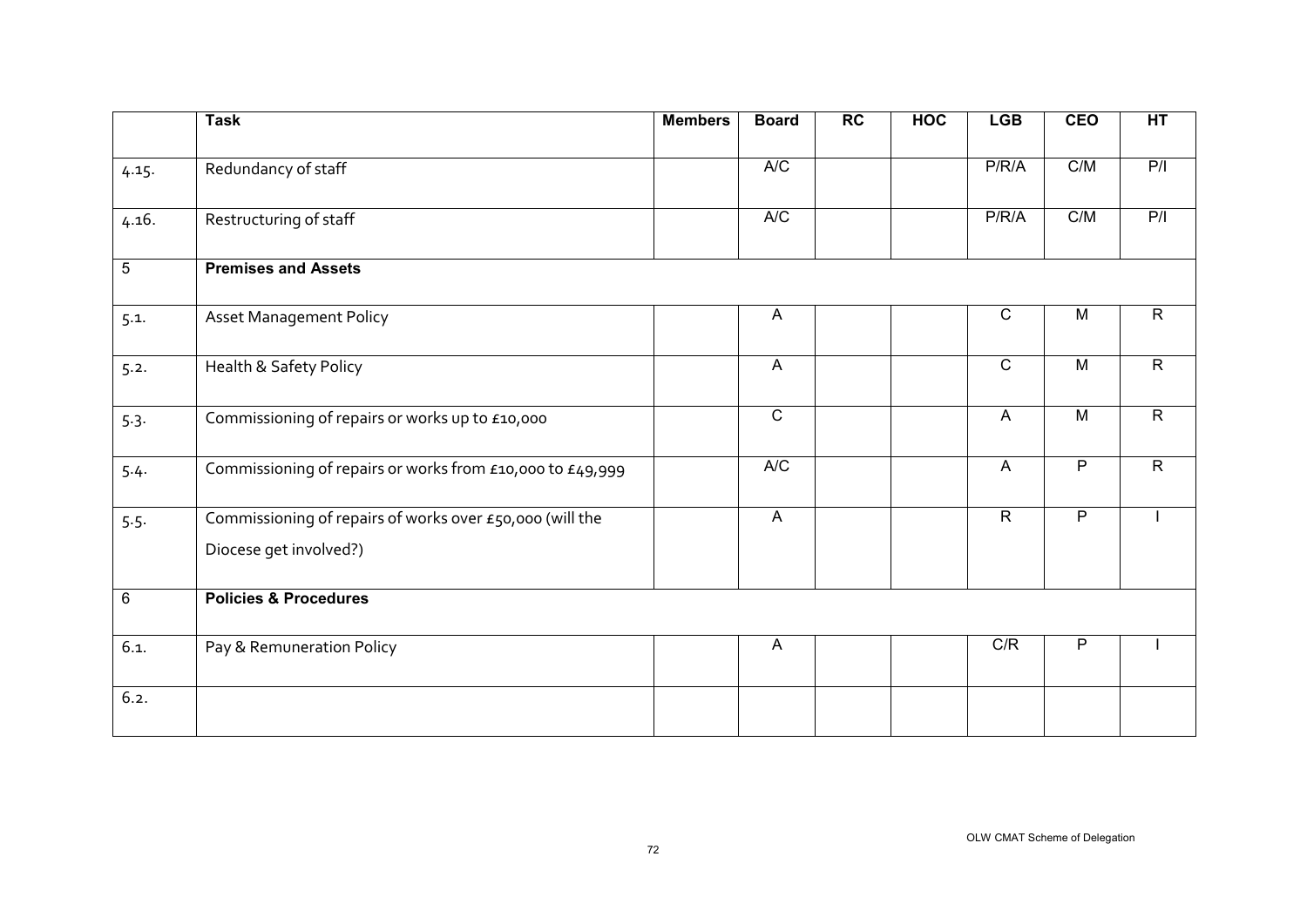|       | <b>Task</b>                                                        | <b>Members</b> | <b>Board</b>              | RC | <b>HOC</b>     | <b>LGB</b>     | <b>CEO</b>     | HT             |
|-------|--------------------------------------------------------------------|----------------|---------------------------|----|----------------|----------------|----------------|----------------|
| 6.3.  | Changes to Employee Terms & Conditions or Collective<br>Agreements |                | $\mathsf{A}$              |    | $\mathsf C$    | $\overline{C}$ | $\overline{R}$ |                |
| 6.4.  | Adoption of Transferring Policies and Collective Agreements        |                | $\overline{A}$            |    | $\mathsf C$    |                |                |                |
| 6.5.  | <b>Teachers Annual Pay Award</b>                                   |                | $\overline{A}$            |    |                | $\overline{c}$ | $\overline{R}$ | $\overline{P}$ |
| 6.6.  | Support Staff Annual Pay Award                                     |                | $\mathsf{A}$              |    |                | $\overline{C}$ | $\overline{R}$ | $\overline{P}$ |
| 6.7.  | Individual Performance Pay Awards                                  |                | $\overline{C}$            |    |                | $\overline{A}$ | $\overline{R}$ | $\overline{P}$ |
| 6.8.  | Performance Management & Appraisal Review Policy                   |                | $\mathsf{A}$              |    | $\overline{C}$ | $\overline{R}$ | $\overline{P}$ |                |
| 6.9.  | <b>Disciplinary Policy</b>                                         |                | $\overline{A}$            |    |                | $\overline{C}$ | $\overline{M}$ |                |
| 6.10. | <b>Grievance Policy</b>                                            |                | $\mathsf{A}$              |    |                | $\overline{C}$ | $\overline{M}$ |                |
| 6.11. | Capability Policy                                                  |                | $\boldsymbol{\mathsf{A}}$ |    |                | $\overline{C}$ | $\overline{M}$ |                |
| 6.12. | Whistle-blowing Policy                                             |                | $\overline{A}$            |    |                | $\overline{C}$ | $\overline{M}$ |                |
| 6.13. | Re-structuring & Redundancy Policy                                 |                | $\overline{A}$            |    |                | $\overline{C}$ | $\overline{M}$ |                |
| 6.14. | Employee Health & Safety Policy                                    |                | $\mathsf{A}$              |    |                | $\overline{C}$ | $\overline{M}$ | R/I            |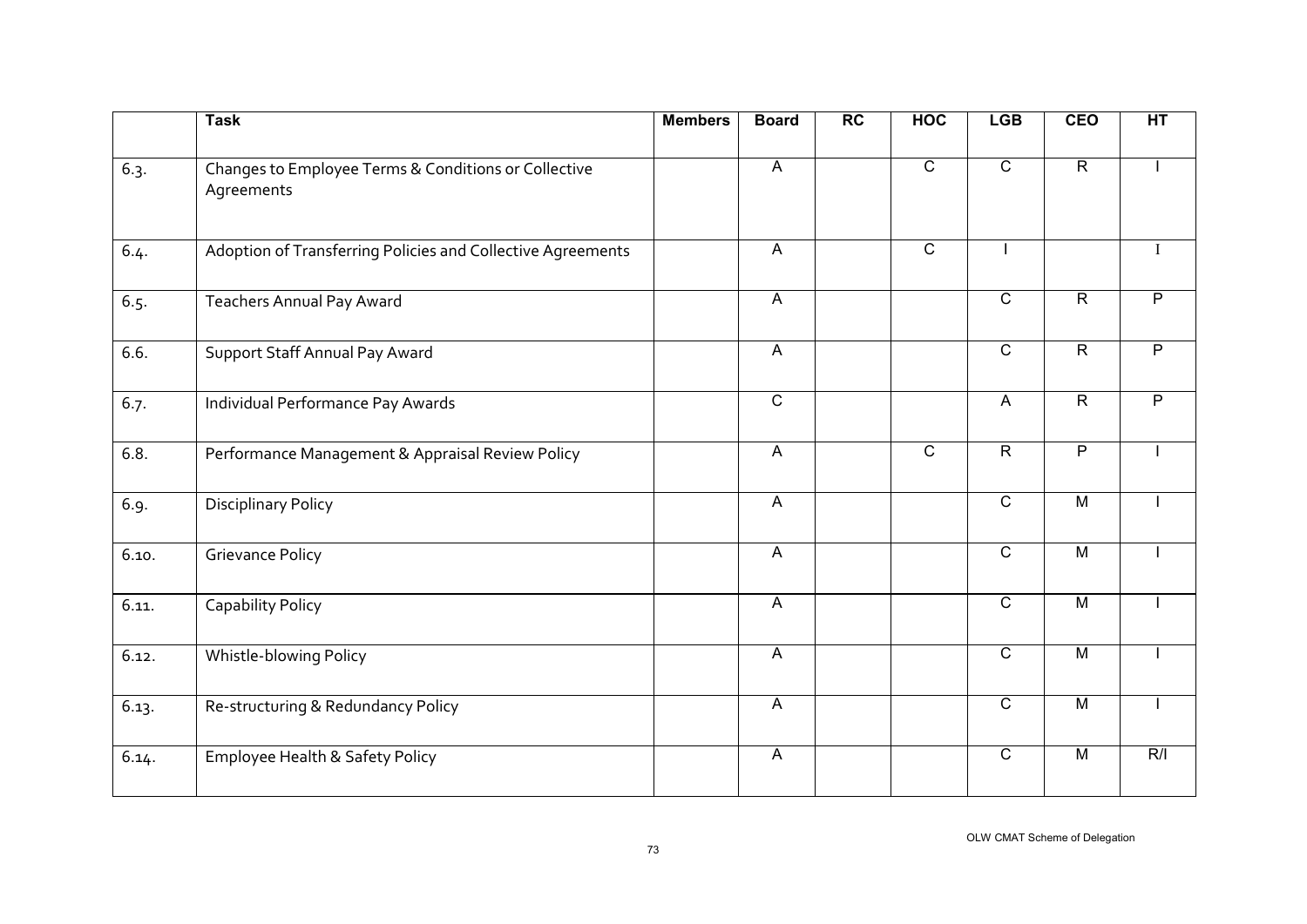| <b>Task</b>                            | <b>Members</b> | <b>Board</b>   | $\overline{RC}$ | <b>HOC</b>     | <b>LGB</b>                | <b>CEO</b>     | HT             |
|----------------------------------------|----------------|----------------|-----------------|----------------|---------------------------|----------------|----------------|
| Academy times, terms and holidays      |                | $\overline{A}$ |                 | $\overline{C}$ | $\overline{C}$            | $\overline{M}$ | $\overline{R}$ |
| Change of Academy Age Range            |                | $\mathsf{A}$   |                 | $\overline{C}$ | $\overline{C}$            | $\overline{M}$ | $\overline{R}$ |
| Expansion of Academy PAN               |                | $\mathsf{A}$   |                 | $\overline{c}$ | $\overline{R}$            |                | $\overline{P}$ |
| Extension of Academy provision (EYFS)  |                | $\overline{C}$ |                 |                | $\overline{A}$            |                | $\overline{R}$ |
| Child Protection & Safeguarding Policy |                | $\overline{A}$ |                 |                | $\overline{C}$            |                |                |
| <b>Attendance Policy</b>               |                | $\mathsf{A}$   |                 |                | $\overline{C}$            |                |                |
| Pupil Behaviour & Exclusions Policy    |                | $\overline{C}$ |                 |                | $\boldsymbol{\mathsf{A}}$ |                | R/I            |
| Religious Ethos & Values Policy        |                | $\overline{C}$ |                 |                | $\mathsf{A}$              |                |                |
| <b>Temporary Exclusion</b>             |                |                |                 |                | $\overline{M}$            |                | A              |
| Return after temporary exclusion       |                |                |                 |                |                           |                | $\mathsf{C}$   |
| <b>Permanent Exclusions</b>            |                |                |                 |                | $\overline{C}$            |                | $\mathsf{A}$   |
| Appeals against Permanent Exclusion    |                |                |                 |                | $\mathsf{A}$              |                | $\mathsf{R}$   |
|                                        |                |                |                 |                |                           |                |                |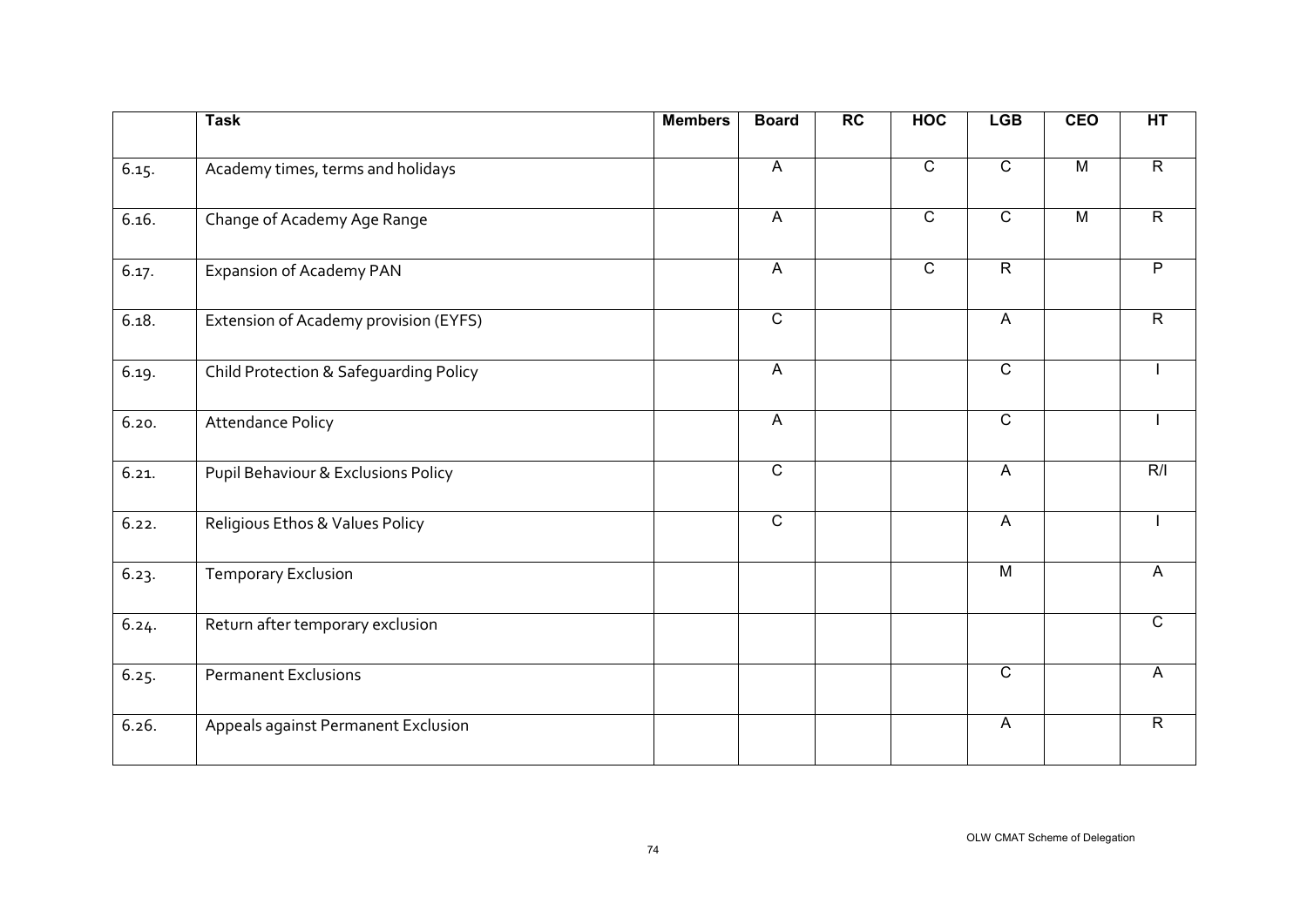|       | <b>Task</b>                                    | <b>Members</b> | <b>Board</b>   | RC | <b>HOC</b>     | <b>LGB</b>     | CEO         | HT             |
|-------|------------------------------------------------|----------------|----------------|----|----------------|----------------|-------------|----------------|
| 6.27. | <b>Complaints Policy</b>                       |                | $\overline{A}$ |    |                | $\overline{C}$ |             |                |
| 6.28. | <b>Complaints Appeals</b>                      |                | $\overline{A}$ |    |                |                | $\mathbf M$ | R/I            |
| 6.29. | <b>Admissions Policy</b>                       |                | $\overline{A}$ |    | $\overline{c}$ |                | $\mathbf M$ | $\overline{R}$ |
| 6.30. | Allocation of places against Admissions Policy |                |                |    |                | $\overline{A}$ |             | $\overline{R}$ |
| 6.31. | <b>Admissions Appeals</b>                      |                |                |    |                | $\overline{A}$ |             | $\overline{R}$ |
| 6.32. |                                                |                |                |    |                |                |             |                |
| 6.33. | Academy website                                |                | $\overline{C}$ |    |                | $\mathsf{A}$   |             | $\overline{R}$ |
| 6.34. | Academy logo & branding                        |                | $\overline{A}$ |    |                | $\overline{C}$ |             | $\overline{R}$ |
| 6.35. | Academy uniform                                |                |                |    |                | $\overline{A}$ |             | $\overline{R}$ |
| 6.36. | <b>Academy Trips Policy</b>                    |                |                |    |                | $\overline{A}$ |             | $\overline{R}$ |
| 6.37. | Extended services on-site                      |                |                |    |                | $\overline{A}$ |             | $\overline{R}$ |
| 6.38. |                                                |                |                |    |                |                |             |                |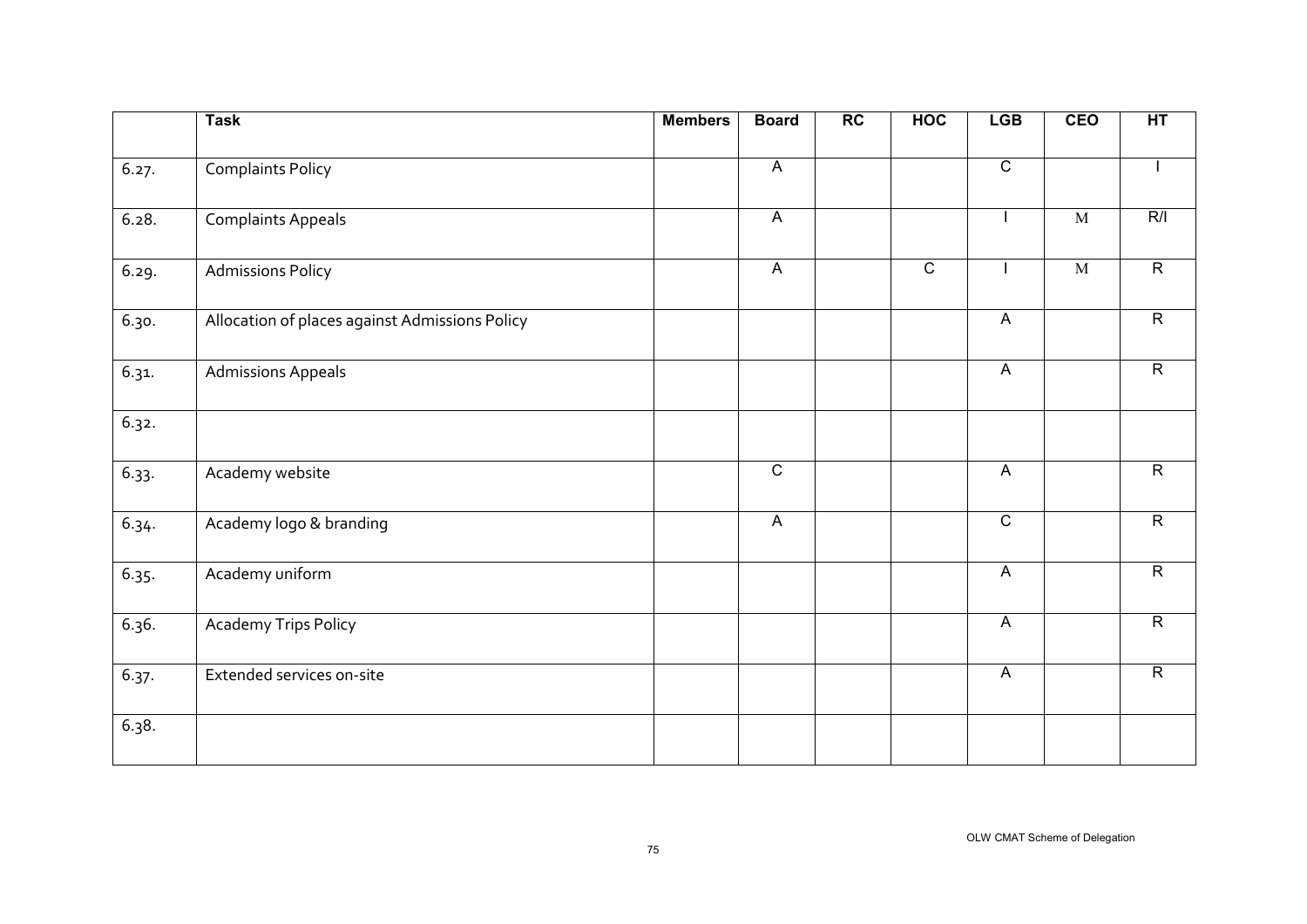|       | <b>Task</b>                          | <b>Members</b> | <b>Board</b> | <b>RC</b> | <b>HOC</b> | <b>LGB</b> | <b>CEO</b> | <b>HT</b> |
|-------|--------------------------------------|----------------|--------------|-----------|------------|------------|------------|-----------|
|       |                                      |                |              |           |            |            |            |           |
| 6.39. | Pupil Premium Plan                   |                |              |           |            | A          |            | R/I       |
|       |                                      |                |              |           |            |            |            |           |
| 6.40. | <b>Equality and Diversity Policy</b> |                | A            |           | C          | С          |            |           |
| 6.41. | Wellbeing and Workload               |                | A            |           | D          | A          |            |           |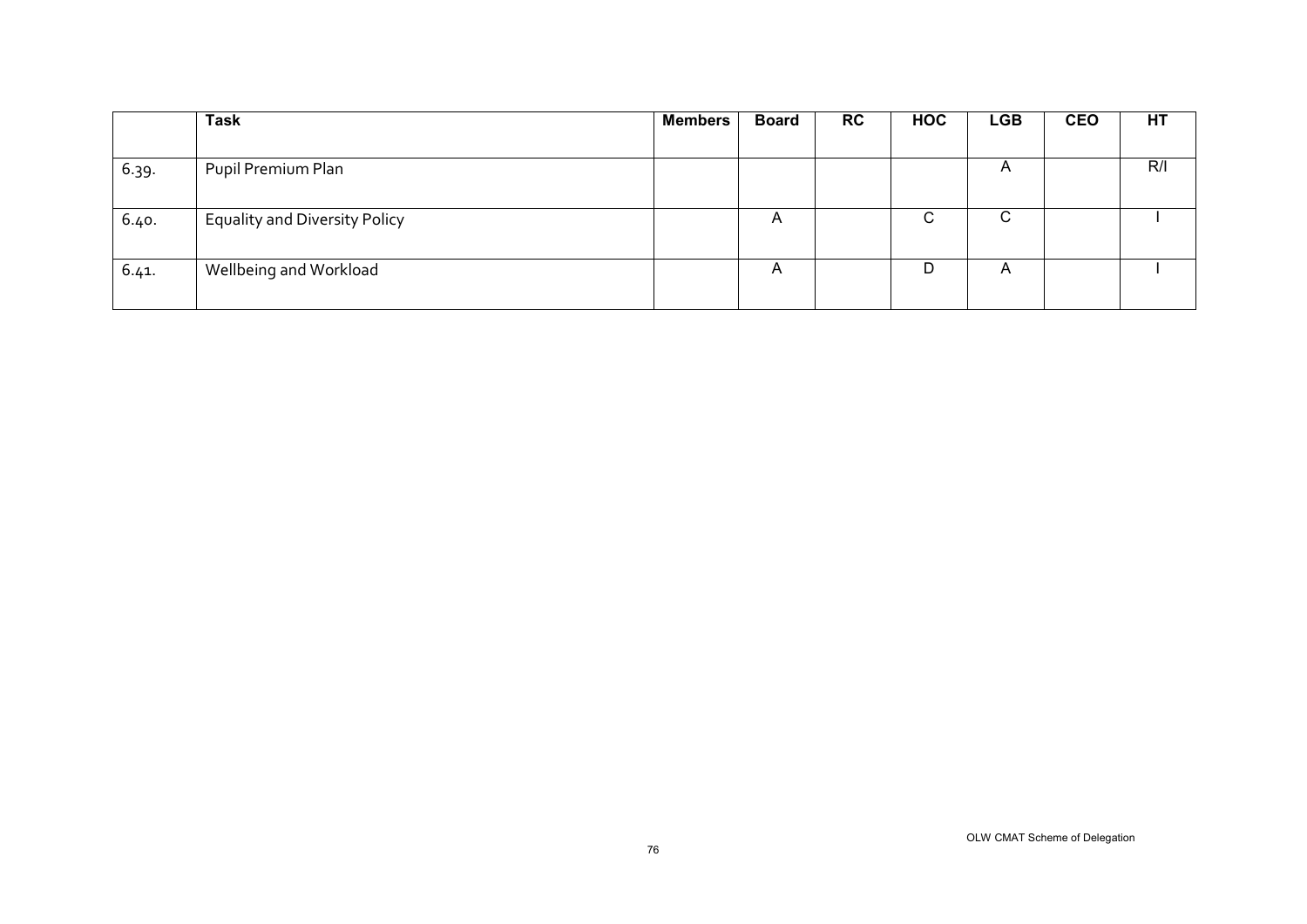### **RISK MANAGEMENT POLICY**

### **Principles**

The Directors have overall responsibility and ultimate decision-making authority for all the work of the Trust, including the establishing and maintaining of the Schools (which includes taking existing schools into the Trust). The Directors have the power to direct change where required.

The Directors have delegated authority for the running of each of its Schools to a Local Governing Body, who in turn fulfils a governance and oversight role in the conduct of the School, further delegating authority to the Headteacher and senior leadership team who are responsible for the internal organisation, management and control of the School on a day to day basis. The responsibilities of the Local Governing Body are set out in the "Scheme of Delegation".

Risk management must prioritise and protect:

- The safeguarding of high quality and effective education of the young people in the Schools;
- The contribution made by staff to the success of the Trust and the Schools;
- The reputation and ethos of the Trust and the Schools and the principles upon which the Trust was founded;
- The common good in terms of the interests of the families in the communities served by the Schools and the pupils of the future; and
- The Scheme of Delegation and the balance struck between central management and local responsibility.

## **The responsibility of each Local Governing Body**

It is the responsibility of each Local Governing Body (the Governors) to implement, monitor and verify such policies and procedures to facilitate an annual statement of compliance on those risks identified by the Board. The Governors should take such steps needed to meet their legal obligations including the requirements of the Department for Education (or any successor body) as they relate to the operation of the Schools. The Governors should provide resources to mitigate identified risks and declare any non-compliance to the Directors. The Trust should on behalf of the audit committee and the Governor's commission on a regular basis external verification of internal systems so as to ensure the systems fitness for purpose and compliance to current standards.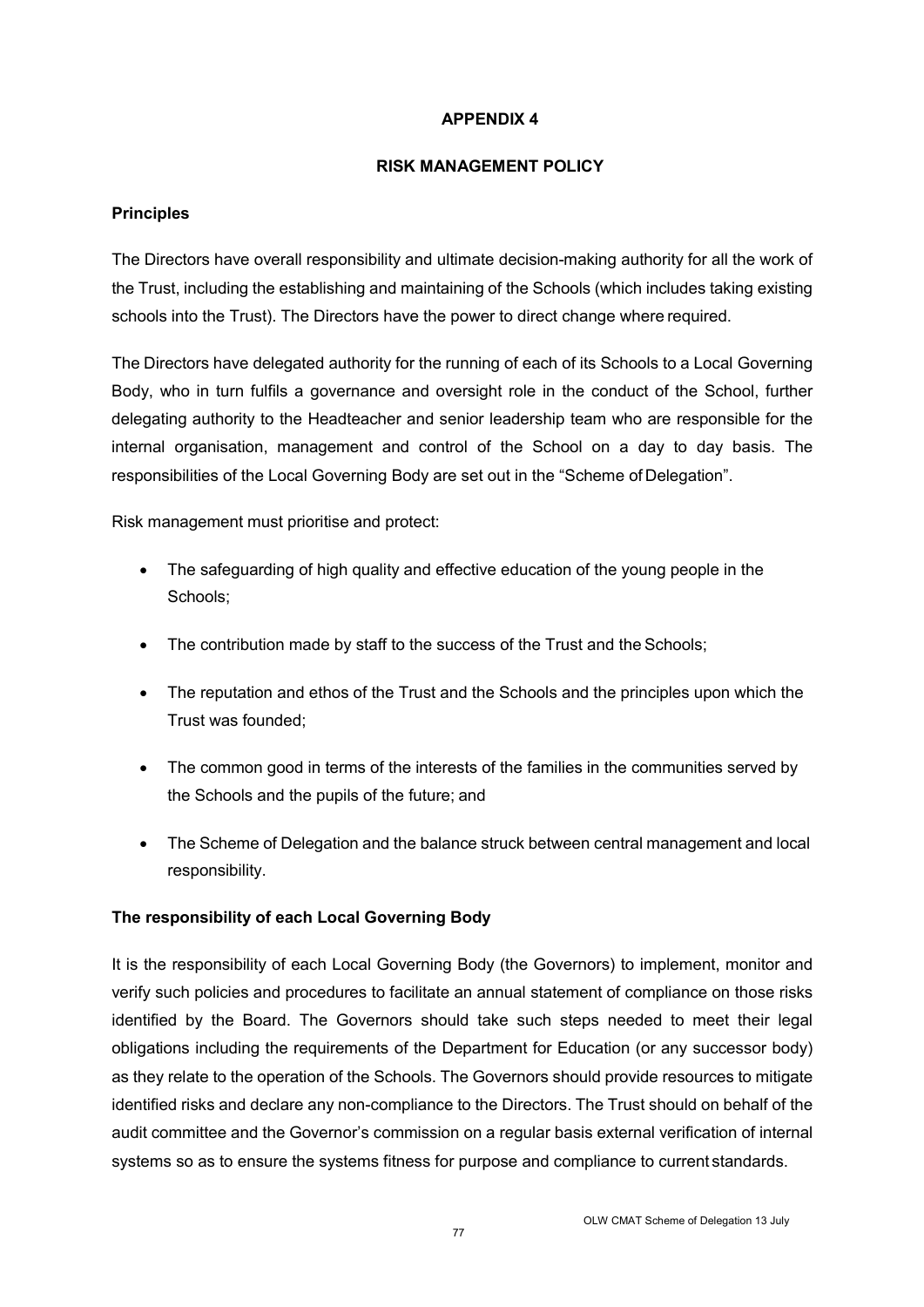### **The responsibilities of the Directors**

It is the responsibility of the Directors to identify those risks which arise from academy status and membership of a multi-academy trust and develop policies and procedures which mitigate these risks (taking account of the principles identified above). To mitigate financial risk the Directors will require all Schools to use approved banking arrangements, audit arrangements, financial management systems, and premises insurance and building surveyors. Rigorous safeguarding policies are also a requirement for all Schools.

Beyond these areas the Directors should identify risks common to all Schools, set policy frameworks but seek not to impose specific control mechanisms for these risks as responsibility lies with the individual Local Governing Bodies. The Directors should receive compliance reports from the Local Governing Bodies (and declarations of non-compliance) and develop systems to support (having regard to the principles of subsidiarity and solidarity) individual Schools to mitigate risk to the Directors and the Trust generally.

## **Operation of the Risk Management Policy**

To assist the Trust Board in fulfilling its function, the Directors will consider Risk Management as a function of the Audit Committee which is made up of appointed Directors, representatives of the Local Governing Bodies and the Executive Group, and others as may be required.

It is the duty of this committee to; review the termly schedule of self-assessments made by individual Schools' Local Governing Bodies and Headteachers (as updated in the Summary Headteacher Achievement, Risks and Ethos (SHARE) document); consider how to support Schools to mitigate identified risks, and; report to the Trust Board each term on the risks identified.

#### **The Nature of the Risks**

## • **The safeguarding of those involved in the enterprise**

The Directors and Local Governing Bodies will be required to have safeguarding (including safer recruitment and e-safety) policies which comply with the requirements of the appropriate Safeguarding Board.

## • **The employment of those involved in the enterprise**

The Directors and individual Schools should have a suite of legally compliant and common personnel policies, supported by advice and insurance.

# • **The stewardship of the premises and site and the health, safety and welfare of those who use the site**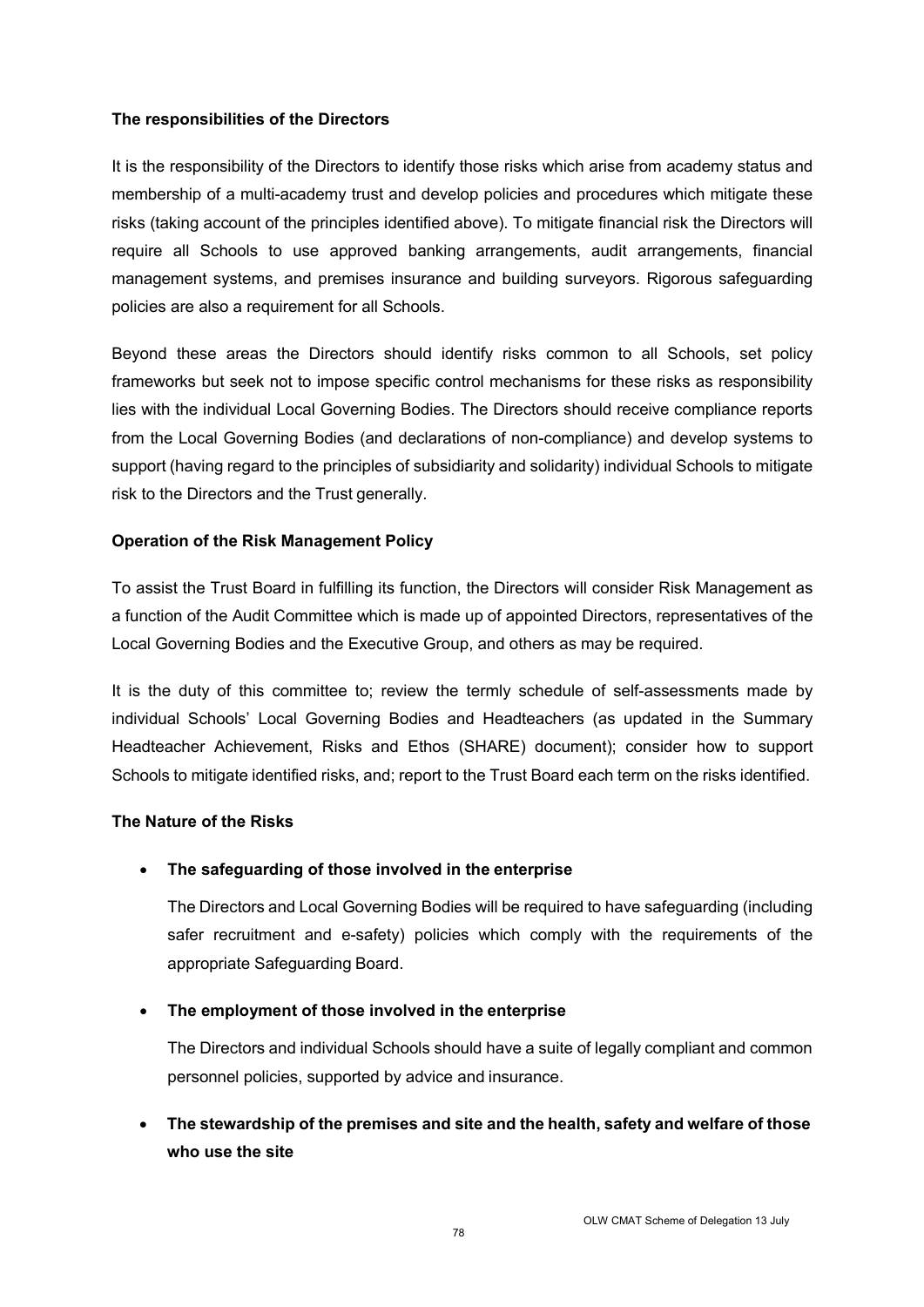The Directors reserve the right to direct individual Schools with regard to the insurances of Trust property (buildings, land and assets) and to approve and be kept informed of planned capital works. The School should develop comprehensive health, safety and welfare policies to include systems to monitor compliance with regulation and good practice and to externally assess these at a regular period.

#### • **The vision and values of the Trust and the academic standards attained**

The Directors and the Governors should seek at all times to preserve and fulfil the vision and values of the Trust, honouring the principles upon which the Trust was founded. The Governors should report to the Directors on any OFSTED or other inspections and reports. Equally the Directors should be informed of trends and actual academic outcomes and other key indicators identified by OFSTED (or any successor body) in order that the Directors may broker support and advice from within (or beyond) the Trust to minimise the possibility of the Secretary of State using his reserve powers in relation to one of the Schools for which the Trust is responsible.

#### • **The financial integrity of individual academies**

The Directors reserve the right to direct the Schools to bank with a named bank and to direct Schools to use the services of agreed auditors. The Trust Board reserves the right to have annual agreed budget plans, termly budget summaries and annual outturn statements reported to it. Schools will not be permitted to operate deficit budgets without specific approval from the Trust Board. The Governors will agree such policies as required to comply with DfE requirements on the operation of academies, including in relation to the procurement of goods and services. The Governors will appoint a suitably experienced "responsible officer" who will oversee the financial integrity of the School with a particular reference to levels of delegation and the avoidance of over-reliance upon key individuals.

## • **The capacity of the Trust Board and the Local Governing Bodies to discharge their duties**

The Trust Board and individual Local Governing Bodies will be expected to make an annual self-assessment of the skills and experience they require and their capacity to fulfil those requirements. Plans to mitigate deficiencies should be passed to the relevant Local Governing Body and the Trust Board. All Directors and Governors are required to hold an enhanced Disclosure and Barring Service (DBS) certificate and to make a declaration of interests at the beginning of each meeting. The Company will operate a Conflicts of Interest policy. The Company will ensure that good quality legal advice is available to the Trust Board, the Schools and those responsible for running the Schools on a day to day basis.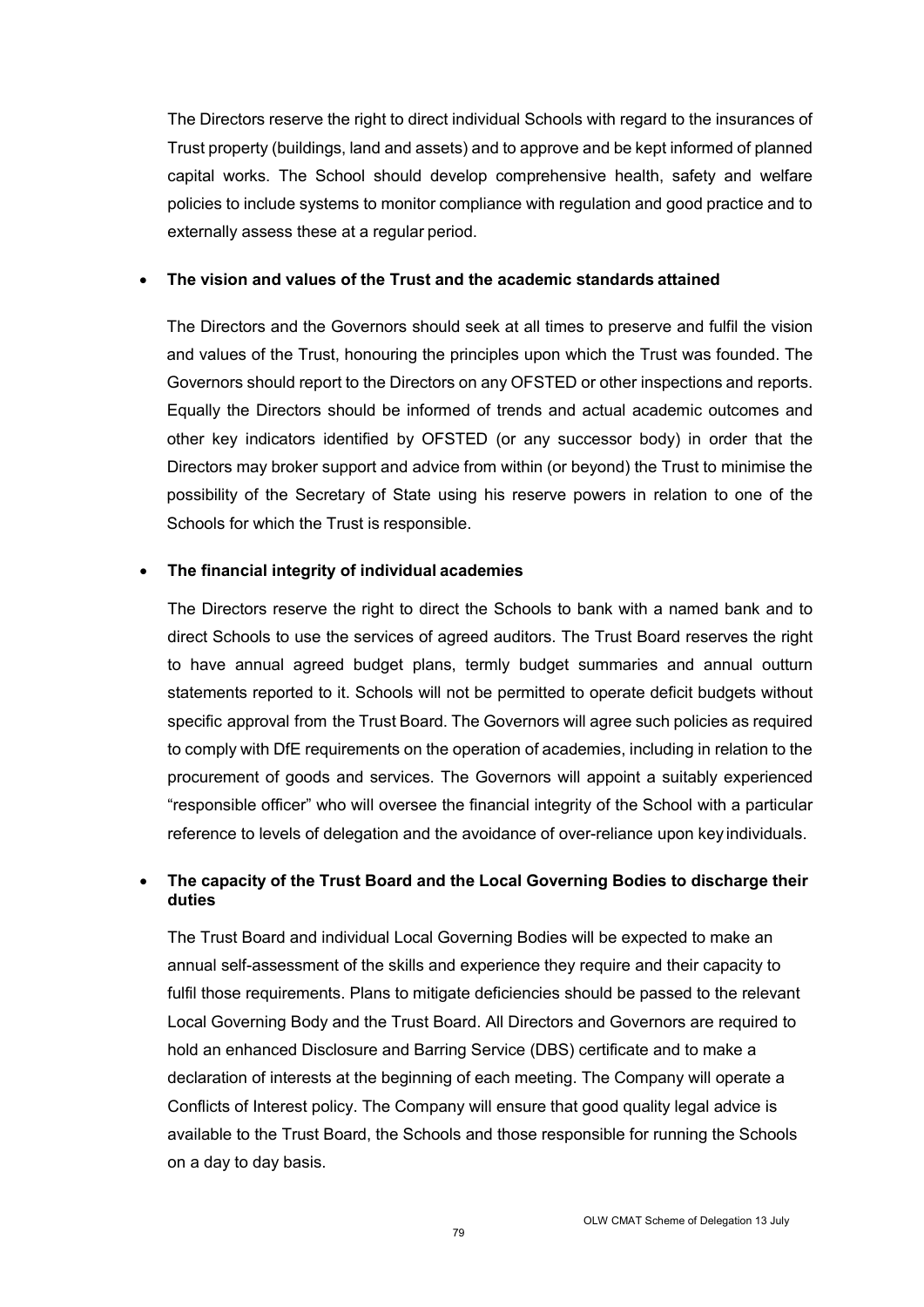## **TERMS OF REFERENCE FOR THE AUDIT COMMITTEE**

## **AUDIT**

**Membership**: The committee comprises no less than 3 Directors.

The Accounting Officer (CEO) is co-opted onto the committee on a permanent basis to provide information and participate in discussions. The remit does not extend to a decision making or voting role on this committee.

The committee has the authority to request that Headteachers, the Director of Finance and Operations and members of the constituent schools LGBs attend and report to meetings as necessary.

The committee may be combined with another committee, such as the Resources Committee.

**Quorum**: The quorum is 3 Directors.

**Meetings:** The Committee will meet at least three times a year. Copies of the minutes will be circulated to all Directors and the LGBs.

# **Role of the Audit Committee**:

The Audit Committee will consider matters relating to internal control and auditors. In particular the Committee is to:

- I. Advise the Directors on the adequacy and effectiveness of the Multi Academy Trust's systems of internal control and its arrangements for risk management, control and governance processes, and securing economy, efficiency and effectiveness (value for money);
- II. Review the Statement on Internal Control (found in the Directors Annual Report and Financial Statements) and make appropriate recommendations to the Directors; advise the Directors on the appointment, reappointment, dismissal and remuneration of auditors (both external auditors and internal audit); monitor the effectiveness of auditors; ensure effective coordination between auditors ensuring that a consistent method of audit is adopted across all Academies.
- III. Ensure that any additional services undertaken by the auditors are compatible with the audit independence and objectivity;
- IV. Agree the work programme of internal audit including the checking of financial controls, systems, transactions and risks;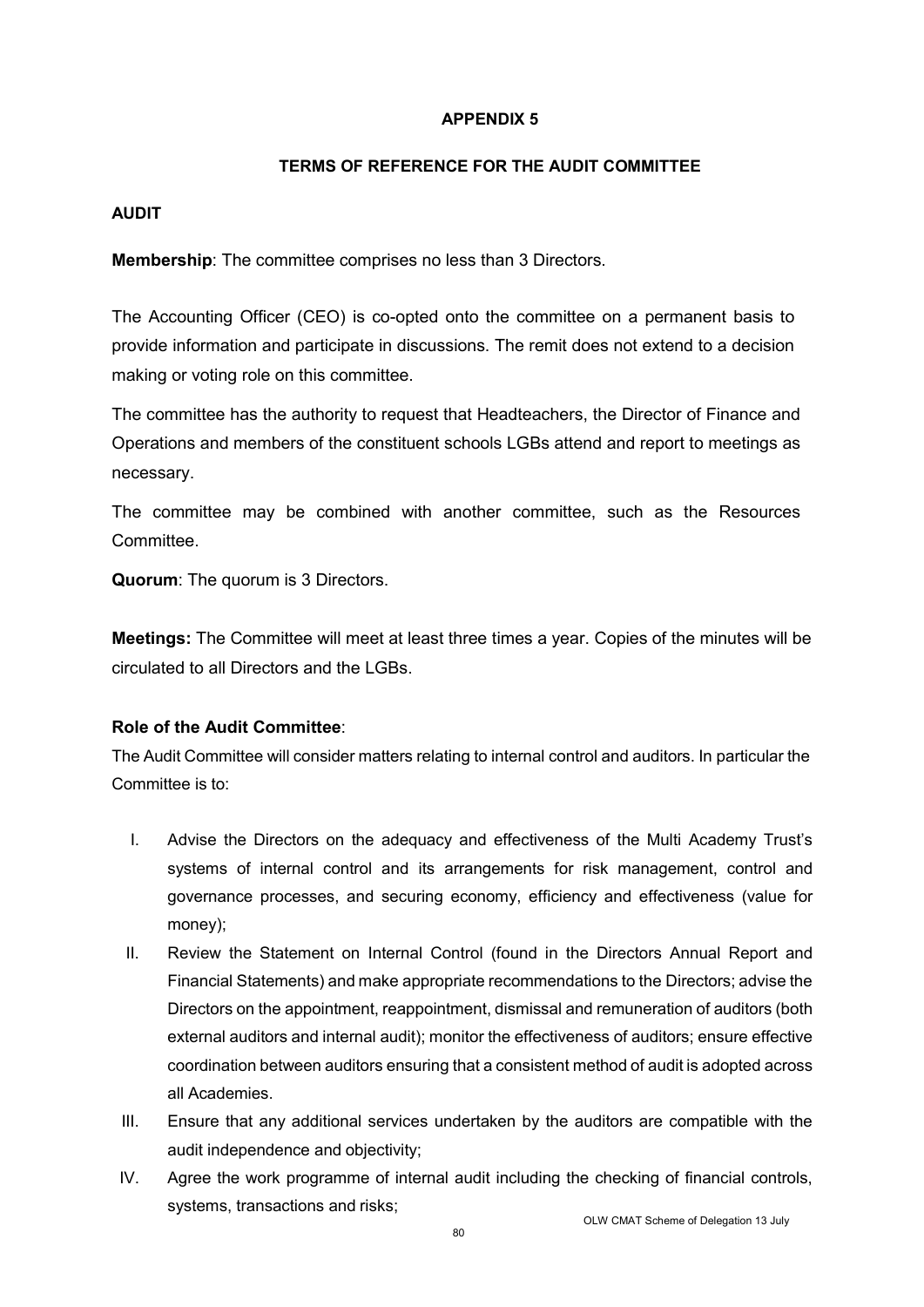- V. Consider the reports of the auditors and, when appropriate, advise the Directors of material controls issues;
- VI. Monitor the implementation of agreed audit recommendations;
- VII. Ensure that all allegations of fraud and irregularity are appropriately investigated and controls weaknesses addressed, working with the Directors and the Headteachers of the Academies, as appropriate.
- VIII. Review and recommend the Audit Completion document (produced as part of the annual financial statements) to the Directors for approval.
- IX. Recommend the annual financial statements to the Directors for approval.
- X. Review the committee's membership and effectiveness on an annual basis to ensure that it has appropriate skills and relevant experience.
- XI. Ensure that the Catholic ethos of the MAT is embedded across all areas.
- XII. Advise and report to the Directors in relation any organisational risks which might impede the development and implementation of a long-term strategy for the success of the Trust. The Directors shall consider any such advice given by the Audit Committee.
- XIII. Support the Directors in developing an organisational structure which reflects the Trust's values and enables the management systems, structures and processes to work effectively in line with legal requirements (including those regarding data protection), and to ensure sound financial management.
- XIV. Support the Directors in the formulation of financial and risk management policies for the Trust and the Academies for achieving the aims and objectives set out in the Trust's Development Plan or long-term strategic vision.
- XV. Advise the Directors on the adequacy and effectiveness of the Trust's systems of internal control and its arrangements for risk management, control and governance processes and securing economy, efficiency and effectiveness (value for money).
- XVI. Regularly review the statement on internal control and make appropriate recommendation to the Directors and when appropriate communicate messages and advice to the Local Governing Body, liaising as necessary with any responsible officer appointed by theLocal Governing Body to be responsible for financial oversight and risk management of the Academy's activities.
- XVII. Support (and challenge when necessary) the Directors and in particular the CEO who assumes the role of "accounting officer" to ensure he or she satisfies his or her duty as accounting officer towards:
	- Ensuring value for money;
	- Ensuring regularity and propriety;
	- Ensuring prudent and economical administration;
	- Avoiding waste and extravagance;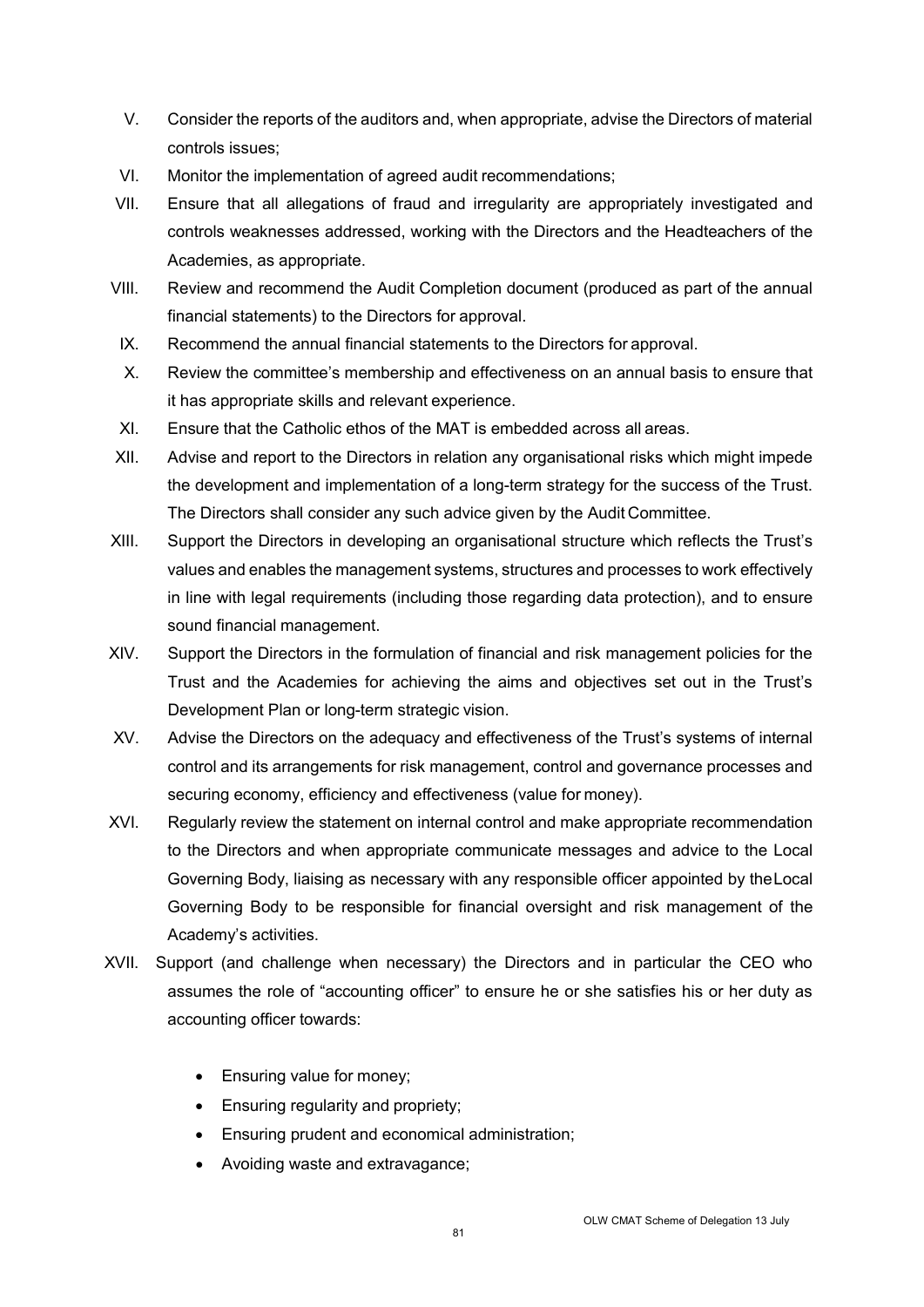- Ensuring the efficient and effective use of resources;
- Keeping proper accounts;
- XVIII. Establish and implement a system of financial and risk reporting by the Academies to the Directors and to oversee that reporting to ensure that such a system complies with the Trust's legal obligations.
	- XIX. Review any financial and risk report submitted by the Academies and advising the Directors on any issues arising from it as well as making recommendations for future reports to sustain the integrity of the financial and risk management systems.
	- XX. Advise on the formulation and implementation of a policy for the approval and signing of contracts, ensuring all contracts to be entered into by the Academy are appropriate, have been authorised (or are within delegated authority) and do not expose the Academy to undue risk.
- XXI. Advise on policies for the securing of the funds and assets of the Trust including by the prevention of loss through fraud and irregularity.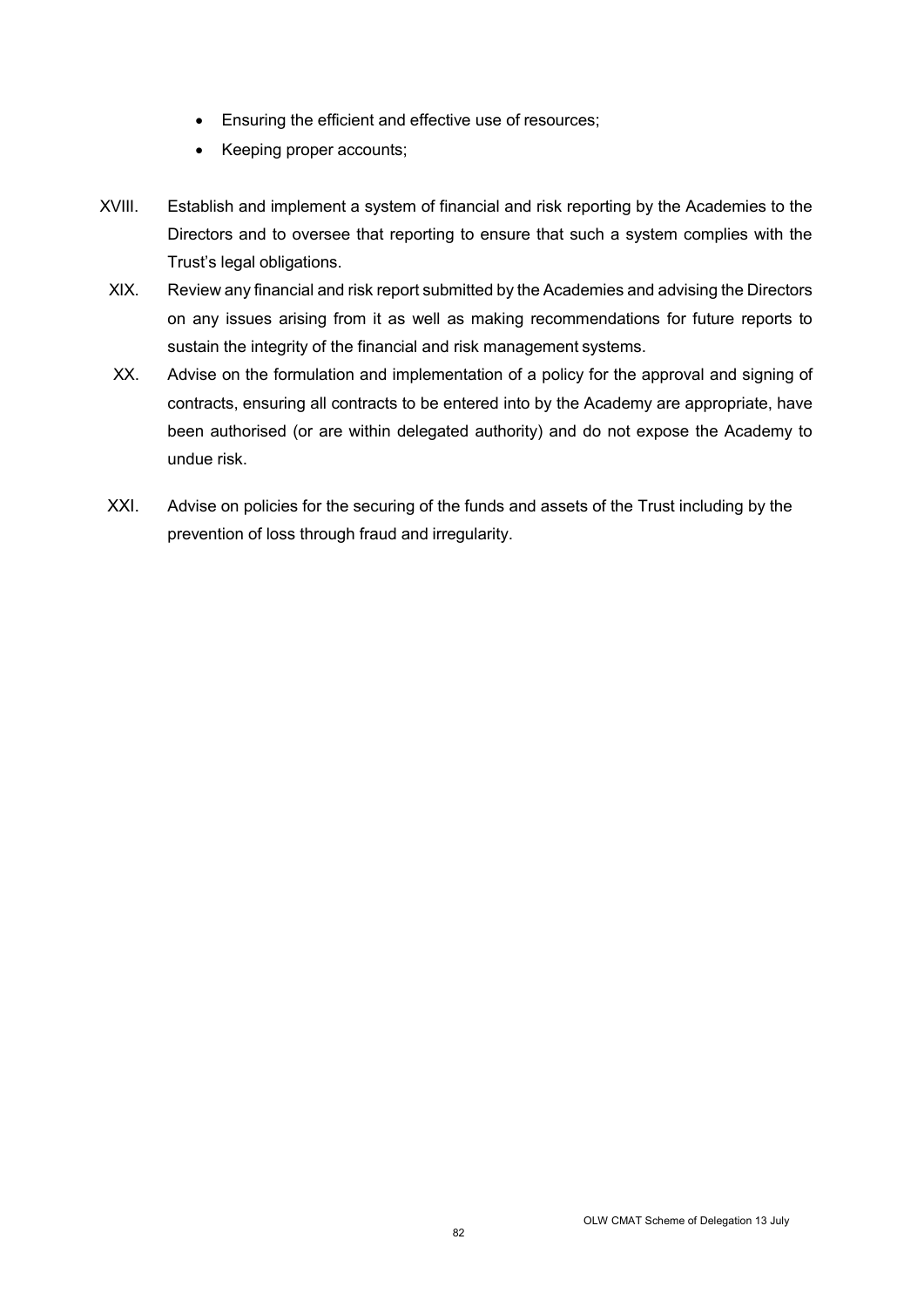#### **CONFLICT OF INTEREST POLICY**

#### **Why we have a Policy**

Directors of a charity have a legal obligation to act in the best interests of the charity. For the purposes of charity law, the Directors are those people who are responsible for the general control and management of the administration of the charity. The Academy Trust is an "exempt" charity, the Principal Regulator being the Secretary of State for Education. The Articles of Association explain what the Directors must do to avoid situations where there may be a potential conflict of interest.

Conflicts of interests may arise where an individual's personal or family interests and/or loyalties conflict with those of the Trust. Such conflicts may create problems; they can:

- inhibit free discussion;
- result in decisions or actions that are not in the interests of the Trust; and
- risk the impression that the Trust has acted improperly.

The aim of this policy is to protect both the organisation and the individuals involved from any impropriety and/or any appearance of impropriety. This Policy operates without prejudice to any of the provisions in the Trust's Articles of Association relating to conflicts of interest.

## **The Declaration of Interests**

Directors, Governors of the Local Governing Bodies and all staff must declare their interests, and any gifts or hospitality received in connection with their role in the Trust. A declaration of interests form is provided for this purpose, listing the types of interest you should declare. All interests, including gifts of a value over £50, must be notified to the Trust Chair and a Register of Interests will be maintained by the Trust.

To be effective, the declaration of interests needs to be updated at least annually and also when any changes occur.

If you are not sure what to declare, or whether/when your declaration needs to be updated, please err on the side of caution. If you would like to discuss this issue, please contact the Trust Chair for confidential guidance.

## **Data Protection**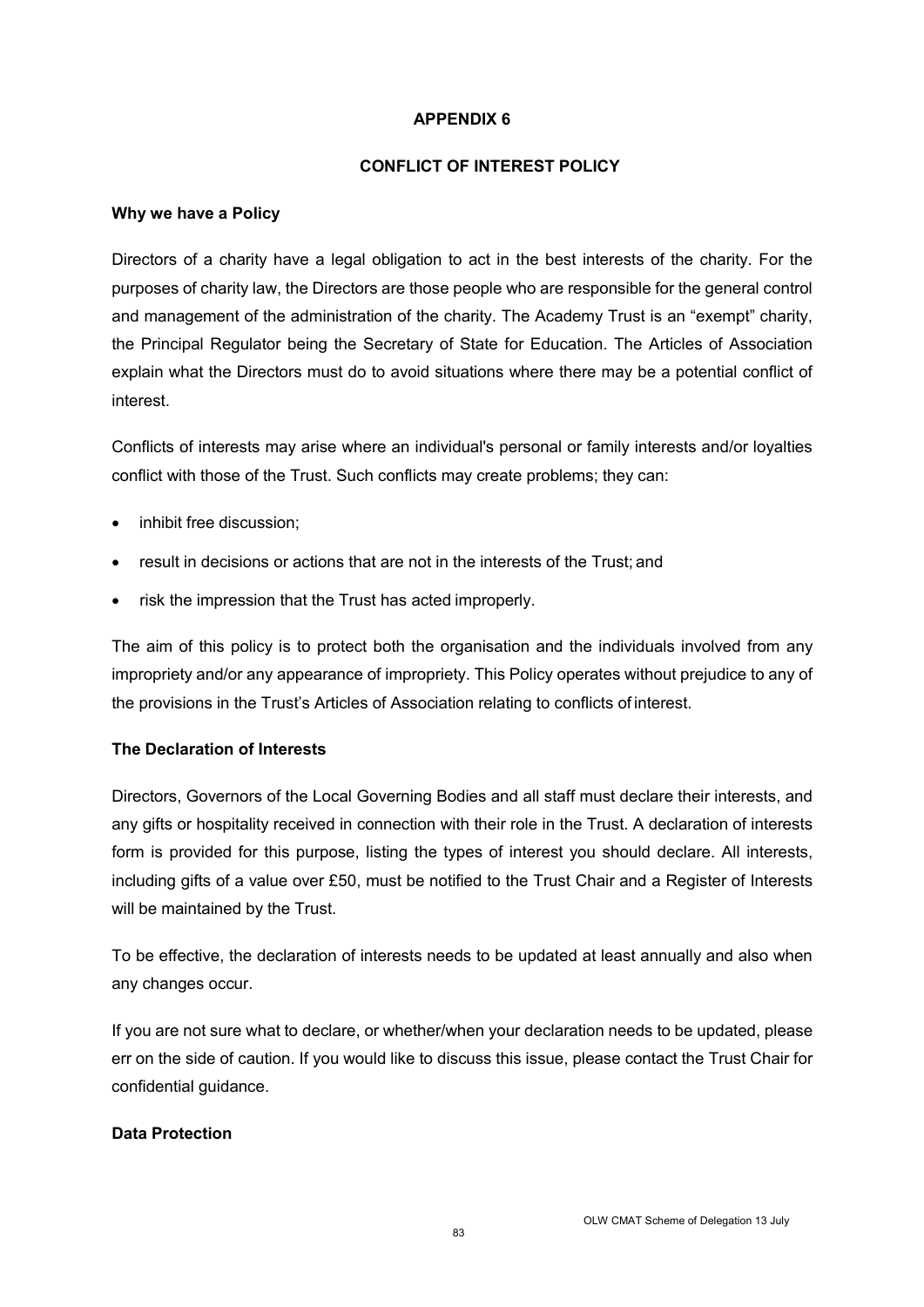The information provided will be processed in accordance with data protection principles as set out in the Data Protection Act 2018, the UK's implementation of the General Data Protection Regulation (GDPR). Data will be processed only to ensure that Directors, Governors and all staff act in the best interests of the Trust. The information provided will not be used for any other purpose.

#### **What to do if you face a Conflict of Interest**

If you have a direct or indirect interest in:

- a) a proposed transaction with the Trust; or
- b) any transaction or arrangement entered into by the Trust which has not previously been disclosed;

you must disclose the nature and extent of that interest, whether or not you receive any actual benefit as a consequence of the interest. You may have an indirect interest in a matter if a family member or friend has an interest in the matter.

As good practice, every Director and Governor should declare any private interest which he or she has in an item to be discussed at the beginning of every meeting, and certainly before any discussion of the item itself. You should not be involved in decisions in which it is possible that a conflict will arise. You should declare your interest at the earliest opportunity and withdraw from any subsequent discussion.

If you fail to declare an interest that is known to the Clerk and/or the Trust Chair or the Chair of the Local Governing Body, the Clerk or Chair will declare that interest.

## **Decisions taken where a Director, Governor or Staff Member has an Interest**

In the event of the Trust Board having to decide upon a question in which a Director, Governor or member of staff has an interest because of a duty or loyalty (however indirect) that they owe to another organisation, they will do so by vote, with a simple majority required. The conflicted individual may be present when the matter is discussed but must not take part in the discussion or vote on any matter relating to the discussion and a quorum must otherwise be present for the discussion and decision.

An individual will generally not have a conflict of interest or loyalty simply by virtue of the fact that he or she has been appointed or nominated to the Trust Board or to the Local Governing Body by a third party and the Trust has dealings with that third party, but if any undue influence is exerted by that third party or the individual has an interest in the matter for a reason other than mere appointment or nomination, then the circumstances will need to be reconsidered.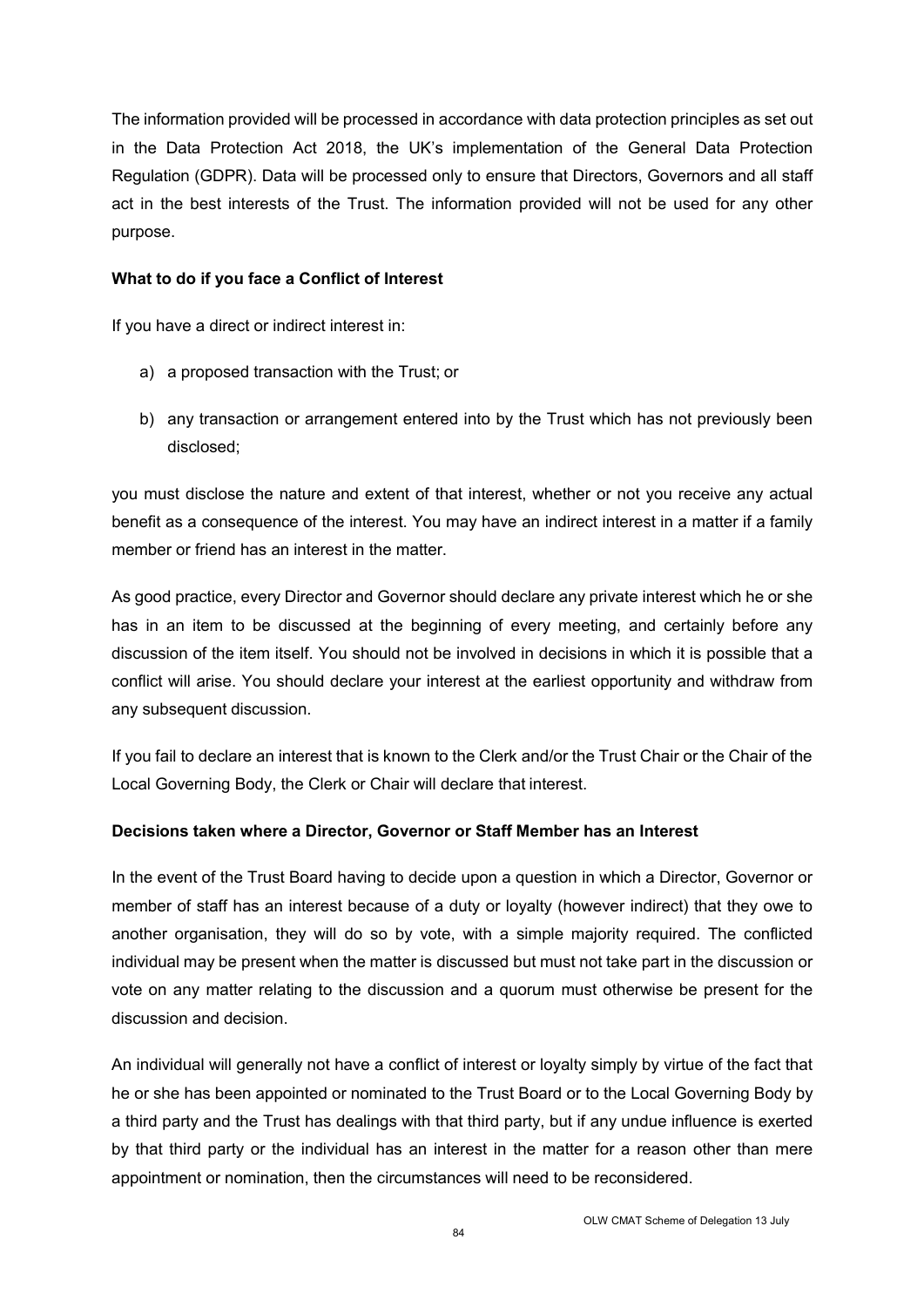All decisions made where there has been a declared conflict of interest will be recorded by the Clerk and reported in the minutes of the meeting. The report will record:

- the nature and extent of the conflict;
- an outline of the discussion;
- the actions taken to manage the conflict.

Where a Director benefits from the decision, this will be reported in the Annual Report and Accounts in accordance with the current Charities SORP referring also to any potential conflict situation recognised in this Conflicts of Interest policy. All payments or benefits in kind to Directors will be reported in the Trust's Accounts and Annual Report, with amounts for each Director listed for the year in question.

Where a member of the Trust's staff is connected to a party involved in the supply of a service or product to the Trust, this information will also be fully disclosed in the Annual Report and Accounts again referring also to any potential conflict situation recognised in this Conflicts of Interest policy. The Trust formally acknowledges the Education and Skills Funding Agency's guidance on "related party transactions".

Independent external moderation will be used where conflicts cannot be resolved through the usual procedures.

## **Managing Contracts**

If you have a conflict of interest, you must not be involved in managing or monitoring a contract or transaction in which you have an interest. Monitoring arrangements for such contracts will include provisions for an independent challenge of bills and invoices, and termination of the contract if the relationship is unsatisfactory.

## **Notified Conflicts of Interest**

Without prejudice to any of the obligations on individuals as expressed in this Policy, the Directors have identified the following matter where relevant individuals will have an interest in the matter and such interest has not been expressly authorised in the Articles of Association but is considered to be a matter which is in the best interest of the Trust and is authorised provided the principles of this policy are observed (particularly in relation to discussions, decisions and management of the matter where there is a genuine conflict):

• The appointment or nomination of individuals by the Local Governing Body to serve on the Trust Board.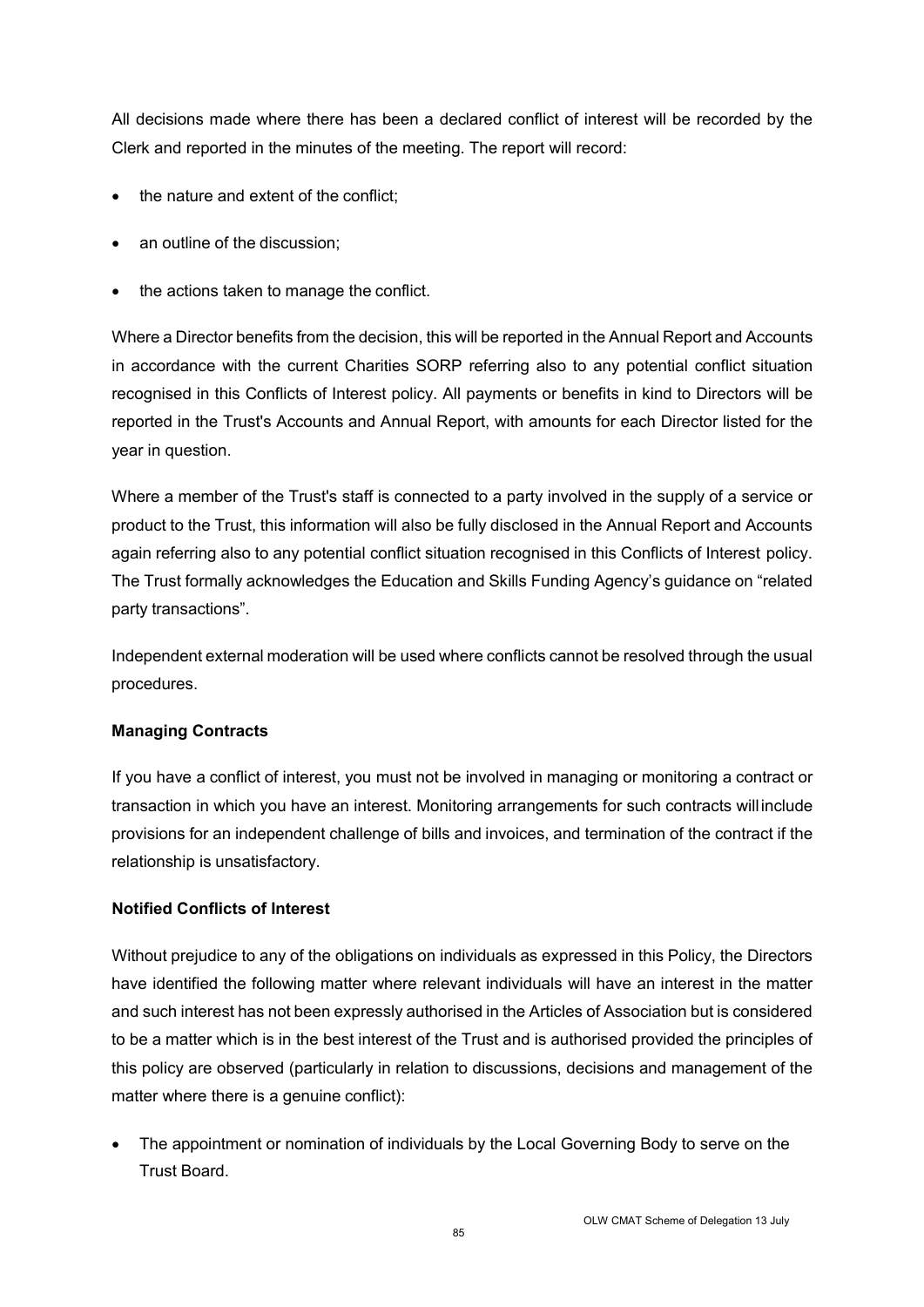# **Terms of Reference for the Trust Board of Directors**

## **Membership**

- Directors are appointed by the Diocesan Bishop, through the Members of the Academy Trust. The Diocesan Bishop retains the power to remove Directors if necessary.
- The term of office for any Director shall be 4 years (or a shorter period if specified at the time of appointment). This time limit does not apply to any post that is held *ex officio.*
- Any Director may be re-appointed.
- The Board may appoint Co-opted Directors as necessary for a period of one year, provided that by so doing no more than one third of the total number of Directors are employees of the Trust.
- At its first meeting each academic year, the committee shall elect a Chair and vice Chair and review Terms of Reference.

## **Quorum**

• The quorum for a meeting of the Directors shall be any three Directors, or where greater, any one third (rounded up to a whole number) of the total number of Directors holding office at the time of the meeting.

# **Meetings**

- The Chair, or in their absence the Vice Chair, shall convene meetings.
- The Board will meet at least once each term or as necessary.
- The MAT Clerk will record the minutes.
- A copy of the minutes will be made available to the Directors and Members.

## **Purpose of the Committee**

The core strategic function of the Board of Directors is threefold:

- to ensure the vision of the Multi-Academy Trust (MAT) is enacted;
- to hold Headteachers to account for educational performance;
- to ensure that money is well spent.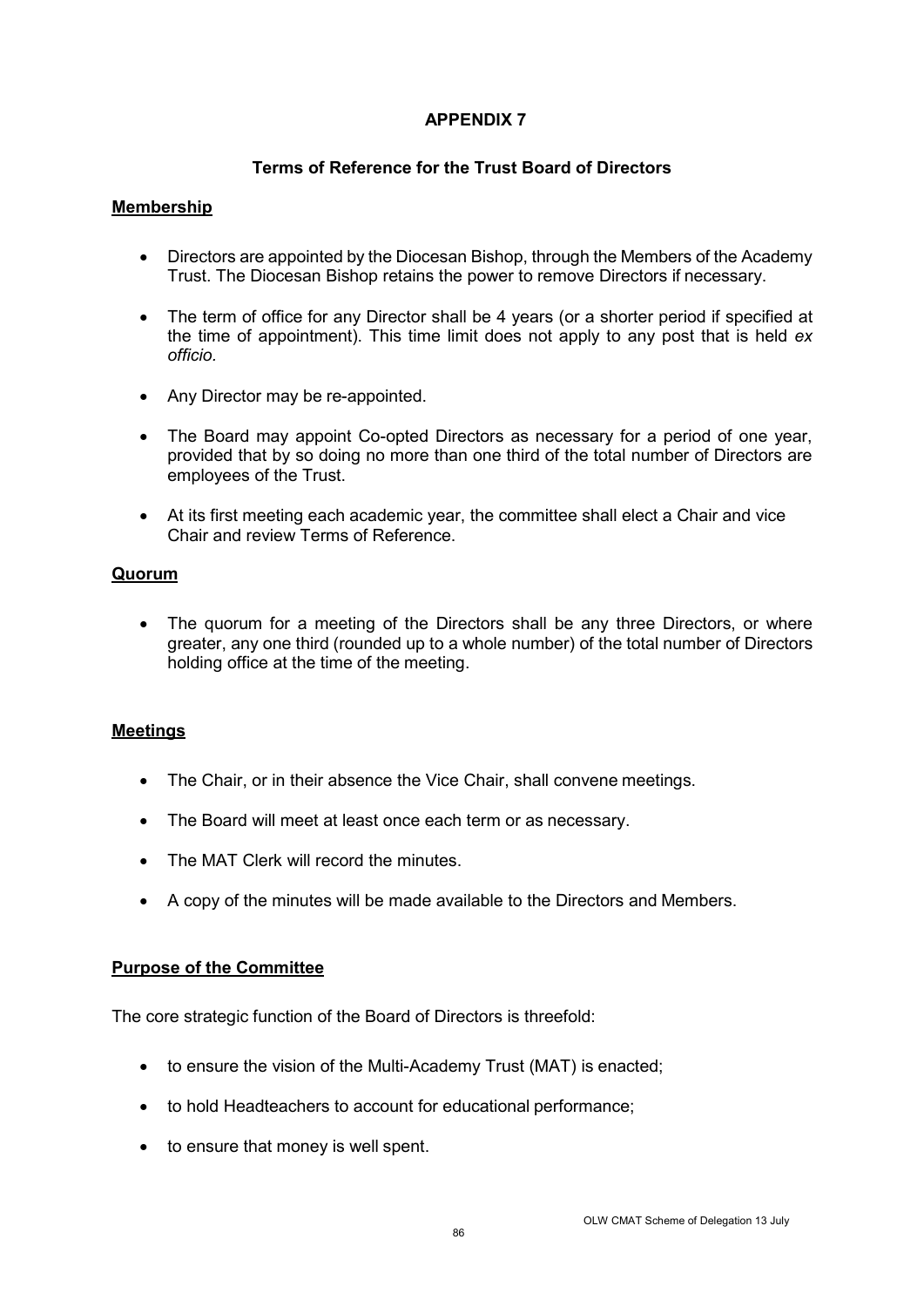To further these aims the Board of Directors has the following responsibilities:

## **1. Governance**

- i. To recommend the Articles of Association for approval by the Members of the MAT;
- ii. To fulfil the Object of the Trust as set out in the Articles of Association;
- iii. To agree the Terms of Reference for the Board of Directors;
- iv. To determine the Scheme of Delegation and review as necessary;
- v. To establish suitable MAT committee structures and advisory structures with appropriate reporting mechanisms to ensure that the Object is fulfilled;
- vi. To determine the Terms of Reference for MAT committees and advisory bodies;
- vii. To oversee governance and delegate responsibilities and accountabilities to Local Governing Bodies (LGBs) as appropriate, in line with the Scheme of Delegation;
- viii. To determine Terms of Reference for LGBs;
- ix. To approve new converter or sponsored academies joining the MAT;
- x. To elect, from amongst the Directors, a Chair and vice-Chair of the MAT Board on an annual basis at the Board's first meeting of the academic year;
- xi. To ensure that the Catholic ethos of the Trust is embedded across all areas.

# **2. Obligations as Charity Trustees**

- i. To comply with requirements of the Articles of Association and the Funding Agreement with the Secretary of State for Education;
- ii. To act responsibly and in the interests of the charity and in line with the expectations of the Diocese of East Anglia;
- iii. To manage any conflicts of interest;
- iv. To act in the interests of the Multi-Academy Trusts to fulfil the Object of the MAT;
- v. To exercise reasonable care and skill, taking professional advice where necessary.

## **3. Finance**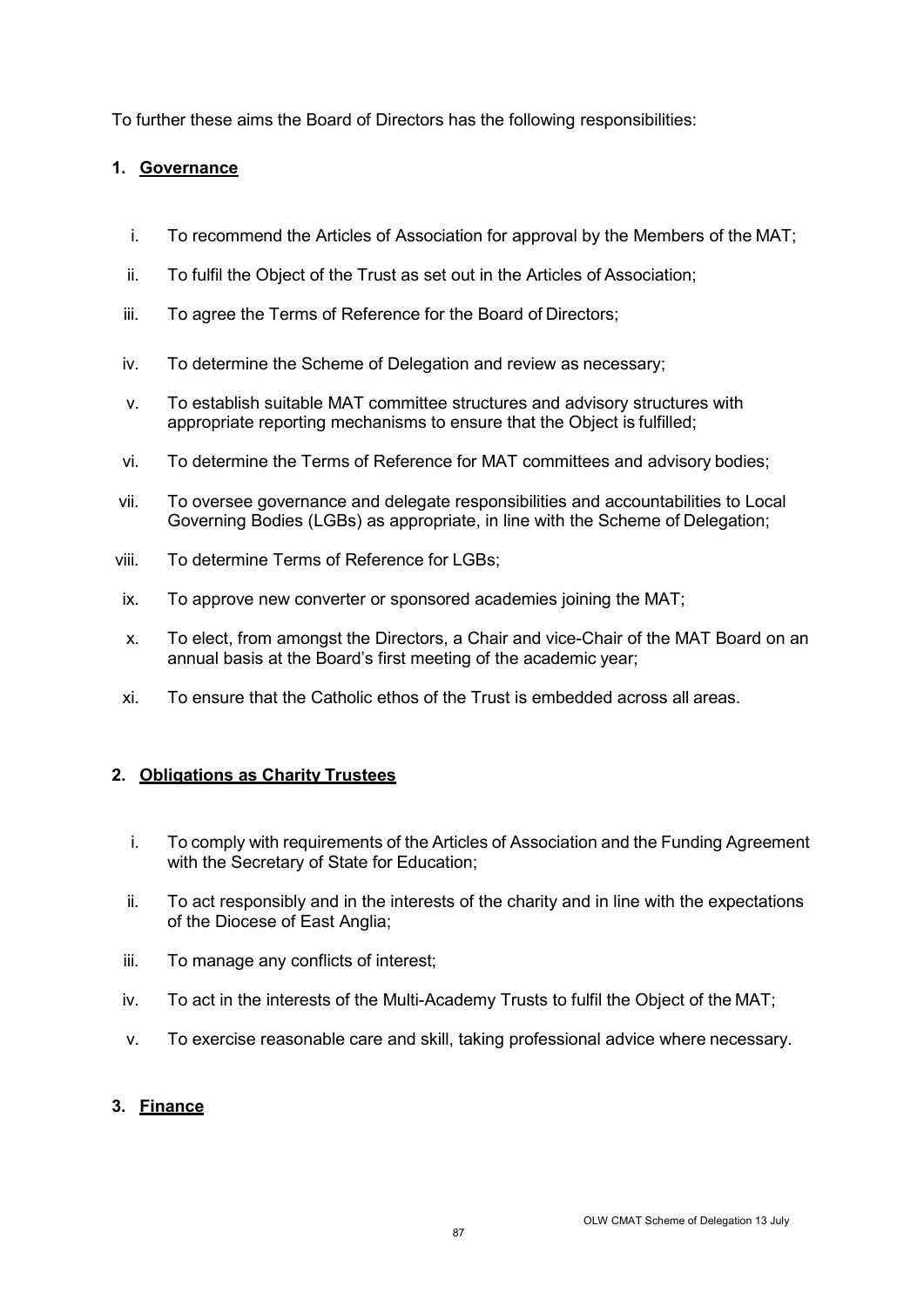- i. To ensure Trust assets and funds are used only in accordance with the law, and in line with the Articles of Association, the Master Funding Agreement and Supplementary Funding Agreements and the Academy Trust Handbook;
- ii. To establish a control framework and establish processes to provide assurance over the suitability of, and compliance with, its financial systems and internal controls;
- iii. To maintain a register of relevant business and pecuniary interests of members, Trustees and local governors;
- iv. To approve a 2-year Budget Plan;
- v. To appoint a registered statutory auditor and prepare annual financial statements in line with the Education and Skills Funding Agency's (ESFA's) Academies Accounts Direction and the Charity Statement of Recommended Practice (SORP);
- vi. To prepare an annual Trustees statement on the performance of the MAT;
- xii. To appoint auditors to undertake due diligence investigations with new converter or sponsored academies wishing to join the MAT;
- vii. To appoint service providers for shared services across the MAT, including the appointment of Payroll and HR providers;
- viii. To ensure that funding allocated to Special Educational Needs provision is distributed fairly and equitably across the MAT, given the different funding streams of different Local Authority providers;
- ix. To determine limits for spending that may be delegated to LGBs;
- x. To approve repairs or site works above the delegated limit for LGBs, in conjunction with the Diocesan Assistant Director (Buildings & Capital);

## **4. Staffing**

- i. To establish an Appointments Committee as and when necessary, and in line with the Scheme of Delegation, to recommend an appointment for any Headteacher vacancy that may arise;
- ii. To formally appoint the Headteacher of any constituent academy;
- iii. To undertake, in collaboration with the LGB, the appraisal and Performance Management of the Headteacher and any MAT officers that the Board may appoint;
- iv. To undertake any disciplinary actions (which may extend to suspension and dismissal) which may be necessary with regard to any Headteacher or officer of the MAT;
- v. To undertake review of staffing across the MAT as may be necessary and agree any restructuring and/or redundancy;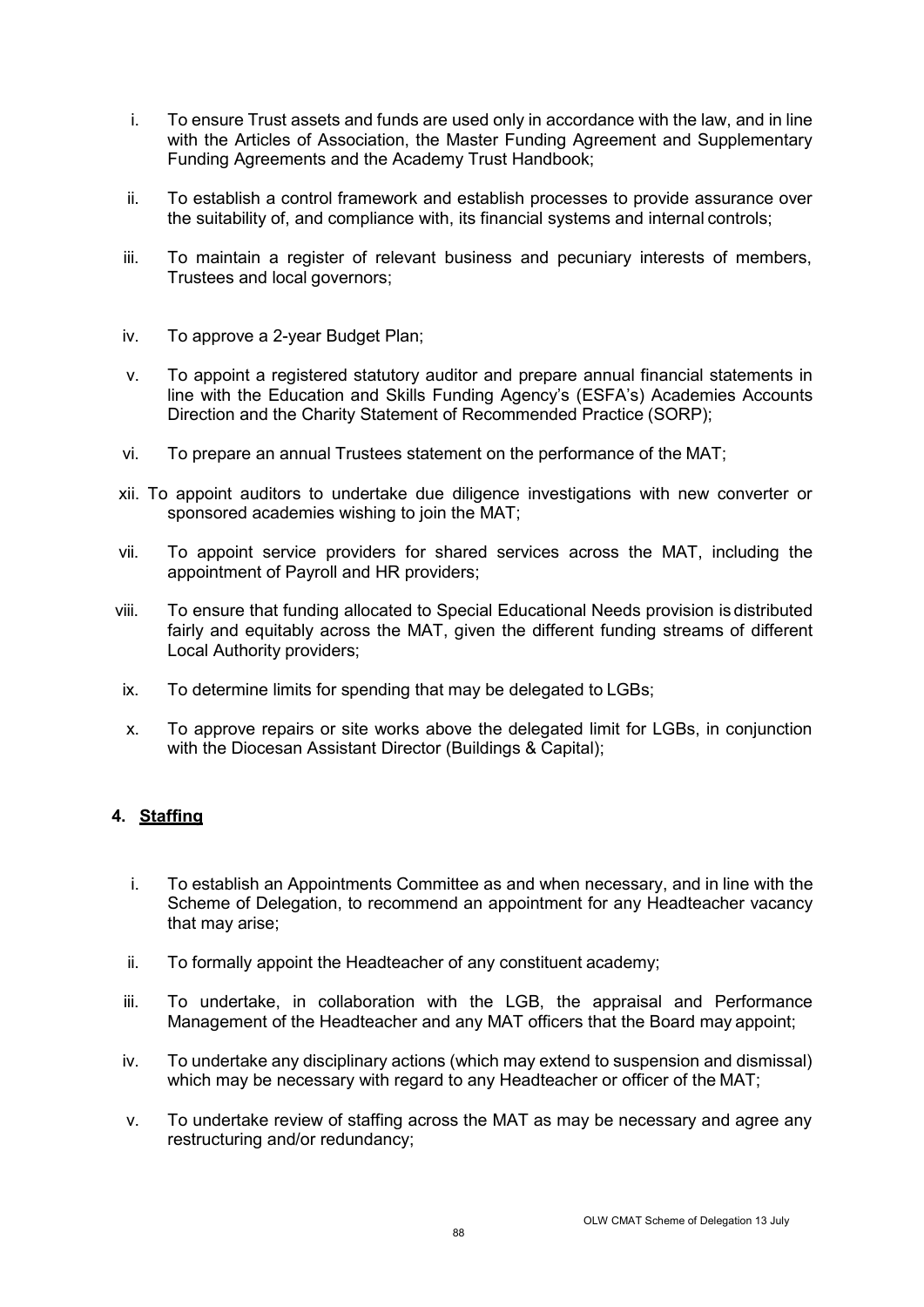- vi. To appoint a Chief Executive Officer (CEO) as Accounting Officer (AO) who will carry an overriding and personal responsibility for the proper stewardship of public funds, including the securing of value for money, regularity and propriety, and who will drive educational progress across the MAT;
- vii. To appoint a Chief Financial Officer to act as the Trust's Finance Director, responsible for overseeing the efficient use of the MAT's resources for the benefit of pupils, and for ensuring that systems for financial planning and control are appropriate and sufficient;
- viii. To appoint a MAT Clerk to the Board to advise Directors and oversee compliance with legal obligations and reporting requirements.

# **5. Teaching, Learning & Standards**

- i. To receive reports from Headteachers and Trust committees so that educational performance may be monitored;
- ii. To direct intervention measures to support academies as may from time to time be necessary;
- iii. To determine academic performance targets on an annual basis.

### **6. Policies and procedures**

- i. To adopt transferring employee Terms and Conditions and Collective Agreements;
- ii. To approve changes to employee Terms and Conditions or Collective Agreements;
- iii. To determine teachers annual pay award;
- iv. To determine support staff annual pay award;
- v. To determine Pay & Remuneration policy; Employee Disciplinary policy and procedures; Staff Grievance policy; Capability policy and procedures; Whistleblowing policy; Employee Health & Safety policy; and any other policies and procedures common to academies across the MAT.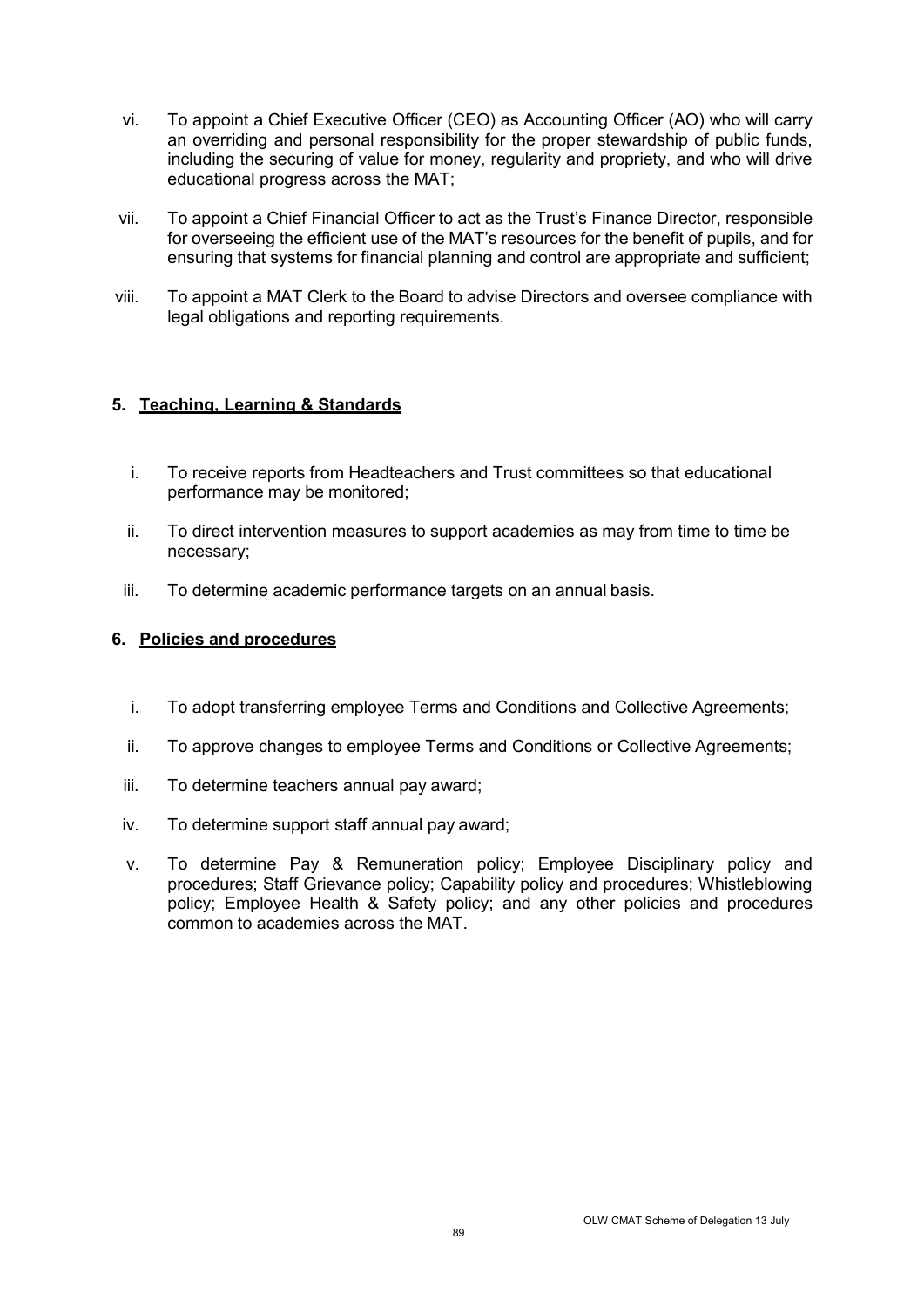# **Terms of Reference for the Teaching, Learning and Standards Committee**

**Membership**: The committee comprises at least 4 Directors.

The CEO is automatically a member. The committee is supported, on request, by at least one representative from each LGB, ideally the Headteacher

**Quorum**. The quorum is 3 Directors.

**Meetings.** The Chair of the Committee will convene meetings. The Committee will meet once per half term or more frequently as necessary. Copies of the minutes will be circulated to all Directors and the LGBs.

The committee's role will be:

- To examine, review and approve a broad and balanced curriculum in each school.
- To receive and challenge the educational data of each school.
- To monitor and challenge the progress of all pupils, especially disadvantaged pupils.
- To highlight areas of success and achievement.
- To highlight areas of concern and monitor actions taken to address shortcomings.
- To ensure that the Catholic ethos of each School is embedded across all areas.
- To consider all matters relating to the curriculum and to advise the Directors, as necessary, on the National Curriculum and the Curriculum Directory for Religious Education (published by the Bishop's Conference).
- To ensure that appropriate arrangements are in place for assessment and reporting pupils' progress.
- To ensure the highest quality of teaching and learning and that there are appropriate monitoring and validating procedures.
- To advise the Directors on arrangements required for pupils with special educational needs and disabilities and implement Special Educational Needs policies.
- To review and update any educational policies that are delegated to the committee by the Directors.
- To ensure a full cost effective programme of CPD for staff is in place and review in year.
- To ensure compliance with statutory requirements in relation to the Pupil Premium.
- To receive and note reports of Link Director Visits to schools.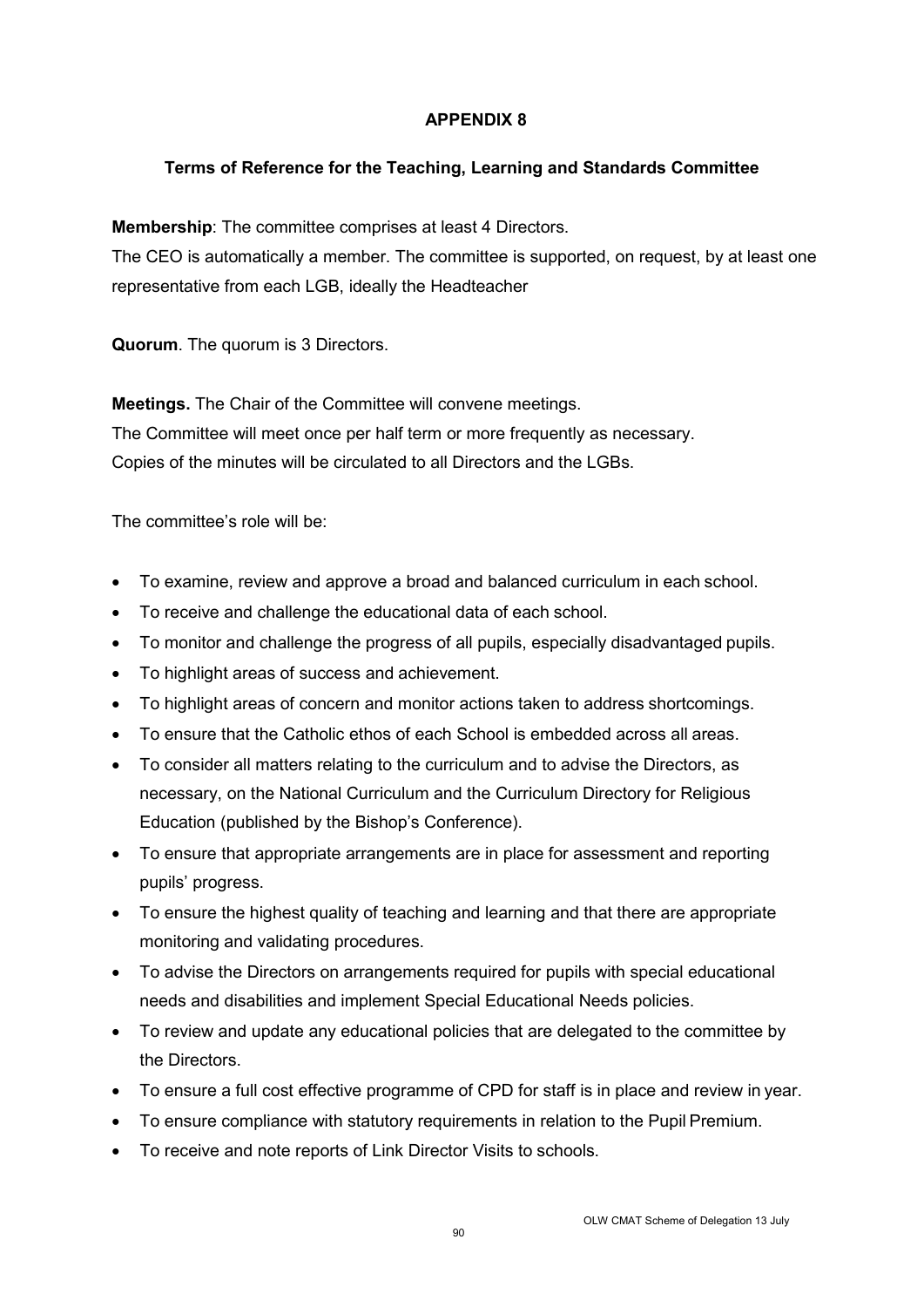## **Terms of Reference for the Chairs Committee**

**Membership**: The CEO, the Chair of Directors and the Chairs of all schools in the MAT. Other Governors from each school may be invited to attend, as may the Diocesan Schools **Commissioner** 

**Quorum**. The quorum is 3 Chairs, which includes the Chair of Directors.

**Meetings:** The Chair of the Committee will convene meetings.

The Committee will meet twice a year or as necessary.

Copies of the minutes will be circulated to all Directors and the LGBs.

**Purpose:** The Chairs Committee remit is to ensure clarity of communication, and the effective flow of information within the MAT under the oversight of the Directors. It will implement Directors' aims and objectives and agree, monitor and review calendars, reporting systems and communication.

# **Terms of Reference:**

- 1. To act as a strategic group which links the Directors and the Local Governing Bodies, forming a conduit of information and action between Directors and LGBs
- 2. To advise Directors on the flow of information within the MAT and seek efficient methods of communication
- 3. To provide relevant reports to the Directors & Committees
- 4. To advise on the financial reporting cycle and information passed to LGBs for effective financial monitoring
- 5. To approve the calendar of MAT meetings for the next Academic Year
- 6. To agree committee structures within each school that support the efficient operation of the MAT
- 7. To agree common Clerking expectations with regard to agendas, minute taking and reporting of minutes
- 8. To feedback and advise on the operation of, or revisions requested to, the Scheme of **Delegation**
- 9. To advise on the implementation of policies, HR practice and common procedures across the MAT schools
- 10. To seek common approaches and/or share useful practice with regard to issues delegated to each individual school, e.g. admissions
- 11. To help design and implement joint policies and procedures where these are of benefit to the MAT
- 12. To develop, nurture and maintain the Catholic ethos of the schools and the MAT
- 13. To hold at least two Chairs Committee meetings a year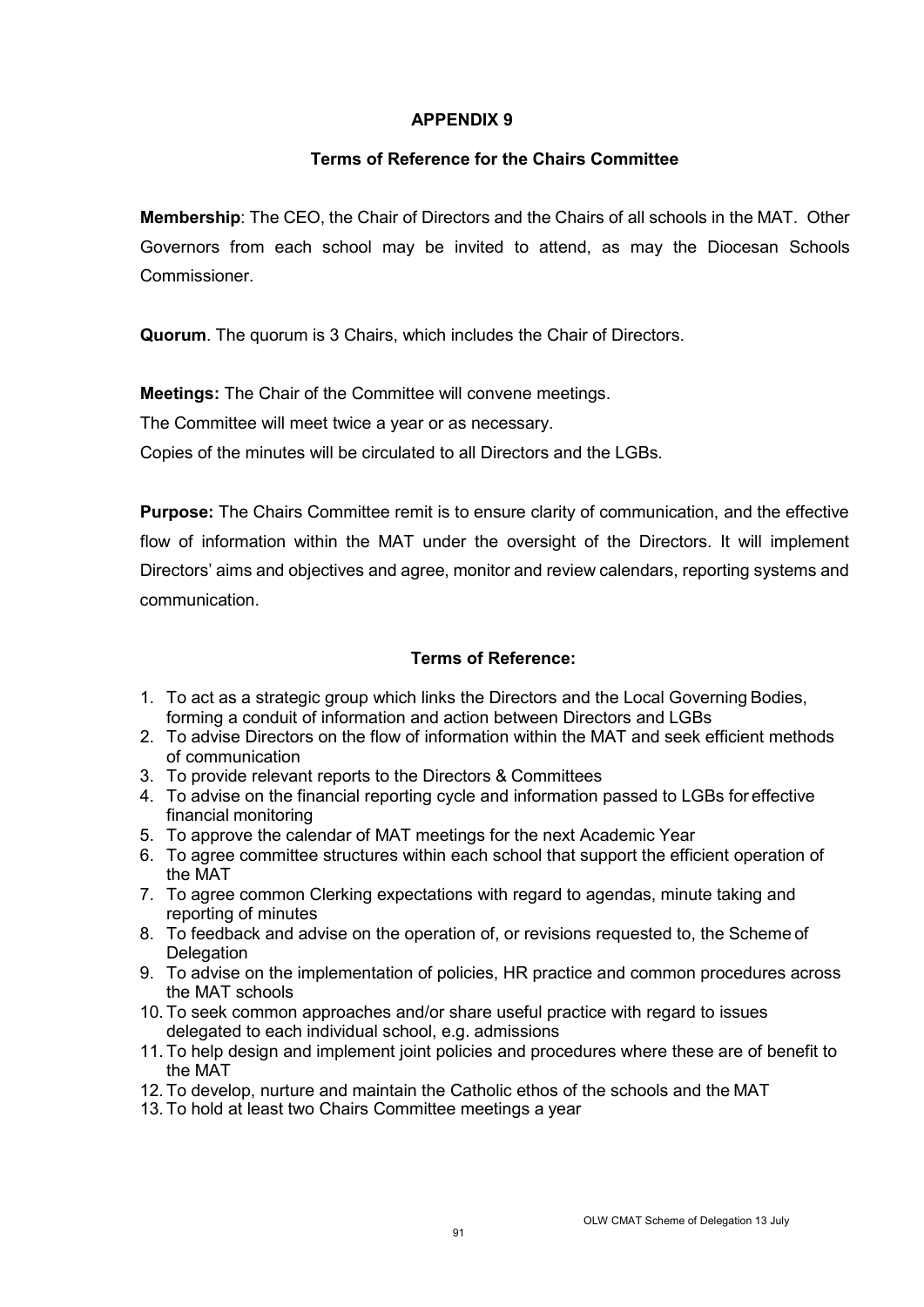#### **TERMS OF REFERENCE FOR THE HEADS OPERATIONS COMMITTEE**

#### **OUR LADY OF WALSINGHAM CATHOLIC MAT**

#### **TERMS OF REFERENCE FOR THE HEADS OPERATIONS COMMITTEE ("the HOC")**

#### **PURPOSE**

The Heads Operations Committee (HOC) has been set up to provide a focus for the setting of policy and to support the development and implementation of the strategic vision of the Trust. The HOC will both support and challenge the Trust Board and will facilitate communication between the Trust Board and the Local Governing Bodies as well as provide an opportunity for the Academies to explore and develop areas of collaboration and shared working. The Heads Operations Committee remit is to ensure clarity of vision, ethos and strategic direction of the MAT under the oversight of the Directors. It will implement Directors strategic aims and objectives and agree, monitor and review policies, targets and priorities. The Heads Operations Committee is a single body for the purposes of the MAT and it has a single relationship formally with the Trust Board.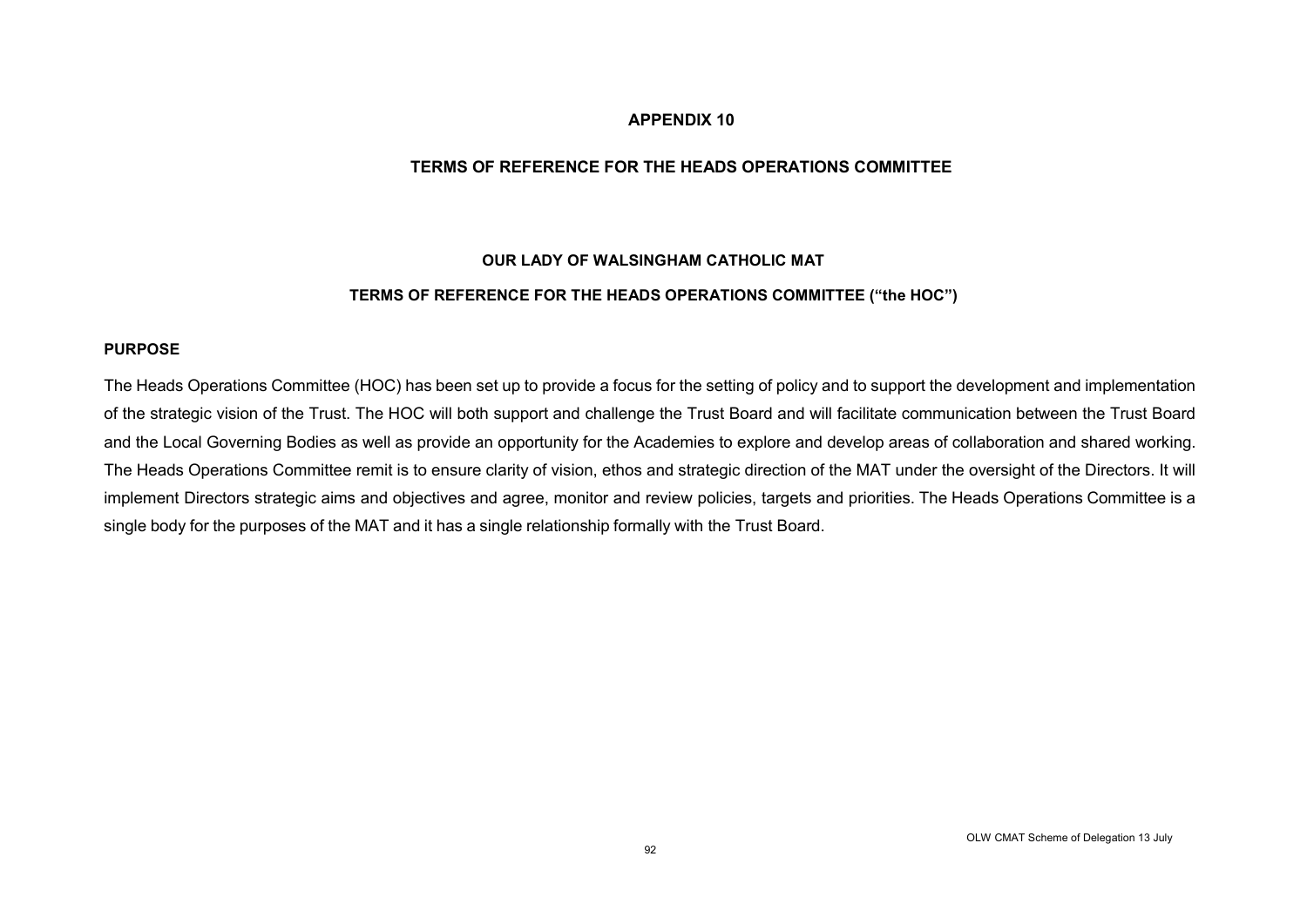- 1. To act as the strategic group which links the Directors and the Local Governing Bodies, forming a conduit of information and action between Directors and LGBs
- 2. To provide relevant and timely information and reports to the Directors & sub committees
- 3. To offer mutual support and development
- 4. To implement strategic decisions taken by the Directors or Director Sub Committees
- 5. To hold at least six Heads Operations Committee meetings a year
- 6. To receive reports from any individual, school or committee to whom a decision has been delegated and to consider whether any further action is necessary.
- 7. To keep local school policies and practice under review and to make revisions where appropriate if not entirely delegated to each school
- 8. To agree who will be the MAT SEND network lead annually
- 9. To oversee and agree joint CPD programmes across the schools
- 10. To oversee and agree joint staffing decisions where necessary across the schools
- 11. To develop leadership, and facilitate leadership support in schools when needed
- 12. To develop, nurture and maintain the Catholic ethos of the schools and the MAT
- 13. To design and implement joint policies and procedures where these are of benefit to the MAT

# **Membership:**

The CEO, Primary Improvement Lead, Executive Officers, Headteachers and Heads of Schools. Other colleagues will be asked to join as and when appropriate.

# **Meetings:**

The Chair of the committee shall convene six meetings per year.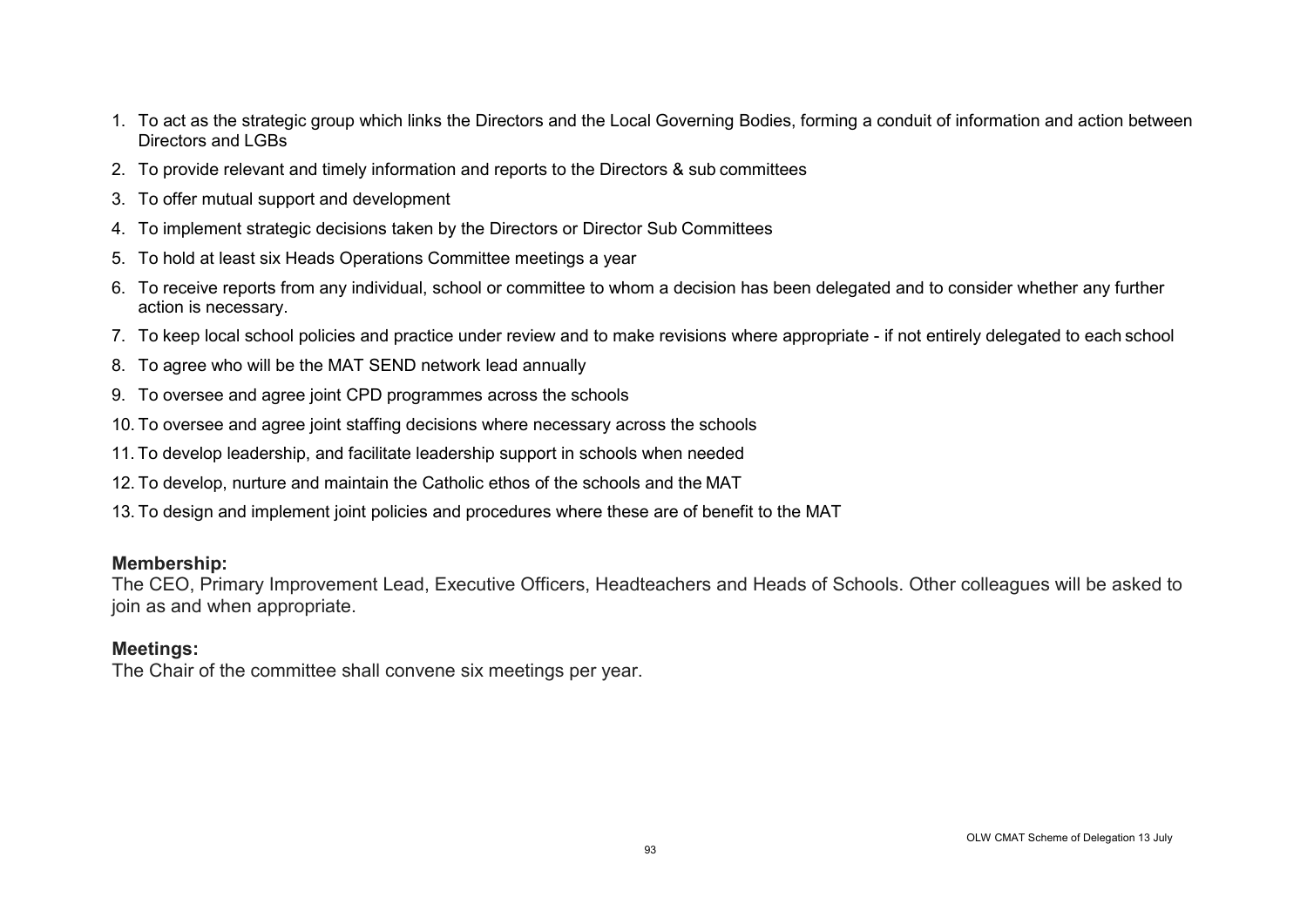| <b>Responsibility / Delegated Authority</b>                                                                                                                                                                                                                                                                                     | <b>Assessment</b> |
|---------------------------------------------------------------------------------------------------------------------------------------------------------------------------------------------------------------------------------------------------------------------------------------------------------------------------------|-------------------|
| <b>Ethos and vision</b>                                                                                                                                                                                                                                                                                                         |                   |
| Working in partnership with the Trust Board, support a clear educational vision, ethos and direction for the Trust, which promotes learning<br>and the moral, social and cultural development of pupils and assist with the communication of this vision to the Academies and the wider<br>community.                           |                   |
| Ensure the Trust Board formulates policies and practices which support the Trust's overall vision and aims as well as recognise the<br>uniqueness of each Academy and the contribution each makes to the collective.                                                                                                            |                   |
| <b>Strategic Leadership</b>                                                                                                                                                                                                                                                                                                     |                   |
| The Heads Operations Committee shall meet at least six times a year and shall support the development of a strategic plan for the<br>Trust, providing leadership vision and challenge to the Trust Board.                                                                                                                       |                   |
| Provide a perspective on the wider education community and the challenges facing schools.                                                                                                                                                                                                                                       |                   |
| Assist with the creation of a public face and external identity for the Trust, facilitating discussions with those who might be considered<br>strategic partners of the Trust.                                                                                                                                                  |                   |
| Advise the Trust Board in relation to the development and implementation of a long-term strategy for the success of the Trust and its<br>Academies, identifying any threats and weaknesses as well as opportunities for growth and improvement.                                                                                 |                   |
| Where appropriate, undertake research on issues which might affect the Trust, ensuring best practice.                                                                                                                                                                                                                           |                   |
| Assist the Chairs of each LGB with the development of an action plan for each Academy, which identifies appropriate priorities and<br>targets for improvement in the context of overall resource planning and the management and administration of each Academy and which<br>supports the overall vision and aims of the Trust. |                   |
| Oversee the relationship between the Trust Board and the Local Governing Bodies of the Academies, ensuring that strategic control by<br>the Trust Board is proportionate and that any intervention by the Trust Board is undertaken respectfully.                                                                               |                   |
| Ensure the needs of each Academy are communicated to and understood by the Trust Board.                                                                                                                                                                                                                                         |                   |
| Seek to identify areas where greater collaboration between the Academies can support the Trust's business strategy.                                                                                                                                                                                                             |                   |
| Advise on the impact of any proposed change to admissions in respect of any Academy.                                                                                                                                                                                                                                            |                   |
| <b>Curriculum and Standards</b>                                                                                                                                                                                                                                                                                                 |                   |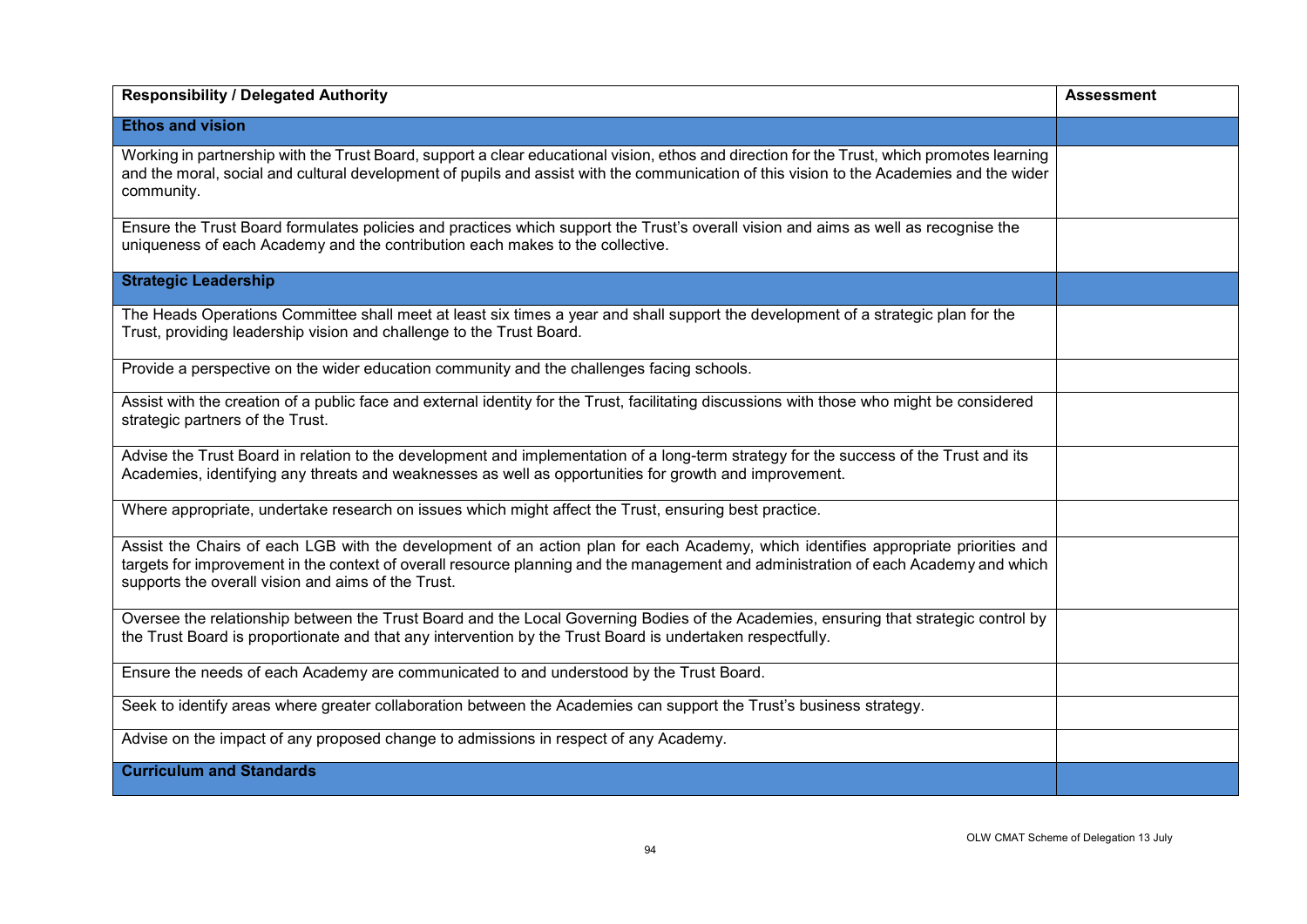| Advise the Trust Board and the Local Governing Bodies on the development of a curriculum which meets each Academy's specific needs<br>and has regard to:                                                                                                                                                                                                                |  |
|-------------------------------------------------------------------------------------------------------------------------------------------------------------------------------------------------------------------------------------------------------------------------------------------------------------------------------------------------------------------------|--|
| • the national curriculum                                                                                                                                                                                                                                                                                                                                               |  |
| • the obligation to provide religious education, sex education and physical education                                                                                                                                                                                                                                                                                   |  |
| • special educational needs                                                                                                                                                                                                                                                                                                                                             |  |
| • national testing.                                                                                                                                                                                                                                                                                                                                                     |  |
| Advise the Trust Board and the Academies on the targets for relevant Key Stages and supports the leadership team in each Academy<br>on action to be taken to maximise attainment and pupil progress and whilst doing so advise on the transition by pupils from one Key<br>Stage to the next, whether that be to another Academy within the Trust or to another school. |  |
| Facilitate school to school support.                                                                                                                                                                                                                                                                                                                                    |  |
| Provide a forum for discussion on the merits of any change to the curriculum and the impact of developments regionally and nationally.                                                                                                                                                                                                                                  |  |
| <b>Resources</b>                                                                                                                                                                                                                                                                                                                                                        |  |
| Identify efficiencies through collaborative working.                                                                                                                                                                                                                                                                                                                    |  |
| Provide support to each Academy's senior leadership team and any resource and recruitment committees.                                                                                                                                                                                                                                                                   |  |
| Support the Trust Board in the development of suitable HR policies and practices noting the need to achieve consistency across all<br>Academies.                                                                                                                                                                                                                        |  |
| Facilitate discussion with staff representative bodies, including the unions.                                                                                                                                                                                                                                                                                           |  |
|                                                                                                                                                                                                                                                                                                                                                                         |  |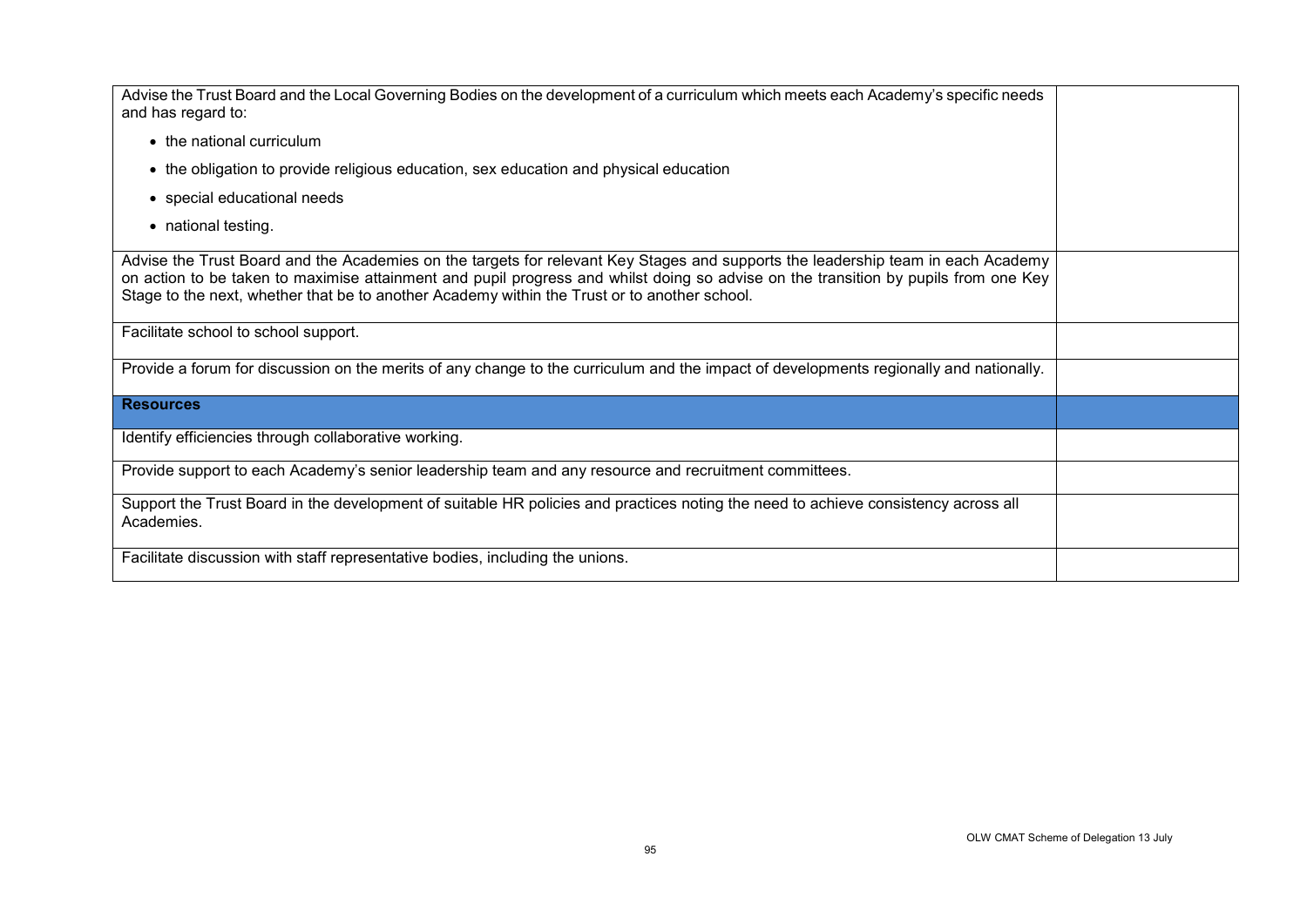### **TERMS OF REFERENCE FOR THE INTERVENTION BOARD**

**[NAME OF ACADEMY] (the "Academy")** 

**EFFECTIVE DATE [ ] REVIEW DATE [ ]**

#### **PURPOSE**

The Intervention Board's primary role is to support the rapid turnaround of the Academy. The Intervention Board has been established by the Trust Board and may have been appointed before the School joined the Trust in order to support the conversion of the School. The Intervention Board shall meet at least twice a term, more if necessary.

The Intervention Board will ensure that the Strategic Plan for the Academy is being implemented and will advise on the development and review of the Plan, focusing on 4 key areas of action; leadership & governance, teaching & learning, facilities & resources and finance.

The Intervention Board will report to the Trust Board on progress, recommending further action as necessary.

#### **MEMBERSHIP**

Members of the Intervention Board have been drawn from the local community and have been appointed by the Trust Board, who will ensure the members have both the capacity and skills to work intensively within the Academy, providing support and challenge to the Academy's staff and building on existing links with the community. Board members must be able to demonstrate an understanding of the ethos and values of the Trust and a commitment to fulfilling the Trust's mission and objectives for the Academy, drawing on specialist skills where required. Whilst there is no limit on the numbers expected to serve on the Board, in most cases it is not anticipated that there will be more than 3, one of whom will be one of the Executive Trustees.

#### **REVIEW**

Operating with an Intervention Board is not intended to be a long-term arrangement and a target date has been identified for the review of the arrangement. Any initial period will not be greater than 12 months.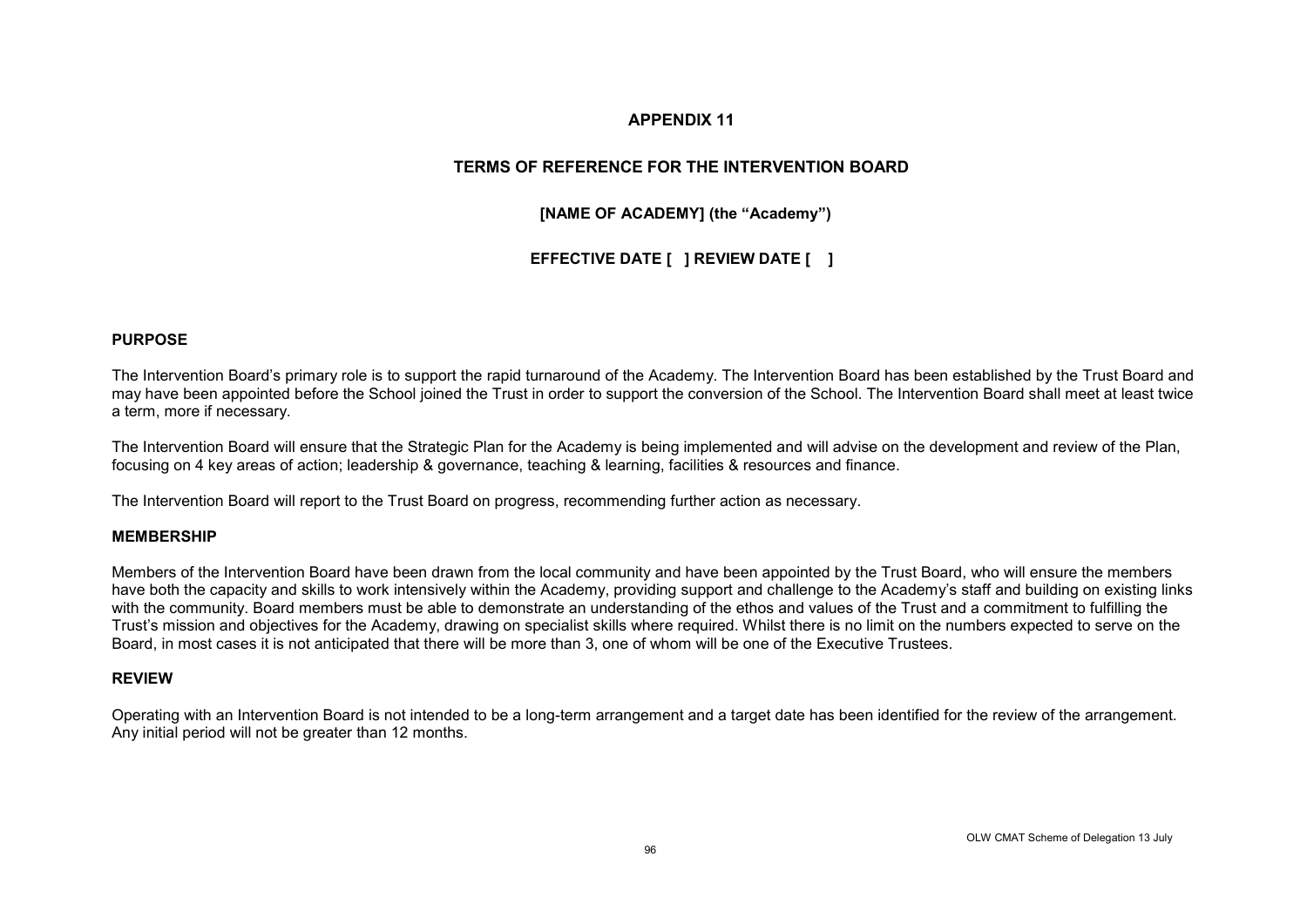| <b>Responsibility / Delegated Authority</b>                                                                                                                                                                                                                                | <b>Assessment</b> |
|----------------------------------------------------------------------------------------------------------------------------------------------------------------------------------------------------------------------------------------------------------------------------|-------------------|
| <b>Ethos and vision</b>                                                                                                                                                                                                                                                    |                   |
| Support the actions of the Trust Board in developing and sustaining a clear educational vision, ethos and direction for the Trust and the Academy,<br>which promotes learning and the moral, social and cultural development of pupils.                                    |                   |
| Assist with the communication of the Trust's vision within the Academy's community, reinforcing the Academy's identity as a school within the<br>family of schools run by the Trust.                                                                                       |                   |
| Establish systems and procedures in the Academy which recognise and prioritise collaborative working within the Trust where possible.                                                                                                                                      |                   |
| Support the Trust Board in the formulation of policies and practices which reinforce the Trust's overall vision and aims as well as recognise the<br>uniqueness of the Academy and the contribution it makes to the Trust and to the community.                            |                   |
| <b>Compliance and Leadership</b>                                                                                                                                                                                                                                           |                   |
| Take the lead in the development of a strategic plan for the Academy which is consistent with the Trust's overall strategic objectives and identifies<br>appropriate priorities for the Academy, targets for improvement and specific actions to be taken.                 |                   |
| Advise and report to the Trust Board on the implementation of the strategic plan, identifying any financial, educational and organisational threats<br>and weaknesses as well as opportunities for growth and improvement.                                                 |                   |
| Support the Trust Board, as well as the leadership team within the Academy, ensuring that there is sufficient challenge and feedback so that<br>continuous improvements can be made and preparing the leadership team for the transition to full delegated responsibility. |                   |
| Have regard to the public sector equality duty in the performance of any duty.                                                                                                                                                                                             |                   |
| Act in accordance with the terms of the Trust's Master and Supplemental Funding Agreements, the Trust's Articles of Association and the current<br>ESFA Academy Financial Handbook in the performance of any duty.                                                         |                   |
| Ensure that at all times the Academy is meeting any legal requirements and duties.                                                                                                                                                                                         |                   |
| <b>Finance and Risk Management</b>                                                                                                                                                                                                                                         |                   |
| Ensure that at all times any funds delegated to the Academy or otherwise held on behalf of the Academy are safeguarded, having regard to the<br>duty of the Trustees as trustees of charitable assets and as recipients of public money.                                   |                   |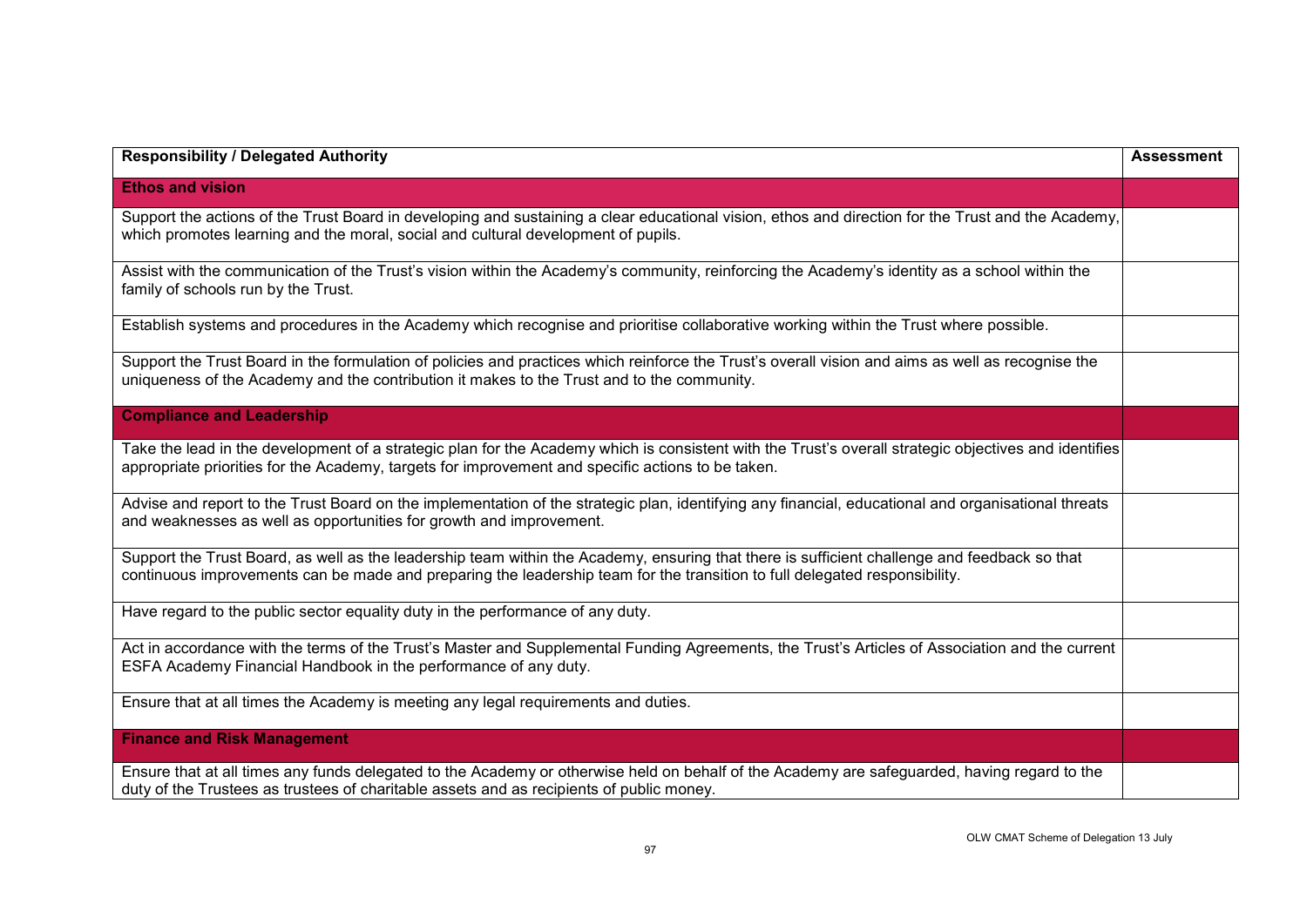| <b>Responsibility / Delegated Authority</b>                                                                                                                                                                                                                                                                                                                                           | <b>Assessment</b> |
|---------------------------------------------------------------------------------------------------------------------------------------------------------------------------------------------------------------------------------------------------------------------------------------------------------------------------------------------------------------------------------------|-------------------|
|                                                                                                                                                                                                                                                                                                                                                                                       |                   |
| Monitor, review and control the budget, expenditure and income of the Academy, acknowledging any amounts to be set aside for central costs<br>and reserves, contributing to any discussions initiated by the Trust Board in relation to the budget of the Academy and the appropriate use of all<br>funds available to the Academy.                                                   |                   |
| Support and introduce the systems of financial and risk reporting in respect of the Academy, reporting as required (including to any internal audit<br>committee or to the external auditors) highlighting any specific risks which might jeopardise the fulfilment of the strategic plan for the Academy.                                                                            |                   |
| Implement any Trust policy for the approval and signing of contracts, ensuring all contracts to be entered into by the Academy is appropriate,<br>have been authorised (or are within delegated authority) and do not expose either the Trust or the Academy to undue risk.                                                                                                           |                   |
| <b>Curriculum and Standards</b>                                                                                                                                                                                                                                                                                                                                                       |                   |
| Advise the Trust Board on the development of a curriculum which meets the Academy's specific needs and has regard to:                                                                                                                                                                                                                                                                 |                   |
| • any nationally recognised curriculum priorities and initiatives                                                                                                                                                                                                                                                                                                                     |                   |
| • the obligation to provide religious education, sex education and physical education                                                                                                                                                                                                                                                                                                 |                   |
| • special educational needs                                                                                                                                                                                                                                                                                                                                                           |                   |
| • national testing and attainment targets, and                                                                                                                                                                                                                                                                                                                                        |                   |
| • any teaching objectives and priorities adopted by the Trust Board for all Academies.                                                                                                                                                                                                                                                                                                |                   |
| Advise and report to the Trust Board on the targets for relevant Key Stages in the Academy, supporting the leadership team in the Academy on<br>action to be taken to maximise attainment and pupil progress and advising on the transition by pupils from one key stage to the next supporting<br>the development of a personalised learning plan for each pupil.                    |                   |
| Carry out regular reviews of the standards of teaching and learning in the Academy and agree with the leadership team specific actions to be<br>taken to address areas of weakness, facilitating the sharing of best practice and the development of a training programme for staff which draws<br>on the strengths of the Academy and secures additional resources which meet needs. |                   |
| <b>Pupil Behaviour and Attendance</b>                                                                                                                                                                                                                                                                                                                                                 |                   |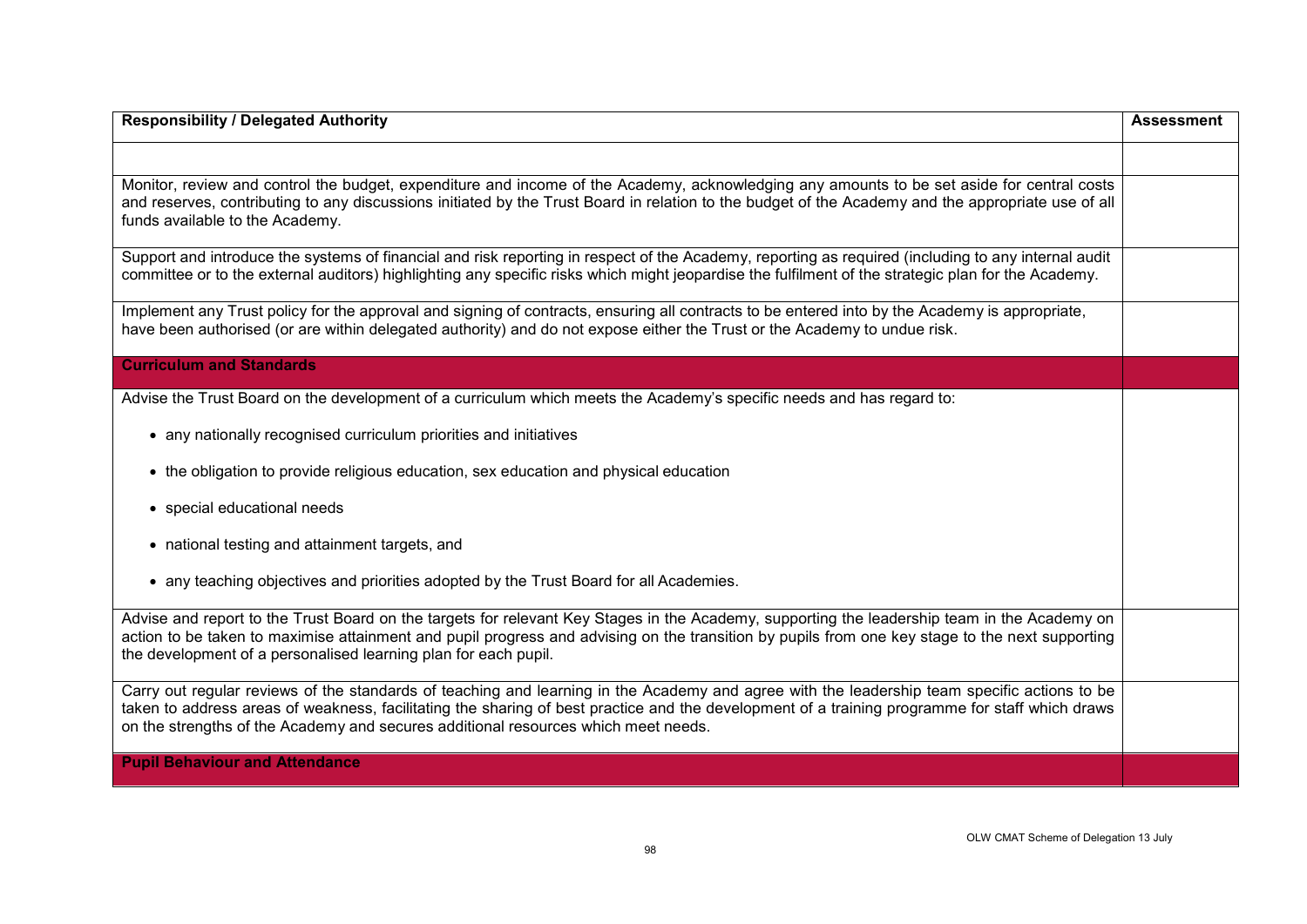| <b>Responsibility / Delegated Authority</b>                                                                                                                                                                                                                                                                                                                                                        | <b>Assessment</b> |
|----------------------------------------------------------------------------------------------------------------------------------------------------------------------------------------------------------------------------------------------------------------------------------------------------------------------------------------------------------------------------------------------------|-------------------|
| Formulate and implement a pupil behaviour policy in accordance with guidance produced by the Department for Education and as advised by the<br>Trust Board.                                                                                                                                                                                                                                        |                   |
| <b>Staff Recruitment</b>                                                                                                                                                                                                                                                                                                                                                                           |                   |
| In conjunction with the Trust Board (but having regard to the advice of the Academy's leadership team), develop a staffing structure for the<br>Academy, identifying the number of staff required to be employed at the Academy, the levels of the posts and the role responsibilities of all staff<br>employed and supporting, where appropriate, the sharing of resources between the Academies. |                   |
| Ensure the implementation of the HR policies adopted by the Trust Board.                                                                                                                                                                                                                                                                                                                           |                   |
| Having regard to any advice of the Trust Board and the Leadership Group, appoint all staff to work in the Academy, establishing an appointments<br>committee in respect of the appointment of a Headteacher and such other key leadership appointments as advised by the Trust Board.                                                                                                              |                   |
| <b>Staff Appraisal and Performance Management</b>                                                                                                                                                                                                                                                                                                                                                  |                   |
| Evaluate the standards of teaching and learning in the Academy and ensure that proper standards of professional performance are established<br>and maintained.                                                                                                                                                                                                                                     |                   |
| Implement any pay policy and performance management policy for all teaching and non-teaching staff employed at the Academy put in place by<br>the Trust Board, ensuring all affected staff of the Academy are kept informed and consulted if necessary.                                                                                                                                            |                   |
| Implement any written policy for the appraisal of all teaching and non-teaching staff who work in the Academy put in place by the Trust Board,<br>having regard to the objectives of the Academy's strategic plan and ensuring all staff of the Academy are kept informed and consulted if necessary.                                                                                              |                   |
| Carry out the performance management and appraisal of the Headteacher, any deputies and other key leadership appointments in the Academy,<br>supporting the Academy's leadership team in the performance management of all other staff, advising the Trust Board of any areas of weakness<br>or where additional support and/or training is required.                                              |                   |
| Advise the Trust Board on an appropriate programme for the training and professional development of all staff in the Academy, supporting and<br>working with any Trust programme for the development of the Headteacher and other key leadership appointments.                                                                                                                                     |                   |
| Implement any written policy for staff disciplinary and grievance procedures put in place by the Trust Board and where appropriate advise on and<br>support the Academy's leadership team on the implementation of the same.                                                                                                                                                                       |                   |